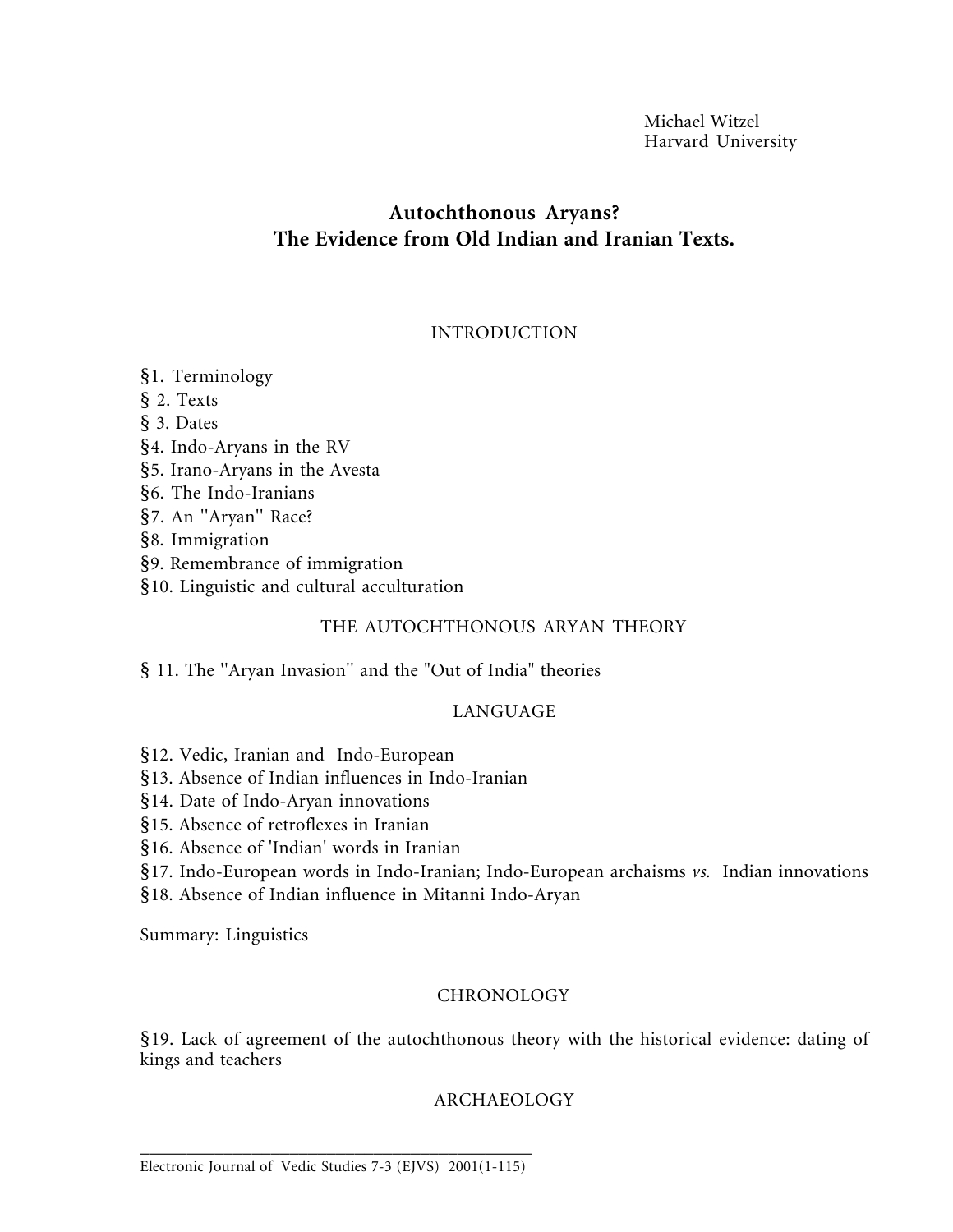§20. Archaeology and texts

- §21. RV and the Indus civilization: horses and chariots
- §22. Absence of towns in the RV
- §23. Absence of wheat and rice in the RV
- §24. RV class society and the Indus civilization
- §25. The Sarasvatī and dating of the RV and the Brāhmaṇas
- §26. Harappan fire rituals?
- §27. Cultural continuity: pottery and the Indus script

# VEDIC TEXTS AND SCIENCE

- §28. The ''astronomical code of the RV''
- §29. Astronomy: the equinoxes in ŚB
- §30. Astronomy: Jyotisa Vedāṅga and the solstices
- §31. Geometry: Śulba Sūtras

## SUMMARY OF RESULTS

§32. The autochthonous theory

------------------------------------------------------------------------------

## THE 'TRADITIONAL' IMMIGRATION THEORY

The<sup>\*</sup> "Aryan question" is concerned with the immigration of a population speaking an archaic Indo-European language, Vedic Sanskrit, who celebrate their gods and chieftains in the poems of the oldest Indian literature, the gveda, and who subsequently spread their language, religion, ritual and social organization throughout the subcontinent. Who were the 'Aryans'? What was their spiritual and material culture and their outlook on life? Did they ever enter the Indian subcontinent from the outside? Or did this people develop indigenously in the Greater Panjab? This, the 'Aryan' question, has kept minds -- and politicians -- busy for the past 200 years; it has been used and misused in many ways. And, its discussion has become a cottage industry in India during recent years. In this paper, it will be attempted to present the *pro*s and *contra*s for the (non-)occurrence of a movement of an 'Aryan' population and its consequences. First, a summary of the traditional 'western' theory, then the recent Indian counter-theories; this is followed by an evaluation of its merits; the paper concludes with some deliberations on the special kind of 'discourse' that informs and drives the present autochthonous trend.

 $*$  A first, shorter version of this paper was written in 1997 and was to be published that year in a special issue of a science journal in India; this has mysteriously not materialized and was in fact abandoned in 1999; this paper has been constantly updated in light of recent indigenist discussions; it has been revised now (Dec. 2000), especially in the linguistic section, as H. Hock's discussion (1999) of "Out of India" scenarios has relieved me of a detailed treatment of several such theories (Misra 1992).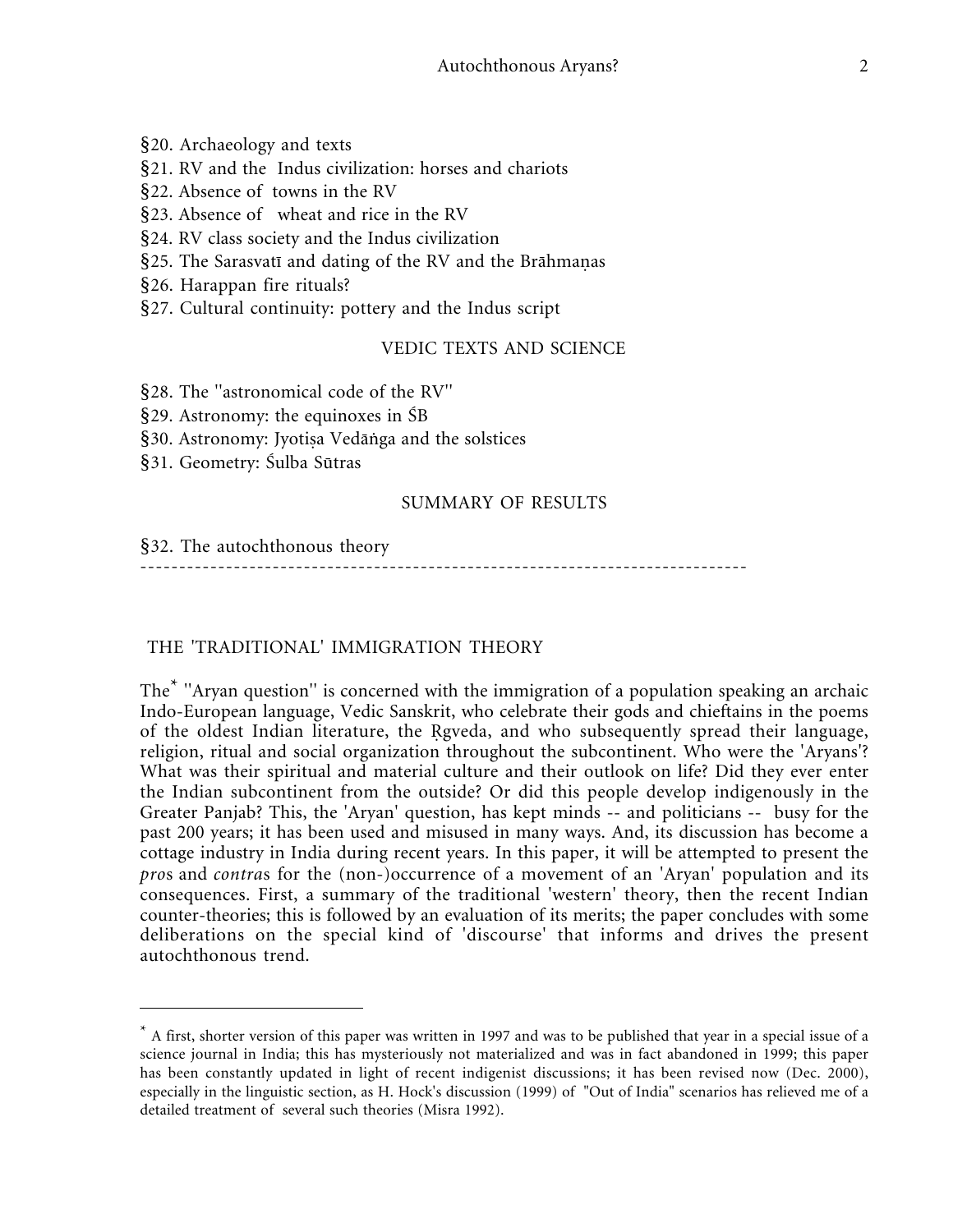# §1. Terminology

At the outset, it has to be underlined that the term *Ārya* (whence, Aryan) is the *self*designation of the ancient Iranians and of those Indian groups speaking Vedic Sanskrit and other Old Indo-Aryan (OIA) languages and dialects. Both peoples called themselves and their language *årya* or *arya*: The Persian King Darius (519 BCE ) was the first who wrote in *ariya* and a Late Vedic text, Kauṣītaki Āraṇyaka 8.9, defines the Vedic area as that where *āryā vāc* "Ārya speech" (i.e. Vedic Sanskrit) is heard. The ancient Eastern Iranians, too, called themselves *airiia*: their *assumed* mythical 'homeland',1 *airiianąm vaẽjah,* is described in the Avesta (Vīdẽvdåd 1); and the name of the country, *Irån*, is derived from this word as well. Speakers of Aryan (i.e. of the IIr. languages) occupied, e.g. in the first millennium BCE, the vast area between Rumania and Mongolia, between the Urals and the Vindhya, and between N. Iraq/Syria and the Eastern fringes of N. India. They comprised the following, culturally quite diverse groups.

(a) North Iranians: Scythians in the vast steppes of the Ukraine and eastwards of it (surviving as the modern Ossete in the Caucasus), the Saka of Xinjiang (Khotanese and Tumshuq, mod. Sariqoli) and western Central Asia, the Saka *tigraxauda* (the "pointed cap" Saka) and the Saka *haumavarga* (''the Soma pressing Saka'');

(b) West Iranians: the ancient Medes (*Måda* of Rai and Azerbaijan), the mod. Kurds, Baluchis, and Persians (ancient *Pårsa* of Fårs) as well as the Tajik;

(c) E. Iranians in Afghanistan, Baluchistan, Tajikistan, Uzbekistan: speakers of Avestan, Bactrian, mod. Pashto, the mod. Pamir languages, Sogdian (mod. Yaghnobi), and Choresmian;

(d) The recently islamized Kafiri/Nuristani group in N.E. Afghanistan with the still non-Islamic Kalash in the Chitral valley of Pakistan; to this day they have preserved many old traits, such as the c. 2000 BCE pronunciation of '10' (*duc*) and the old IIr. deity *Yama Råjå* (*Imrā*);

(e) The speakers of Indo-Aryan: from Afghanistan eastwards into the Panjab, and then into the north Indian plains. By the time of the Buddha, the IA languages had spread all over the northern half of the subcontinent and had displaced almost completely the previously spoken languages of the area.

Linguists have used the term *Ārya* from early on in the 19th cent. to designate the speakers of most Northern Indian as well as of all Iranian languages and to indicate the reconstructed language underlying both Old Iranian and Vedic Sanskrit. Nowadays this well-reconstructed language is usually called Indo-Iranian (IIr.), while its Indic branch is called (Old) Indo-Aryan (IA). An independent third branch is represented by the Kafiri or Nuristani of N.E. Afghanistan. All these languages belong to the IIr. branch of the Eastern (or Satem) group of the Indo-Euroepan (IE) languages which differs from the phonetically more conservative western IE by a number of *innovations*. The IE languages (which, confusingly, sometimes were also called ''Aryan'') included, in ancient times, the vast group of tongues from Old Icelandic to Tocharian (in Xinjiang, China), from Old Prussian (Baltic) to Old Greek and Hittite, and from Old Irish and Latin to Vedic Sanskrit.

However, the use of the word Ārya or Aryan to designate the speakers of all Indo-European (IE) languages or as the designation of a particular "race" is an aberration of many writers of the late 19th and early 20th centuries and should be avoided. At least from Neolithic

<sup>&</sup>lt;sup>1</sup> On this question see now Witzel 2000; see below § 9, end.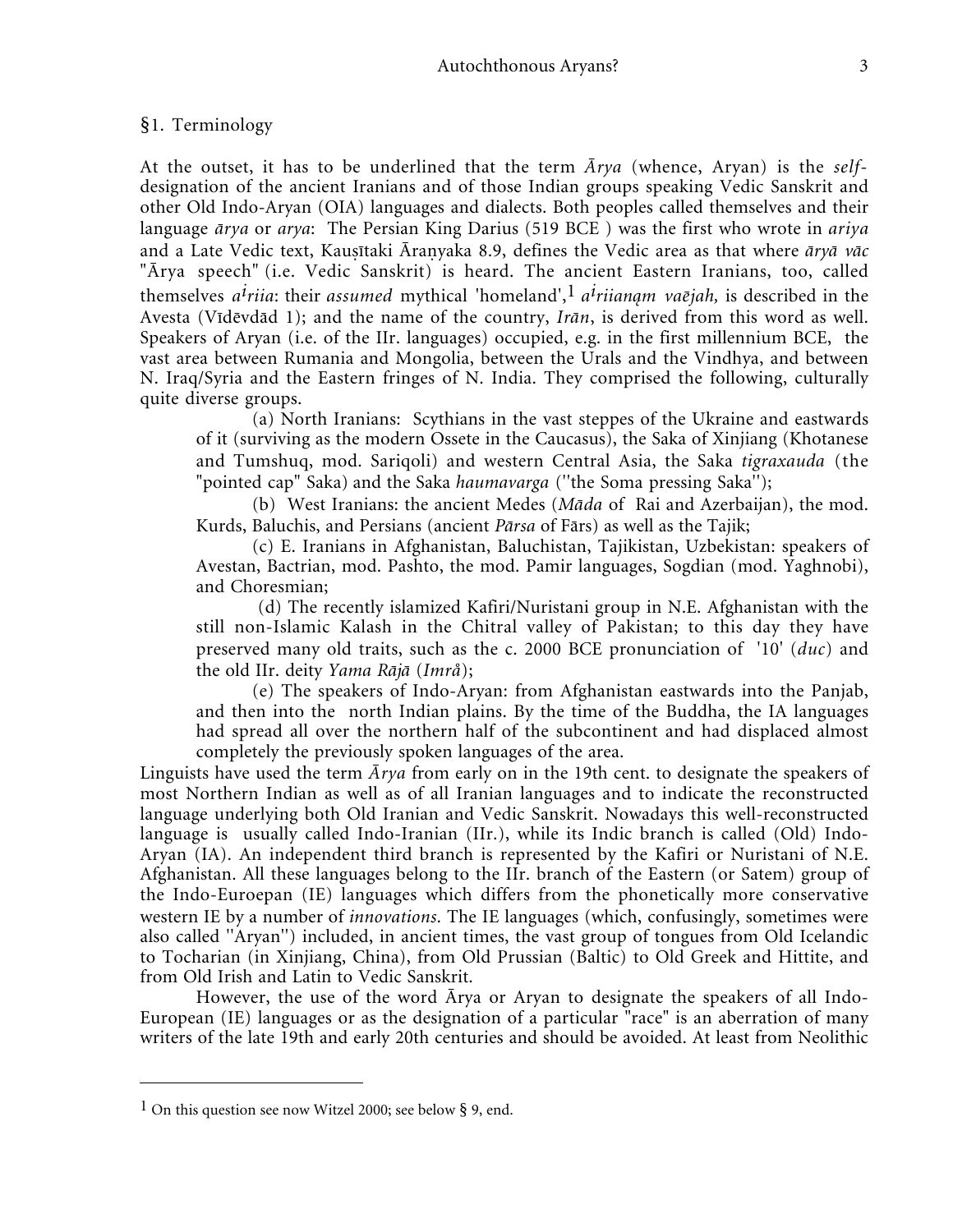times onwards, language had little to do with "race"; language *also* cuts across ethnic groups and cultures,<sup>2</sup> and had little to do with ancient states or with nationhood, as the use of Aramaic in the Persian empire, Latin in Medieval Europe and Persian in much of the Near East and in medieval India may indicate.

It is clear that in the India of the oldest Vedic text, the gveda (RV), *årya* was a cultural term (Kuiper 1955, 1991, R. Thapar 1968, Southworth 1979, 1995) indicating the speakers of Vedic Sanskrit and the bearers of Vedic culture and Vedic ritual; it simply meant 'noble' by the time of the Buddha and of the early Sanskrit drama. It is also clear that the poets (*rsi, brahmán, vipra, kavi*) of the Rgveda and their aristocratic patrons regarded themselves and their followers as *arya/årya*. (Thieme 1938).

In the sequel, I will carefully distinguish between the following usages: first, the *årya/ariya/airiia* languages, which I will call by their technical name, *Indo-Iranian* (IIr).3 When referring to their Indian sub-branch, I will use *Indo-Aryan* (IA, or Old IA). However, the tribes speaking Vedic Sanskrit and adhering to Vedic culture, I will call *Indo-Aryan* or *Ārya.* (In common parlance in India, however, *Aryan* is used both to refer to IA language as well as to the *people* speaking it and belonging to the sphere of Vedic culture, or even to an Aryan '"race'").

# § 2. Texts

Since most of our evidence on the ancient 'Aryans' comes from the texts and from the linguistic and cultural data contained in them, it is necessary to give an outline what kind of texts we have for the early period.

For India, we have the Vedas, a large collection of texts, orally composed and orally transmitted well into this millennium. Tradition has taken care to ensure, with various techniques, that the wording and even tone accents, long lost from popular speech, have been preserved perfectly, almost like a tape recording. This includes several special ways of recitation, the Padapāṭha (word-for-word recitation) and several complicated extensions and modifications (*vikti*).4

They contain mainly religious texts: hymns addressed to the gods (RV), other mantras in verse or prose (YV, SV, AV Sahitås) which are used in the solemn Vedic (*śrauta*) ritual and the "theological" explanations (Brāhmaṇas and Kṛṣṇa YV Saṃhitās), composed in the expository prose of the ritual, and the Mantras used therein. The Upaniads contain (along with some late RV and AV hymns) early speculation and philosophy, and the ritual is summed up in systematic form in the Sūtras dealing with the solemn ritual (Śrauta-S.), the domestic ritual (Ghya-S.) and proper *Ārya* behavior (Dharma-Sūtras). The traditional division of the Four Vedas into four Śruti levels of Saṃhitā, Brāhmaṇa, Āraṇyaka and Upaniad and the ensuing Smti level (with the Sūtras), is somewhat misleading as far as the development of the texts are concerned. For, the Vedic texts show a clear linguistic development, just as any other living language; we can distinguish at least five clearly separate levels of Vedic (Witzel 1989):

 $2$  See, however, such early and clear statements against an "Aryan race" as those by M. Müller 1888, H. Hirt 1907: 6-7, Franz Boas 1910 [1966].

 $3$  Confusingly, linguists sometimes use "Aryan" as a shortcut designation of IIr. because both Iranians and Indo-Aryans call themselves and their language *arya/årya* (see below).

<sup>4</sup> Staal 1983: I 683-6, with special reference to techniques of memorization; Staal 1986, 1989.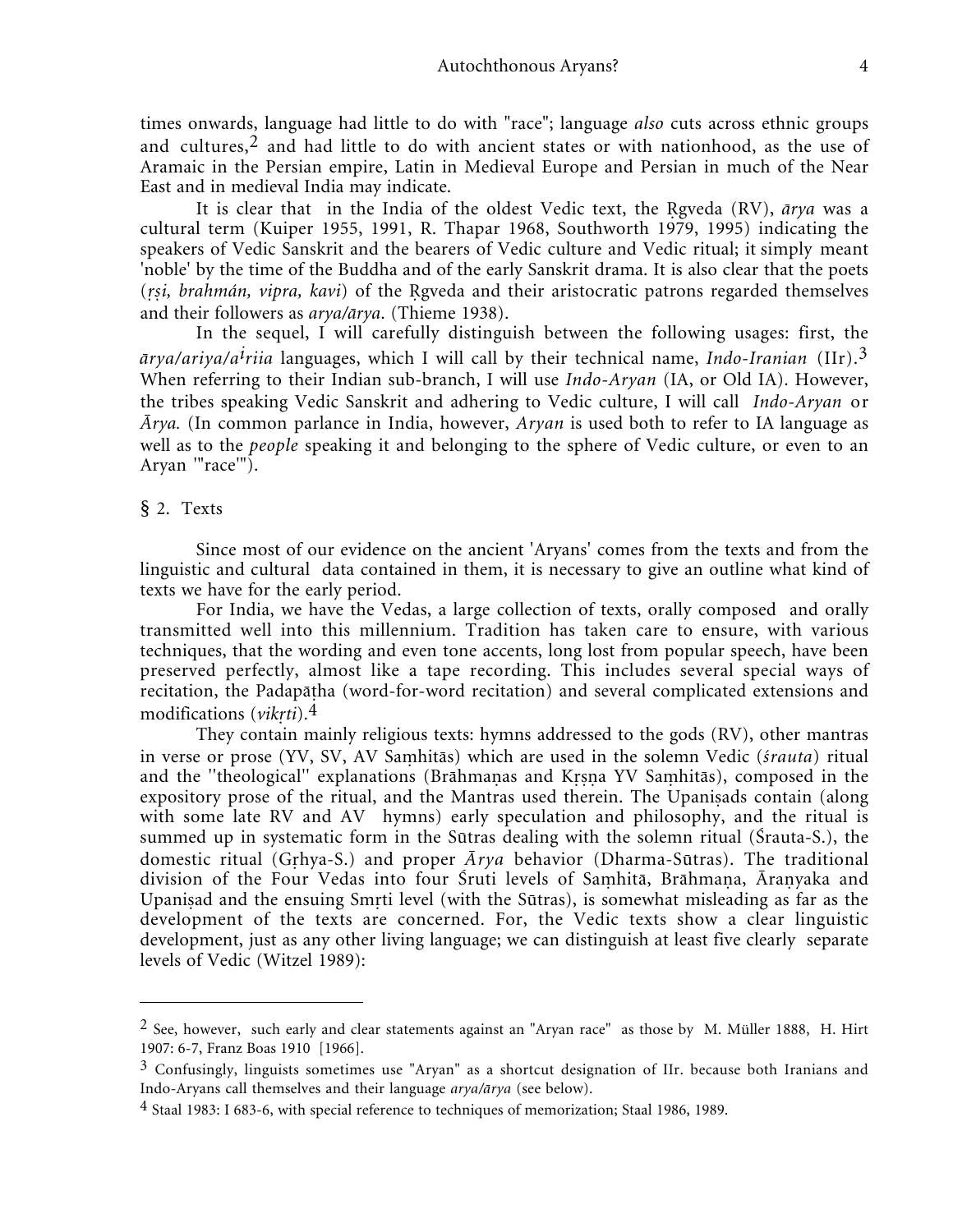1. Rgvedic (with many hymns of RV 10 as a late addition);

2. 'Mantra language' (AV, SV as far as differing from RV, YV Mantras, RV Khila);

3. Prose of the Krsna Yajurveda Samhitās (MS, KS/KpS, TS);

4. Brāhmaṇa language, where the late (and mainly S.-E.) level includes the Āraṇyakas and the early Upaniads but also the early Sūtras such as BŚS;

5. Sūtra language which gradually gives way to Epic/Classical Sanskrit.

This distinction is important as it represents, apart from a relative chronology based on quotations, the only inner-textual way to establish a dating of these texts.

The Iranians have a set-up of texts quite similar to that of the Vedas (though this is little observed). However, only about a quarter of the original Avesta has been preserved after Iran became an Islamic country in the 7th c. CE. The 5 long Gåθå (with 17 individual Gåθås  $=$  Yasna 28-53) are the RV-like poems of Zara $\vartheta$ uštra himself; the contemporaneous ritual text embedded among the Gāθās, the Yasna Haptaŋhā<sup>i</sup>ti, is a YV-like collection of Mantras used for fire worship.

The rest of the Avestan texts is post-Zoroastrian: some sections of Y 19.9-14, Y 20-21 are like a Brāhmaṇa passage; the Yašt pick up themes of RV style praise of certain gods (Mivra, Våiiu, etc.), while the Nirangistån is of Śrautasūtra style, the late Vīdẽvdåd reads like a Gṛhya/Dharmasūtra, and the Nighaṇṭu list of the Nirukta has its echo in the Farhang-ī-ōim. Importantly, the whole Avesta has come down to us (just like the one surviving version of the RV) in Padapå ha fashion, with most of the *sandhi*s dissolved. The list of genres and of the ordering of texts indicates how close both traditions really are, even after the reforms of Zaraθuštra.

However, in spite of being geographically closer to the Mesopotamian cultures with datable historical information, the Avestan texts are as elusive to absolute dating as the Vedic ones. Mesopotamia (or early China) simply do not figure in these texts.

## § 3. Dates

An approximation to an absolute dating of Vedic texts, however, can be reached by the following considerations:5

(1.) The Rgveda whose geographical horizon is limited to the Panjab and its surroundings does not yet know of iron but only of the hard metal copper/bronze (W. Rau 1974, 1983; *ayas* = Avest. *aiiah* 'copper/bronze'). Since iron is only found later on in Vedic texts (it is called, just as in Drav. *\*cir-umpu*), the "black metal" (*śyāma, krsna ayas*) and as makes its appearance in S. Asia only by c. 1200 or 1000 BCE,  $6$  the RV must be earlier than that.7 The RV also does not know of large cities such as that of the Indus civilization but only

<sup>5</sup> Max Müller had come to a similar chronology, but --long before the prehistory and archaeological past of S.Asia was known at all-- one based on internal evidence and some speculation, a fact he often underlined even late in his career. This is nowadays misrepresented by the autochthonists, especially Rajaram (1995), who accuses Müller to have invented this chronology to fit in with Bishop Usher's biblical calculations!

<sup>&</sup>lt;sup>6</sup> This date obviously depends on Archaeology. While dates for iron had been creeping up over the last few decades, there is a recent re-evaluation of the Iron Age, see Possehl 1999b, and Agrawal & Kharakwal (in press). Apparently, the introduction of iron in India differs as per region but is close to 1000 BCE. Occasional finds of meteoric iron and its use of course predate that of regularly produced, smelted iron.

 $7$  For indigenous dates which place the RV thousands of years earlier, see below §11 sqq. Similarly, Talageri (2000, cf. below n. 84, 87, 140, 173, 175, 216) who purports to have based his historical analysis of the RV only on the text itself, betrays a Purāṇic mentality and inadvertently introduces such traditional data (see below, and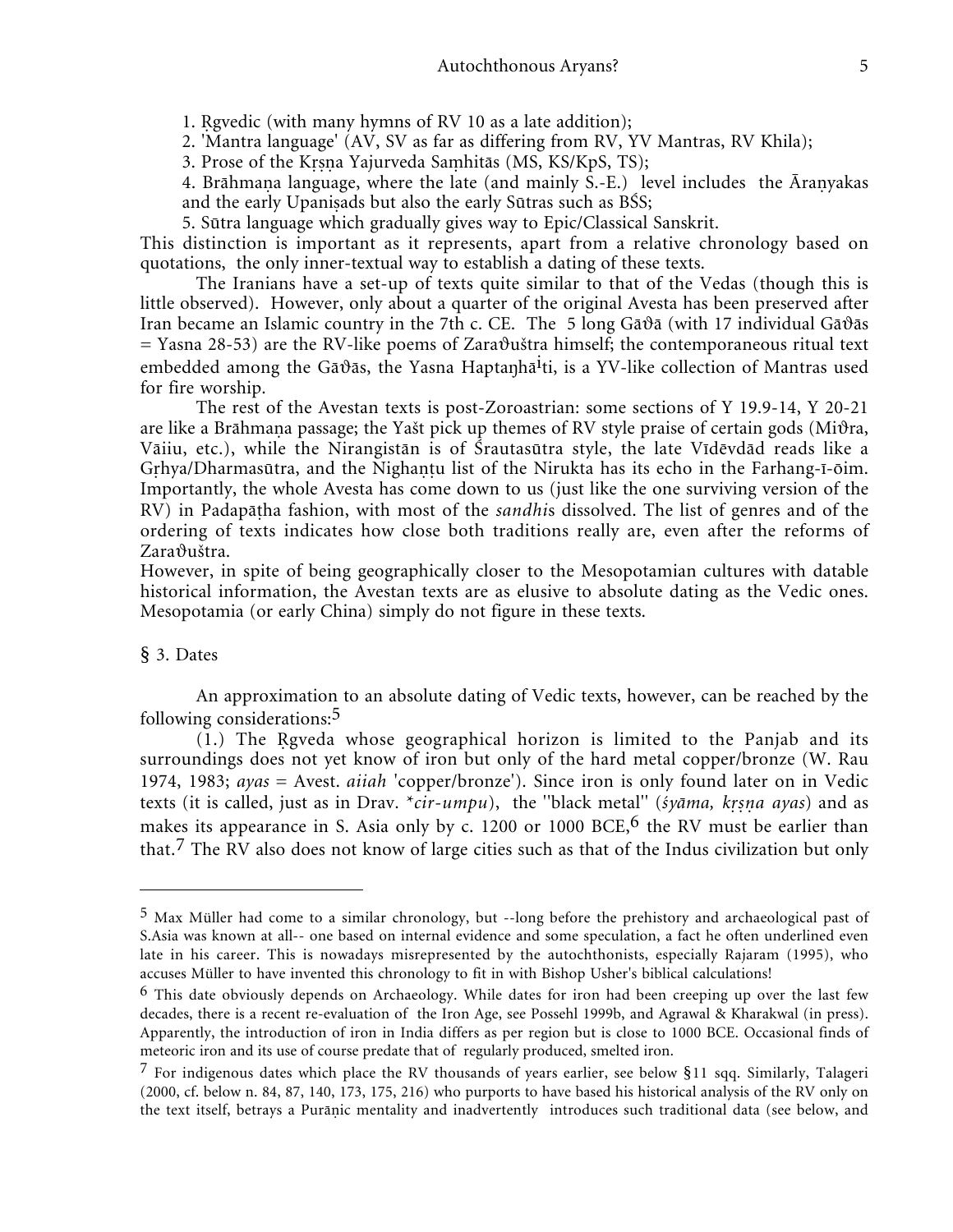of ruins (*armaka*, Falk 1981) and of small forts (*pur*, Rau 1976). Therefore, it must be *later* than the disintegration of the Indus cities in the Panjab, at c. 1900 BCE A good, possible date *ad quem* would be that of the Mitanni documents of N. Iraq/Syria of c. 1400 BCE that mention the Rgvedic gods and some other Old IA words (however, in a form slightly preceding that of the  $RV$ ).<sup>8</sup>

(2.) The Mantra language texts (AV etc.) whose geographical horizon stretches from Bactria (*Balhika*) to Anga (NW Bengal) mention iron for the first time and therefore should be contemporaneous or slightly rather later than 1200/1000 BCE.

 $(3.)$  The YV Samhitā prose texts have a narrow horizon focusing on Haryana, U.P. and the Chambal area; they and (4a.) the early Br. texts seem to overlap in geographical spread and cultural inventory with the archaeologically attested Painted Gray Ware culture, an elite pottery ware of the nobility, and may therefore be dated after c. 1200 BCE (until c. 800 BCE).

(4b.) The end of the Vedic period is marked by the spread of the Vedic culture of the confederate Kuru-Pañcåla state of Haryana/U.P. (but generally, *not* of its people) eastwards into Bihar (ŚB, late AB, etc.) and by a sudden widening of the geographical horizon to an area from Gandhåra to Andhra (Witzel 1989). This is, again, matched by the sudden emergence of the NBP luxury ware (700-300 BCE, Kennedy 1995: 229) and the emergence of the first eastern kingdoms such as Kosala (but not yet of Magadha, that still is off limits to Brahmins). The early Upaniads precede the date of the Buddha, now considered to be around 400 BCE (Bechert 1982, 1991 sqq.), of Mahåvīra, and of the re-emergence of cities around 450 BCE (Erdosy 1988). In short, the period of the four Vedas seems to fall roughly between c. 1500 BCE<sup>9</sup> and c. 500 BCE. (For other and quite divergent dates and considerations, see below § 11 sqq).

#### Old Iranian texts

Dating the Avestan texts is equally difficult. Internal evidence (Skjaervø 1995) of the older Avestan texts (Gåθås/Yasna Haptahåiti) points to a copper/bronze (*aiiah*) culture quite similar to that of the RV. The younger texts might to some extent overlap with the expansion eastwards of the Median realm (c. 700-550 BCE), while parts of the Vīdẽvdåd were probably composed only in the post-Alexandrian, Arsacide kingdom. An indication of the date of younger Avestan dialects is the name of Bactria, is Y.Av. Båxδī, which corresponds to AV *balhika*; this would indicate a Y.Av. dialect at the time of the AV, c. 1200/1000 BCE (Witzel 1980). Zaraθuštra who spoke Old Avestan should be dated well before this time. Current estimates range from the 14th to the 7th c. BCE. An early date is confirmed by linguistic

Witzel 2001). His analysis is based on an inappropriate RV text, the *late* version compiled and redacted by Śåkalya in the later Brāhmaṇa period. This includes various additions and changes made by centuries of orthoepic diaskeuasis. Such a procedure must lead to wrong results, according to the old computer adage: *garbage in,* garbage out. In order to reach an understanding of the actual Rgvedic period, one has to take as one's basis a secure text without additions, as established by Oldenberg already in 1888. Talageri's 500 pp. book is dealt with in detail elsewhere (Witzel 2001); it suffices to point out this *basic* flaw here. (Interestingly, he quotes and approves, five years later, my 1995 approach but proceeds to turn it on its head, using the dubious methods detailed above, and below n. 40 etc.)

<sup>8</sup> See below §18, on *vašana [važana], -az- > e*. The reasons for the older forms in Mitanni IA seems to be that the Mitanni, who had been in contact with speakers of pre-OIA before the RV, have preserved these archaic forms.

<sup>9</sup> Maximally, but unlikely, 1900 BCE, the time of the disintegration of the Indus civilization. The exact date of IA influx and incursion is still unsettled but must be pre-iron age (1200, or even 1000/900 BCE, see Possehl and Gullapalli 1999).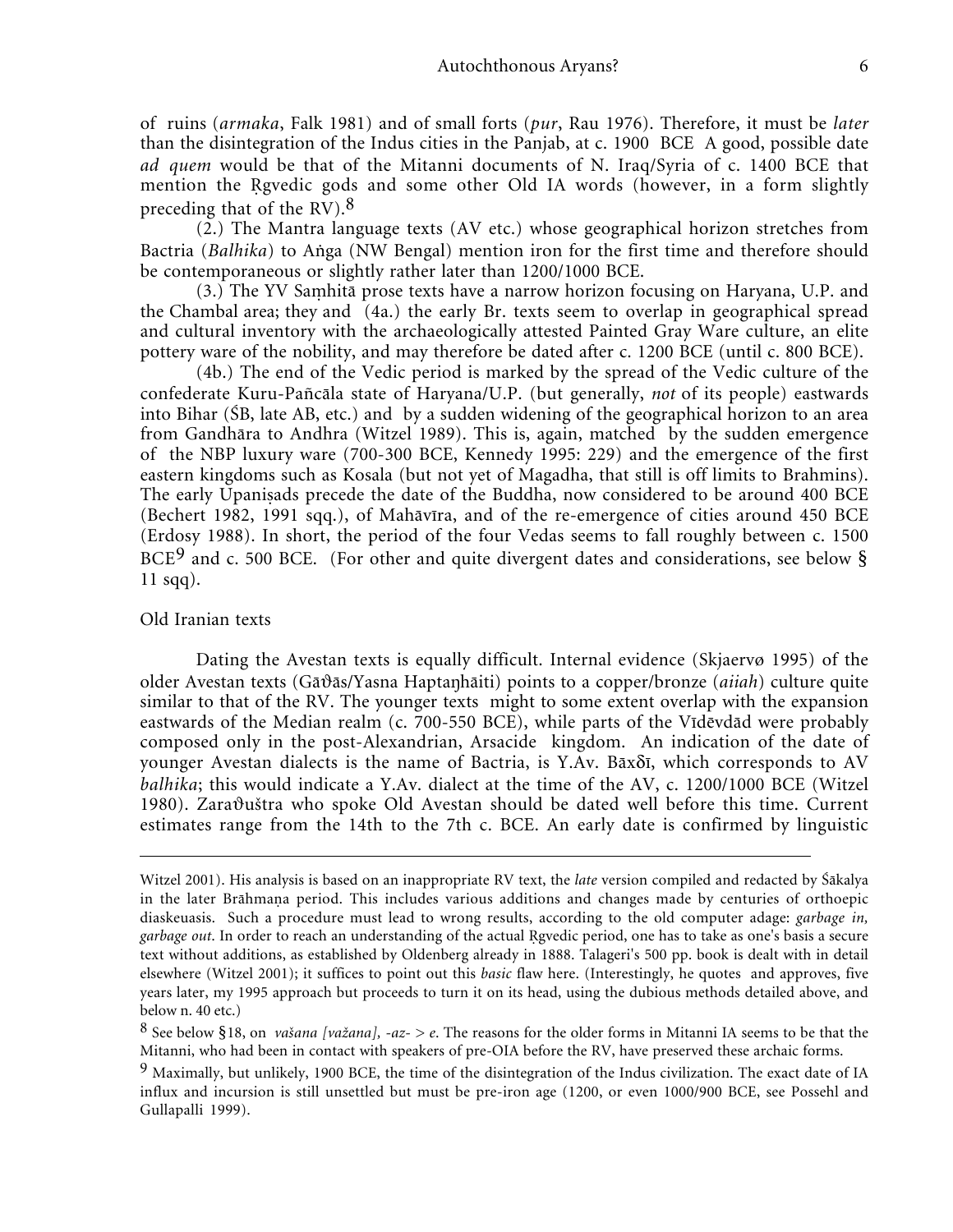arguments: The name of Ahuramazdå appears, in O.Av. as *mazdå ahura (*or *ahura mazdå)*, but in Y.Av. as *ahura mazdå*, and in Old Persian (519 BCE) already as one word, *A[h]uramazdå,* with a new grammatical inflexion. The long history of the word points to an early date of Zara $\vartheta$ uštra and his Gā $\vartheta$ ās.<sup>10</sup>

## §4. Indo-Aryans in the RV

A short characterization of the early Indo-Aryans based on the text of the RV can be attempted as follows. The Indo-Aryans (*årya*) spoke a variety IIr., Vedic Sanskrit, and produced a large volume of orally composed and orally transmitted literature.

They form a patri-linear society with an incipient class (*vara*) structure (nobles, priest/poets, the 'people'), organized in exogamic clans (*gotra*), tribes and occasional tribal unions (Anu-Druhyu, Yadu-Turvaśa, Pūru-Bharata, the Ten Kings' coalition of RV 7.18, the Bharata-Sñjaya, etc.) The tribes are lead by chieftains (*råjan*), and occasional Great Chieftains, elected from the high nobility, and often from the same family. The tribes constantly fight with each other and with the with the non-IA *dasyu,* mostly about ''free space'' (*loka*, grazing land), cattle, and water rights: the Ārya are primarily half-nomadic cattle-herders (horses, cows, sheep, goats), with a little agriculture on the side (of barley, *yava*). In sport and in warfare they use horse-drawn chariots (*ratha*) on even ground and the *vipatha* (AV+) for rough off-track travel.

Their religion has a complicated pantheon: some gods of nature (the wind god *Våyu*, the male fire deity  $Agni$ , and the female deities of water  $\bar{A}pah$ , father heaven/mother earth *Dyauh Pitā/Prthivī [Mātā]*, the goddess of dawn, *Usas* etc.). These deities, however, are not simple forces of nature but have a complex character and their own mythology. They are part of a larger system which includes the moral gods of 'law and order': the *Āditya* such as *Varua, Mitra, Aryaman, Bhaga*, and sometimes even *Indra*, the prototypical IA warrior; they keep the cosmic and human realms functioning and in order. All deities, however, are subservient to the abstract, but *active* positive 'force of truth' (*ta,* similar to though not identical with the later Hindu concept of *Dharma*), which pervades the universe and all actions of the gods and humans. The gods are depicted as engaging in constant and yearly contest with their --originally also divine-- adversaries, the *Asura*, a contest which the gods always win, until next time.<sup>11</sup> Zara $\vartheta$ uštra used this particular old IIr. concept to establish his dualistic religion of a fight between the forces of good and evil.

All gods, in the Veda especially Indra and Agni, are worshipped in elaborate rituals (e.g. the complicated New Year *Soma* sacrifice). The rituals follow the course of the year and are celebrated with the help of many priests; they are of a more public nature than the simple domestic (*ghya*) rituals or rites of passage. In these rituals, the gods are invited, in *pūjå*-like fashion, to the offering ground, are seated on grass next to the sacred fires, fed with meat or grain cakes and with the sacred drink of *Soma* (and also, the alcoholic *Surå*), are entertained

<sup>10</sup> For details, and for the transfer of Zoroastrianism into the Persis, see K. Hoffmann 1992.

<sup>11</sup> Elst 1999: 207, along with many other Indian writers, curiously takes the Asuras as *real life* enemies of the Vedic Aryans; he then turns this conflict into one between the Iranian and Vedic peoples, with their different kinds of worship, and makes the "Kashmir-based Ānava (= Iranian) people fight "against the Paurava/Vedic heartland in Sapta Saindhavah"; consequently, he claims, the Iranians also changed the meaning of *deva* 'god' to *daeuua* 'demon'... (All these are outdated views that were prominent around the turn of the 19th/20th century).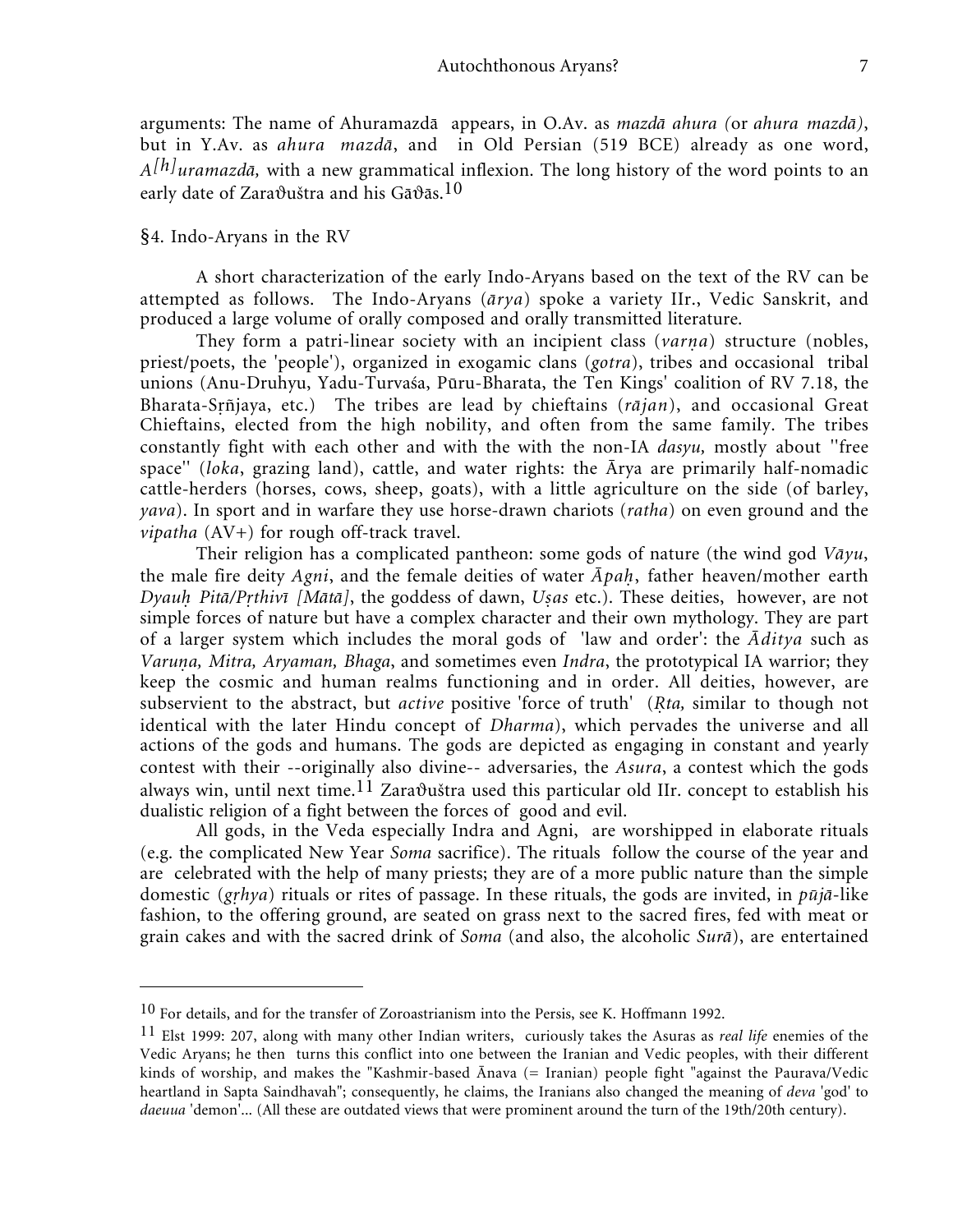by well-trained, bard-like poets (*brahmán, rsi, vipra*). These compose hymns (*sūkta*), after long concentration (*dhī*) but often also on the spot, meant to invite the gods and to praise the nobility (*dånastuti*), that is the patrons of the ritual. In the few philosophical hymns of the RV the poets speculate about the origin of the universe, the gods, and the humans, the forces that keep the world moving (*ta, yajña, śraddhå*, or poetic speech, *våc*).

The rites of passage are less visible in the RV (except for marriage and death); it is clear, however, that a period of training in traditional knowledge (*veda* 'knowledge'), interspersed with periods of roaming the countryside in search of a start capital of cattle (*gavisti*) as *vråta/vråtya* (Falk 1986), is followed by the full admission to adult society and marriage. However, there is no *varnāśrama* system yet.

#### §5. Irano-Aryans in the Avesta

Like the Rgvedic society, with its three  $\bar{A}$ rya classes (RV 10.90), the Avestan texts, especially the later Y.Av., know of three classes, the priests, noblemen, and the ''farmers'', for by then agriculture has become more important. However, just like the RV, the Y.Av. also knows of an artisan class (corresponding to the Rgvedic  $\hat{S} \bar{u}$ *dra*). The O.Av. texts, however, still indicate a half-nomadic cattle-based tribal culture with small tribal units (*airiiaman*) occupying a larger territory (*daxiiu*). The younger texts, have a clear view of all of Eastern Iran: Choresmia, Sogdia, Bactria, Margiana, Arachosia, the Helmand valley, Xnənta (Gorgån), Raγa (Rai), Varna (Bannu, NWFP), ''The Seven Rivers'' (Greater Panjab, see Witzel 2000). Even in the fairly late list of V. 1, the west (Persis and maybe even Media) are conspicuously absent. Many of these tribal areas/incipient states reappear as Persian provinces (*dahayu*), but *Pårsa* is not called so as it not a ''foreign (*dasyu*) territory''.

Some definite historical information exists about the W. Iranians (Persians, Medes) as they were close neighbors of the Mesopotamian civilizations. They are first mentioned in Assyrian inscriptions at 835 BCE as the 27 *Paršuwaš* tribes and the Medes (c. 744/727 BCE). Thus, the W. Iranian appear early in the first millennium, while the E. Iranians can be dated only with reference to the Veda and to the early Iranian empires.

The Zoroastrian reform of the Old IIr. religion had erroneously been regarded, around the turn of the 19th/20th c., as caused by a split between the two peoples. This is still echoed nowadays in some writings but the situation is much more complex. Early IIr. religion focused on the contrast between the *deva* and the *asura*: IIr \**daiua*, Av. *daẽuua*, OP. *daiva* :: IIr. \**asura*, Av. *ahura*, OP. *a[h]ura*-(*mazda*). In the RV both groups are regarded as are 'gods' --probably due to their equal status in the New Year contests -- and only in the post-Rgvedic texts, the Asura have definitely become demon-like. Of the major Asura (or, Āditya) Varuṇa, sometimes called *Asura* and *medhira/medhå* in the RV12 appears in the Avesta as *Ahura mazdå* (cf. Ahura and Miθra, Y. 17.10), Mitra as Miθra, Aryaman as Airiiaman, Bhaga as Baya, Vivasvant (Mārtāṇda) as Vīvaŋhuuant, and Mārtāṇda's brother Indra as the demon Indara.

While Zaraθuštra kept Ahura Mazdå as (sole and supreme) deity, *the* Ahura, all other IIr. *deva* (Av. *daẽuua*) are relegated to the ranks of demons, e.g. Indara, Gandarəβa (Gandharva), Nhaiθiia (Nåsatya = Aśvin). A few *deva*s and *asura*s were retained, apparently after Zaraθuštra, as divine helpers of the Lord: Miθra, Airiiaman, Ātar (standing

<sup>12</sup> RV 1.25.20; cf. also RV 7.87.4, 7.66.8 *.*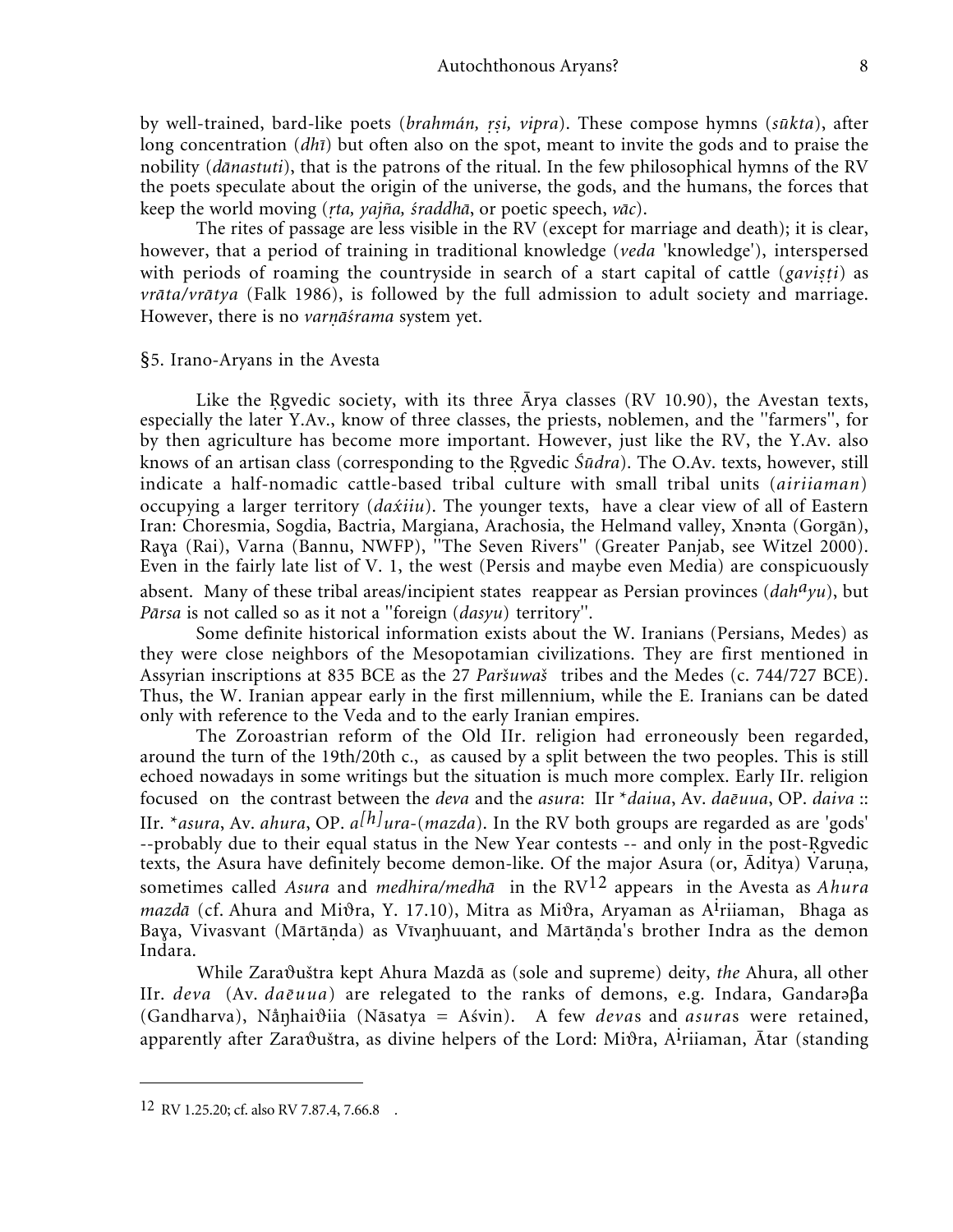#### Autochthonous Aryans? 9

in for Agni), Haoma (Soma) etc. The old state of contest between the *deva* and *asura* was amalgamated with the another old opposition, that of between *Rta* (Av. *Aša*) and *Druh* (Av. *Druj*), Active Truth and Deceit. The Ahura(s) are the champions of Truth, the Daẽuuas those of Deceit. The righteous must choose between Aša and Druj, between Ahuramazdā and the Daẽuuas, and will be rewarded in Ahura Mazdå's heaven. -- Many of the old IIr. rituals are, however, continued in Zoroastrianism as well: there is a daily fire ritual (text in Yasna Haptahåiti), a Soma (*haoma*) ritual, even animal sacrifice.

#### §6. The Indo-Iranians

The preceding sketch indicates the very close relationship between the two peoples calling themselves Arya. Not only are their languages so closely related that their oldest attested forms might often be taken as dialects of the same language, but their society, their rituals, their religion and their traditional poetry resemble each other so closely that it has always been regarded as certain that the Vedic Indo-Aryans, the Iranians and the Kafiri (Nuristani) are but offshoots of one group speaking IIr., a few hundred years before the RV and the Old Avestan texts.

The IIr. language, as a branch of Eastern IE, shares many peculiarities with other E. IE. languages such as Balto-Slavic: in sounds (\**k' > š/ś :* Latin *equus* 'horse', O.Irish *ech*, Toch. *yuk, yakwe* :: Lithuanian *ašvà* (fem.), IIr *\*ac'ua* > E.Ir. *aspa*, Vedic *aśva*), but also in vocabulary (Sanskrit *dina* 'day', O. Slav. *dini* :: Lat. *dies,* cf. Schrader 1890: 312), and perhaps even in mythology: Ved. Bhaga ''God 'Share' '', Iran. (Med.) *baga* 'god', Sogd. *baγ*a 'Lord, Sir', O. Slav. *bogu* 'god' (though probably from N. Iranian \**baga)*, Skt. *Parjanya*, Lith. *Perkúnas*, O. Slav. *Perunu* (Schrader 1890: 414). Iranian and Vedic are so close that frequently whole sentences can be reconstructed: IIr. *\*tam \*mitram \*yaj'åmadhai >* Ved. *tam mitra yajåmahe,* Avest. *təm miθrəm yazamaide*. (For more on Central and North Asian connections, see below § 12.1, 12.2., 12.6).

An IIr. parent language and large parts of the IIr. spiritual and material culture can be reconstructed by *carefully* using the method of linguistic palaeontology.13 A very brief summary of IIr. would then include: These tribes spoke the IIr. language, had a common archaic poetry (e.g. *tristubh*-like poems), with many common expressions such as 'nondecaying fame'. They had the same type of priests and rituals (Ved. *hotr*: Avest. *zaotar*, *soma : haoma*), the same set of gods and a similar mythology: Yama (Yima) and Manu descend from Vivasvant (Vīvanhuuant). Some of these deities are IIr. innovations (the Asura / Āditya), others go back to IE times (*agni,* Latin *ignis*; *hutam,* Greek *khutón* 'sacrificial libation' :: Engl. *god*).

IIr. society had a patriarchal, exogamic system of three classes, with tribal chieftains, and a priest/poet class. They were semi-nomadic cattle (*paśu : fšu*) herders, constantly in search for water and open pastures (*uru gavyūti : vo<sup>u</sup>ru.gaoiiaoiti*), and with just a little agriculture (*yava* : *yauuan*). At the New Year rituals they engaged in chariot races (*ratha/raθa '*chariot'*, rathe
ha : raθaeštå-* 'charioteer'), and other sports (*mu
ihan*), and speech contests (Kuiper 1960).

<sup>13</sup> Generally, against its use, Zimmer (1990) and cf. Cowgill (1986: 66-68); but note its usefulness (§12.6), in the discussion of plants and animals.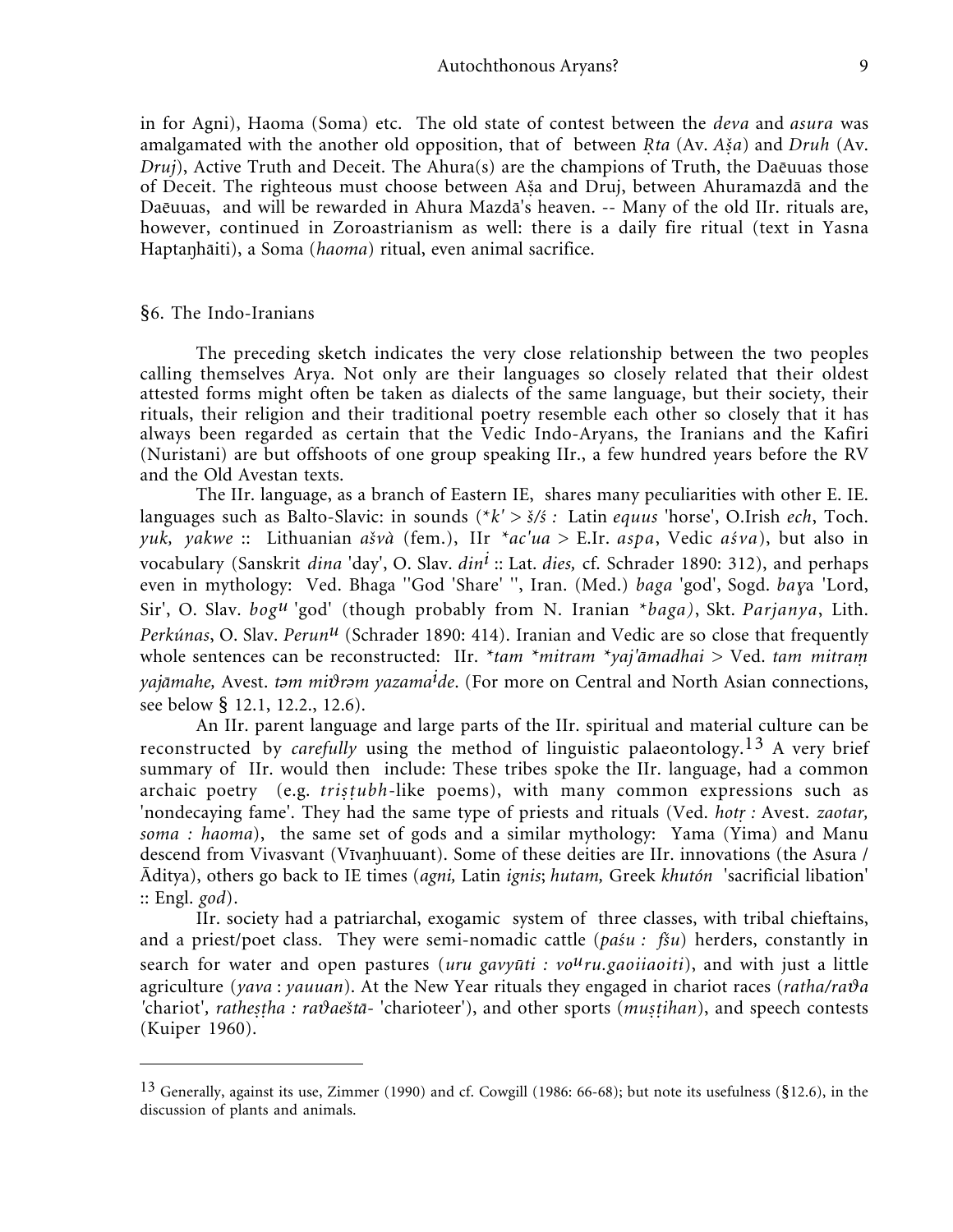#### Autochthonous Aryans?

Their society was governed by set of strict moral principles, including adherence to truth (s*atya : haiθiia*), oaths (touching or drinking water, *kośam på*) and other oral agreements between individuals (*arya-man : airiia-man,* especially for marriage and guest friendship) and between tribes (*mitra : miθra*) which regulated water rights and pasture.

In sum, all the linguistic and textual data mentioned so far link the Indo-Aryans of the Rgvedic Panjab with languages spoken in areas to the northwest of the Indian subcontinent, even if local South Asian elements already figure prominently in the RV.

### §7. An "Aryan" Race?

This close resemblance in language, customs and beliefs does not, of course, imply or involve, nor does it solve the question of who exactly the people(s) were that called themselves Arya/Ārya, whom they included, or even how they looked. The question of physical appearance or 'race'14 is of the *least* importance in describing the early Ārya, but since race has always been injected into the discussion,  $15$  a few words are in order.

The combination of a specific language with any 'racial' type is not maintained by linguists. At this late, post-Meso-/Neolithic stage in human development, language no longer has any *very close* relation to 'race'. Even the early Indo-Europeans were a quite mixed lot, as has been stressed for decades.<sup>16</sup> Recently developed methods of genetic testing (mtDNA, non-recombinant Y chromosome) have and will shed further light on this (Cavalli-Sforza 1994, 1995, Kivisild 1999, Semino 2000, Underhill 2000, Bamshad 2001, etc.). It must be pointed out that genetic evidence, though still in its infancy, is often superior to (even multivariate) palaeontological evidence as it more specific than distinguishing types reflected in osteology, based on the simple phenotype adaptation to living conditions. Genetic evidence frequently allows to pinpoint (sub-)branches in the cladistic tree at a particular point in time and space.

In the present context, however, it is *not* important to find out what the outward appearance (''*race''*) of those speaking Indo-Aryan languages was, but how they lived, worshipped, thought, and especially what kind of poetical texts they composed. The rest is

<sup>14</sup> For many decades now, a discredited term which is too vague to describe the great degree of variation among humans and not a valid indicator of anthropological and genetic distinctions between various human populations; see Cavalli-Sforza 1995.

<sup>&</sup>lt;sup>15</sup> Some writers are still confused by the racist terminology of the 'blond, blue-eyed Aryan'. As Cavalli-Sforza (1994) has shown, such physical characteristics are local adaptations to a northern climate (e.g., prominent in the non-IE speaking Finns). Elst (1999: 230) strangely concludes from such data that the home of IE "lay further to the southeast," [in N. India] and that the Panjab "was already an area of first colonialization, bringing people of a new and whiter physical type  $[=$  Panjabis $]$  into the expanding Aryan  $[=$  IE! $]$  speech community which was originally darker". Patañjali, Mahåbhåya [2.2.6: 411:16 sqq.] with a reference to *pigala-* and *kapila-keśa* 'golden/tawny haired' Brahmins is discussed as well. -- For those who still stress outward appearance ('race') it may be instructive to look at the photos of a well known actor (turned from 'white' > 'black') or a female of mixed "African-American and Native American" ancestry, who after a little make up, convincingly appears as 'Caucasian', Black, East Asian, etc. (Stringer and McKie 1996: 172-3).

<sup>16</sup> Curiously, Elst 1999: 174 sq., elaborates on this well known fact by stressing that the European Pre-Kurgan population has come from the East, and considers it "one of the reasonable hypotheses" that they came from India. Reasonable? India has always functioned --apart from being a stepping stone the very early migration of Homo Sapiens from Africa to (S.)E. Asia and Australia in c. 50,000-40,000 BCE-- as a *cul de sac*.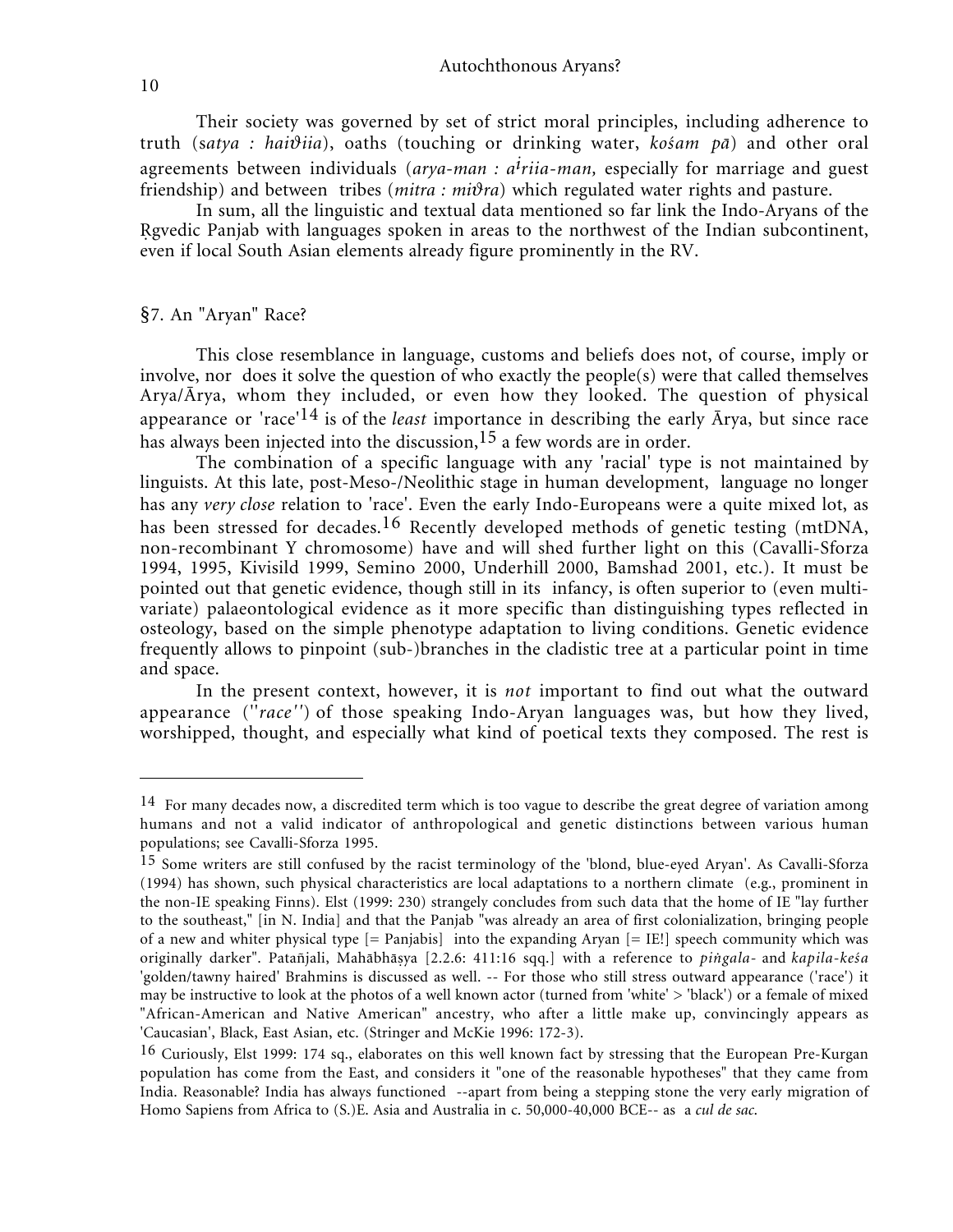interpretation, but it is already the interpretation of the Rgvedic Purusa hymn (RV 10.90) with its four classes, *vara* (''colors''), which seem to be related to the traditional colors of the three IE classes, white-red-blue/green. (Puhvel 1987, cf. now also Hock 1999: 155). The term is attested since RV 2.12.4, etc. The RV often makes a distinction between light : darkness, good : evil, between Ārya : Dasyu. In many cases this is just a cultural distinction, defining the boundaries between 'Us' and the 'Others' (Witzel 1995).<sup>17</sup> However, many scholars of the past two centuries automatically assumed that the immigrating Indo-Aryans (coming from somewhere to the North of India/Iran) were light-skinned people. All such terms are relative, yet, the Kashmirian author Kemendra (11th c.) speaks of a Bengali student in Kashmir as a 'black skeleton, monkeying about' and the cult of lighter skin still is undeniable, as a look at Indian marriage advertisements will indicate.

Such 'racial' characterizations tell us little about the look of contemporary people, and as indicated above, this is not important for our investigations.<sup>18</sup> The speakers of (pre-)Old Indo-Aryan (pre-Vedic) *might* have been quite a diverse group from the very beginning, and even *if* many of the original immigrant bands *might* rather have looked more like Kashmiris or Afghanis and not at all like their various European linguistic relatives or the 'typical' North Indian19 of today. Again, outward appearance, whatever it might have been, is of *n o consequence* for our studies.

So far archaeology and palaeontlogy, based on multi-variate analysis of skeletal features, have not found a new wave of immigration into the subcontinent after 4500 BCE (a separation between the Neolithic and Chalcolithic populations of Mehrgarh), and up to 800 BCE: ''Aryan bones'' have not been discovered (Kennedy 1995: 49-54, 2000), not even of the Gandhāra Grave culture which is usually believed to have been  $IA.20$  There are of course minor differences between the various areas of the northwestern subcontinent (such as Sarai

<sup>&</sup>lt;sup>17</sup> Elst 1999: 209 discusses the designation of the 'Others' in the RV as 'black' by simply pointing to the richness of metaphors in Sanskrit. See rather Witzel 1995 and Hock 1999; Elst's discussion of *vara* (1999: 210) lacks the old IE aspect of attributing color to the three classes (Puhvel 1987); he rather combines them with the much later Indian concept of the colors of *sattva, rajas,* and *tamas*!

<sup>&</sup>lt;sup>18</sup> The point is merely mentioned here in passing as some writers still use such characterizations frequently and as they attach importance to such sentences as the preceding one from Kashmir which simply express regional racism. Others, usually 'autochthonously' minded writers have frequently attacked, preferably on the internet, my earlier statements (1995) which were made precisely in the same spirit as the ones here. At any rate, what kind of outward appearance would one expect from northwestern immigrants? That of Bengalis or Tamils, or rather that of Afghanis?

<sup>&</sup>lt;sup>19</sup> The term *a-nās*, which occurs just once in the Rgveda, was originally translated as 'mouthless' by Grassmann etc. (see below, n. 230), but has later on been understood by MacDonell-Keith etc. as 'noseless, snub-nosed'; see now Hock (1999) and cf. the speculations and elaborations of Elst (1999: 208).

 $20$  He summarizes the results presented by Hemphill, Lukacs and Kennedy, Biological adaptations and affinities of the Bronze Age Harappans, in: Harappa Excavations 1986-1990, edited by R. Meadow; see now Kennedy 2000. -- Apparently, the distinction is between early 2nd millennium skeleta and samples from populations dated to after 800 BCE (late Bronze age and early Iron age of Sarai Khola). Given the difference in time, this may not mean much. Note also that the calibration of radiocarbon dates in the Eighties was inconsistent, and that around 800 BCE the amount of  $C_{14}$  in the atmosphere started dropping. Ordinary radiocarbon dates for the period 800 - 400 BC, have highly unpredictable uncalibrated values. A new investigation is in order. -- Similarly about the continuity of Indian populations, Kenoyer (as quoted by Elst 1999: 236; -- Elst, however, then lapses into an altogether inappropriate political discussion of what Kenoyer might have thought, or not, about present Indian politics and the BJP! It is a mystery why such political items constantly get introduced into discussions of archaeological and literary facts).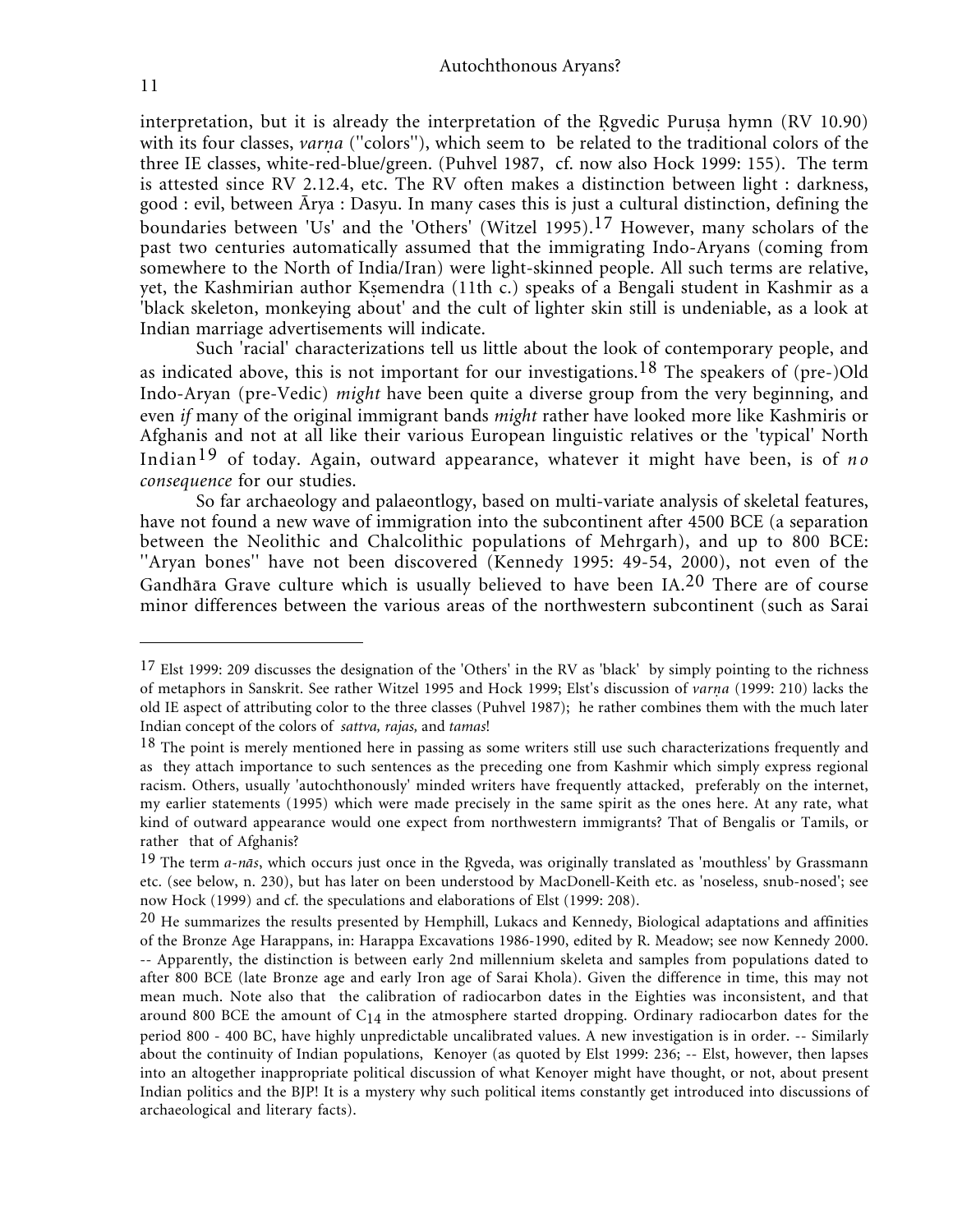Khola : Harappa, or even Harappa: Mohenjo Daro). Anyhow, the genetic and therefore, skeletal contribution of the various IA bands and tribes *may* have been relatively negligible (cf. n. 21,23). However, a single excavation can change the picture. Even the large *invading* force of the Huns was not attested in European archaeology until some graves were found in Hungary some two decades ago.<sup>21</sup> The cemeteries (if any at all in Rgvedic times) of the small, semi-sedentary pastoral IA groups were composed, according to the texts, of 3-6 yard high grave mounds; they are not likely to be found easily in the alluvium of the constantly shifting rivers of the Panjab.22

Once genetic testing will have provided us with more samples of the (few not cremated) skeletal remains from contemporary burials and of modern populations we may be in a better position to judge the phsyical character of previous and modern populations. This will become apparent even more, once not just mtDNA (inherited by females) but also the male Y chromosome (some of it likely that of immigrating tribesmen) will have been studied.<sup>23</sup> Only then we will be able to tell which particular strains, corresponding to which neighboring areas,  $24$  were present in the Northwest of the subcontinent at that time.  $25$ 

In the end, to be absolutely clear, what *counts* is the Indo-Aryan culture, their social system, their texts, their rituals, and the frame of mind they brought into the subcontinent.

<sup>&</sup>lt;sup>21</sup> This point, already mentioned in Witzel 1995, is deliberately(?) misunderstood by indigenists and Out of India proponents (usually, on the internet). It does not matter that the Huns' intrusion was an actual *invasion* (and not a trickling in) by a group of horse riding nomads: they left as little genetic imprint in the European subcontinent as the immigrating IA bands and tribes did in the Indian subcontinent. In so far, both types of incursions can be compared well, in spite of the loud protests of the autochthonists who like to brand such statements as 'invasionist'; however, see below n. 23.

<sup>22</sup> RV 10.16.14, etc. speaks of burial, cremation, exposing bodies on trees and of 'throwing' dead bodies away.

<sup>23</sup> While preliminary mtDNA data taken from *present day* populations do not show much variation -- mtDNA is restricted to the (frequently more sedentary) female lineage only -- there are indications already that the study of the male-only Y chromosome will revolutionize our thinking. In any immigration scenario, the Y chromosome obviously is of more interest. The matter has been discussed at length at the *Third Round Table on Ethnogenesis of South and Central Asia* at Harvard University, May 12-14, 2000, see: http://www.fas.harvard.edu/~sanskrit/RoundTableSchedule.html. Just as in Bamshad et al. (2001), there are clear indications of *several* incursions, after c. 50,000 BCE, of bearers of different types of Y chromosome polymorphisms from Western Asia, terminating in South Asia or proceeding further eastwards. Several of them do not correspond to, and go beyond, the seven Principal Components of Cavalli-Sforza et al. (1994: 135-8). The impact of immigrants, however, can have been relatively minimal. See for example Cavalli-Sforza about the immigrant Magyars (Hungarians). They now *look* just like their neighbors, as these late, 9th cent. CE, horse riding invaders left only a minimal trace in the larger Danubian gene pool (quoted by Elst 1999: 224, from an interview of Cavalli-Sforza in *Le Nouvel Observateur* of 1/23/1992); see now Semino 2000: 1158 for lack of "Uralic genes" in Hungary. Nevertheless, the Magyars, just like Indo-Aryan speakers, imposed or transmitted, under certain social conditions, their language to the local population, and the Magyars also retained their own religion until they turned to the local religion, Christianity, around 1000 CE.

 $^{24}$  It is a fallacy to compare various Brahmin groups of India in order to establish a common older type. Brahmins, just like other groups, have intermarried with local people, otherwise how would some Newar Brahmins have 'Mongoloid' characteristics, or how would Brahmins of various parts of India have more in common with local populations than with their 'brethren', e.g. in the northwest? Studies based on just one area and a few markers only, such as E. Andhra (Bamshad 2001) do not help much (cf. also Elst 1999: 214, 217). Early acculturation processes (especially when following the model of Ehret, 1988) may have resulted in the inclusion of many local elements into the Brāhmaṇa class, cf. Kuiper 1955, 1991, 2000, Witzel 1989, 1995, 1997, 1999a,b.

<sup>25</sup> Note the difficulty of obtaining *contemporary* DNA materials due to the (telling!) transition to cremation in the early post-Indus period (Cemetery H at Harappa and in Cholistan).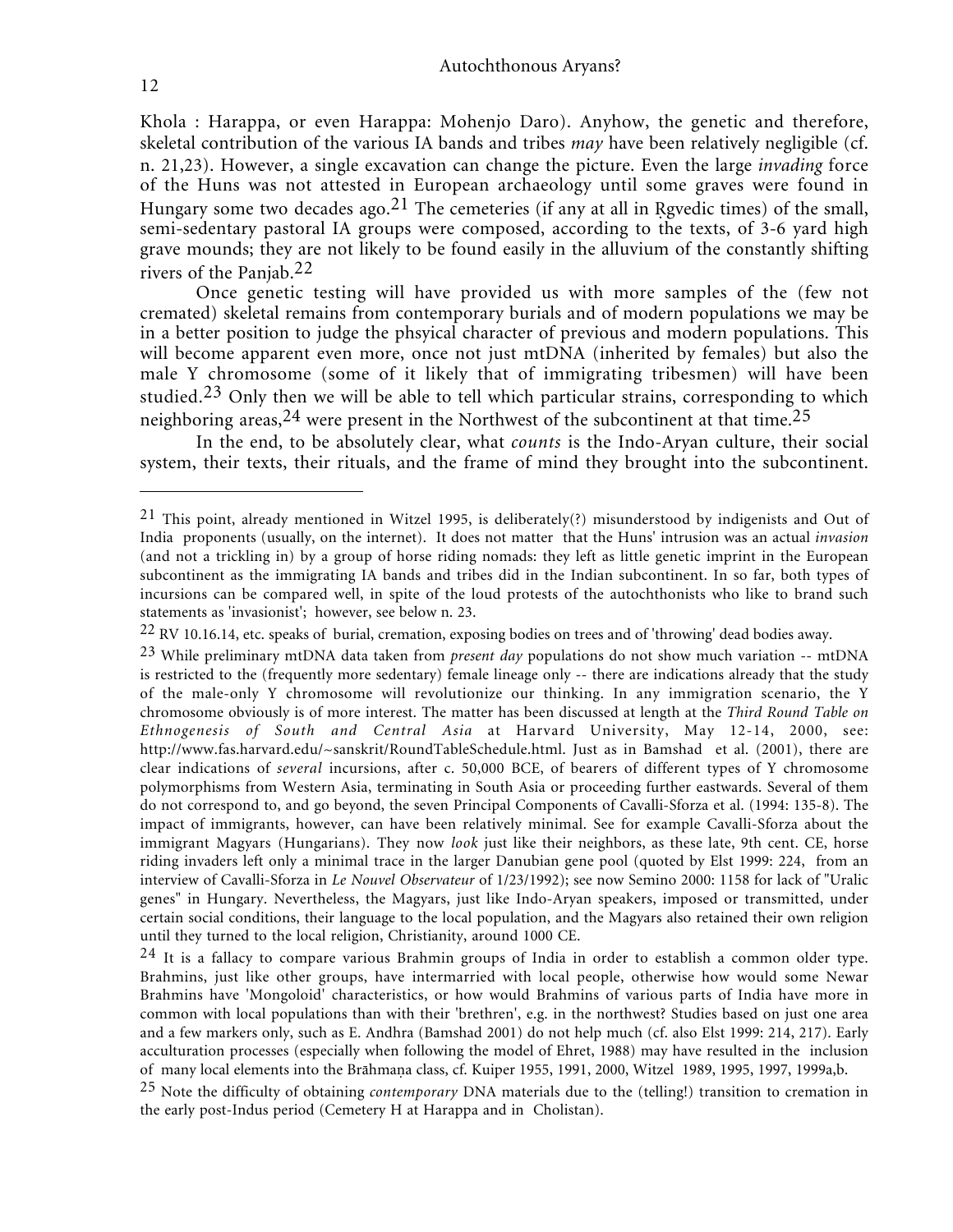These items are treated at some length below; in addition, we have to take into account the facts from archaeology, human palaeontology, genetics, history of technology, and incidental features from astronomy to zoology.<sup>26</sup>

# §8. Immigration

Immigration, however, has often been denied in India especially during the past two decades, and more recently also by some western archaeologists. How likely is an immigration scenario on the basis of comparable cases from Indian and non-Indian history? Leaving aside the prehistoric migrations starting with the move of Homo Sapiens 'Out of Africa' some 50,000 years ago, we actually *do know* that one group after the other has entered the Indian subcontinent, as immigrants or as invaders, in historical times. They include tribal groups such as the Saka, the Yue Ji (Tukhara), Kushana, Abhīra, Gurjara as well as large armies, such as those of Darius' Persians, of Alexander's and the Bactrian Greeks in the first mill. BCE, of both the Chinese via Tibet, Ladakh and Nepal, and the Arabs into Sindh in the 7-8th c. CE; further the Ahom Tai in Assam, and the Huns, Turks, Moghuls, Iranians, and Afghans via the northwestern passes in the first and second mill. CE. In addition, small-scale semi-annual transhumance movements between the Indus plains and the Afghan and Baluchi highlands continue to this day (Witzel 1995: 322, 2000). Why, then, should all immigration, or even mere transhumance trickling in, be excluded in the *single* case of the Indo-Aryans, especially when the linguistic evidence, below §10 sqq., so clearly speaks for it? Just one "Afghan" Indo-Aryan tribe that did not return to the highlands but stayed in their Panjab winter quarters in spring was needed to set off a wave of acculturation in the plains, by transmitting its 'status kit' (Ehret) to its neighbors.<sup>27</sup> The vehement denial of any such possibility (see below §11 sqq) is simply unreasonable, given the frequency of movements, large and small, into South Asia via the northwestern corridors.

The important, clinching factor  $(\S 10)$  to decide the question is the following: the Indo-Aryans, as described in the RV, represent something definitely *new* in the subcontinent. Both their spiritual and much of their material culture are new; these *and* their language link them to the areas west and northwest of the subcontinent, and to some extent beyond, to the

<sup>&</sup>lt;sup>26</sup> Cf. Witzel 1995. Many of such data have been summed up and cogently discussed by Kochhar 1999; however, not all of his results (e.g. the restriction of the RV habitat to S. Afghanistan) can be sustained.

 $^{27}$  Actually, even this is, strictly speaking, not necessary. The constant interaction of "Afghan" highlanders and Indus plain agriculturists could have set off the process. A further opening was created when, after the collapse of the Indus Civilization, many of its people moved eastwards, thus leaving much of the Indus plains free for IA style cattle breeding. A few agricultural communities (especially along the rivers) nevertheless continued, something that the substrate agricultural vocabulary of the RV clearly indicates (Kuiper 1991, Witzel 1999a,b). In an acculturation scenario the actual (small) *number* of people (often used a 'clinching' argument by autochthonists) that set off the wave of adaptations does not matter: it is enough that the 'status kit' (Ehret) of the innovative group (the pastoralist Indo-Aryans) was copied by some neighboring populations, and then spread further. -- Hock (forthc.) seems to have misunderstood me (1995: 322) when I mention transhumance movements. He thinks that this weakens my case. On the contrary, such constant, repetitive movements *strengthen* the case for close contact with the plains and eventual acculturation, a fact well known from nomad studies elsewhere. (Note also the take-over model: nomads, such as Arabs, Turks that were in close contact with sedentary populations and who eventually usurped power in their host societies).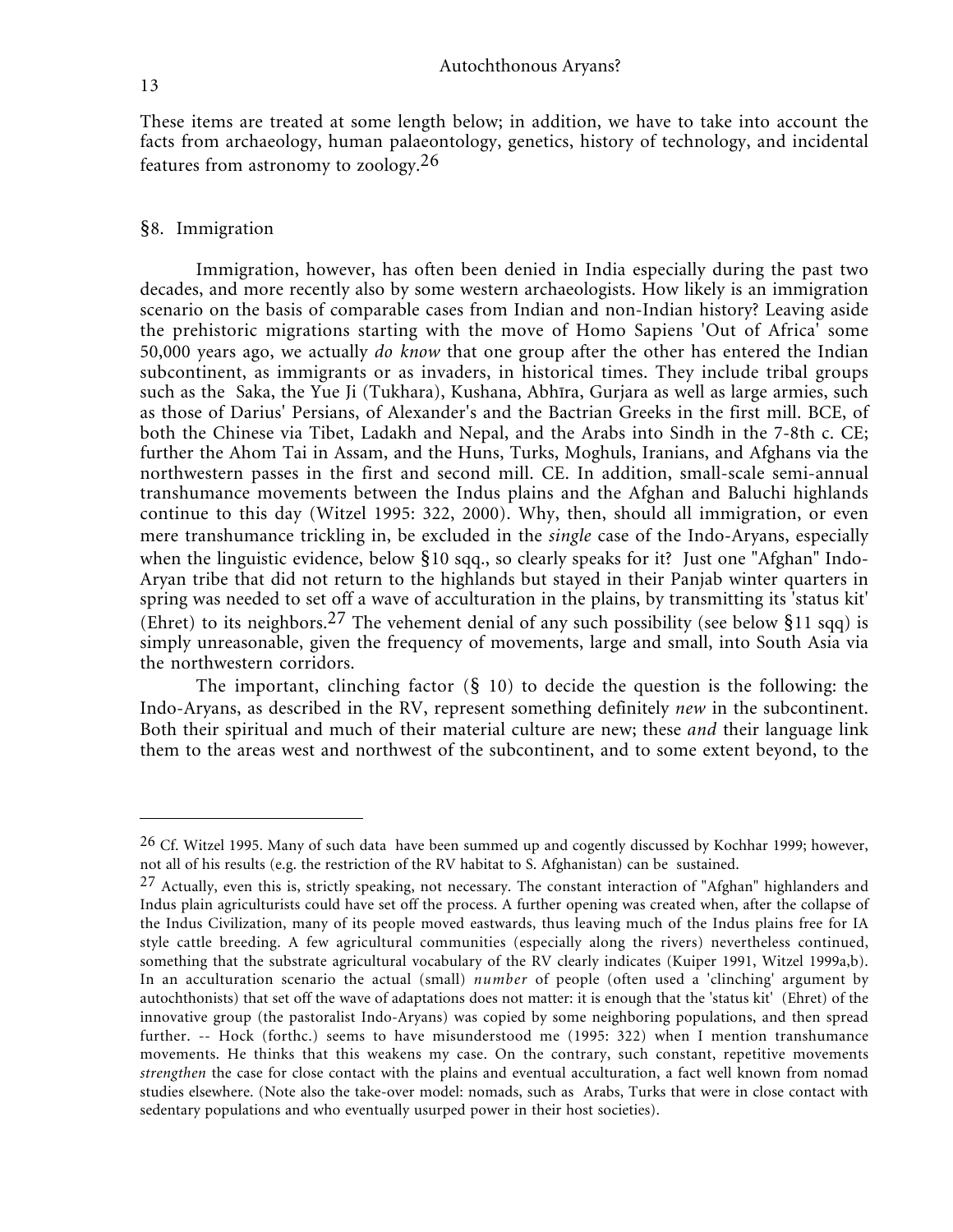Ural area and to S. Russia/Ukraine. The obvious conclusion should be that these new elements *somehow* came from the outside.

It is indeed historically attested that the Paršumaš (Persians) moved from northwestern to southwestern Iran, but this is limited to a relatively small area only. More important are the 'Mitanni' Indo-Aryans in N. Iraq and Syria (c. 1460-1330 BCE), who clearly show IA, *not* Iranian influences (*aika* 'one' instead of Iranian *aiva*), and the Kassites who, as a first wave, preceded them in Mesopotamia. They dislodged the local Akkadian kings for several centuries, c. 1677-1152 BCE, and they have preserved names such as *Šuriiaš* (Ved. *Sūrya*) or *Abirat(t)aš* (*Abhiratha*).28 All these groups that are in various ways culturally related to the IIr.s are *intrusive* in their respective areas of settlement. The same may be assumed as far as the Greater Panjab is concerned.

For, the massive cultural changes in the subcontinent could not have *spontaneously* developed locally in the Panjab, even assuming an amalgamation (why, by whom, how?) of various components that had been there *before*. Instead, it is easier to assume that a new element actually brought in *new* items such as the domesticated horse and the horse-drawn chariot (§21), and IE/IA style poetry, religion and ritual. Also, it is not very likely and, indeed, not visible that leaders of the Indus civilization or rather their 'Panjabi' village level successors *planned* and executed such a universal shift of the cultural paradigm themselves. A massive, if gradual introduction of (some, if not all) IA traits seems the only viable conclusion (see below, on Ehret's model).

The denial of immigration into the area of an already existing culture has recently been proposed by some archaeologists as well; they posit a purely local, indigenous development of cultures, e.g. by the British archaeologist Lord Renfrew (1987)<sup>29</sup> and by some Americans such as Shaffer (1984, 1999) who think that new languages were introduced by way of trade and by taking over of new models of society.

If there was immigration, who then were the indigenous inhabitants of the subcontinent? They can in fact *still* be traced in the substrates of the RV and of modern languages: an unknown Indo-Gangetic language has supplied the c. 40% of the agricultural terminology in Hindi (typical already for the RV, Kuiper 1955, 1991). A clear hint is provided by Nahalī, a small IA language spoken on the Tapti River, NW of Ellichpur in Madhya Pradesh. At successively "lower" levels of Nahali vocabulary, 36% are of Kurku (Munda) and 9% of Dravidian origin, while the oldest level, some 24%, do not have any cognates (Kuiper 1962: 50, 1966: 96-192, but see now *Mother Tongue II-III,* 1996-7) and belong to the oldest language traceable in India (Witzel 1999a,b). Clearly, Munda, Dravidian and IA are consecutive(?) overlays on pre-existing languages. Again, such a scenario is met with in many other areas of the world.

 $^{28}$  Others are more problematic. Elst (1999: 183) has the IA gods Inda-Bugash, but this collocation is not listed in Balkan (1954). We find the Maruts, perhaps Bhaga (as *bugaš*!).-- *Himalaya* (Rajaram & Frawley 1997: 123) is a phantom, as it refers to the Kassite female deity *Šumaliya*, see Balkan (1954). Incidentally, note that [Kikkuli's] manual on horse training in not at all "written in virtually pure Sanskrit" (Rajaram and Frawley 1997: 123). From what tertiary sources did they derive these innovative insights? -- Curiously, Elst (1999: 184) lets the Kassites immigrate, without any evidence (but probably following Rajaram & Frawley 1997: 124), "from Sindh to S. Mesopotamia" as a "conquering aristocracy" in a "planned invasion," after the "desiccation of the Sarasvati area in 2000 BCE." Actually, the Kassite language is neither Indo-Aryan, nor Sumerian, Elamite, Akkadian or Hurrite. It is belongs to altogether unknown language group; for details see Balkan 1954.

 $29$  For other areas of Eurasia;  $-$  in the case of South Asia, however, he thinks of elite dominance achieved through Indo-Aryan immigration.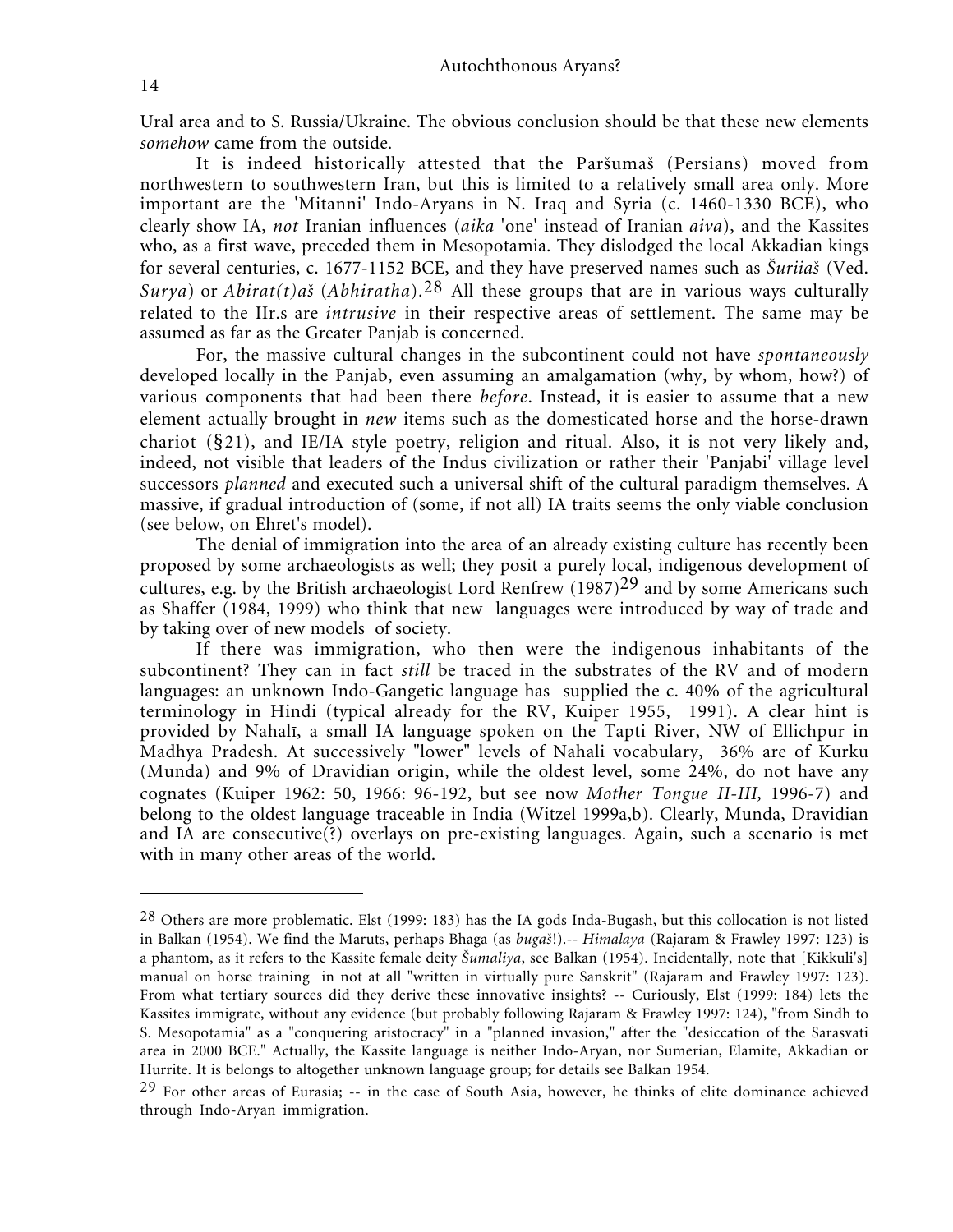# §9. Remembrance of immigration

It has frequently been denied<sup>30</sup> that the RV contains any memory or information about the former homeland(s) of the Indo-Aryans. It is, indeed, typical for immigrant peoples to forget about their original homeland after a number of generations (e.g., the European Gypsies claim to have come, not from India, but from Egypt and Biblical Ur in S. Iraq), and to retain only the vaguest notion about a foreign origin. Or, they construct prestigious lines of descent (Virgil in his Aeneid makes the Romans descendants of the heroes of Troy).<sup>31</sup> However, in the RV there are quite a few vague reminiscences of former habitats, that is, of the Bactria-Margiana area, situated to the north of Iran and Afghanistan, and even from further afield.

Such a connection can be detected in the retention by the Iranians of IIr./IA river names (Witzel 1987, 1999, Hintze 1998) and in the many references in the RV to mountains and mountain passes.32 The mythical IIr. river \**Ras*å corresponds in name to the Vedic *Raså* (RV, JB), the E.Ir. (Avest.) *Rahå*, and the N.Ir. \**Rahå* that is preserved in Greek as *Rhå* and designates the R. Volga.33 Further, there are the (Grk.) *Sindoi* people on the R. Kuban, north of the Caucasus, and there is the (Grk.) *Sindẽs*, the R. Murghab/Tedzhen on the borders of

32 *Necessarily*, in the (north-)west. Who, in all seriousness, would claim IA immigration via the difficult western Himalayan/Pamir trails or, worse, from South of the Vindhyas? (The Vindhyas, incidentally, are not even mentioned in Vedic literature). Immigration or large scale movement by armies via the often difficult high passes of the Himalayas has been extremely rare, and is attested apparently only in the case of some Saka at the beginning of our era, of the Turkish adventurer Haidar into Kashmir in the early 15th cent., of a Chinese army into U.P. in the early 7th c. CE, called in to help Harsha's successor, see n. 37. -- Individual Vedic passages, including those used in my 1995 paper -- in general, this is merely a first brief outline of method and a first summary of a longer study to follow,-- certainly can be discussed or challenged, which is always welcome. For one such case, see below n. 46. -- Hock (forthc.) has now challenged my interpretation (actually merely *an aside, in parentheses*, Witzel 1995: 324) of another passage, RV 2.11.18, where I took *savyatah* "on the left" as meaning 'north'. This statement was based on a previous detailed study of the designations for the directions of the sky (Witzel 1972) that was ignored by Hock (who, ironically, then proceeds to tell readers virtually the same IE facts as given in more detail in Witzel 1972). In that early paper, I pointed out cases where 'right' = south, and where 'left' (*savya,* even *uttara!*) mean 'north' in IE languages. In that sense, my apparently enigmatic statement: "Vedic poets faced the east - their presumed goal -- in contemplating the world." Hock seems to have misunderstood the passage: the "presumed goal" of course refers to the immigration theory, "contemplation" to the Vedic (and IE) world view. -- While this passage *by no means* is a proof for an eastward immigration of the Indo-Aryans and certainly was not presented as one, it fits in the general scheme of movement, for which I presented an initial account and cumulative evidence in my 1995 paper. And that is why it was quoted. In short, a lot ado about nothing. Of course, this singular sentence (as discussed by Hock in his forthc. paper, at a conference) has again be used to advantage by some fervent adversaries of the immigration theory, as always on the internet, to "prove" that the immigration (their "invasion") *theory as such* is wrong.

33 We *cannot* rely at all on a connection between *rip-* and the Rhipaen (Ural) mountains, as mentioned by Bongard-Levin (quoted in Witzel 1995). Since my casual reference to his paper has been repeatedly discussed (and misinterpreted) on the internet (and by Talageri 2000: 96, 467, in 'psychological' fashion!), I underline, *again*, that the similarity between Greek *Rhip*- and Ved. *rip*- is accidental, and that RV *rip*- 'deceit' has nothing to do with the Ural Mountains.

<sup>30</sup> See Hock, forthc. (lecture at the July 2000 meeting of the World Association of Vedic Studies at Hoboken, NJ, kindly made available to me by the author).

 $31$  The Gypsies claim to be from Egypt or from Ur, that is biblical S. Iraq, the Afghanis from Palestine (see below).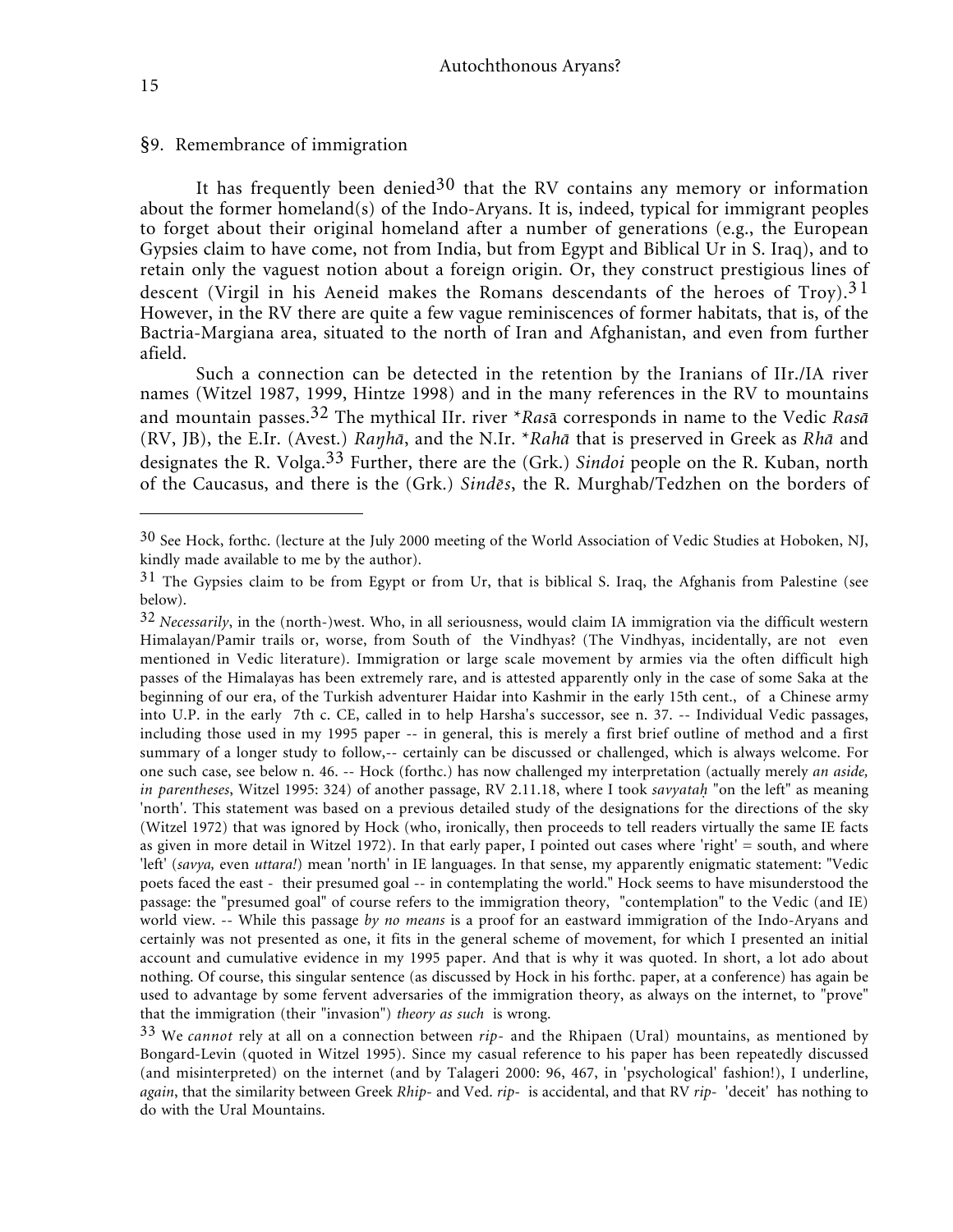Iran, Afghanistan and Turkmenistan (Tacitus, *Annales* X.10). It divides the (Lat.) *Dahae* (Ved. *Dasa/Dåsa*) from the (Lat.) *Arii* (Humbach 1991), -- a statement that almost looks as if it was taken from the RV. Both *Sindoi* and *Sindẽs* preserve, with their *s-*, a pre-Iranian form of the name (details in Witzel 1999)34 that reminds of Vedic *Sindhu* and Iran. *Hindu,* the border river of Iran and India and of the habitable world in general (Witzel 1984).

Another N. Iranian tribe, the (Lat.) *Dahae,* (Grk.) *Daai,* occurs in Vedic as *Dåsa or Dasa*. Related forms are Skt. *dāsa* "slave", the Avest. tribe of the *Dånha* (next to the *Airiia*), (N.)Iran. (a demon, *Aži*) *Dåha-ka,* cf. Ved. *dåsa Ahīśu* (Witzel 1995, Hock 1999), and the Uralic loan word (Vogul. Mansi) *tas* 'stranger', as well as IE > PGrk. \**doselo*- > Mycenean Grk. *doero,* Grk. *doulos* "slave"; note further: Ved. *das-yu* 'enemy, foreigner', OIr. \**dah-yu*, O.P. *dah<sup>a</sup>yu* 'province', Avest. *dain* hu- "foreign country, enemy".<sup>35</sup> Apparently, foreign or conquered territory was regarded as that of the enemy and caught enemies became slaves. Conversely, one of the many loan words from IA in Finno-Ugrian is the Finnish word for slaves, captured in raids into Southern territory, *Orja*, "Aryans",36 confirming that the North Iranians, just like the Scythian *Alan* (the mod. Ossetes) called themselves 'Arya' as well.

Another N. Iranian tribe were the (Grk.) *Parnoi*, Ir. \**Parna*. They have for long been connected with another traditional enemy of the Aryans, the *Pani* (RV+). Their *Vara-like* forts with their sturdy cow stables have been compared with the impressive forts of the Bactria-Margiana (BMAC) and the eastern Ural Sintashta cultures (Parpola 1988, Witzel 2000), while similar ones are still found today in the Hindukush. The RV regards the cattlerich *Pani*, with their walled forts (*pur*, Rau 1976, Elizarenkova 1995), as the traditional, albeit intentionally semi-mythical enemies. A Rgvedic myth locates the primordial cows in a cave (*Vala*, cf. Avest. *Vara*) on an island (JB) in the *Raså*, where they were guarded by the demoniac *Pai*s. Against the background sketched above, this myth looks like a semi-historical 'update' (but still, a myth) involving the great/mythical border river, past foes of the BMAC area, and contemporaneous, very real enemies of the Greater Panjab.

Further traces of an Iranian connection can be seen in the hydronomical evidence discussed above and in the many references in the RV to mountains and mountain passes.  $37$ Also, the retention and adaptation by the Iranians of earlier pre-Rgvedic river names points to an earlier IA settlement in Afghanistan (*Sarasvatī = Haraxvaitī / Arachosia, Sarayu = Harōiiu-*

<sup>34</sup> The *Sindhu* = O.P. *Handu*, Avest. *Hədu*, if with P. Thieme, from *sidh* 'to divide', does indeed divide not only the Vedic and Iranian territories, but it also is the boundary (cf. Avest. *zraiiah vourukaa*) between the settled world and the Beyond; however, in several Indian languages (incl. Burushaski *sinda,* Werchikwar dial. *sende* < Shina : *sin*?) it simply seems to indicate 'river', perhaps a secondary development. A. Hintze (1998) has shown early takeover of IA geographical terms into Iranian; note also that the mythical central mountain, *us.hədauua* 'emerging from the river/ocean [*Vourukaa*]' (see Witzel 2000, 1984) presupposes an IIr word \**sindhu* 'boundary of the inhabited world, big stream, ocean'.

<sup>35</sup> Elst (1999: 206), neglecting or misrepresenting the linguistic arguments, takes the Dåsa/Daha as "the Vedic people's white-skinned Iranians cousins" (*sic!* ) while most of the Dasyu, Dåsa of the RV clearly are Indian tribes of the Greater Panjab. Rather, he takes, against the Greek, Iranian and Indian evidence quoted above, the *specialized* North Iranian (Khotanese) meaning 'man' as the *original* meaning of the word.

<sup>36</sup> Parpola 1988; cf. also Harmatta, in Dani 1992: 357-378, Rédei 1986, 1988.

 $37$  The little used Himalayan route of immigration is to be excluded (only some Saka and medieval Turks are known to have used it). The RV does not contain strong reminiscences of Xinjiang or W. Tibet, with the only possible exclusion of the Raså RV 10.75, cf. however Staal 1990 (and a forthc. paper). -- For the Afghani highland areas, see now Witzel 2000, with references to some non-IA reminiscences in Avestan texts.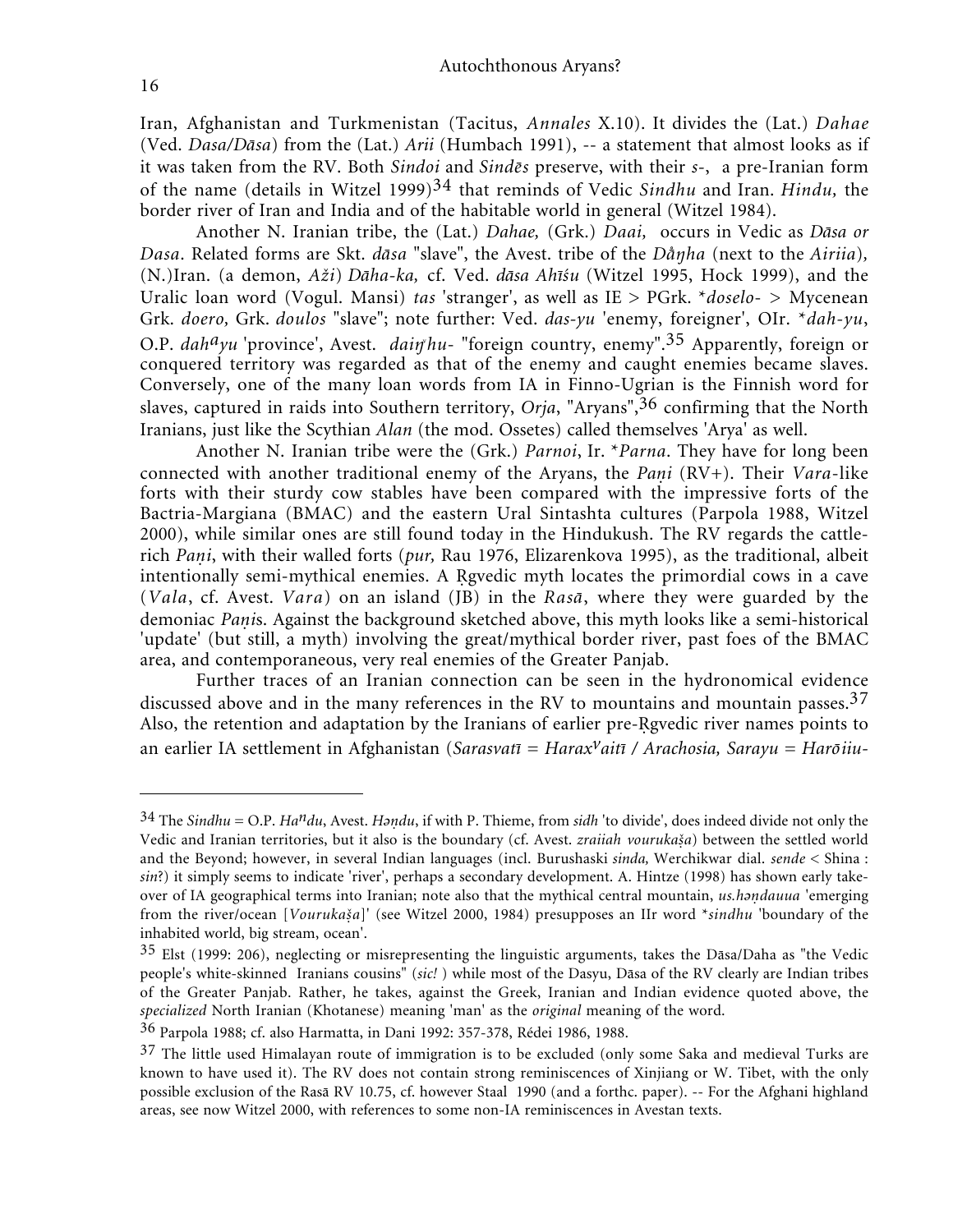*/Harẽ* = Herat R.*, Gomatī =* Gomal R*.*, *Sindhu = Hindu/Hədu*, etc., Witzel 1999, cf. Hintze 1998). One of the semi-demonic enemies in the (Afghani) mountains is *Śambara*, son of *Kulitara*, with his many fortresses (*pur*, cf. above on Hindukush forts).

Such names (studied at least since Brunnhofer 1910, Hillebrandt 1913; now Parpola 1988, Witzel 1999) retain pre-Old Iranian forms and they clearly lead back into Central Asia and Greater Iran. They also retain some vague reminiscences of former enemies (\*Parna, Dåsa, Śambara) and of place names (Raså, Sindẽs, Sarasvatī,38 Sarayu, Gomatī, Sindhu), all aligned along the *expected* route of immigration *into* the subcontinent,<sup>39</sup> from the northern steppes (such as those of the Volga/Urals) via Margiana/Bactria to Herat/Arachosia and E. Afghanistan (Gomal R.)<sup>40</sup> Then, there are the many instances in the RV which speak about actual transhumance movement of tribes through mountain passes and into the land of the 'seven rivers' (Witzel 1995) that were more open to extensive pastoralism after the decline of the Indus civilization. <sup>41</sup> Individuals such as the great Rsi Vasistha and his clan (RV 7.33.1-3), and whole tribes such as the Bharata and Ikṣvāku (JB 3.237-8 : Caland §204), are described as crossing the Sindhu. (Incidentally, nowhere in the Vedas do we hear of a *westward* movement, as some 'Out of India' proponents would have it nowadays).42

The early YV Samhitās (KS 26.2, MS 4.7.9), however, continue to report such movements *into* the subcontinent. They state that the Kurus move *eastwards* or *southwards* victoriously, and TB 1.8.4.1 adds information about raiding expeditions of the Kuru-Pañcålas *into the east* (no longer practiced by the time of *SB* 5.5.2.3-5). The YV Samhitās clearly belong

<sup>38</sup> Elst (199: 167) brings up the indigenist contention of a 'sea-going' Sarasvatī -- for this see below §26 and n. 202, 206. Note, however: while the Iranian Harax aitī does not flow to the 'sea' but into a lake or rather, series of lakes (the Hamun) -- Elst and others autochthonists generally neglect the meaning of the word *samudra* in the Veda (see Klaus 1986)-- both rivers end in inland desert deltas of terminal lakes (Hamun) viz. the Sarasvatī inland delta near Ft. Derawar; see §25.

<sup>39</sup> Elst (1999: 166) excoriates me for not supplying data of reminiscences that are in fact well known (Parpola 1988, etc.) and that are actually mentioned in Witzel 1995: 321, 103, 109 sq. -- In addition, he reverses such data to make them fit an unlikely emigration of the Indo-Europeans from India (see below). In the same context, Elst (1999: 168 sq.) misrepresents, in a discussion of Staal's theories of the directions in the Agnicayana, the meaning of Indo-Iranian directions of the sky. Avestan *paurva* (correctly, *paouruua*) does not mean 'south' (Elst) but 'east', see Witzel 1972.

 $40$  Elst (1999: 171) excoriates me for not noticing that Iranian connections in the RV are restricted to the 'late' 8th Mandala and that are, in his view, *not* found in the oldest parts of the RV. This is a fallacy: see above on the rivers Raså, Sarasvatī, Sarayu, Gomatī, Sindhu and persons such as the (half-mythical) mountain chieftain Śambara who are prominent in the *old* books 4-6. In this context, Elst brings up and relies on the conclusions of Talageri (2000) whose "survey of the relative chronology of all Rg-Vedic kings and poets has been based exclusively on the internal textual evidence, and yields a completely consistent chronology" and whose "main finding is that the geographical gradient of Vedic Aryan culture in its Rg-vedic stage is from east to west..." This view is based on a fallacy as well: Talageri, in spite of claiming to use only RV-internal evidence, uses the post-Rgvedic Anukramanīs as the basis of his theory and even surrepetitiously injects Purānic notions (see § 7, n.178, Witzel 2001).

<sup>&</sup>lt;sup>41</sup> See Witzel 1995. Individual passages can and should certainly be discussed. However, Hock (forthc.) goes too far in denying *any* value to allusions and descriptions referring to immigration as found in the RV: against the background of strong linguistic and (so far, sporadic) archaeological evidence, they serve as *supporting* materials and additional evidence; cf. n. 26 sq., above.

 $^{42}$  They rely on <u>one</u> mistranslated statement in the Purāṇas (see Witzel 2001, and below n. 86), composed and collected several thousand years after the fact. On the unreliability of the Purāṇic accounts see §19, and Söhnen 1986.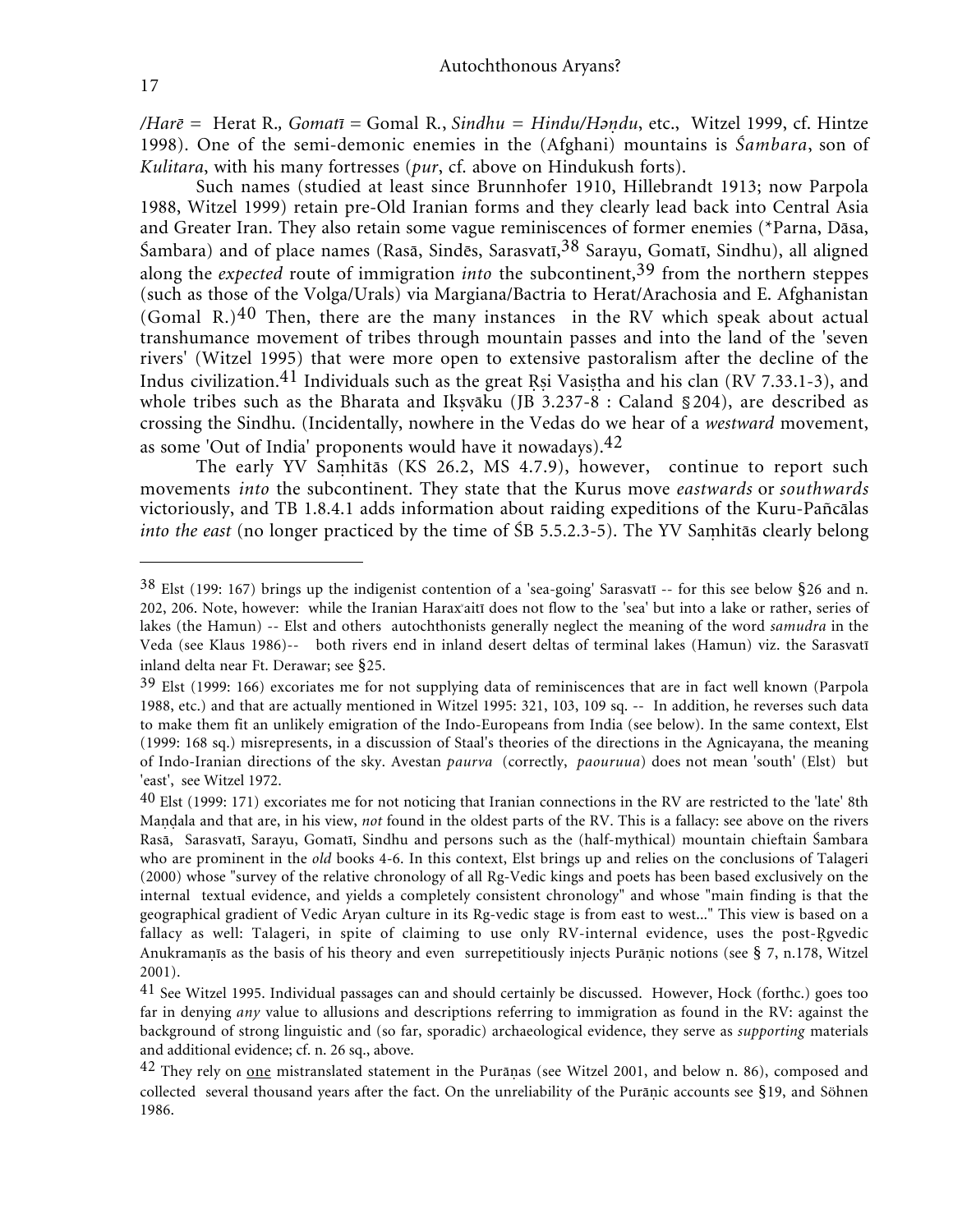to the post-copper/bronze age period, as they know of the use of iron. In other words, we hear about eastward/southward raids and movements of Vedic tribes towards Bihar and the Vindhya at about/after c. 1000 BCE; the same middle Vedic texts actually speak of the necessity to constantly watch one's back (Rau 1957).

Finally, in the same vein, there also is a so far neglected passage from a late Vedic text in Brāhmaṇa style, BŚS 18.44: 397.9 *sqq*. It plays on the etymologies of *ay/i* 'to go' and *amā vas* 'to stay at home', and actually seems to speak, once we apply Brāhmaṇa style logic and (etymological) argumentation style,  $43$  of a migration from the Afghani borderland of Gandhāra and Parśu (mod. Pashto) to Haryana/Uttar Pradesh and Bihar: *prāṅ Āyuh* pravavrāja. tasyaite Kuru-Pañcālāh Kāśi-Videhā ity. etad Āyavam. pratyan Amāvasus. tasyaite Gāndhāravas <sup>+</sup>Parśavo<sup>44</sup> 'rāttā ity. etad Āmāvasyavam. "Āyu went (ay/i) eastwards. His (people) are the (well-known) Kuru-Pañcåla and the Kåśi-Videha. That is the Āyava (group). Amåvasu (stayed at home,45 *amå vas*) in the West. His (people) are the (well-known) Gāndhāri, Parśu and Arāṭṭa. That is the Āmāvasyava (group)." $^{46}$ 

<sup>43</sup> Witzel 1979, 1986, Wezler 1996.

<sup>44</sup> The Sandhi in *gandhårayasparśavo* is problematic. The MSS are corrupt and differ very much from each other. However, *Parśu* must be intended; it is attested since RV 8.6.46, a book that has western (Iranian) leanings (Witzel 1999), cf. OP *Pārsa* 'Persian' < \**pārsva* < \**pārc'ua*. The Aratta (with various spellings, *Āratta*, *Arātta*), are a western people as well, like the Gandhåra and other 'outsiders' (*Båhīka,* ŚB 1.7.8.3, Mbh 8.2030). One may compare the old Mesopotamian name *Aratta*, indicating a distant eastern country from where Lapis Lazuli is brought (Witzel 1980); it seems to refer to Arachosia, which is just north of the Chagai Hills that produce Lapis (just as the more famous Badakhshan, north of the Hindukush); see now Possehl 1996b and P. Steinkeller 1998. -- Elst 1999: 184 wants to understand this ancient Sumerian term as a Pråkt word, from *a-rå
ra*, again inventing an early Pråkt before 2000 BCE, which simply is linguistically impossible (see n.167, on Mitanni *satta*) and which also does not fit the non-IIr. linguistic picture of 3rd millennium Greater Iran (see § 17).

<sup>&</sup>lt;sup>45</sup> Alternatively, echoing the first sentence: "Amāvasu (went) westwards." See discussion in the next note.

 $46$  This passage, quoted in an earlier publications (1989, excerpted and --unfortunately-- simply computercopied in 1995), was not correctly translated as printed in 1989/1995. It has elicited lively, if not emotive and abusive internet discussions, even alleging "fabrication of evidence" (see also Elst 1999: 164, who misattributes to me "the desire to counter the increasing skepticism regarding the Aryan invasion theory" as reason for writing my paper), -- all of this in spite of repeated on-line clarifications over the years and general apologies (Witzel 1997: 262 n.21). -- Retrospectively, I should have printed the full explanation in that footnote, but I was sure then that I could do so in the earlier version of this very paper, slated for print in 1997).

What had occurred was that I had unfortunately misplaced a parenthesis in the original publication of 1989 devoted not to the Aryan migration but to OIA dialects (and simply copied in my 1995 paper, a short summary of RV history), -- i.e. I printed: "(His other people) stayed at home in the West" instead of: (His other people stayed) at home in the West" or better "Amåvasu (stayed at home) in the West." In this way I had unfortunately intermingled translation and interpretation in these two summary style papers, without any further discussion, -- which set me up for such on-line criticisms as that of recent adversaries who deduce (e.g., amusingly, in the Indian right wing journal, *The Organiser*) that I do not even know the rudiments of Pāṇinean grammar. (Of course, I teach, in first year Sanskrit, the past tense of *amā* + vas as *amāvasan*, not *amāvasuh*, a 'mistake' some critics rhetorically accuse me of, in spite of hundreds of correct translations of such past tenses!) Or worse, they accuse me of "fabricating evidence" for the invasion theory.

However, the passage plays, in the usual Brāhmaṇa style, with these names and their Nirukta-like interpretations and etymologies. They are based (apart from  $\bar{A}yu$ :  $\bar{a}yus$  'full life span'), on the names of the two sons of Purūravas, Amåvasyu : *amå vas* 'to dwell at home', as opposed to Āyu : *ay/i* 'to go', contrasting the 'stay home' peoples in the west (*Āmāvasyavah: Gandhāra, Parśu, Arātta*) with those (*Āyavah: Kuru-Pañcāla, Kāśi-Videha*) who went /went forth  $\left(\frac{ay}{i} + \frac{bra}{v}a\right)$  eastwards, as the text clearly says. --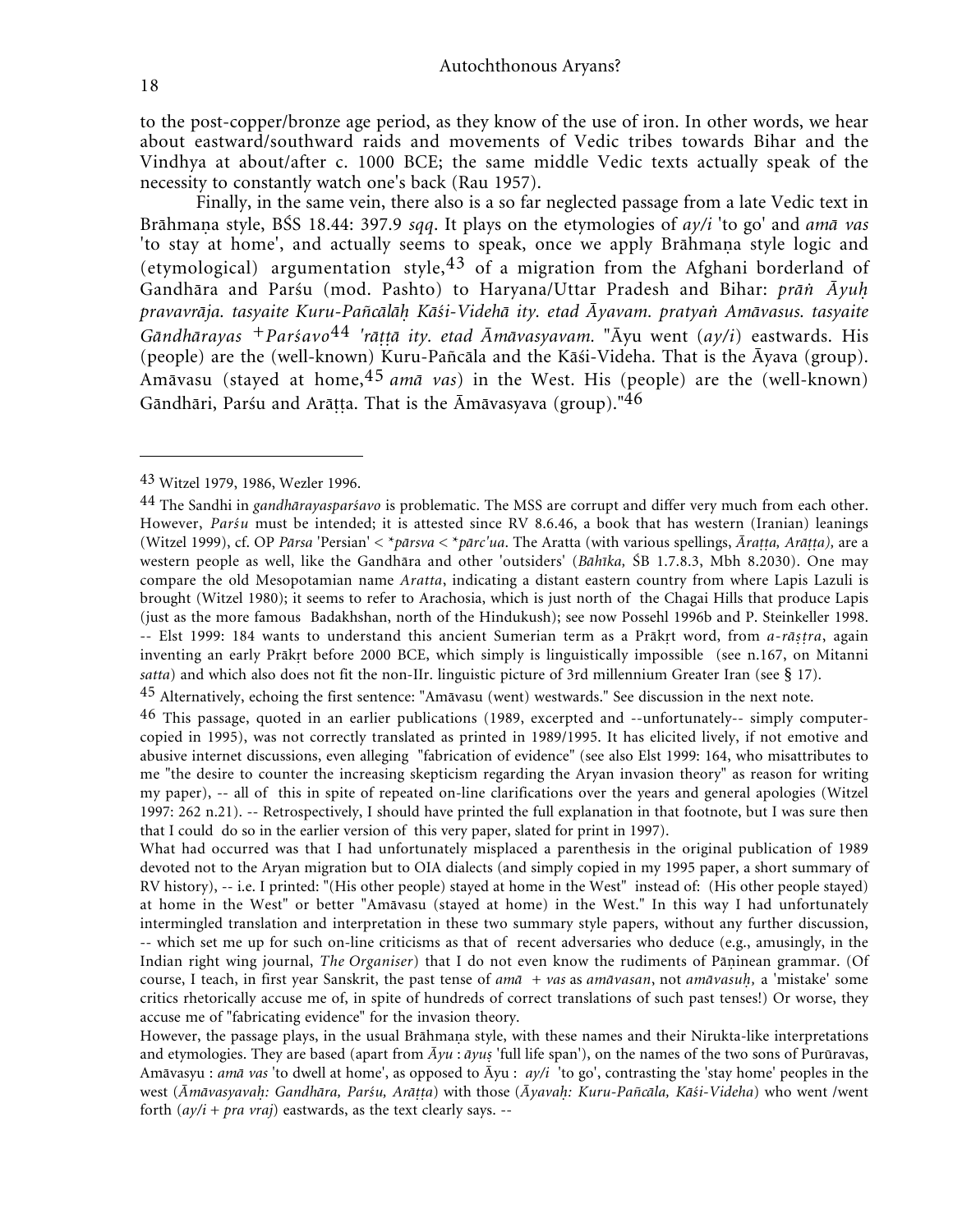The last account is quite different in tone and content from the well known tale of Videgha Måthava (ŚB 1.4.10-18), which is *not* a 'history of the settlement of Bihar' but a myth about the importation of *Kuru orthopraxy* and Brahmanism47 into N. Bihar. (Witzel 1989, 1995, 1997). Such tales of authorization, empowerment and justification of rule, spiritual authority and social set-up (the Videgha or the Sunahsepa legends)<sup>48</sup> have to be carefully separated from the rather *unintentional* mentioning of little understood, dim memories of earlier homelands, notions which are fading already in the RV itself. However, these tales are perpetuated for several hundred years as far as movements further into the subcontinent are concerned.

All these data cannot be just accidental or due to the imagination of Rgvedic and Brāhmaṇa authors who looked for a prestigious origin of their lineage, tribe or culture: why should they look outwards to the 'barbaric' countries of Central Asia/Iran/Afghanistan?<sup>49</sup> The center of the world was, even according to the later parts of the RV (3.53), on the Sarasvatī in Haryana. This attitude continued to be the norm in the Brāhmaṇa period, and it is vaguely remembered in the Påli canon; it clearly referred to even in the Manu-Smti (ch. 2). The northwest, denigrated by the AV (5.22, PS 12.1-2), and depicted in Nirukta 2.2, cf. 3.18 and in Patañjali's Mahåbhåya (ed. Kielhorn, I p. 9) as occupied by Avestan speakers of the Kamboja land in S.E. Afghanistan (Witzel 1980: 92), is regarded as non*-årya.*

Rather, the data mentioned above seem to reflect very dim memories of people and places much further west than the Panjab. Or, if one still wants to be even more cautious, one may say that the texts preserve some little or no longer understood words and phrases that

The Gandhāri clearly are located in E. Afghanistan/N. Pakistan, the Parśu in Afghanistan and the Arāṭṭa seem to represent the Arachosians (cf. Witzel 1980); note the Mesopot. Aratta, the land of Lapis Lazuli (cf. Possehl 1996b, Steinkeller 1998).

 $^{47}$  The Parśu and Arāṭṭa are not known to be orthoprax, the Gandhāri may be so, if we apply Upaniṣadic notices, such as BĀU 3.3., cf. Witzel 1987.

48 The adoption of the eastern tribes (Pundra etc.) legend by Viśvāmitra in the Śunaḥśepa legend (AB 7.13 sqq.) clearly reflects this policy. The Āraṭṭa (BŚS 18.13) appear next to other peoples outside the Kuru orthoprax orbit: *Gåndhåra, Sauvīra, Karaskara, Kaliga*; some of these and others in eastern and southern India are still regarded as 'outsiders' in late Vedic texts (AB 7.18); for earlier 'outsiders' such as the Balhika, Kāśi, Anga see AV 5.22, PS 12.1-2. and not the constant criticism of the "Panjabis", from the Brāhmaṇa texts onwards.

 $49$  An emigration westwards, as imagined by Out-of-India proponents, is excluded by a variety of arguments, discussed below, see §12.2 sqq.

A note of caution may be added: The missing verb in the collocation *pratyan Amāvasus* allows, of course, suppletion of *pravavrāja*. If one follows that line of argument, one group (the  $\bar{A}y$ *avah*) 'went east', the other one (the *Āmāvasyavah*) 'went west', both from an unknown *central* area, to the west of the Kuru lands. The Kuruketra area is excluded as the Kurus went eastwards (i.e. toward it!), apparently from somewhere in the Panjab, (e.g., from the Parusnī, the place of the Ten Kings' Battle, RV 7.18).

While the syntax may speak for the second possibility, the inherent etymological and stylistic possibilities render *both* interpretations given above somewhat ambiguous. -- Whatever interpretation one chooses, this evidence for movements inside the subcontinent (or from its northeastern borders, in Afghanistan) changes little about the bulk of evidence assembled from linguistics and from the RV itself that points to an outside origin of Vedic Sanskrit and its initial speakers. In other words, the weight given by some the internet to their point that a different interpretation of this passage would remove (all) evidence for an immigration/trickling in of speakers of Indo-Aryan is, at a minimum overblown, and in fact just a rhetorical ploy. This passage is of course just *one*, and a late one at that, speaking of tribal movements. Therefore, Elst's overblown summary (1999: 165) "The fact that a world-class specialist has to content himself with a late text... and that has to twist its meaning this much in order to get an invasionist story out of it..." is just rhetorics. The passage in question is just one point in the whole scheme of immigration and acculturation, a fact that Elst does not take into account here. ---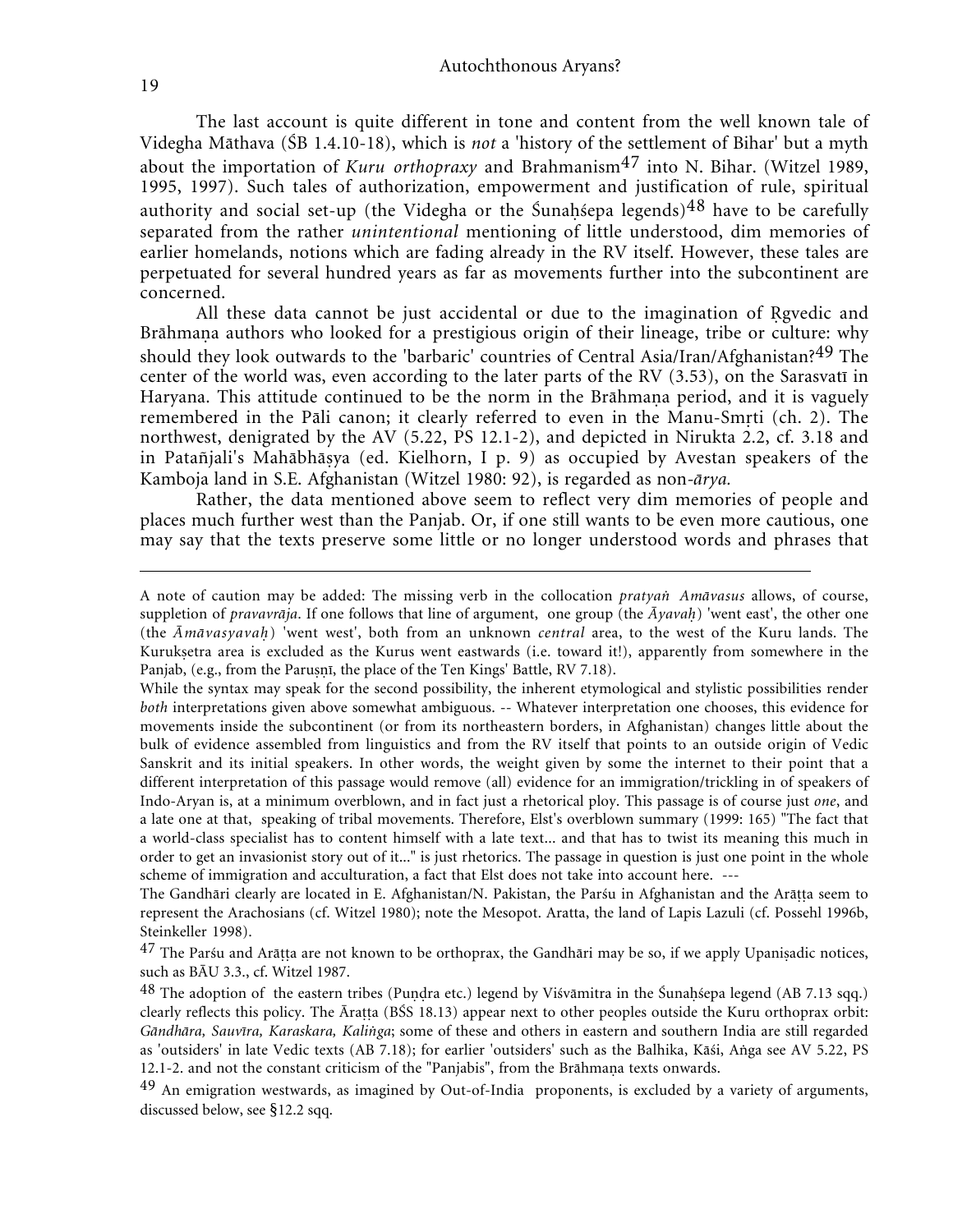point to Central Asia. In other words, there is no reason to dismiss this kind of evidence that involves a number of bands and tribes who spoke a language closely allied with Iranian, Slavic, etc., who followed customs, beliefs and rituals, and used a poetic tradition all of which go back to Indo-European sources. Just because a theory involving an *initial IA immigration*, or even a *gradual trickling in* of some bands and tribes is disliked now, regarded as historically tainted or as 'politically incorrect', this does not discredit the actual data.50

The Iranian textual materials on immigration are even more meager but they provide similar indirect reminiscences (*Rahā, dah<sup>a</sup>yu/dainhu, Həndu/H<sup>a</sup>ndu, Parna, Daha, etc.*). These texts make, like the RV, a clear difference between the Arya and their enemies, e.g. *anairiiō dahåuuō* 'the non-Arya lands' (Yt 18.2 etc.) some of whose people, doubtless war captives, are described as concubines in the houses of the Mazdå worshippers (Geiger 1882: 176). The opposition between  $A^i$ riia :: Tūra :: Sa<sup>i</sup>rima :: Sāina :: Dånha<sup>51</sup> (Yt. 13.143-5) is remarkable, though all these tribes are already described as having Zoroastrians among them.

*Airiianąm Vaẽjah*, the first country in the list of Iranian countries (V.1) has usually been understood as the 'original' (northern, e.g. Choresmian) home of all *Airiia* (a term indicating only the Eastern Iranians, Witzel 2000) However, this "best of all places and settlements" has ten winter months and only two cool summer months; such a description does not correspond to the hot summers of Choresmia etc., but refers to the climate of the mountain pastures with their numerous 'Aryan springs', that is central Afghanistan. This is an area right in the center of all the 'Iranian' lands of the Avesta, a region typical for transhumance pastoralism, which is nowadays inhabited, in part, by the Moghol descendants of the Mongol invasion of the 13th century. This so-called "homeland of the Aryans" thus occupies, for the Avesta, a central position: for the contemporary East Iranians it is the central *aniraθa* region ('the one having particular pleasures of its own'), similar to that of *madhyadeśa,* "the Middle Country" of Manu. *Airiianąm Vaẽjah* is certainly not located inside India (Misra 1992: 39, Elst 1999: 197 sq., Talageri 2000), nor does it have any bearing on the original home of all Iranians,  $52$  or even of the speakers of Indo-Iranian (Witzel 2000).

<sup>50</sup> Curiously, Elst (1999: 172), after constantly propagating Out of India theories, makes a half-hearted turn: "perhaps such an invasion from a non-Indian homeland into India took place at a much earlier date, so that is was forgotten by the time of the composition of the Rg-Veda." When should Elst's hypothetical immigration have taken place, at the time of the African Exodus, 50,000 BCE? Or with the arrival of wheat in the last 10,000 years, from the Near East (Ved. *godhūma* < *gant-uma* < N. Eastern \*\**xand* ?

<sup>51</sup> In Vedic this would be: *Arya, Tura/Tūra, \*Śarima, \*Ś(y)ena, Dåsa.*

<sup>52</sup> Leaving aside various incorrect details (e.g., 'writing' of the Gāθās by Zoroaster; Aŋra Mainiiu < Aṅgiras!), Elst's (and also Talageri's) identification of *Ai riianąm Vaẽ*jah as Kashmir is entirely gratuitous (Witzel 2000). -- Elst (1999: 196) even makes the Croats (Hrvat) descend from the Iranian Harax aitī (a feature now often repeated on the internet), while it is a well known fact of IE linguistics that Slavic retains IE *s* (but, Iran. *harah* < IIr *saras* < IE \**seles*). Of course, nothing is ever heard of a movement of the Arachosians towards Croatia... (and there are no connections with the Alans, who moved westwards from the steppes with the Vandals). -- Elst generally assumes, with Talageri, an emigration of the Iranians ("Ānava") from Kashmir into the Punjab and hence to Iran, just because the Vīdẽvdåd mentions the *Hapta Hədu* lands; he conveniently neglects that according to this text, the Panjab is one of the least desirable lands (15th out 16, being "too hot", see Witzel 2000). Hock (forthc.) discusses these assumptions of Elst and his predecessors (Talageri, Bhargava) in some detail, and states, correctly, that the Vīdevdåd cannot be used to show an emigration Out of India (Elst's "obviously Kashmir"). However, Hock proceeds to use the text as a possible testimony for an immigration *into* India, including the old but wrong assertion that *Ai riianąm Vaẽjah* could be Choresmia. This entirely overlooks the ancient Indian and Iranian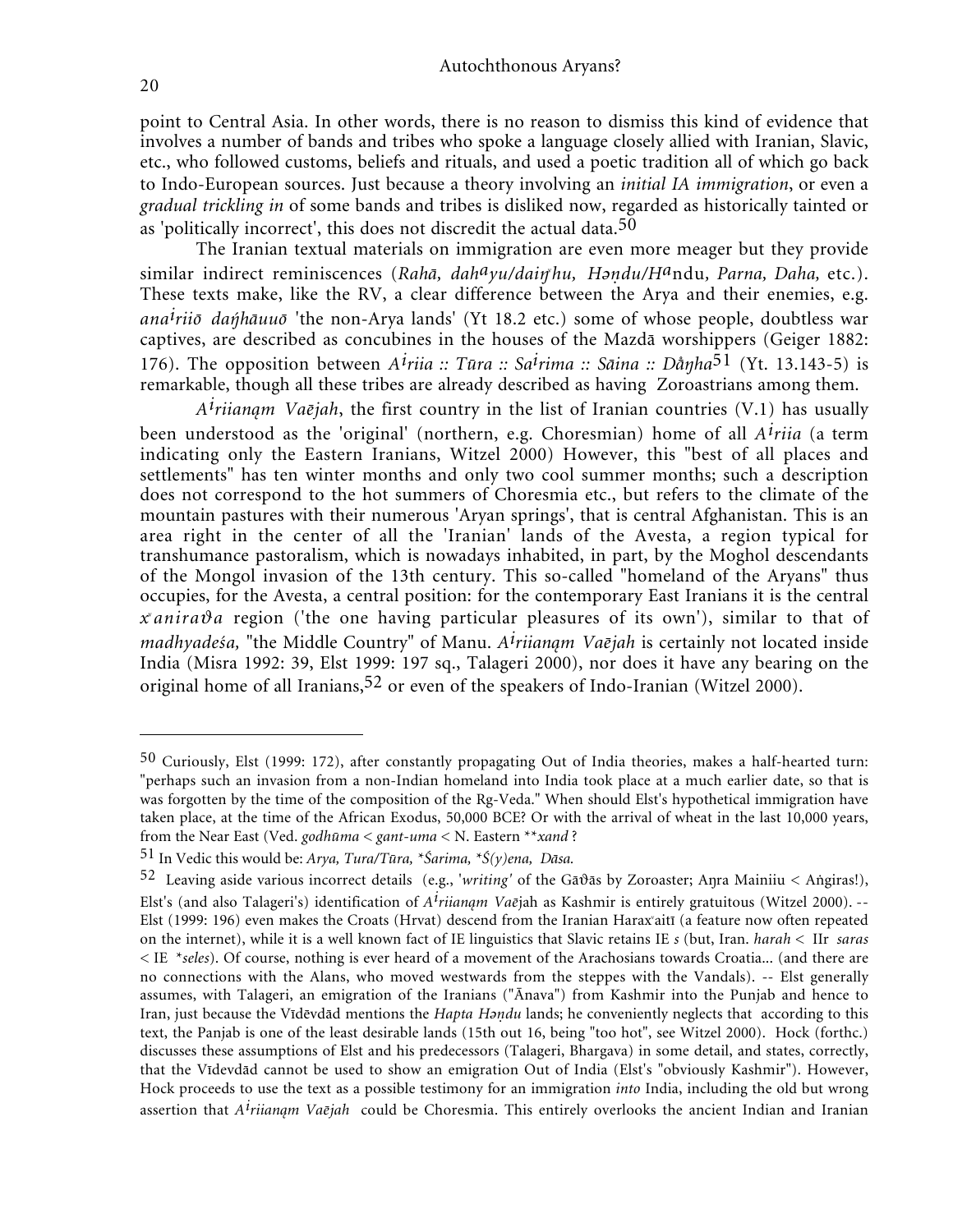# §10. Acculturation: linguistic and cultural

While there are some such vague reminiscences of an immigration and of older homelands, it must be underlined that even the earliest RV hymns clearly reflect South Asian realities, in other words, they were already composed in the Greater Panjab. However, they also include many non-Sanskritic words and names. There are those of non-Aryan ''foreigners'' (*Kīka
a, Pramaganda*, etc.,) and demons (*Śambara, Cumuri,* etc.) but also those of noblemen and chiefs (*Balbūtha, Bbu*) and occasionally of poets (*Kavaa, Kava, Agastya, Kaśyapa*). All these non-IA words do not have a Vedic or IE background (see below), something that can be determined by purely linguistic means; such words are neither *possible* in Vedic nor in IIr or Indo-European in general (Mayrhofer 1986:95, Szemerényi 1970 : 90sqq.); this is a point almost universally neglected by the advocates of the autochthonous theory  $(\S$  11 sqq).

The appearance of such names among the groups belonging to the Indo-Aryans indicates, that *arya/årya* does *not* mean a particular ''people'' or even a particular 'racial' group but all those who had joined the tribes speaking Vedic Sanskrit and adhering to their cultural norms (such as ritual, poetry, etc.) -- as has been underlined for decades (Kuiper 1955, 1991, Southworth 1979, 1995, Thapar 1968, Witzel 1995). The *Others* such as the *Kīka
a* (RV 3.53), who inhabit the greater Panjab *together* with the Ārya, are even declared ''not to be fit to deal with cows.'' They form the amorphous group of the *Dasyu* ''the foreigner, the enemy.'' While the *årya* frequently fight among themselves, their main enemy are the *dasyu* who are portrayed in typical half-mythical fashion as ''foreign devils'' and demons.

In short, the Rgyedic evidence does not supports a clear-cut division between the various tribes/populations of those originally external, non-South Asian (i.e. Indo-Aryan) and of autochthonous nature, but it distinguishes between *årya* and *dasyu;* it also does *not* allow for a happy co-existence (Kalyanaraman 1999) between speakers of Vedic IA (the 'cultural' *årya*) and those who oppose them (*Kīka
a*, and the other *dasyu*). While it was a matter of (tribal) choice to which cultural group one belonged and which model of society and religion one followed, this choice had serious consequences for one's status and, ultimately, for the cultural survival of one's group.

This picture, clearly visible in the middle and later strata of the Rgveda (books 3, 7, 2, 8; 1, 10), is supported by the evidence from the older books (4-6). There must have been a long period of acculturation between the local population and the ''original'' immigrants speaking Indo-Aryan. Indeed, the bulk of the RV represents only some 5 generations of chieftains (and some 5 generations of poets, Witzel 1987, 1995; Talageri's claims (2000) of some two thousand years of RV composition are fantastic, see Witzel 2001). These sets of five generations are *rather late* within the framework of the RV; the famous chieftain of the Bharata, Sudås, is one of the latest mentioned. On the other hand, a number of tribal federations (Anu-Druhyu, Yadu-Turvaśa, etc.) preceded that of the Pūru and the Bharata who were dominant in the middle RV period (Witzel 1995, 1997). It is during the long period of *initial* acculturation that some of the linguistic (and cultural) features (Kuiper 1991, 1955)

schemes of organization of territories (summed up in Witzel 2000). The text simply has an anti-clockwise description of the (east) Iranian (*Airiia*) lands.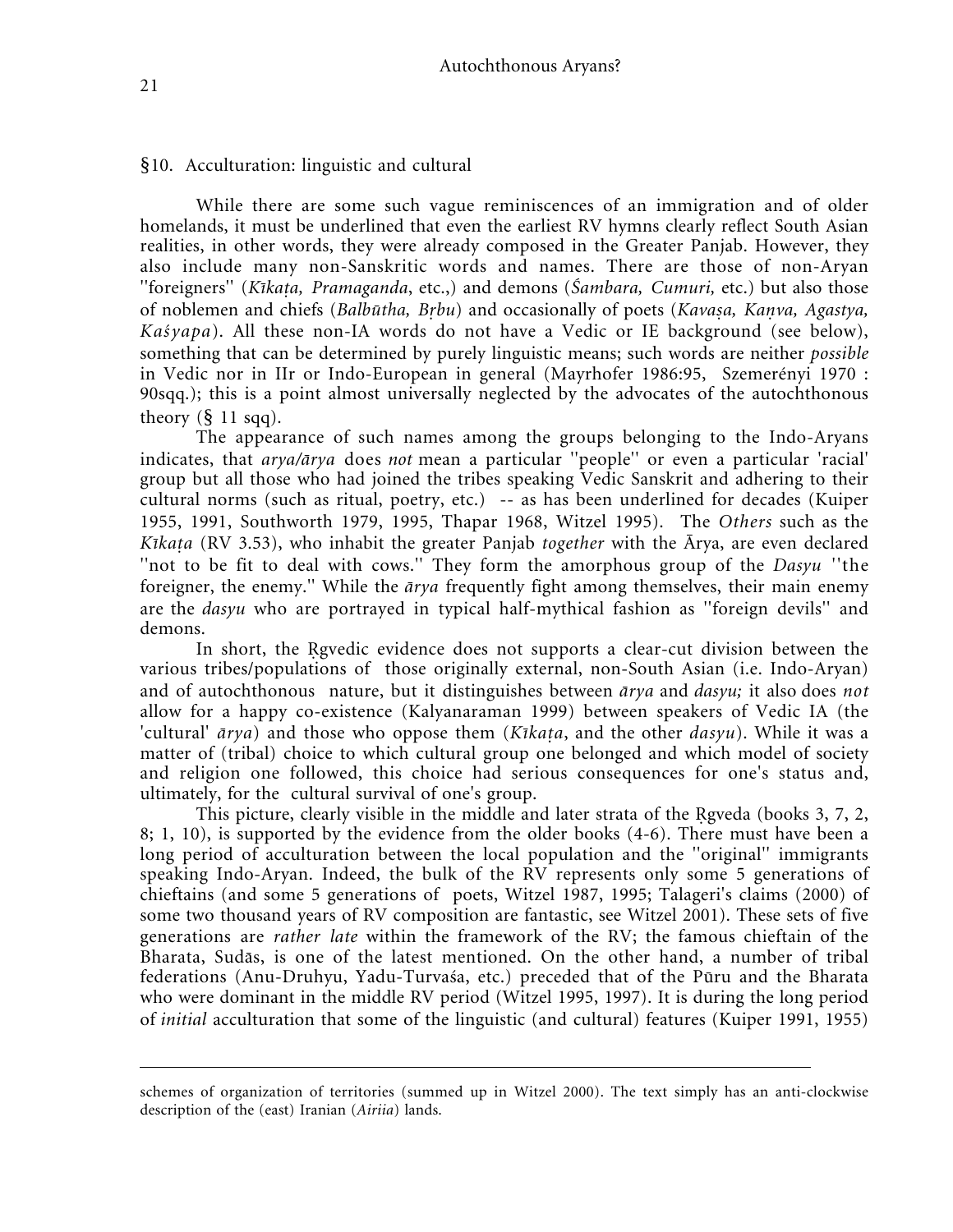of the early (pre-)gvedic period must have evolved. They include new grammatical formations such as the absolutives in -*två, tvī* (based on the archaic suffix -*tu*, as in *gatvå*)53 and its correspondent form in -ya for verbs with preverbs (sam-gamya) (Tikkanen 1987). This split in absolutive formation corresponds, e.g., to Dravidian verbal structure, but absolutives are *not* found in Iranian. Significantly, Vasi ha the self-proclaimed immigrant author of much of book 7, avoids them. The speakers of Indo-Aryan and the local population must therefore have interacted on a bilingual basis for a long period, *before* the composition of the present RV hymns with their highly hieratic, poetical speech (Kuiper 1991, and 2000).<sup>54</sup> An absolute date for this extended period can be inferred from the linguistic peculiarities of Mitanni-IA (c. 1400 BCE) that slightly predate those of the extant RV. Constant contact and bilingualism between speakers of OIA and of the local language(s) of the Greater Panjab produced such calques as the absolutives, or the use of *iti*, and perhaps even the rapid change to some Prakrit-like forms (*jyoti, muhur*, etc., which have been disputed as such, see Kuiper 1991:2, 27 sqq., 79; 2000, aan de Wiel 2000).

Local influence is indeed what the non-IE part of RV vocabulary suggests, by Kuiper's count some 380 words or about 3.8% of the vocabulary of the RV (Kuiper 1991, 1995: 261). Such local substrate words can easily be identified because of their isolation within the IEderived IA vocabulary, i.e. they always do not have Iranian, Slavic, etc. counterparts. Frequently, their sounds and syllable structure are non-IE as well. This is a point so far completely neglected or simply derided,<sup>55</sup> even when the evidence stares into their faces, by the advocates of the autochthonous theory (with the --only very partial-- exception of Elst 1999, Talageri 1993, 2000).56

Since the very concept of a substrate is often misunderstood (see the discussion by Bryant 1999), a brief characterization is in order (Witzel, forthc. b). Most words in early Vedic that do not conform to IE/IIr word structure (including sounds, root structure and word formation) and have no clear IE/IIr etymology must belong to a preceding language, a non-IA *substrate*; some of them, however, are loans from a neighboring non-IA language (*adstrate,* the favored position by those indigenists who recognize that they actually have a problem, see e.g. Lal 1997). It is, however, important to underline that it is the factor of phonetic and grammatical *structure* that does not fit -- in these cases the IE/IIr/IA one of Vedic Sanskrit. Not

<sup>53</sup> This calque was formed on the basis of the old Indo-European stem -*tu* which then became fossile (-*tvī*, *tum, tave*, etc.), see Kuiper 1967.

<sup>54</sup> The RV is, by and large, a composition of poets of the Pūru and Bharata, and not of some earlier IA tribes already living in the Panjab (Witzel 1995). -- Such types of linguistic relationship are, of course, different from a *genetic* relationship that some adherents of the autochthonous theory suppose (see below). Cf. also Deshpande's essay on Sanskrit in his Samskrtasubodhinī.

<sup>55</sup> Rajaram 1995: 219 "unproven conjectures", and similar statements. He regards comparative linguistics as 'unscientific', -- strange, for a science that can make *predictions*! Yet, Rajaram is a scientist, an engineer and mathematician by training.

<sup>56</sup> Surprisingly, Talageri (1993: 205) finds that "the overwhelming majority of Sanskrit names for Indian plants and animals are derived from Sanskrit and Indo-European (Bryant 1999: 74), even such structurally unfit words as *atavi, kapi, bīja* etc. (see discussion below). Even a brief look into KEWA, EWA (Mayrhofer's "unclear" etc.) would have convinced him of the opposite -- but he simply does not use such basic handbooks. In addition, he regards linguistic arguments as 'hairsplitting' (2000: 248, 299), or as 'a linguistic ploy'.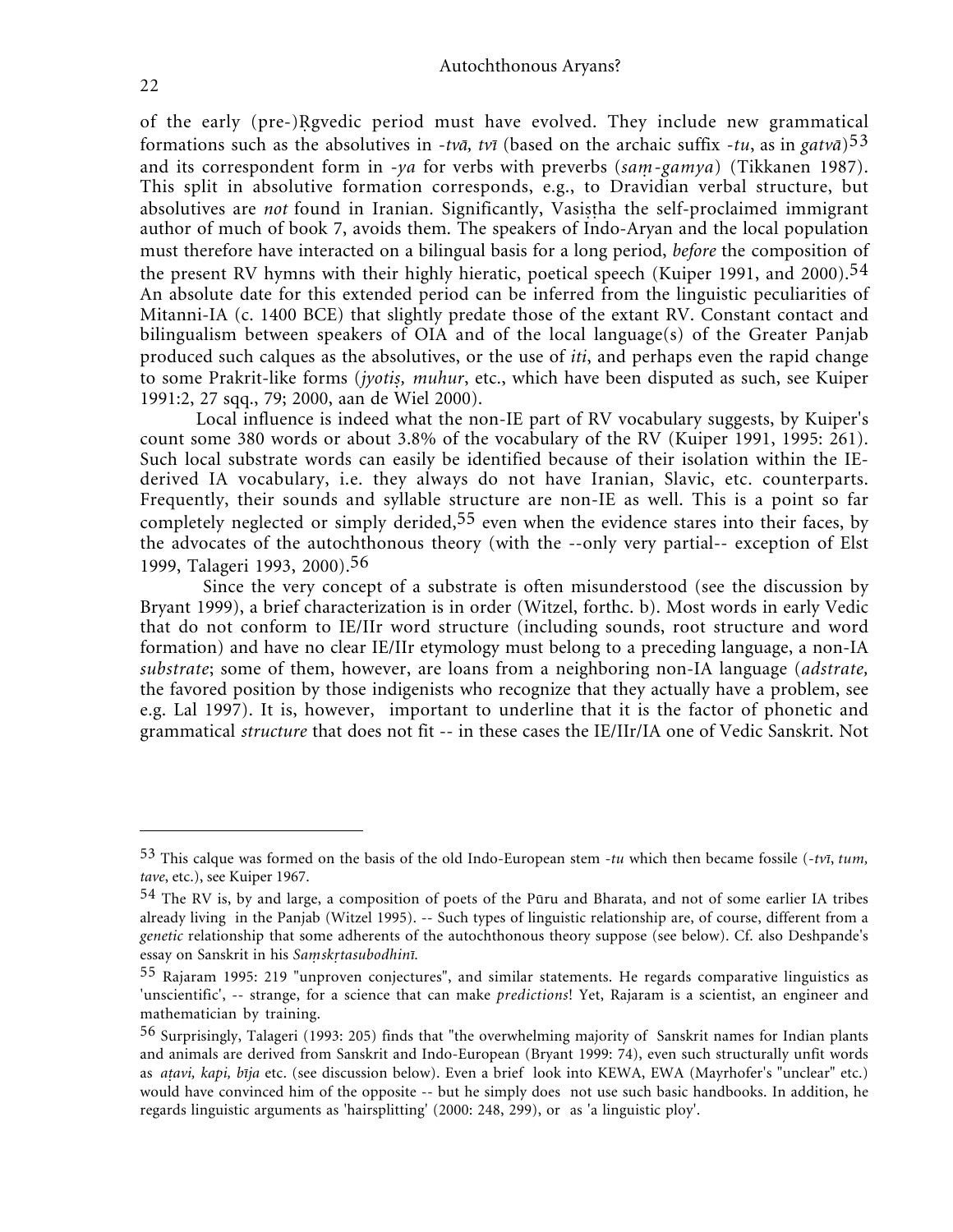just etymology (which may remain unsolvable in many cases<sup>57</sup> and is, in others, not even necessary),58 but *all* the structural features are of equal importance here. 59

A word that superficially looks IE/IA, such as *Kosala,* is simply disqualified linguistically by its -*s*- (*pace* the out of hand dismissal by Talageri 2000: 248, 299); or, words such as *kīnåśa,* kīkața, pramaganda, balbūtha, brsaya can by no means be explained in terms of IE: (1) there are no IE/IA roots such as  $k\bar{\imath}n$ ,  $k\bar{\imath}k$ ,  $60$  *mag, balb, brs* as only roots of the format {(s)(C) (R) e (R)  $(C/s)$  are allowed<sup>61</sup> and (2) the sound *b* is very rare in IE; (3) suffixes such as  $-\bar{a}-\dot{s}$ ,  $-\bar{t}$ , *-an-d/-a-nd*-, *-būth-/-bū-th-* are not found in IE/IA; (4) only (but not *s*) is allowed in Vedic after  $i, u, r, k$ . In addition, these words do not have any cogent IE/IA etymologies.<sup>62</sup>

The use of such formal, structural categories immediately allows to detect many words as being non-IE, and as originally non-IA. Just as for IE and IA, similar structural rules exist Drav. and for Munda. The basic Dravidian word structure (in the sequel  $\sigma = \log \sigma$  short vowel) is  $(C) \mathfrak{g}(C)$ , and suffixes have the structure:  $-C$ ,  $-C$ ,  $-C$ C $\mathfrak{g}$ ,  $-CCG$ ; after a root  $-C$  the vowels *-a-, -i-,* or -*u* are inserted, thus əC-a-C etc., CəC-a-C etc..; and with base final -C-*u*, CəC-a-C-u (Krishnamurti, forthc. 2001). While the present Munda word structure includes (Pinnow 1959: 449 sqq.) CəCə, CəəC, CəCə, əCCə, əVVəC, CəCCə, CəCCəC, the oldest word structure was:  $(C)$  $\phi(C)$ , C $\phi$ -C $\phi$ C, C $\phi$ C-C $\phi$ 'C,  $\phi$ C- $\phi$ C-C $\phi$ c-C $\phi$ 'C- $\phi$ c. Clearly, both Drav. and Munda words are frequently enough quite different from IE ones with: (prefix) + (C)(R)e(R)(C) + (suffix + ending). While Drav. and Munda share *CəC, CəCəC,* Munda words can often be distinguished, as *Cə-* in *Cə-Cəc* is a prefix, something that does not exist in Drav.; and while *CəCəc* may exist in IE/IA (even with a prefix Cə-), normally, *CəC*- will be the IA root and *-əC* a suffix.

<sup>57</sup> Especially when the underlying language is not one of the known ones -- IA, Proto-Drav., Proto-Munda, Proto-Burushaski, etc. but one of the unknown Gangetic languages (such as Masica's "Language X", see Masica 1979) or my own proposal for the Panjab-based prefixing Para-Munda language (Witzel 1999 a,b); cf. Bryant 1999: 73.

<sup>58</sup> In the heavily Anglicized *Massachusetts* area, for example, one does not need to know the local native American language to notice that place names such as *Massatoit, Massachusetts, Wachusetts, Montachusetts, Cohasset, Neponset*, *Mattapoisett, Mattapan, Mashpee, Chicopee, Nantucket, Pawtucket* are related and without English etymology.

 $59$  The problem is entirely misunderstood by those (quoted by Bryant 1999: 72) who merely delight in pointing out the differences in etymological proposals by IE, Drav., or Munda proponents. That does not discredit the linguistic (or even the etymological) method, as these branches of linguistics are not yet as developed as IE/IA. Even when the linguistic method will have been refined in the non-IA languages of S. Asia, there always will be some difference in opinion in *those* cases that actually *allow* multiple interpretation, that is after one has applied the structural rules of IA/IE, Drav., Munda, described below; for details see Witzel forthc. b).

<sup>60</sup> With the exception of the onomatopoetic \**kik* in 'magpie', Skt. *kiki-* in *kikidīvi* (EWA I 349)*;* \**mag/meg* does not exist in IE.

 $61$  C = consonant, M = voiced/mediae, T = unvoiced/tenues, R = resonants =  $y/w/r/l$ ; not allowed are the types RCe- or Rse- (Skt. *\*ka*, *\*usa*, etc.), and the types: \**bed, \*bhet, \*tebh, \*pep, \*teurk/tekt* (Skt. \**bad, bhat, tabh, tork*). See Mayrhofer 1986: 95, Szemerényi 1970: 90 sqq*.*

<sup>&</sup>lt;sup>62</sup> In short: (S) (T) (R) e (R) (T/S) where T = all occlusives, R = resonant; forbidden are: M - M (\**bed*), M - T (\**bhet*), T - M (\**tebh*), same occl. in one root, such as: no \**pep* (exc. \**ses*), final 2 occl. or final 2 sonants, no: \**tewrk, \*tekt*; - but *s-Teigh* etc. are allowed. -- In spite of these rules, it does not mean that IA etymologies have not been attempted, see KEWA, EWA, often working with supposed Prakritisms, as in the improbable case of *Maganda* < *mgåda* 'deer eater'.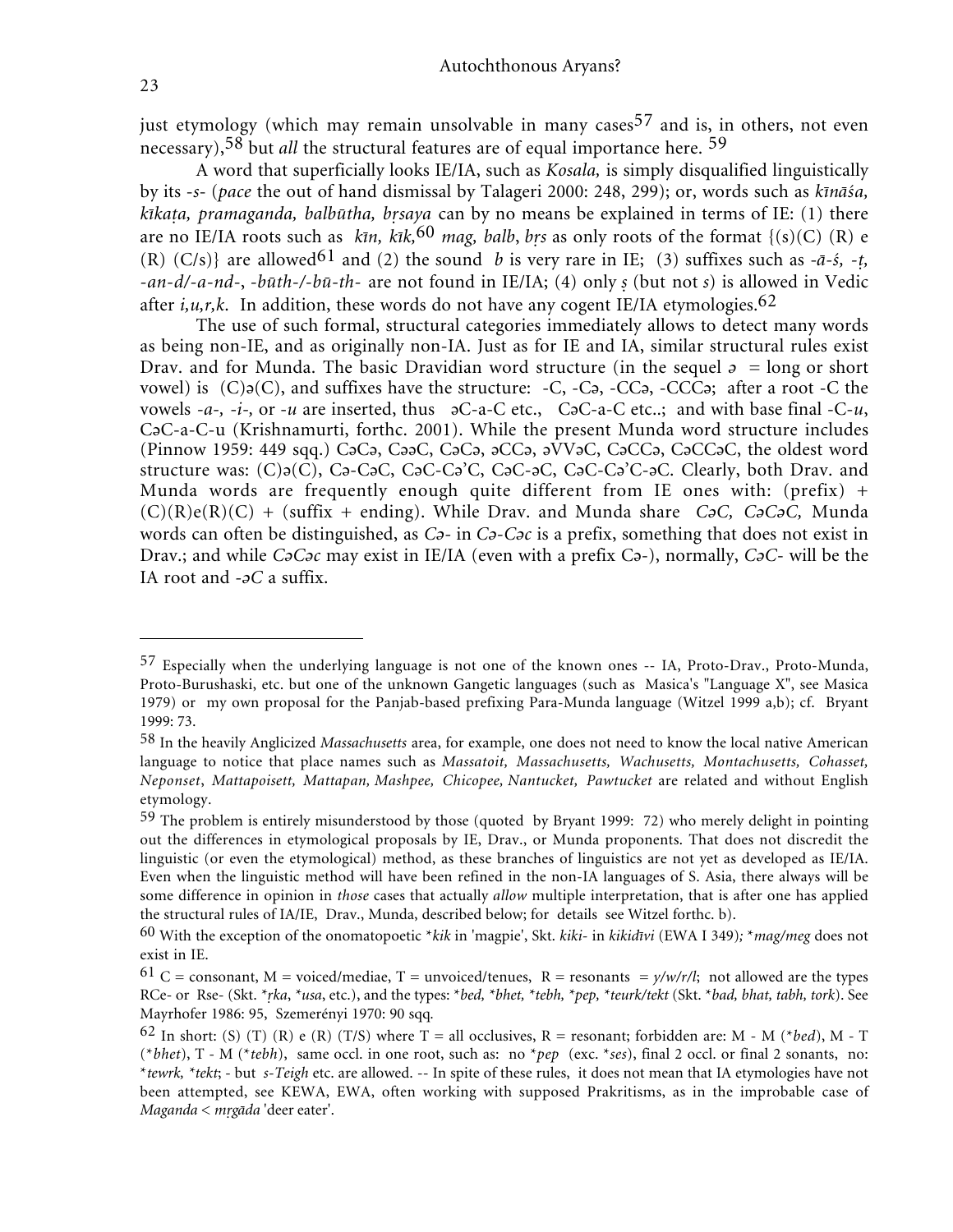A comparison of these data frequently allows to narrow down the origin of a word,  $63$ though this has not generally been done in practice (Witzel, forthc. b). IA etymologies are now discussed at a high level of sophistication, with a complete explanation of all of their constituent parts, of related roots and of suffixes employed. However, the Dravidian dictionaries *DED/DEDR* still consist only of lists of related words without further explanation; a Munda etymological dictionary still is only in the planning and collection stage, not to speak of Burushaski and other languages of the subcontinent.

Instead, etymological discussions deal, by and large, with vague similarities of ancient Vedic, old Dravidian and modern Munda words which, to quote (*pseudo*-)Voltaire: etymologies, "where consonants count little and vowels nothing." How complex it is to establish a proper etymology actually can be checked by taking a look at K. Hoffmann's and E. Tichy's 36 rules of procedure (Hoffmann 1992).

In sum, there are clear and decisive rules in place that allow to narrow down, and in many instances even to determine the origin of Vedic words. Throwing up one's hands in post-modern despair (Bryant 1999), and certainly, the haughty, non-technical dismissal (Talageri 2000) are misguided.

The range of the non-Indo-Aryan words of the RV is perhaps even more interesting than their number. They include names for local plants and animals,  $64$  and also a large number of terms for agriculture -- precisely those terms which are not expected in the vocabulary of the largely pastoralist Indo-Aryans who left the tedious job of the ploughman (*kinåśa*) and farming in general (*tilvila, phala, pippala, khala, lågala*, etc.) to the local people. Instead, they preserved only a few general IE terms, such as *yava* <sup>'b</sup>arley, grain', *krs* 'to scratch, plough*', så* 'to sow'*, sītå* 'furrow*', sīra* 'plough*'* (see however, EWA II 733 for the problematics of the root *så*). Some local river names, always a very resistant part of the vocabulary, were preserved as well.65

In sum, an early wave of acculturation of the immigrant speakers of Old IA (Vedic) and the local population has seriously influenced even the IA poetic language and many other aspects of their traditional IIr. culture, religion and ritual. This ''Indianization'' of the Indo-

 $63$  This should eliminate the doubt of those indigenists (cf. Bryant 1999: 80) who simply reject the notion of an unknown language or language family as source for the local loan words, language(s) that have subsequently been lost. After all, Sumerian, Elamite, Etruscan etc. belong to such isolated language families and these language(s) (families) have disappeared without descendants. Such deliberations, however, do not deter linguistic amateurs such as Talageri (1993: 200) who speaks of "a twilight zone of *purely hypothetical* nonexistent languages." How many languages disappear in India per decade now? Including Nahali, fairly close to Talageri's home. They all will be pretty "hypothetical" in a decade or so unless they are recorded now (see *Mother Tongue II-III,* 1996-97): a useful, but largely neglected field of study by those who engage in endless AIT/OIT discussions, and could do useful work in the linguistic/cultural history of India instead. Especially, as 'tribals' have been and to some extent still are off limits for non-Indian researchers.

 $64$  Cf. the discussion by Bryant 1999: 75. It is precisely these local words that are of importance if the Indo-Aryans would have been autochthonous to the Greater Panjab. But, such plants and animal names are 'foreign', non-IE/IA (see Witzel 1999a,b). -- It is quite a different problem (Bryant 1999: 76) that many plant names in IE do not have a clear etymon. Bryant overlooks that they are IE, IA in *structure* and as such, inherited from PIE into IA. Worse, Talageri simply does not understand how a language develops over time, from pre-PIE to PIE to IIr, to IA (1993: 206) when he thinks that such words simply were colloquial or slang words. That, of course, fits nicely with his view that 'rare' words in Skt. may have a colloquial origins as well. *All remain within the fold!*

 $65$  Details in Witzel 1999a, cf. Bryant 1999: 78. Significantly, there is a cluster of non-IA names in eastern Panjab and Haryana (including the local name of the Sarasvatī, Vi<šam>bal/ž!), where the successor cultures of the Indus Civilization continued for a long time.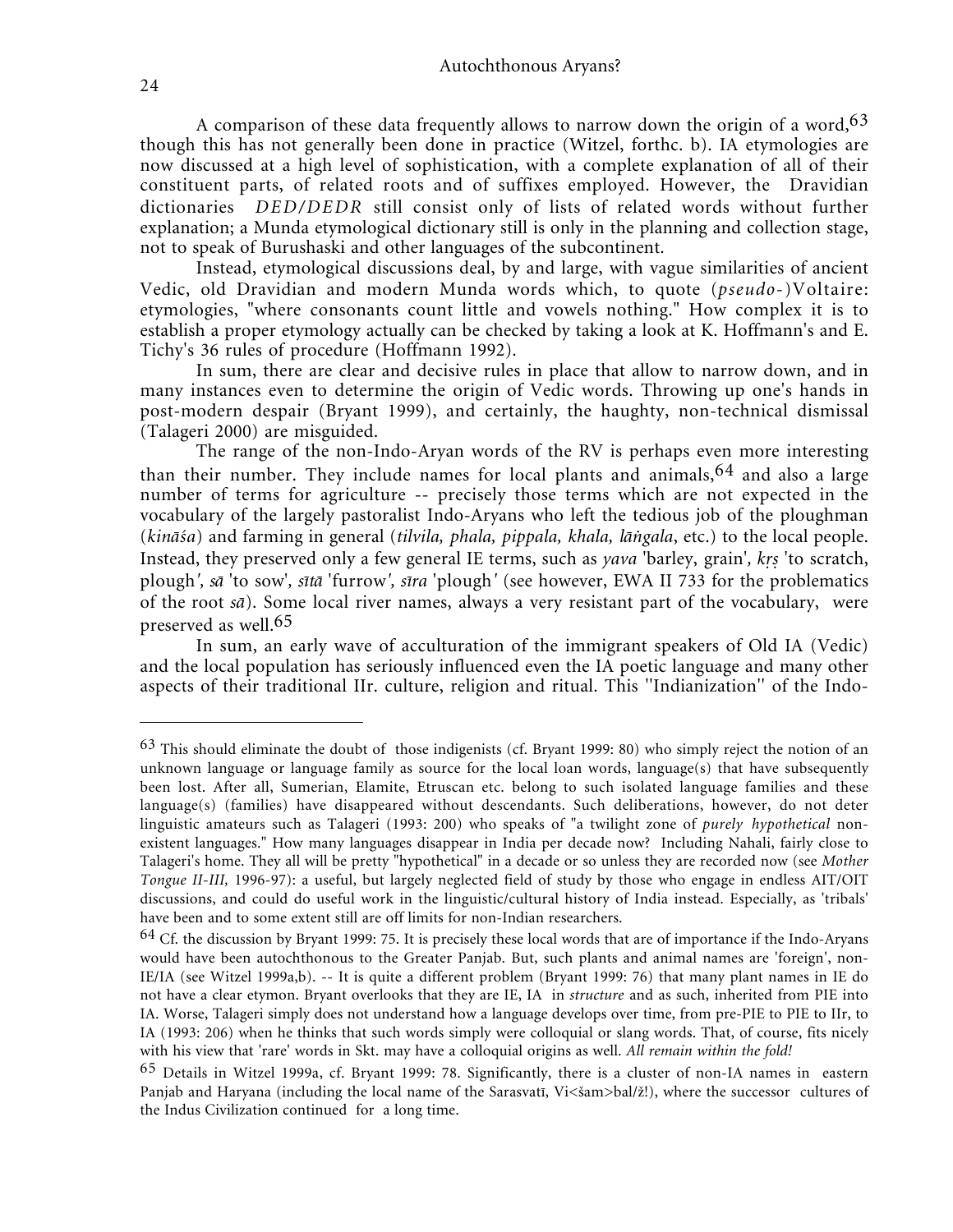Aryans began even *before* our extant RV texts (Kuiper 1967, 1991). A certain amount of codification of this process can be detected with the formulation, in the Purusa hymn (RV 10.90), of the system of the *four* classes (*vara*) instead of the more common IE three, which system has been called, by P. Mus, ''the first constitution of India''.

On the Iranian side, however, one has observed, so far, very little of linguistic and other acculturation (Skjaervø 1995). It would indeed be surprising, how little O.Pers. and the other Iranian languages seem to have been affected by the preceding (substrate) languages of great cultures such as those of the BMAC area, Shahr-i Sokhta, Mundigak, Yahya Tepe and Elam, all of which amounts to nothing that would be comparable to the influx of Dravidian, Munda or other local words into Rgvedic Sanskrit. However, this is an erroneous impression, due to the surprising neglect by Iranists of etymological studies of Old Iranian (not to speak of Middle Iranian where we even do not have comprehensive dictionaries). There are, indeed, quite a number of words that are foreign even in Indo-Iranian (Witzel 1995, 1999 a,b, Lubotsky, forthc.)66 and there is a host of unstudied Iranian words taken from the various local substrates (Witzel 1999 a,b, forthc. b).

While we can observe the changes common to all Iranian languages  $(s > h, p, t, k + \ell)$ consonant *> f, θ, x +* cons., etc.), even Y. Avestan often seems quite archaic, both in grammar and also in vocabulary, while Vedic seems to have progressed much more, towards Epic and Classical Sanskrit (loss of injunctive, moods of the perfect, aorist etc.). Iranian, for whatever reasons and in spite of the influx of local words, simply was less affected by the substrate than Vedic Sanskrit. This feature is of extreme importance in evaluating the linguistic materials that speak for the immigration of speakers of Old Indo-Aryan into the subcontinent.

While the intrusive traits of Indo-Aryan language, poetics, large parts of IA religion, ritual and some aspects of IA material culture are transparent, the obvious continuity of local cultures in South Asia, as seen in archaeology, is another matter. Yet, the question to be asked, is: how much of the culture of semi-sedentary tribes on the move (Scythians, Huns, Turks, Mongols) would indeed be visible in the archaeological record? The remnants of the Huns, for example, have been found only recently in some Hungarian graves; otherwise we would only know about them from the extensive literary and historical record. To put it facetiously, the Huns have been in Europe only for some 20 years.<sup>67</sup> Secondly, the constantly shifting river courses in the Panjab may have obscured many of the shallow remnants of the Indo-Aryan settlements: temporary, rather rickety resting places (*armaka*, Rau 1983), not big brick buildings.

Thirdly, the Indo-Aryans are known, from their own texts, to employ the services of the local populations for agriculture (RV, Kuiper 1955, 1991; for washing (Witzel 1986), and especially for pottery (Rau 1983): only sacred vessels are made by Brahmins in the most archaic fashion, without the use of a wheel (as is still done in the Hindukush!) Such Vedic

<sup>66</sup> Bryant's proposal (1999: 77) that the non-IE loanwords in Iranian must come from the Proto-IIr that was spoken in Eastern Iran before the Iranians moved in cannot be substantiated. The individual P-Iran. and P-IA forms of such loans often differ from each other (Witzel 1999a, b, Lubotsky, forthc.) which is typical for repeated loans from a third source. However, he thinks that there are no local loan words in Iranian from the pre-IE languages; nevertheless see Witzel 1999a,b.

 $67$  Similarly, the Huns in India are only known from historical records and from the survival of their name as (*Hara-)Hūa* in the Mahåbhårata or *Hū* in some Rajasthani clans.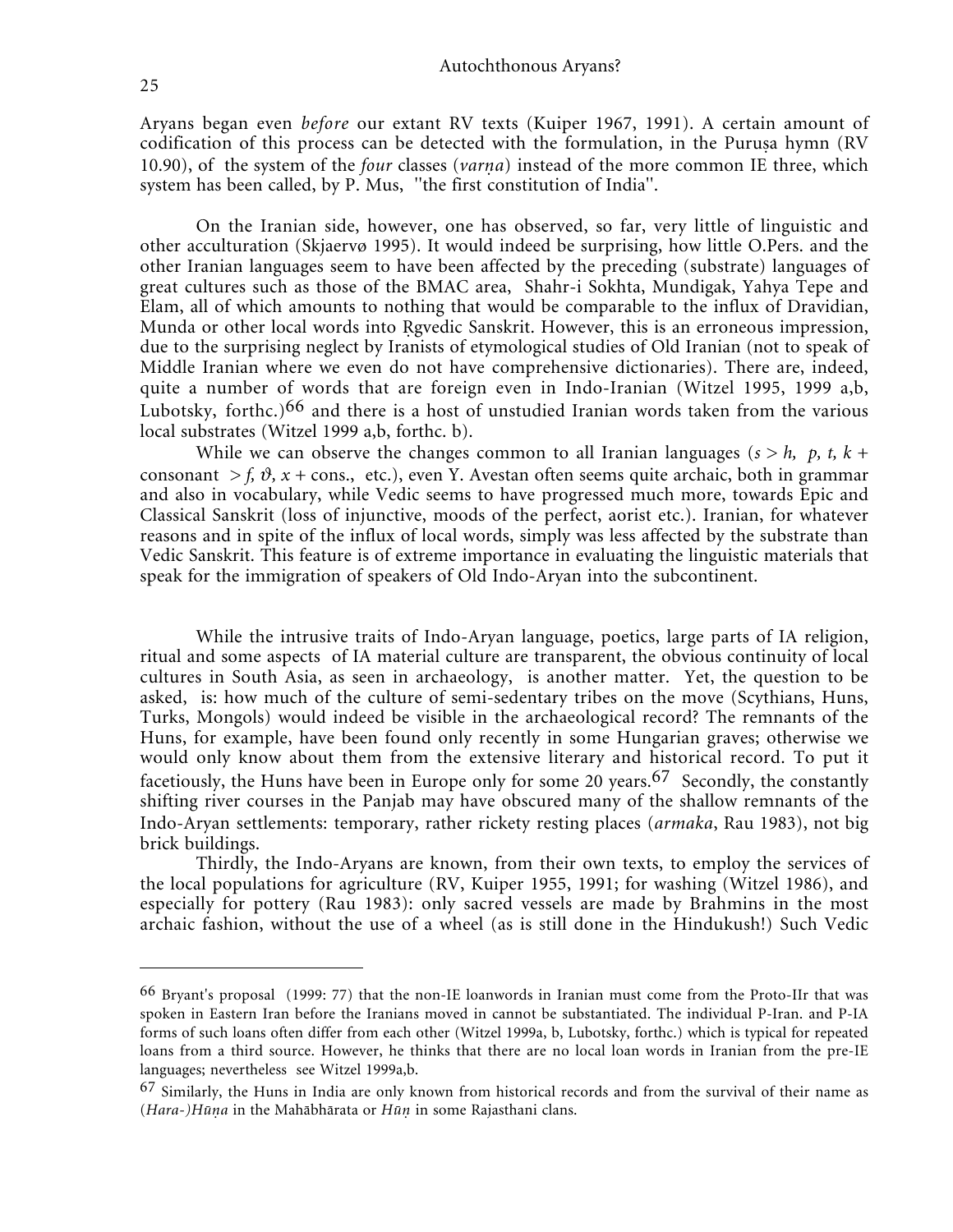pottery, always executed in the same traditional manner, is therefore undatable simply by style, even if found. Everyday vessels, on the other hand, were made by low class (Śūdra) workmen (see below § 24). Continuity of local styles thus is to be expected *a priori*. However, when traditional style pottery with traditional paintings, such as in the early post-Indus Cemetery H culture, appears *together* with a new burial style, that is cremation or exposition and subsequent deposition of the bones in urns, *and* with a new motif painted on them, i.e. a small human, a 'soul', drawn inside a traditionally painted peacock, then all of this draws our attention. The bird-soul motif seems to reflect Vedic beliefs about the souls of the ancestors moving about in the form of birds (Vats 1940, Witzel 1984, Falk 1986). While this assemblage seems to indicate early acculturation, more data would be necessary in order to turn the still little known Cemetery H culture in Harappa and Cholistan into one that would definitely reflect Indo-Aryan presence.

Presence of Indo-Aryan speakers would rather be indicated by the introduction of their specialty, the horse drawn chariots with spoked wheels, horse furnishings, etc. When such items are found, there is a good chance that this represents Indo-Aryans, but alternative scenarios cannot be excluded: tribes that were influenced and/or pushed forward in front of them, such as the Mitanni and Kassites in Mesopotamia and the Hyksos in Egypt; or, simply, neighboring local tribes that early on adopted Indo-Aryan material culture.

Ideally, an ''Aryan'' archaeological site would include the remnants of horses and chariots, horse furnishings, a Vedic ritual site with three fire places nearby (preferably west of a river), a rather primitive settlement pattern with bamboo huts, implements made of stone and copper (bronze), some gold and silver ornaments, but with *local* pottery, evidence of food that includes barley, milk products, meat of cattle, sheep and goat, and of some wild animals. However, this particular archaeological set (or part of it) has not yet been discovered, unless we think of the Swat Valley finds, c. 1400 BCE. Swat is an area known in the RV 8.19.37 as Indo-Aryan territory, Suvåstu ''good ground,'' however, with sponsors of sacrifice that bear strange names*: Vayiyu, Prayiyu.*68

In sum, we have to look out for a 'Leitfosssil', clear indicators of Indo-Aryan culture such as the chariot and Vedic ritual sites. The obvious continuity of pottery styles, taken alone, tells little. Some archaeologists such as Shaffer simply restrict themselves to report the findings of archaeology and *intentionally* neglect all the linguistic and spiritual data of the texts; in fact, some denounce them as 'linguistic tyranny' (Shaffer 1984). While this procedure may be perfectly in order for someone who simply wants to do archaeology, this approach is not sufficient to approach the early history of the subcontinent. *All aspects* of material and spiritual culture, of linguistics as well as genetics, have to be taken into account.

Advocates of the autochthonous theory, however, also maintain that there is not any evidence of *demographic* discontinuity in archaeological remains during the period from 4500 to 800 BCE,69 and that an influx of foreign populations is not visible in the archaeological record. The remnants of the Harappans, the Harappan Cemetery H people etc., all are physically very close to each other, while the people of Mohenjo Daro stand somewhat apart. In other words: 'Aryan bones' have not been found. (Kennedy 1995, 2000, cf. Meadow 1991, 1997,1998).

<sup>68</sup>One may also think of part of the assemblage of the Cemetery H culture of the Panjab (see above, n. 25).

 $69$  J. Lukacs asserts unequivocally that no significant population changes took place in the centuries prior to 800 BC; see now Kennedy 1995, 2000.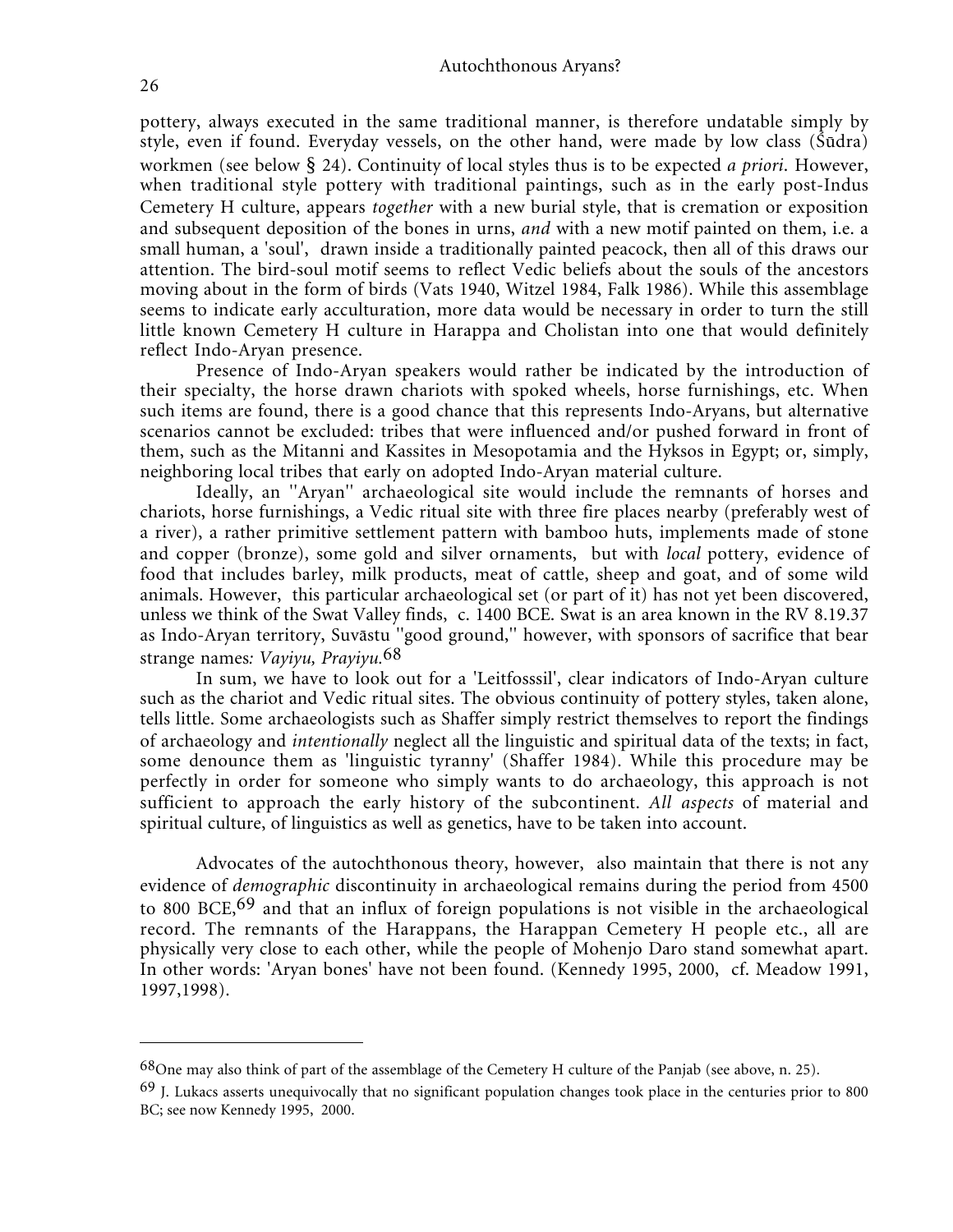#### Autochthonous Aryans?

The revisionists and indigenists overlook, however, that such refutations of an immigration by 'racially' determined Indo-Aryans still depend on the old, 19th century idea of a massive *invasion* of outsiders who would have left a definite mark on the genetic set-up of the local Panjab population. In fact, we do not presently know how large this particular influx of linguistically attested outsiders was. It can have been relatively small, if we apply Ehret's model (1988, derived from Africa, cf. Diakonoff 1985) which stresses the *osmosis* (or a 'billiard ball', or Mallory's *Kulturkugel*) effect of cultural transmission.

Ehret (1988) underlines the relative ease with which ethnicity *and* language shift in small societies, due to the cultural/economic/military *choices* made by the local population in question. The intruding/influencing group bringing new traits may initially be small and the features it contributes can be fewer in number than those of the pre-existing local culture. The newly formed, combined ethnic group may then initiate a recurrent, *expansionist* process of ethnic and language shift. The material record of such shifts is visible only insofar as new prestige equipment or animals (the "status kit", with new, intrusive vocabulary!) are concerned. This is especially so if pottery -- normally culture-specific -- continues to be made by local specialists of a class-based society.

Similarly, Anthony (1995): "Language shift can be understood best as a social strategy through which individuals and groups compete for positions of prestige, power, and domestic security... What is important, then, is not just dominance, but vertical social mobility and a linkage between language and access to positions of prestige and power... A relatively small immigrant elite population can encourage widespread language shift among numerically dominant indigenes in a non-state or pre-state context if the elite employs a specific combination of encouragements and punishments. Ethnohistorical cases ... demonstrate that small elite groups have successfully imposed their languages in non-state situations."

Furthermore, even when direct evidence for immigration and concurrent language takeover is absent, the texts often allow such deductions, as has been well articulated by W. von Soden (1985: 12, my transl.) with regard to the much better known history of Mesopotamia: "The study of languages and the comparison of language provide better possibilities for conclusions with regard to migrations in prehistoric times. New languages never are successful without the immigration of another group of people [different from the local one]. Influences of [such] other languages can be determined in vocabulary and certain grammatical formations. The older languages of an area, even when they are no longer spoken, continue to influence the younger languages as substrates, not in the least in their sound system; new, dominant classes influence the language of the conquered as superstrates in many ways. In the early period, the influences of substrates and superstrates are always discernible only to a certain degree."

Similar things could be said about Ancient Greece, but that would lead too far here. As will be seen below, the three descriptions given just now fit the Indus/Vedic evidence perfectly.

# THE AUTOCHTHONOUS ARYAN THEORY

§11. The ''Aryan Invasion'' and the "Out of India" theories

The preceding sketch presupposes that groups speaking Old IA (Vedic) were an intrusive element in the North-West of the subcontinent. Since language is of crucial importance for this argument, it needs to be addressed here in great detail. However, the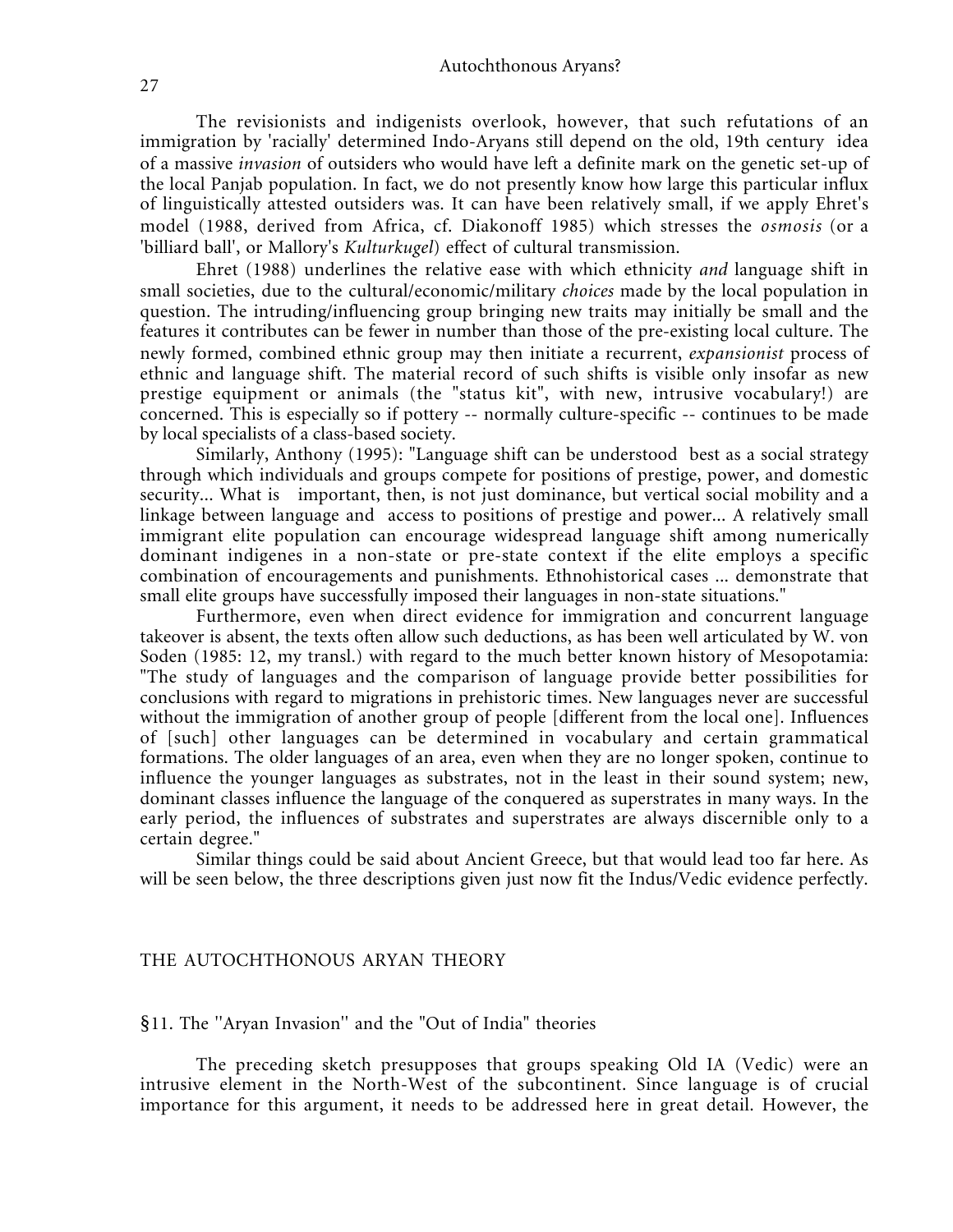revisionists and autochthonists have almost completely overlooked this type of evidence, or they have outrightly denied it. Recently, some have begun to pay attention (see discussion by Bryant 1999, cf. also Elst 1999), however, still in an unprofessional manner (Talageri 1993,  $2000$ ).<sup>70</sup> Unfortunately, this was in large measure even true for the apparently lone Indo-European scholar in India, S.S. Misra71 (1992).

Any immigration scenario is strenuously denied by two groups of Indian scholars: first, the revisionists, who genuinely try to reconsider the writing of ancient Indian history which they believe was very much the creation of 19th century British political ideology, and second, the autochthonists who try to show (or who simply believe in) an indigenous origin of the 'Aryans' in the subcontinent. Of course, one can find various combinations of these two strands in any person's writing (see Bryant 1999).<sup>72</sup>

The theories of advocates of an autochthonous origin of the Indo-Aryans (always called "Aryans") range from (1) a mild version, insisting on the origin of the Rgvedic Indo-Aryans in the Panjab, the ''autochthonous'' or indigenous school (Aurobindo, Waradpande 1993, S. Kak 1994a, etc., see Elst 1999: 119, Talageri 2000: 406 sqq, Lal 1997: 281 sqq.), (2) a more stringent but increasingly popular ''Out of India'' school (S.S. Misra, Talageri, Frawley, Elst, etc.) which views the Iranians and even all Indo-Europeans emigrating from the Panjab, to the (3) most intense version, which has all languages of the world derived from Sanskrit: the "Devabhāsā school", which is mostly -but not solely- restricted to traditional Pandits.73 (For summaries see Hock 1999, Talageri 2000.)

In these views,74 though often for quite different reasons, any immigration or trickling in (nearly always called ''invasion'') of the (Indo-)Aryans into the subcontinent is suspect or

 $70$  Talageri, though mentioning --unlike other OIT advocates-- the value of linguistics (2000: 415), merely lists some words and compares them as look-alikes, in Nirukta fashion. Data are listed and discussed without any apparent linguistic background and with lack of any critical, linguistic faculty. Elst is better prepared philologically and linguistically, yet still lacks linguistic sophistication; his linguistic evaluation (1999: 118 sqq, 137) is lacuneous and misses much of what is discussed in this paper; this lack is substituted for by a lot of gratuitous speculation of when and how the *hypothetical Indian* Indo-Europeans could have emigrated from India.

<sup>71</sup> No doubt due to his complete (self-imposed?) scholarly isolation at Benares. His (lone?) trip to an international meeting in Dushanbe, duly noted in his introduction his 1992 book, provided him with some contacts, -- unfortunately not the best ones, see his rather uncritical use of Harmatta's materials (below §12.2, n.97).

 $72$  Bryant (1999) reports that he found, already in 1994-5, that a majority of Indian scholars "had rejected the Aryan invasion/migration completely, or were open to reconsider it."

<sup>73</sup> For one such case see below, n. 235. -- The opposite is seen in deriving Skt. from Arabic in a book published in Pakistan: Mazhar 1982.

 $^{74}$  The list of such internet and printed publications waxes greatly, by the month. There now exists a closely knit, self-adulatory group, members of which often write conjointly and/or copy from each other. Quite boringly, they also churn out long identical passages, in book after book, sometimes paragraph by paragraph, all copied in cottage industry fashion from earlier books and papers; the whole scene has become one virtually indistinguishable hotchpotch. A 'canonical' list would include, among others: Choudhury 1993, Elst 1999, Danino 1996, Feuerstein, Kak, and Frawley 1995, Frawley 1994, Kak 1994, Klostermaier (in Rajaram and Frawley 1997), Misra 1992, Rajaram 1993, 1995, Rajaram and Frawley 1995, 1997, Rajaram and Jha 2000, Sethna 1980, 1981, 1989, 1992, Talageri 1993, 2000. Among them, Choudhury stands somewhat apart by his *extreme* chauvinism. -- These and many others frequent the internet with letters and statements ranging from scholarly opinions and prepublications to inane accusations and blatant politics and hate speech; such ephemeral 'sources'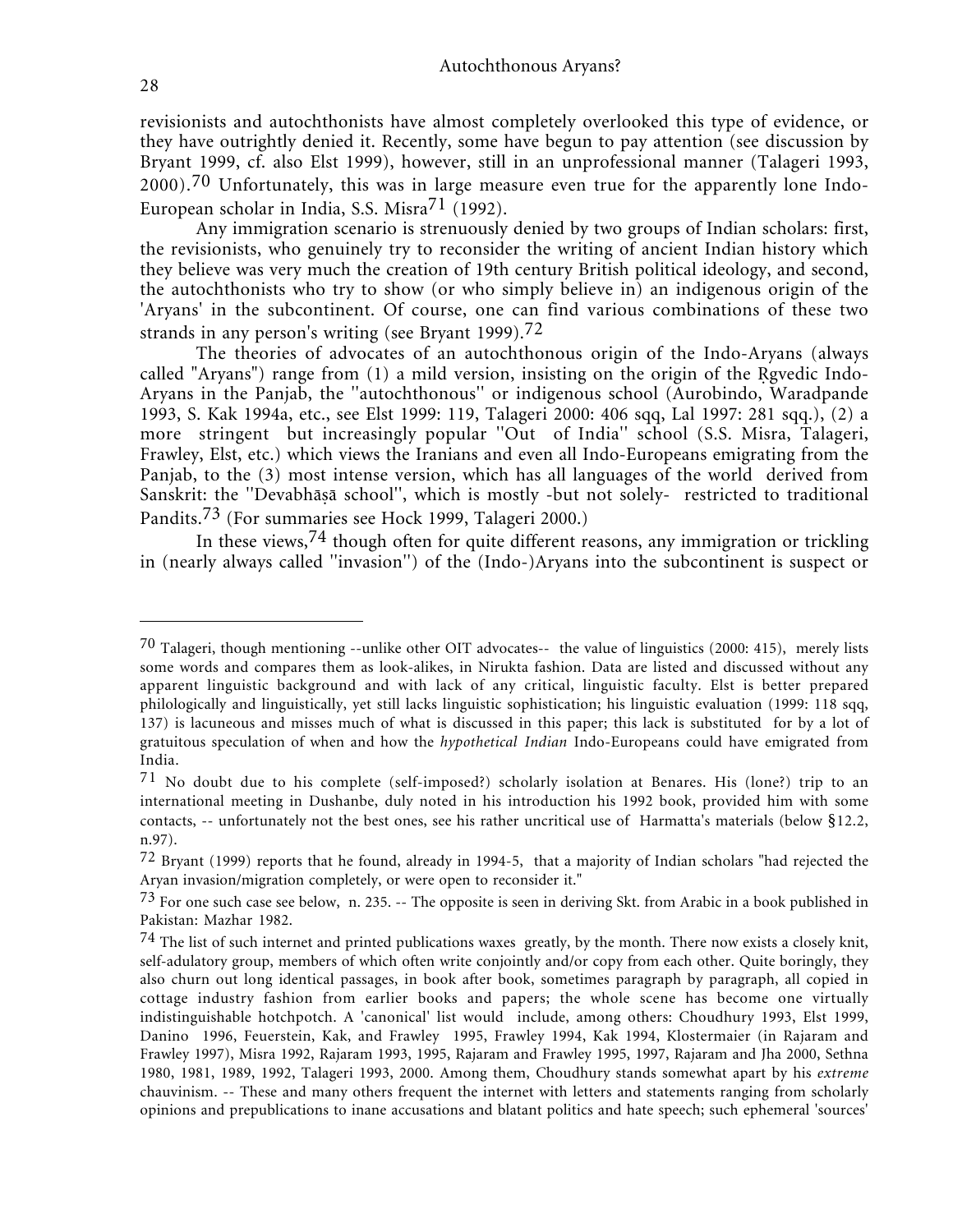simply denied: The Ārya of the RV are supposed to be just another tribe or group of tribes that always have been resident in India, next to the Dravidians, Mundas, etc. The theory of an immigration of IA speaking Ārya (''Aryan invasion'') is seen as a means of British policy to justify their own intrusion into India and their subsequent colonial rule: in both cases, a 'white race' was seen as subduing the local darker-colored population.

The irony of this line of reasoning is that the British themselves have been subject to numerous IE immigrations and invasions (Celts, Romans, Anglo-Saxons, Vikings, Danish, and Normans -- and now Caribbeans and South Asians). Even more ironically, there is a strong non-Indo-European substratum in English which has left such common words as *sheep.*75 The "Proto-Anglo-Saxons", and in fact all of Europe, have been subject to the same kind of Indo-European "invasions". Europeans and Indians alike could thus complain, for example with M. Gimbutas (1991, 1994), about the domination of a "peaceful matriarchal agricultural community" by half-barbaric, patriarchal, semi-nomadic and warlike invaders. However, this is not an issue in Europe (e.g., my own, predominantly Basque genes do not protest loudly against having been subjected to an IE language and culture several millennia ago), while religious and nationalistic attitudes in India have made such "invasions" *the* issue in recent years. European Indologists, and American or Japanese even less, do not have an axe to grind, here and now. Even less so, after the recent genetic discoveries that link all present humans to a fairly recent origin and all non-Africans to an even more recent emigration by some 10,000 people Out of Africa, 50,000 years ago: the problem of an "Aryan invasion" into India is as relevant or irrelevant to Indologists as a Bantu "invasion" of central, east and southern Africa, or an Austronesian immigration into the Pacific or a Na-Dene one into North America.

### § 11.1. Procedure

Like all scientific theories, however, the theory of an immigration into South Asia by speakers of IA has to be constantly and thoroughly (re-)investigated, and it has to be established whether (all) aspects of it and/or the theory itself are correct or not. But this must be done on the basis of *hard facts*, not, due to a *dislike* of earlier historical writing, by a selective use of or by twisting of facts, or simply by sophistic argumentation (see below, on current use of long-refuted propositions). It also has to be done independently both from the present climate in India, and from the present western post-modern/deconstructionist fashion of seeing political motives behind *all* texts; both attitudes are not conducive in this kind of investigation.

Scholars of the 19th/20 cent. obviously did not have the present discussion in mind when they wrote. The best ones among them may have come to certain conclusions quite independently of their 'ideological' background. At any rate, the better scholars of the 19th century were not colonialists or racists. They all were, however, limited to some extent by the general *zeitgeist* of the period, but so are present day scholars. We, too, must constantly strive to overcome this bias (Witzel 1999d), and we also must not to follow one current trend or momentary fashion after another. We can only approach a solution by patiently investigating the pros and contras of the various points that have been made -- or still are to be made. Scholarship is an *ongoing* dialectical process.

are not listed here; I have, however, been collecting them as they will form interesting source material for a study of the landscape of (expatriate) Indian mind of the late 20th and early 21st centuries.

<sup>&</sup>lt;sup>75</sup> For place names see also Szemerényi (1970), and Vennemann 1994, and the new (IA) substrate theories in Lubotsky (forthc.).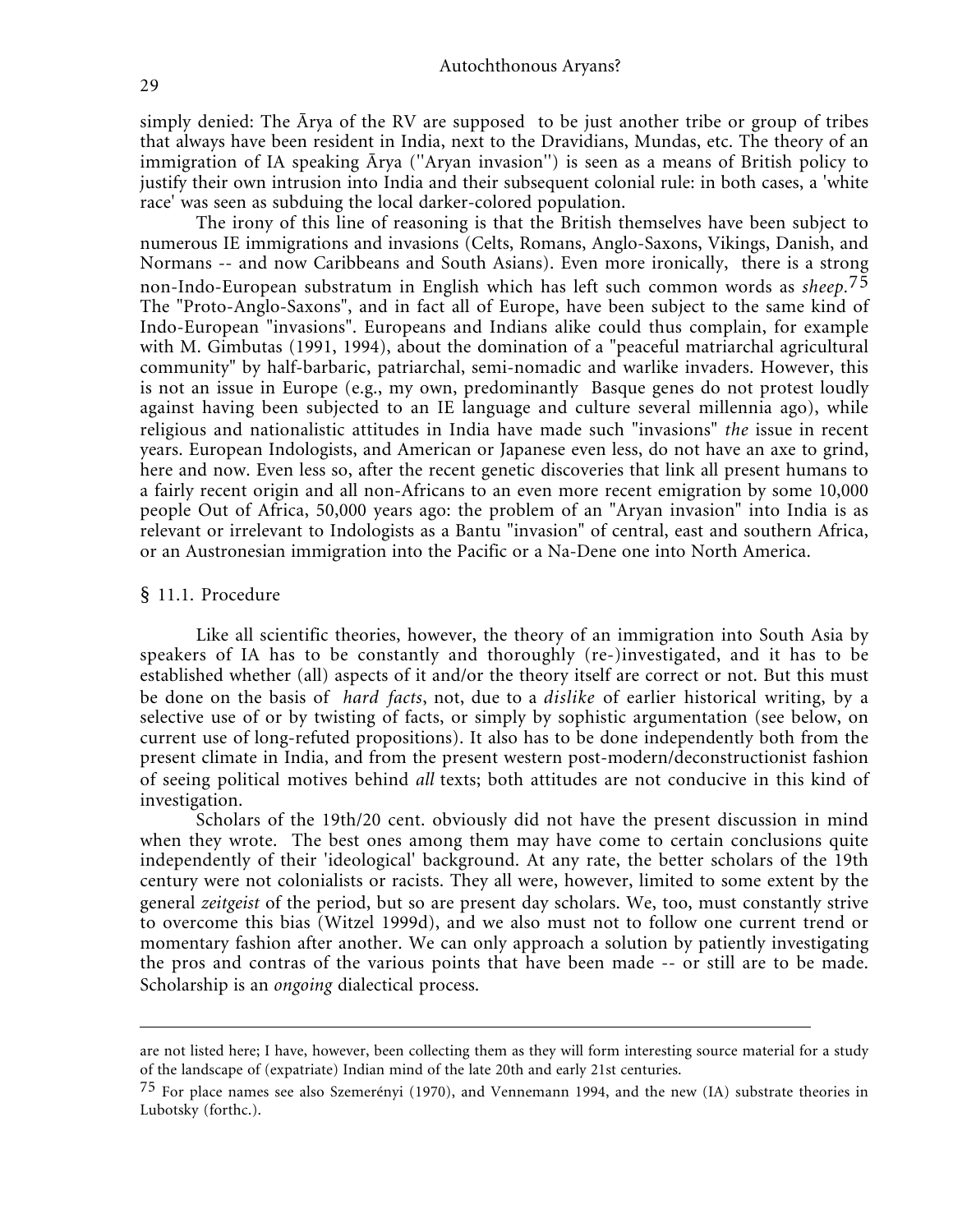#### Autochthonous Aryans?

One should avoid, therefore, to revert to long-refuted propositions. Natural scientists, other than historians, do not seriously discuss pre-Copernican or pre-Darwinian systems any longer. In the subsequent sections, all too frequently old and long given up positions are brought up and juxtaposed to recent ones in order to show 'contradictions' in what is called 'the western approach'. This is improper procedure. In the same way, one should also not confound the autochthonous theories of the past two centuries (Dayanand Sarasvati, etc.) with the present wave of indigenism, and one cannot, therefore, accuse the present autochthonous and 'Out of India' movement for contradictions with the older position of Tilak of an original Arctic home of the Aryans, (even though it has been repeated quite recently in Ganapati's SV-translation (1982) where the 'Aryans' are portrayed as having lived "on the Polar circle").

In the natural sciences and in scholarship at large, old conclusions are constantly reviewed on the basis of new evidence. But such new evidence has to fit in with the *general framework* established by the many, completely unrelated observations in the various branches of scholarship; otherwise a particular theory is revised or discarded. For example, when certain irregularities in the course of the planets were noticed, it did not mean that post-Renaissance astronomy was wrong but that this observation was due to the mass of another planet, Pluto, that was correctly predicted and, then, actually discovered in the early 20th century. But, the opposite procedure, deducing a "paradigm shift" based on isolated facts, is quite common in the contemporary effort to rewrite Indian (pre-)history.

Unfortunately, thus, the subsequent discussion is studded with examples that *explain away* older theories and even hard scientific facts with the help of new, auxiliary, *ad hoc assumptions.* All of which are then used to insist that we are due for a "paradigm shift". Consequently, it will unfortunately take much more space even to merely describe and then to evaluate the arguments of the autochthonous school(s) than to describe the older, general consensus. All too frequently, we have to reinvent the wheel, so to speak, and have to restate, and sometimes even to prove, well-known and well-tested principles and facts: this includes those of comparative linguistics (summaries by Hock 1986, Anttila 1989, Szemerényi 1970, 1996, Beekes 1995), comparative epic studies (Parry 1930, 1971, Lord 1991), of S. Asian archaeology (Allchin 1995, Kenoyer 1998, Possehl 1999), Indus epigraphy (Possehl 1996), of zoology and botany (Meadow 1997,1998), or the evidence contained in the texts, as established by philology over the past two centuries (Witzel 1997).

#### § 11.2. Evidence

For the subsequent discussion, is also very important that each single item be scrutinized well before it is brought forward. At present, we can observe a cult of 'science' in India, --I have even seen 'scientific tax forms.' However, this is part of an *inclusivistic* belief system that *encapsulates,* in facile fashion*,* older mythical and religious ideas (Witzel 1986, 1992, 1998). Further, in spite of the stress on the 'hard sciences', all too frequently 'scientific facts' are quoted which, on closer observation, are not hard facts at all. For example, an unsuspecting reader may take for granted that "LANDSAT photos show the drying up of the Sarasvatī river in 1900 BCE" (Kak 1994, cf. S.P. Gupta 1995). But LANDSAT or aerial photos cannot by themselves indicate historical dates. (For an update, with much more cautious claims by scientists, see now Radhakrishnan and Merh 1999). Or, some selected linguistic data, such as a *supposed* (but demonstrably wrong!) change from an older *aśva-* 'horse' (as in Skt.) to Latin *equu-s* (S.S. Misra 1992), are used to indicate an Iranian and IE emigration from India. This does not only contradict standard (IE *and* non-IE) linguistic knowledge (see now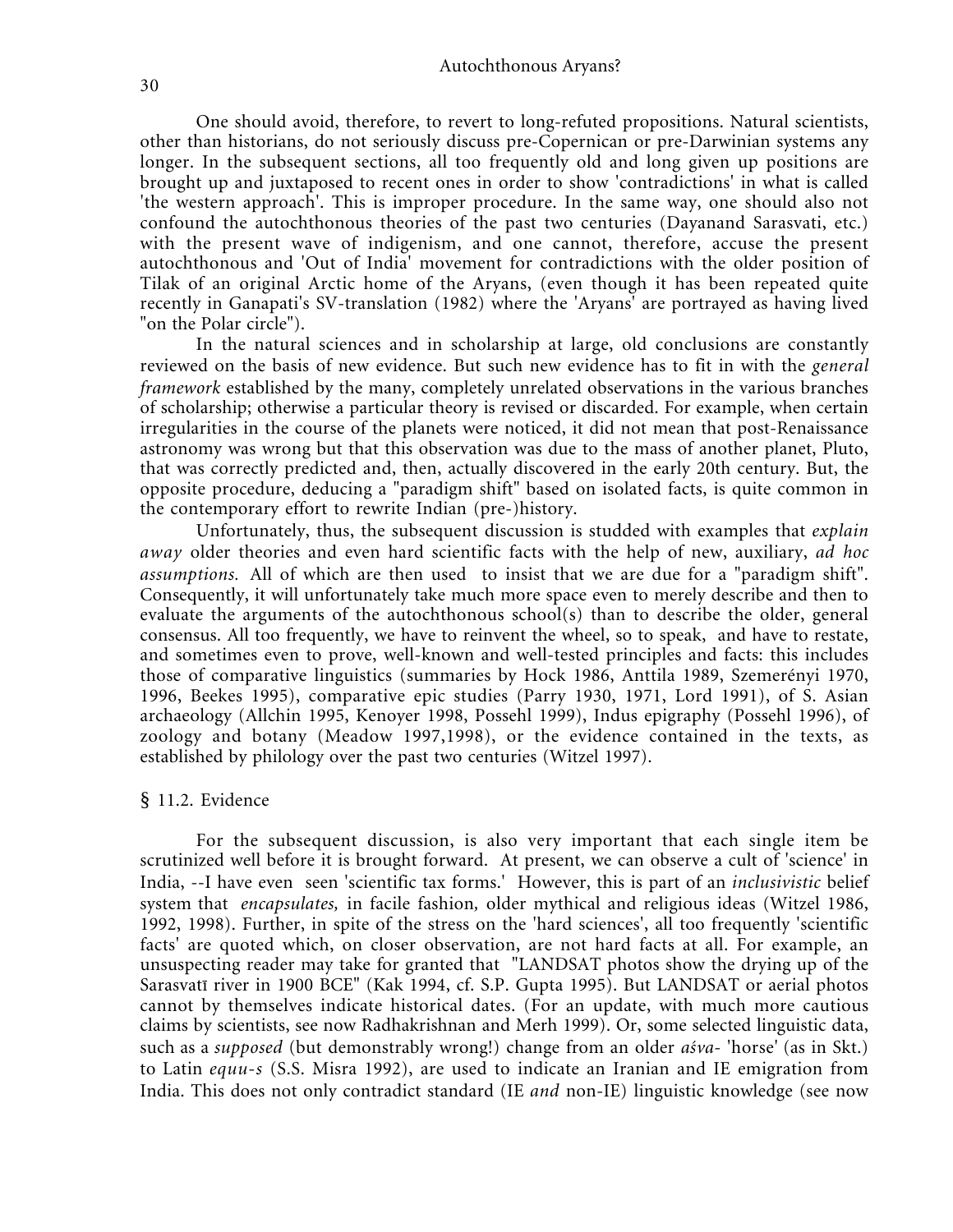Hock 1999). It also neglects a whole range of further *contradictory* evidence, e.g. the host of local, non-IA loan words in Vedic Skt. that are missing in the supposedly 'emigrating' languages such as Iranian, Slavic, etc. (Witzel 1999 a,b; for details, below § 13 sqq.)

Other inconsistencies derive from the evidence of the texts. If the RV is to be located in the Panjab, and supposedly to be dated well before the *supposed 1900* BCE drying up of the Sarasvatī, at 4-5000 BCE (Kak 1994, Misra 1992), the text should *not* contain evidence of the domesticated horse (not found in the subcontinent before c. 1700 BCE, see Meadow 1997,1998, Anreiter 1998: 675 sqq.), of the horse drawn chariot (developed only about 2000 BCE in S. Russia, Anthony and Vinogradov 1995, or Mesopotamia), of well developed copper/bronze technology, etc. If the Brāhmaṇas are *supposedly* to be dated about 1900 BCE (Kak 1994), they should *not* contain evidence of the use of iron which makes it appearance in India only at the end of the millennium, about 1200 BCE at the earliest (Chakrabarti 1979, 1992, see now Possehl-Gullapalli 1999 for a much later date of c. 1000/900 BCE). The list could be prolonged, and some of these items will be discussed below (§ 11 sqq.)

# § 11.3. Proof

In short, the facts adduced from the various sciences that have been operating independently from each other and independently from the present 'Aryan' question -- in most cases actually without any knowledge of the Aryan discussion, -- must match, before a certain theory can be accepted. If the linguistic, textual, archaeological, anthropological, geological, etc. facts contradict each other, the theory is in serious difficulty. *All* exceptions have to be explained, and well within plausible range; if they cannot, the theory does not hold. It *never* is proper working procedure that such inconsistencies are explained away by *ad hoc* assumptions and new theories, in other words, by special pleading. Occam's razor applies. We can no longer maintain, for example, that the earth is flat and then explain away the evidence of aerial or space photos by *assuming,* e.g., some effect of light refraction in the upper strata of the atmosphere, or worse, by using one conspiracy theory or the other.

# § 11.4. The term "invasion"

To begin, in any discussion of the 'Aryan problem', one has to stress vehemently that the ''invasion model'' which was still prominent in the work of archaeologists such as Wheeler (1966: "Indra stands accused"), has been supplanted by much more sophisticated models<sup>76</sup> over the past few decades (see Kuiper 1955 sqq., Witzel 1995, Thapar 1968). It must also be underlined that this development has *not* occurred because Indologists were *reacting*, as is now frequently alleged, to current Indian criticism of the older theory.<sup>77</sup> Rather, philologists first,

<sup>76</sup> The recent denigration of this shift by some OIT-ers such as Elst is entirely disingenuous; he insists on calling any migration or 'trickling in' an "invasion". However, immigration / trickling in and acculturation (which works both ways, from newcomer to indigenous, and from indigenous to newcomer!) is something entirely different from a (military) invasion, or from overpowering and/or from eradicating the local population. -- Incidentally, I have it on good oral authority that the idea of Indra destroying the 'fortification walls' of the Indus towns was created by V.S. Agrawal who served as cicerone in Wheeler's time and that Wheeler merely overheard him and simply picked up the idea.

<sup>77</sup> To mention a personal experience: when I related some of the materials that went into this paper to a wellknown scholar of the older generation some three years ago (that is, someone who has considerably advanced our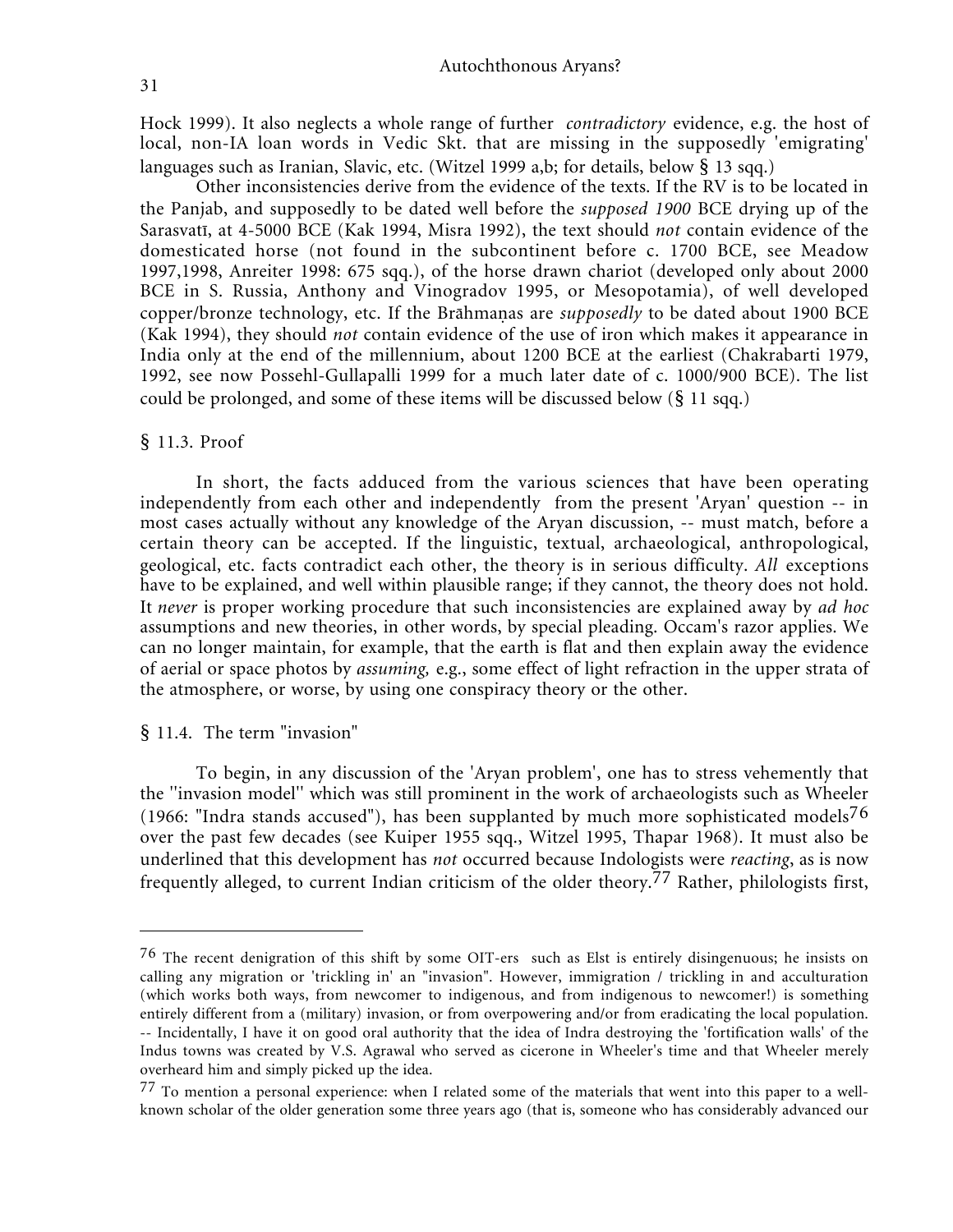and archaeologists somewhat later, noticed certain inconsistencies in the older theory and tried to find new explanations, thereby discovering new facts and proposing a new version of the immigration theories.

For some decades already, linguists and philologists such as Kuiper 1955, 1991, Emeneau 1956, Southworth 1979, archaeologists such as Allchin 1982, 1995, and historians such as R. Thapar 1968, have maintained that the Indo-Aryans and the older local inhabitants ('Dravidians', 'Mundas', etc.) have mutually interacted from early on, that many of them were in fact frequently bilingual, and that even the RV already bears witness to that. They also think, whether explicitly following Ehret's model (1988, cf. Diakonoff 1985) or not, of smaller infiltrating groups (Witzel 1989: 249, 1995, Allchin 1995), not of mass migrations or military invasions. However, linguists and philologists still maintain, and for good reasons, that *some* IA speaking groups *actually entered* from the outside, via some of the (north)western corridors of the subcontinent.

The autochthonous theory, however, maintains that there has not been *any* influx at all, of Indo-Aryans or of other people from outside, conveniently forgetting that most humans have emigrated out of Africa only 50,000 years ago. On the contrary, some of its adherents simply *reverse* the 'colonial' invasion theory, with post-colonial one-up-manship, as an *emigration* from India (the 'Out of India Theory, OIT). Its advocates like to utilize some of the arguments of current archaeology, for example those of J. Shaffer (1984, 1995, 1999). He stresses indigenous cultural continuity from c. 7000 BCE well into the semi-historic times of the first millennium, as is evident according to the *present* state of archaeology. Consequently, he protests the ''linguistic tyranny'' of earlier models. This is a much too narrow, purely archaeological view that neglects many other aspects, such as all of spiritual and some of material culture, but it is grist on the mills of the autochthonists.

To get, finally, to some concrete, be it necessarily often torturous, detail: opponents of the theory of an IA immigration or trickling in, whether revisionists, indigenists, or OIT adherents must especially explain the following linguistic, textual, archaeological, geographical, astronomical, and other scientific data (§ 12-31) to become credible.

# § 11.5. Linguistics

As has been mentioned above, linguistic data have generally been neglected by advocates of the autochthonous theory. The only exception so far is a thin book by the Indian linguist S.S. Misra (1992) which bristles with inaccuracies and mistakes (see below) and some, though incomplete discussion by Elst (1999).78 Others such as Rajaram (1995: 144, 217) or Waradpande  $(1993)$ , though completely lacking linguistic expertise, simply reject linguistics as "pseudo-science" with "none of the checks and balances of a real science". They simply overlook the fact that a good theory *predicts*, as has occurred in IE linguistics several times (i.e., in predicting pre-Greek  $* k^w$  or the IE laryngeals, see below §12.1). On the other hand one may still consult, with profit, the solid discussion of early Sanskrit by Bh. Ghosh (1937).

understanding of the Indo-Iranian and IA question) this scholar was simply unaware of the present discussion, and in fact, could not believe what he heard.

<sup>78</sup> Elst, though not without philological and linguistic training (Ph.D. Leuven, Belgium), is quite lacuneous in his interpretations and does not discuss the fine linguistic details, see below and n. 70. In his "Update" (Elst 1999), he delights in speculating about an Indian *Urheimat* of IE and a subsequent emigration, with 'Indian' invasions of Europe, all while neglecting that linguistic data speak against it, see Hock 1999 and §12.3 sqq.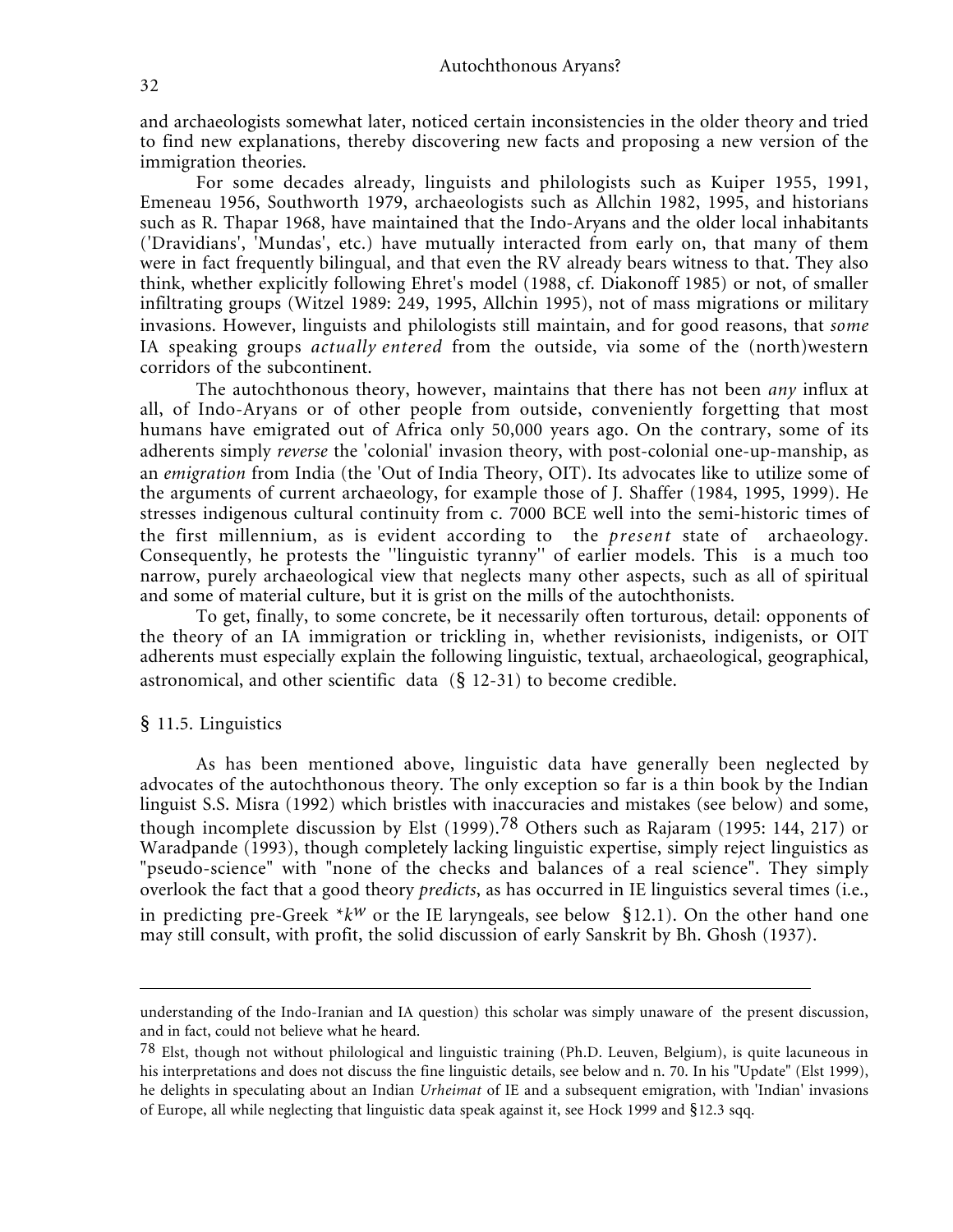The linguistic evidence, available since the earliest forms of Sanskrit (Rgvedic OIA), is crucial, as the materials transmitted by language obviously point to the culture of its speakers and also to their original and subsequent physical surroundings. Language has, just as history, its own 'archaeology'; the various subsequent historical 'layers' of a particular language can be uncovered when painstakingly using well-developed linguistic procedures.

Language study, however, is not something that can be carried out by amateurs, even though a 'everyone can do' attitude is widespread. This is especially pervasive when it comes to etymology and the (often assumed) origin and the (frequently lacking) history of individual words. Here, total amateurism is the rule. "Oakish" etymologies, such as *England* from *anguli* 'finger', or *abåd* from *bath* (Guptə 1990) have a long tradition both in occidental as well as in Indian culture. Plato's Kratylos propounds the same kind of unscientific explanations as Yåska does in his Nirukta. This has been tradition ever since the Brāhmaṇa texts (*Rudra* from *rud* 'to cry', *putra* from the nonexistent word \**put* 'hell', *bhairava* from *bhī+rav+vam*, etc.) A look into any recent or contemporary book on Indian history or literature will bring to light many examples: Assyria from *asura*, Syria from *sura*, Phoenicians from *Pani*, Hittites (Khet) from *Ka
ha*, Mitanni from *Maitråyaīya*, etc. (Bhagavad Datta repr. 1974, Surya Kanta 1943, Guptə 1990, etc.).

In the South Asian context, cross-family comparison (Dravidian and IA, IA and Arabic, etc.) is especially widespread and usually completely wrong, as such comparisons are simply based on overt similarities between words. In comparative linguistics, however, it is not similarity that counts but the *regularity* of (albeit outwardly, non-intuitive) sound correspondences, for example Vedic *śv* in *aśva* 'horse' : Avest. *-sp*- : O.Pers. -*s*- : Lith. -*sw*-, Latin -*qu*- [kw] : Gothic -*hv*- OHG -*h*-, O.Irish -*ch*-, Gaul. -*p*-, Toch. -*k/kw-* < IE *\*k'w,* an equation repeated in many other words; or, to quote one of the most hackneyed, nonintuitive examples: the correct equation, sound by sound, of Skt.  $dv\bar{a}(u)$ , Latin  $du\sigma =$ Armenian *erku* < IE \**dwō(u).*

Since language and (the necessarily closely connected) spiritual culture are crucial for any theory of an influx of speakers of OIA into the subcontinent --whatever form this influx might have taken initially-- the linguistic evidence will be dealt with in detail in the following sections. Unfortunately, since the linguistic ideas and 'arguments' of the autochthonists are far off the accepted norms and procedures, a discussion of their proposals and beliefs does not only take up much space but *must* be convoluted and torturous; in addition, it must be, in its very nature, often very technical. (The non-linguistically inclined reader may therefore prefer to jump to the concluding sections of §18).

# §12. Vedic, Iranian and Indo-European

It is undeniable and has indeed hardly been denied even by most stalwart advocates of the autochthonous theory, that Vedic Sanskrit is closely related to Old Iranian and the other IE languages.79 However, this relationship is explained in a manner markedly differing from the standard IE theories, that is by an *emigration* westwards of the Iranians and the other Indo-Europeans *from* the Panjab (see below).

<sup>79</sup> Though Talageri (2000) even refuses the link of Vedic with Iranian.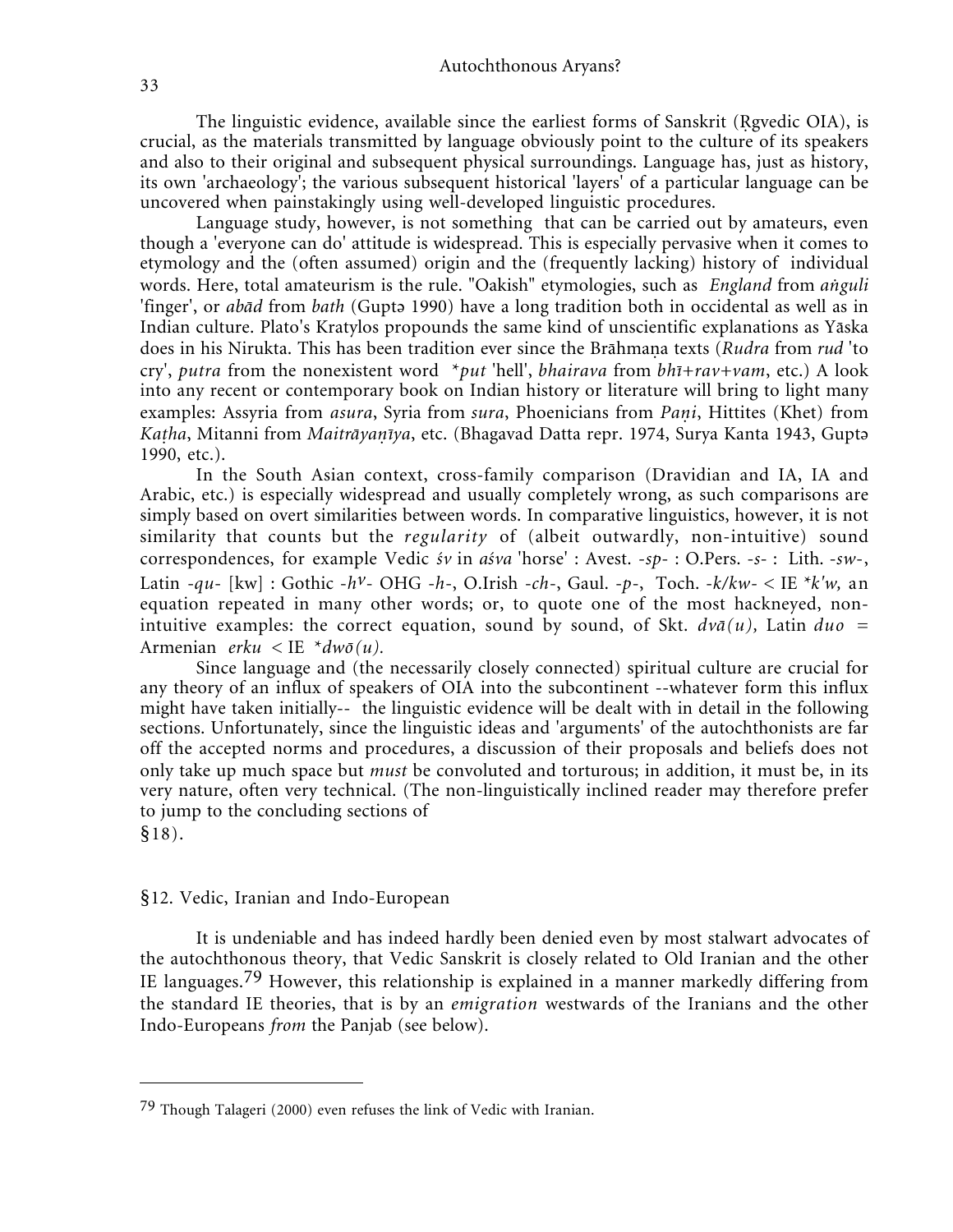Vedic Sanskrit is indeed so closely related to Old Iranian that both often look more like two dialects than two separate languages (e.g. *tam mitram yajåmahe : təm miθrəm yazamaide* 'we worship Mitra'). Any Avestan speaker staying for a few weeks in the Panjab would have been able to speak Vedic well and --with some more difficulty - vice versa. However, that does not necessitate at all that the Old Iranian dialects were introduced to into Iran from the east, from India, as the autochthonist would have it. As will be seen below (§ 12 sqq.), there are a number of features of Old Iranian (such as lack of typical South Asian substrate words, § 13 sqq.) which actually *exclude* an Indian origin. Such data have not been discussed yet by the autochthonists.

The comparison of the many common features found in Vedic Indo-Aryan and Old Iranian have led to the reconstruction of a common 'mother' tongue, Indo-Iranian, spoken (at least) around 2000 BCE, by a group of people that shared a common spiritual and material culture (see § 4-5). Beyond that, the comparison of Indo-Iranian and other IE languages has allowed similar reconstructions for all IE languages from Iceland and Ireland to Xinjiang (Tocharian) and from the Baltic Sea (Lithuanian etc.) to Turkey (Hittite) and the Panjab (Vedic IA). This theory was first developed in the early 19th century and has been tested extensively. If there were still need of proof, one may point to the many *predictions* the theory has made, especially after its more developed form had emerged, about 1870 CE, with the establishment of regular sound correspondences (*Lautgesetze*) by the Leipzig *Junggrammatiker* school. Such cases include the rather old prediction of early Greek/pre-Greek \**kw* which was discovered in writing when Mycenean Greek was deciphered in 1952, or the prediction by the young F. de Saussure more than a century ago (1879), of a set of unknown sounds. These were later called laryngeals (*h1, h2, h3*). They have disappeared in all known IE languages but have affected their surroundings in typical, to a large extent even then predictable ways. When Hittite finally was read in 1916, *h2* was still found written (in words such as *pe ur* = Gk*. pūr* = Engl. *fire*).

Yet, some revisionists and indigenists even call into question the theories and welltested methods of comparative linguistics. Some of them clearly do so because of a considerable lack of understanding of the principles at work (Waradpande 1989, Kak 1994a, Talageri 2000, etc.; discussion in Bryant 1999, cf. Elst 1999). In addition, they make use of the expected scholarly differences of opinion between linguists to show the whole "theory of (IE) linguistics" does not work or is an "unproved theory" (Rajaram 1995: 144, 217), thereby neglecting such well known facts as: (a) that any science progresses and that certain opinions of the 19th cent. cannot be juxtaposed to those of the 20th, and (b) that in any contemporary field of science $80$  there is a certain range of generally agreed facts but also a certain range of difference of opinion, such as between traditionalists, radical skeptics,  $81$  and those proposing new solutions to old or recently noticed problems. In short, there always are conflicting

<sup>80</sup> Note for example, in the present context, the discussion among scientists about the *various* palaeo-channels of the Sarasvatī (Sarsuti-Ghaggar-Hakra), in Radhakrishnan and Merh (1999), or the first appearance of the horse in South Asia (Meadow 1998).

<sup>81</sup> Such absolute skepticism, though, is always welcome as a hermeneutic tool; but, it has to be relativized: one may maintain that linguistic palaeontology does not work (S. Zimmer 1990), but how is it that IE words for plants and animals consistently point to a temperate climate and to a time frame before the use of iron, chariots, etc.? The few apparent inconsistencies can be explained (e.g., doubtful etymologies for the 'elephant', etc. see below n.127, 149).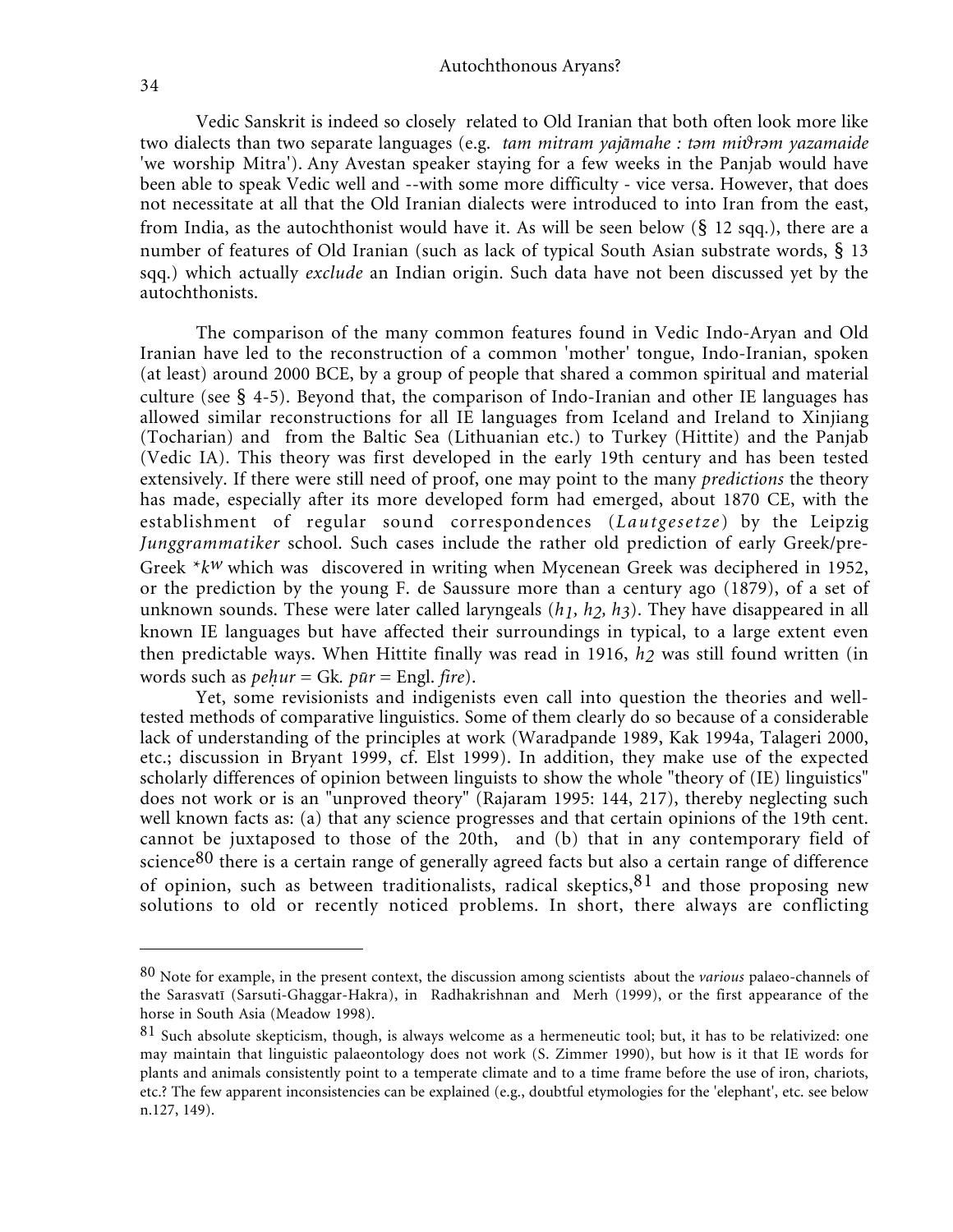#### Autochthonous Aryans?

interpretations of the materials at hand that are discussed in dialectical fashion. Some interpretations are merely possible, others probable, and still others have actually been proved and have subsequently been shown to be correct. In present day genetics, for example, some still hold that the recently developed theory of an origin of all humans from one or from a small group of African ancestors is not valid as it involves misinterpretation of statistical data and the wrong type of computer models. However, nobody has claimed that genetic investigation as such is invalid, as has been done with regard to comparative linguistics by autochthonists on and off, or who say that it remains an 'unproved theory at best'. Unfortunately for this view, historical linguistics, just like any good science, has made a number of *predictions* that later on, with the discovery of new materials, have been shown to be correct (see above).

# § 12.1. The Misra case

Worse, the recent book of an Indian linguist, S.S. Misra (1992), is even a step back beyond what is demonstrable and, strangely for a linguist, often beyond the *hard facts*, i.e. his denial of PIE laryngeals as precursors of the actually *written* Hittite laryngeal sounds (Misra 1974, 1992). He simply rewrites, on an *ad hoc* basis, much of IE (and general) linguistics. The discussion and explanation of his examples (e.g., his supposed IE  $*_s > k'$ ,  $*_a > e$ , *o*, *a* etc.) would have to be quite technical and is not pursued here in detail. (It has now been discussed by Hock, 1999). It is however, obvious even to an uninitiated observer that forms such as Skt. *cakåra* (instead of \**kakåra*) must rely on the palatalizing effect of an *e-*like sound in *ca*-; cf. the Romance development from *c* [k] as seen in old loan-words, German *Kaiser*, Greek *kaisar* (whence Urdu *kaisar*), to Romance *c* [tš], as seen in Ital*. Cesare* or even to [s] as inEngl. *Cesar;* cf. also the separate development Vulgar Latin *caballus* 'horse' > *French cheval*, etc., again before -*e-*. These changes are a feature known from many languages. Why should it only have been different for pre-Rgvedic (and pre-Old Iranian, in other worlds, for Indo-Iranian) as Misra maintains? A case of special pleading.

The whole matter of Misra's IE reconstructions has been discussed adequately by H.H. Hock (1999) and there is no need to go into further details here. In sum, Misra's ad hoc rules do not make for a new system,  $82$  they are, in fact, a throwback, a regression to the early stages of IE comparative linguistics when strict rules of sound correspondences (*Lautgesetze*) had not yet been established by the Leipzig *Junggrammnatiker* School of c. 1870.

His dating of the RV, based on this "new" reconstruction, simply rests on the similarity of *his* "early 19th cent." Proto-IE (looking altogether like Sanskrit) with reconstructed Proto-Finno-Ugric (Uralic) forms, for which he accepts the *guess* of Uralic linguists, a date of 5000

<sup>82</sup> It might be summed up as follows. If his rules were correct, we would expect Skt. *aśva* 'horse' to correspond to Latin *equu-s*, but then how could *ka* 'who' to correspond to Latin *qui-s*? How could *ś* as well as *k* turn into Latin *qu* (and how does the -*u-* come about)? Skt. *k* usually corresponds to c [*k*] in Latin, as in *kalaśa*, Lat. *calix*; *kañcate*, L. *cingō*; *katti*, cf. L. *cratis, crassus*; *kavi,* L. *caveō*; *kūpa*, L. *cūpa*; *kupyati*, L. *cupiō*; *kakå,* L. *coxa; kravi*, L. *cruor*, etc. On the other hand, Skt. *ś* corresponds to a palatal *k'* which appears also as c *[k]* in Latin. How would the early Latin speakers have 'decided' which sound to 'choose'? --- Again, if IE  $a > e$ , o, a, how could the early Latin speakers 'decide' to turn the initial *a*- and final *a* of *aśva* into *e-* and -*u* respectively? Worse, if Skt. *agni* 'fire' corresponds to Latin *igni-s*, why does *a* turn to *i*? Or how can Skt. *avtta-/ajñåta* correspond to Latin *invert-/ ignotu-*? Misra has not explained such cases and has provided only some *ad hoc* rules to show the closeness of IE and Skt. -- However, all these developments have been explained by IE linguistics, for more than a century, in a coherent way (IE = Latin *e, o, a* > Skt. *a*; IE > vowel *n* > Skt. a, Lat. *in,* etc.).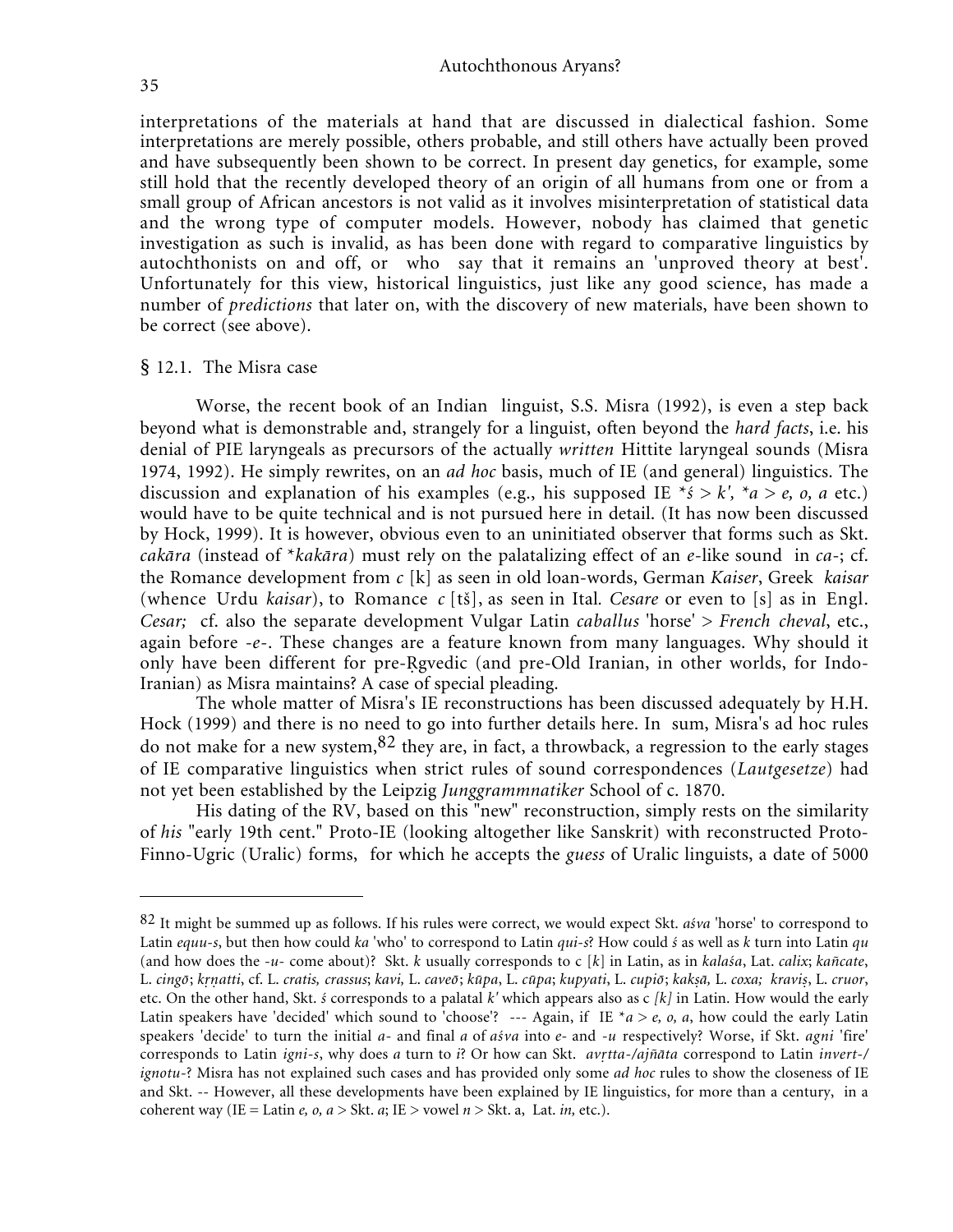BCE. That guess is not any better than the various guesses for PIE, at 3000 or 4500 BCE. Misra's whole system rests on guesswork and on demonstrably faulty reconstructions.

It simply is uncontested among linguists of any persuasion that the remarkable *grammatically regular* features of Proto-IE (underlying, e.g., the differences in the present tense formation of Sanskrit, German, French *asti, ist, est :: santi, sind, sont,* < IE *\*h1és-ti :: \*h1s-ónti*) are part and parcel of the parent language, the original PIE. This was at first confined to an unknown area in a temperate (not a tropical!) climate.<sup>83</sup> This scenario is in stark contrast to the certainty with which autochthonist place the homeland of IE inside South Asia or even inside certain parts of India (Misra 1992), even more precisely in the Gangetic basin (Talageri 1993, 2000), not exactly unexpectedly,84 in their own home land, India. (For this familiar 'principle' used in deciding the *Urheimat*, see Witzel 2000, and below).

On the other hand, the autochthonous school maintains that the very assumptions at the basis of the genealogical, family tree model of the Indo-European language family, deride it (cf. Elst 1999: 119, see discussion by Bryant 1999), or contest it *just* for the Indian linguistic area (see below). This is quite old news: various models have been proposed and tested for the development from Proto-Indo-European to the individual languages: the ''family tree'' model (A. Schleicher's *Stammbaumtheorie*, 1861-2), a theory of dialectal waves of innovation emanating from a certain center (Joh. Schmidt's *Wellentheorie*, 1872). Further, sociolinguistic theories include the development of Proto-Indo-European as a sort of camp language (another *Urdu*, so to speak), a new Pidgin, based on diverse original languages that eventually spread beyond its own rather limited boundaries, for example with the introduction of horse-based pastoralism (Anthony and Vinogradov 1995, Kuz'mina 1994, etc.).

Some advocates of the autochthonous theory (Kak 1994, Talageri 1993, 2000, Elst 1999: 159) use rather simplistic linguistic models, such as the suggestion that population increase, trade, the emergence of agriculture,  $85$  and large-scale political integration led to the extinction of certain languages and to a transfer of other languages across ethnic groups. However, all such factors have been considered over the past two hundred years or so; none of them, in isolation, nor a combination of all of them, lead to the surprising spread of Indo-

 $83$  Archaeologists have proposed as area of the domestication of the horse and the (later) development of the horse drawn chariot, in the Ukraine and the plains west and east of the Urals. From there, a trail of evidence leads to Pirak (c. 1700 BC), the Swat valley (c. 1400 BC), -- and, of course, to the RV (textual evidence, see §8).

<sup>84</sup> The unspoken "principle" of locating the (IE) homeland: "the homeland is *at,* or *close to* the homeland of the author of the book in question..." (Witzel, 2000). -- Talageri claims to have based his study of the RV only on RV materials, but introduces late Vedic and Purāņic concepts (see below §12.2, Witzel 2001); not surprisingly, then, the outcome is a Gangetic homeland.

 $85$  Elst 1999: 159 sq. stresses, like many other indigenists, that "India was the best place on earth for food production" and that "a generous country like India must have had a large population," both unsubstantiated articles of faith. Note that the Indus Valley has only gradually been settled, from the Baluchi/Afghani hills, and that the Gangetic plain remained very sparsely settled for much longer. (Cf. also the negative description of the Panjab by E. Iranians, in Vīdẽvdåd, see n. 52). Elst's imaginative description is compounded by repeating the nationalistic view that "the ancient Hindus colonized the world". But India, by and large, always has been a *cul de sac*. Otherwise, autochthonists wonder why a 'large population' could take over IA language(s) brought in by a few tribes. A few comparisons across history would have provided many and diverse examples. For the dominance model: Norman French introduced by a few knights and their followers in Anglo-Saxon England, or for a trade language: Swahili, starting out from the coast and by now covering most of E. Africa and the eastern half of the Congo (incidentally, mostly spreading without Islamization).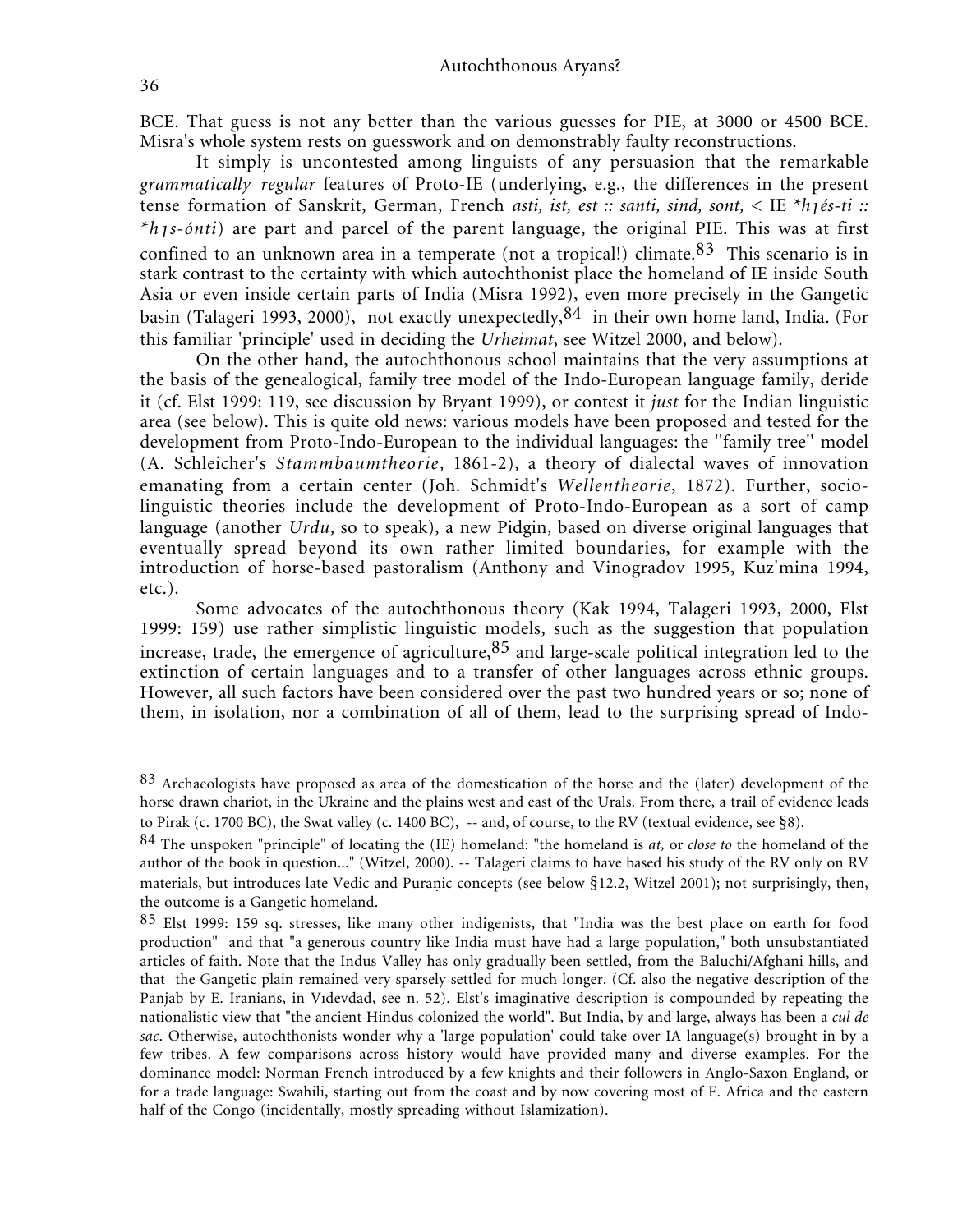European languages inside and outside the subcontinent. In fact, most of the factors just mentioned were *not* present during the early Vedic period which saw the introduction and spread of IA all over the Greater Panjab.

Autochthonists further neglect that language replacement, such as visible during the Vedic period, depends on a range of various socio-linguistic factors and not simply on the presence of nomads, increasing population density, etc. Rather, the situation differs from case to case, and the important factors for any particular replacement must be demonstrated. For example, Renfrew's (1987) model of a very gradual spread of IE from Anatolia, along with agriculture, has not generally been accepted. If this agriculturally induced spread had taken place, I would be writing this paper in a descendent language of the non-IE Hattic of Turkey, and not in IE English. In the case of early India, the change from the language(s) of the urbanized Indus civilization to that of the pastoralist Indo-Aryans must be explained. It certainly cannot be done (see below) by positioning the homeland of the 'non-tropical' IE language inside India (Talageri 1993, 2000, Elst 1999: 118 sqq.) and make its speakers emigrate, across the Indus area, towards Iran and Europe.

## §12.2 Language and 'Out of India' theories

*Theoretically*, a scenario of IE emigration from the Panjab is of course possible, --- the direction of the spread of languages and linguistic innovations cannot *easily* be determined, unless we have written materials (preferably inscriptions). However, some linguistic observations such as the distribution of languages, dialect features, substrate languages, linguistic palaeontology, etc. allow to argue against the Out of India scenarios.

The Out of India theorists such as Elst (1999:122, 124 etc.), Talageri (1993, 2000) envision an IE homeland in South Asia, to be more precise, in the Gangetic basin. Talageri simply assumes, without any linguistic (or archaeological, palaeontological) sources and proof, that in "prehistoric times the distribution of the languages in India may have been roughly the same as it is today: viz. the Dravidian languages being spoken in the south, Austric in the east, the Andamanese languages in the Andaman Islands, the Burushaski language in N. Kashmir, Sino-Tibetan languages in the Himalayan and far eastern border areas, and the Indo-European languages certainly in more or less their present habitat in most of northern India" (1993: 407). The rest follows logically: ..."a major part of the Indo-Europeans of southeastern Uttar Pradesh migrated to the west and settled down in the northwestern areas --- Punjab, Kashmir and the further north-west, where they differentiated into three groups: the Pūrus (in the Punjab), the Anus (in Kashmir) and the Druhyus (in northwestern and Afghanistan)", (cf. Talageri 1993: 196, 212, 334, 344-5, 2000: 328, 263).86 Of course, all of this is based on data about peoples "clearly mentioned and described in the Puranas." Needless

 $86$  It must be pointed out that all of this is based on one misrepresented passage from several Purāṇas, given by Talageri 1993: 368 and 2000: 260 sq., typically, twice in *untranslated* form, which makes it easy to impute any meaning desired, in case a "first historical emigration ... of the Druhyu into the areas to the north of Afghanistan (ie. into Central Asia and beyond)." The passage is found with some variants, at Brahmāṇda 2.74.11, Brahma 13.152, Harivamśa 1841, Matsya 48.9, Vāyu 99.11, cf. also Vișņu 4.17.5, Bhāgavata 9.23.15, see Kirfel 1927: 522: Pracetasah putraśatam rājānah sarva eva te // Mleccharāṣṭrādhipāḥ sarve udīcīm diśam āśritāḥ, which means, of course, *not* that these '100' kings conquered the 'northern countries' way beyond the Hindukush or Himalayas, but that all these 100 kings, sons of Pracetås (a descendant of a 'Druhyu'), kings of Mleccha kingdoms, are 'adjacent' (*āśrita*) to the 'northern direction,' -- which since the Vedas and Pāṇini has signified Greater Gandhāra. -- Elst (1999: 122) even weaves in the disputed Bangani evidence (Witzel 1999 a,b) that point to a western (*centum*) IE remnant in the Himachal Pradesh Hills, like that of Tocharian in Xinjiang, W. China.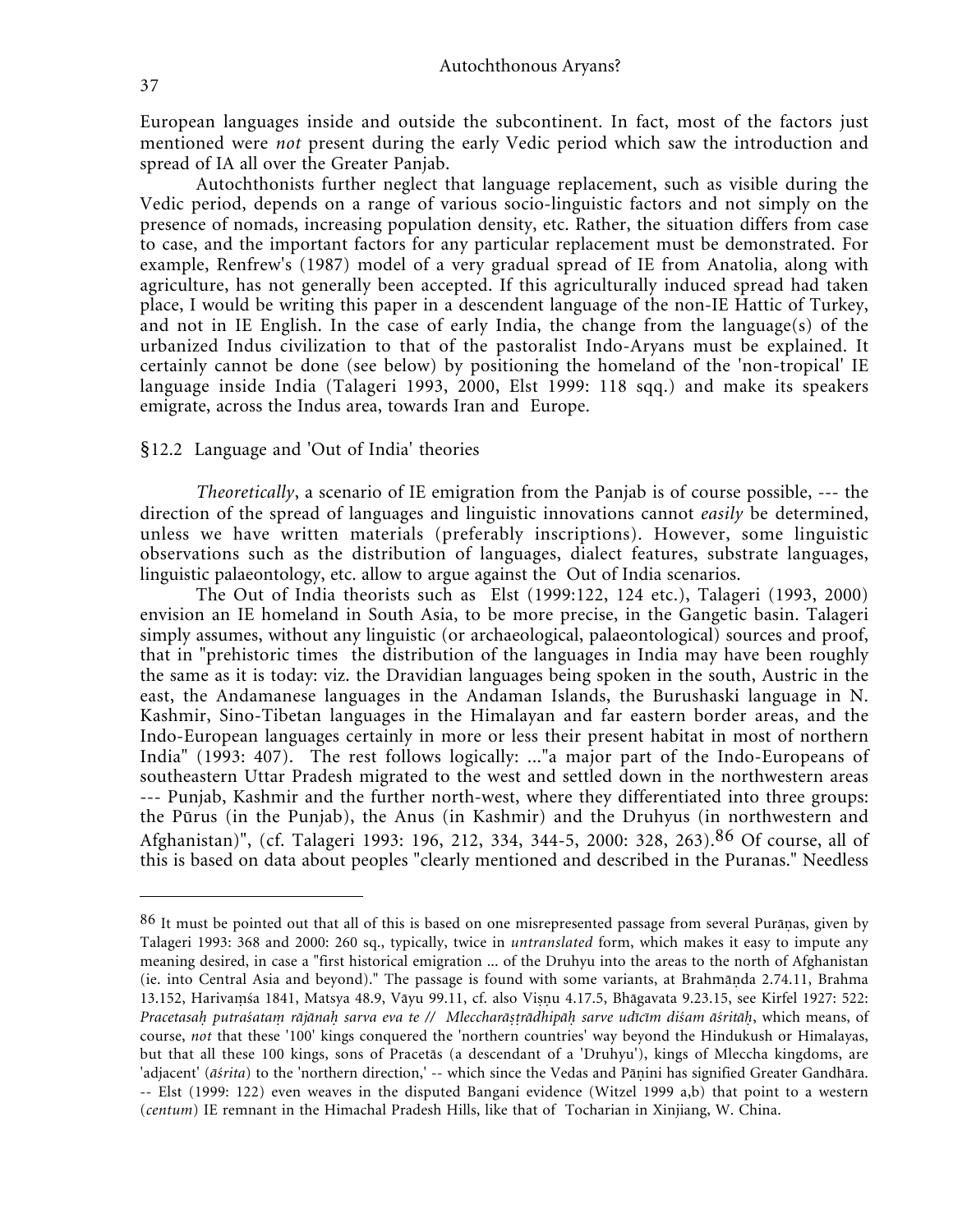to say, this kind of writing prehistory smacks of early 19th cent. writing of early European and Near Eastern history according to the Bible and Herodotos, before the ancient Egyptian and Mesopotamian texts could be read. It is based on a *naive* reliance on texts that were composed millennia after the facts, and that are the product of a lively Bardic tradition (L. Rocher 1986, Brockington 1998, Parry 1971, Lord 1991), influenced by Brahmanical redactors (Söhnen 1986, Horsch 1966). In spite of what Pargiter (1913) and even Morton Smith (1973) have tried to establish --obviously, without taking the later investigations into account-- we cannot write the history of archaic and ancient India based on the legendary and late Epic and Purāņic accounts of the middle ages (Witzel 1990, 1995, 2001).

Talageri (1993: 407) continues his Purāṇic tale as follows: "... major sections of Anus ... developed into the various Iranian cultures. The Druhyus spread out into Europe in two installments." He actually *knows*, somehow, which IE group moved first and which later, and by which route: "the speakers of the proto-Germanic dialect first migrated northwards and then westwards, and then later the speakers of the proto-Hellenic and proto-Italo-Celtic dialects moved into Europe by a different, more southern, route. It is possible that the speakers of proto-Baltic and proto-Slavonic (or proto-Balto-Slavonic) ... of proto-Illyrian and proto-Thraco-Phrygian ... were Anus and not Druhyus, the Anus and Druhyus thus being, respectively, the speakers of proto- Satem and proto-Kentum." (1993: 407-8).

Or slightly differently (2000: 263): "The two emigrations ... from an original homeland in India: ... The first series of migrations, of the Druhyus, took place.... with major sections of Druhyus migrating northwards from Afghanistan into Central Asia in different waves. From Central Asia many Druhyu tribes, in the course of time, migrated westwards, reaching as far as western Europe. These migrations must have included the ancestors of the following branches... a. Hittite. b. Tocharian. c. Italic. d. Celtic. e. Germanic. f. Baltic. g. Slavonic.

.... The second series of migrations of Anus and Druhyus, took place much later, in the Early Period of the Rigveda, with various tribes migrating westwards from the Punjab into Afghanistan, many later on migrating further westwards as far as West Asia and southwestern Europe. These migrations must have included the ancestors of the following branches (which are mentioned in the Dåśaråjña battle hymns): a. Iranian. b. Thraco-Phrygian (Armenian). c. Illyrian (Albanian). d. Hellenic."

The strange or outdated terminology (Slavonic, etc. -- his source may be Misra's diction, see below -- Italo-Celtic, Kentum) indicates the limited linguistic background of the author sufficiently enough. Nevertheless, we also can learn of the solution to the longstanding enigma of the Indus language (Parpola 1994, Witzel 1999 a,b): "The Indus Valley culture was a mixed culture of Pūrus and Anus" (1993: 408). Nothing less, perhaps, could be expected, as the book is self-described as: "This whole description is based on the most logical and in many respects the *only possible*, interpretation of the facts... Any further research, and any new material discovered on the subject, can only confirm this description... there is no possible way in which the location of the Original Homeland in the interior of northern India, so faithfully recorded in the Puranas and confirmed in the Rigveda, can ever be disproved" (1993: 408). Luckily for us, the author names his two main sources: the Purāṇas and the Rgveda. The reliability of Purāņic and Epic sources is discussed below (§19, Witzel 1990, 1995), and the RV does not support his theory either (it simply does not know of, or refer to central and eastern Northern India).87

 $87$  Talageri achieves such evidence by twisting the facts his way: see the discussion of Jahnāvī, n. 90, Witzel 2001.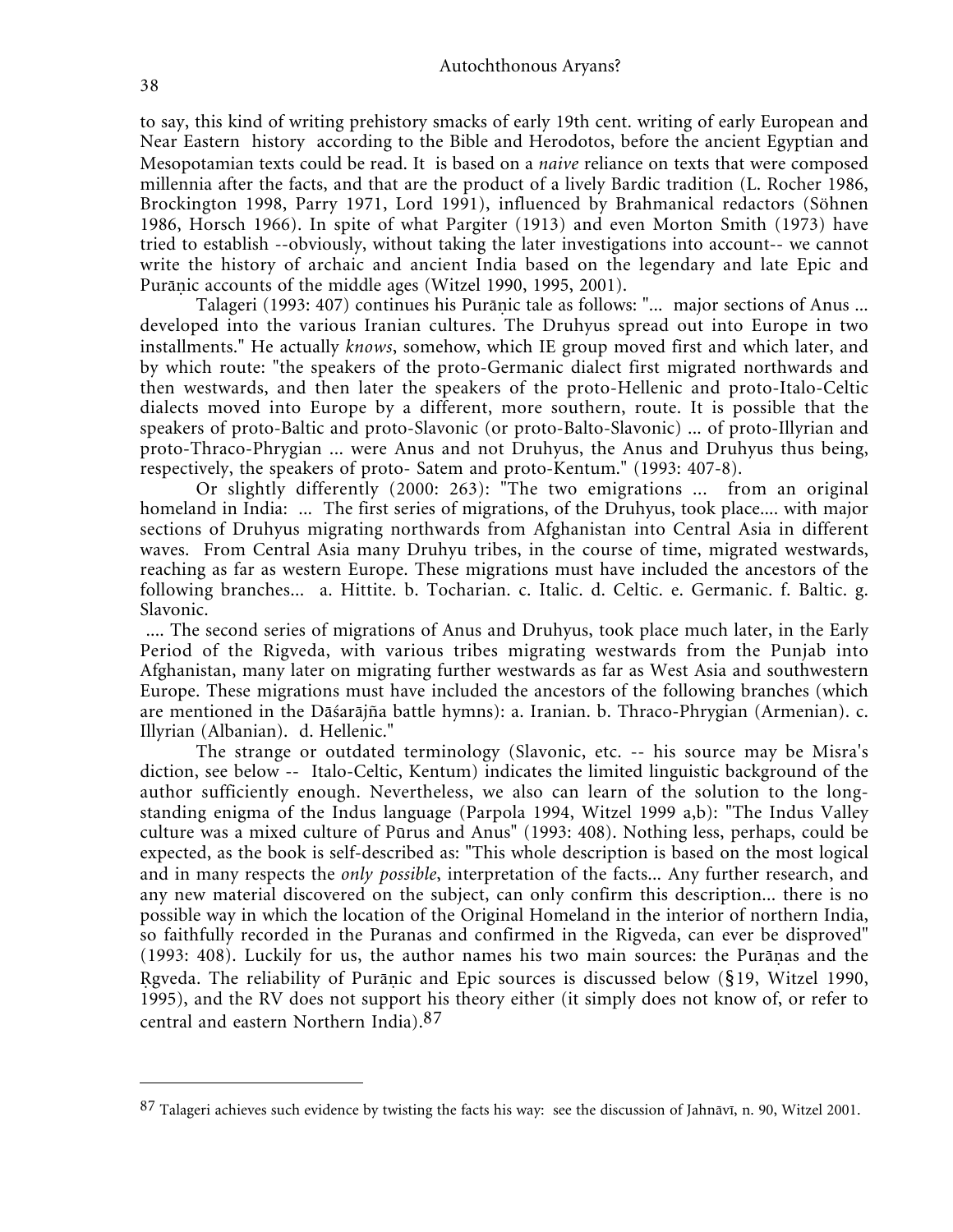# § 12.3. Emigration

In order to achieve his new U.P. homeland, Talageri has not only to *rely* on the Purāņas, he also has to *read them into* his RV evidence, though *pretending* to use only the RV to interpret the RV (Talageri 2000) -- in fact one of the basic requirements of philology (Witzel 1995, 1997). *In casu,* the single two appearances of *Jahnåvī* in the RV at 1.116.19 and 3.56.6 are made out to refer to the Ganges. However, both passages clearly refer to a Jahnåvī which translators and commentators (including Sāyaṇa) have taken as a tribal designation (cf., indeed, such an 'ancestral goddess' next to Hotrā, Bhāratī, Idā and Sarasvatī at RV 2.1.11, etc.). It is, thus, by no means clear that Jahnåvī refers to a river, and certainly not to the Ganges in particular (Witzel 2001). That is an Epic/Purāṇic conceit. Instead, it can simply be derived from the Jahnu clan. Yet, it is in this way that Talageri tries to strengthen his case for a Gangetic homeland: the Ganges is otherwise only mentioned twice in the RV, once in a late hymn directly (10.75.5), and once by a derived word, *gāngya* (6.45.31, in a *trca* that could be an even later addition to this *additional* hymn, which is too long to fit the order of the arrangement of the RV, see Oldenberg 1888). However, nothing in the RV points to knowledge of the Gangetic basin, or even of the lower Doåb. The medieval and modern Doåb rivers Sarayu and Gomatī88 have sometimes been mentioned but the context of these RV rivers is one of the western hills and mountains, in Afghanistan.89 Talageri's identification of Jahnāvī with Gangā is clearly based on post-Vedic identifications;<sup>90</sup> the RV passages only speak about an ancient clan (deity) which could have 'settled' anywhere.<sup>91</sup>

The evidence set forth by Talageri is not conclusive even for the tribes of the RV, -- in fact the location of the Yadu-Turvaśa, Anu-Druhyu and Pūru is not very clear for most of the Rgvedic period (Macdonell & Keith 1912).<sup>92</sup> One hardly does have to mention the features that would not agree with a 'tropical' PIE language in the Gangetic Basin (see § 12.6). As a curiosity, it might be added, however, that we certainly would expect tribal names such as Druhyu (or Anu) in Europe, -- just as the Gypsies have carried their tribal/caste name *omba* to Europe, where they still call themselves *Roma*. However, we do not find any IE tribe or people in Europe derived from Ved. *druh /* IE \**dhreugh*: there are no tribes called, e.g., German *Trug*, *Be-trüger,* Engl. \**Tray, Be-trayer* -- we only find spirits: 'ghost' and 'apparition' (Pokorny 1959: 276).

In passing, it should be mentioned that the Epic and Purāṇic accounts of the western neighbors of India are based on a view, already found in ŚB and BŚS 18.13: 357.6 sqq,

<sup>88</sup> Sarayu, then was not yet the mod. Sarju in U.P.; Gomatī, that in PB 25.7.2 is already located in Vibhinduka land, i.e. is the modern Gumti in U.P., Witzel 1987:193.

<sup>89</sup> RV 5.53.9, the mythical river at the end of the world or high up in the Himalayas, the *Raså* /Avest. *Rahå,* and the *Kubhā* (Kabul R.), *Krumu* (Kurram), *Sarayu* (Herat R.); and 10.64.9: *Sarasvatī* (=*Harax\*aitī*, Helmand), *Sarayu* (Herat R.), *Sindhu* (Indus); (see Witzel 1987, 1995, 1999; note that both lists are probably ordered anticlockwise, Witzel, 2000).

 $90$  Note Mbh 1.3722 etc., son of Ajamīḍha, his daughter = Gaṅgā; -- Jāhnāvī Mbh 3.8211; Jāhnava PB 22.12; cf. Jahnu's descendants at AB 7.18, ĀśvŚS 12.14, = 'Gaṅgā' at BhGītā 10.31, Viṣṇu Pur. 398; cf. Macdonell-Keith, *Vedic Index.*

 $91$  Note that the center of settlement in RV 3 is the eastern Panjab and the Sarasvatī area of Haryana, see Witzel 1995: 320.

<sup>92</sup> For example, settlement in Kashmir by any Rgvedic tribe is very doubtful, see Witzel 1994; in the later Brāhmaņa period, Uttara-Madra (however, not Uttara-Kuru) *may* refer to Kashmir .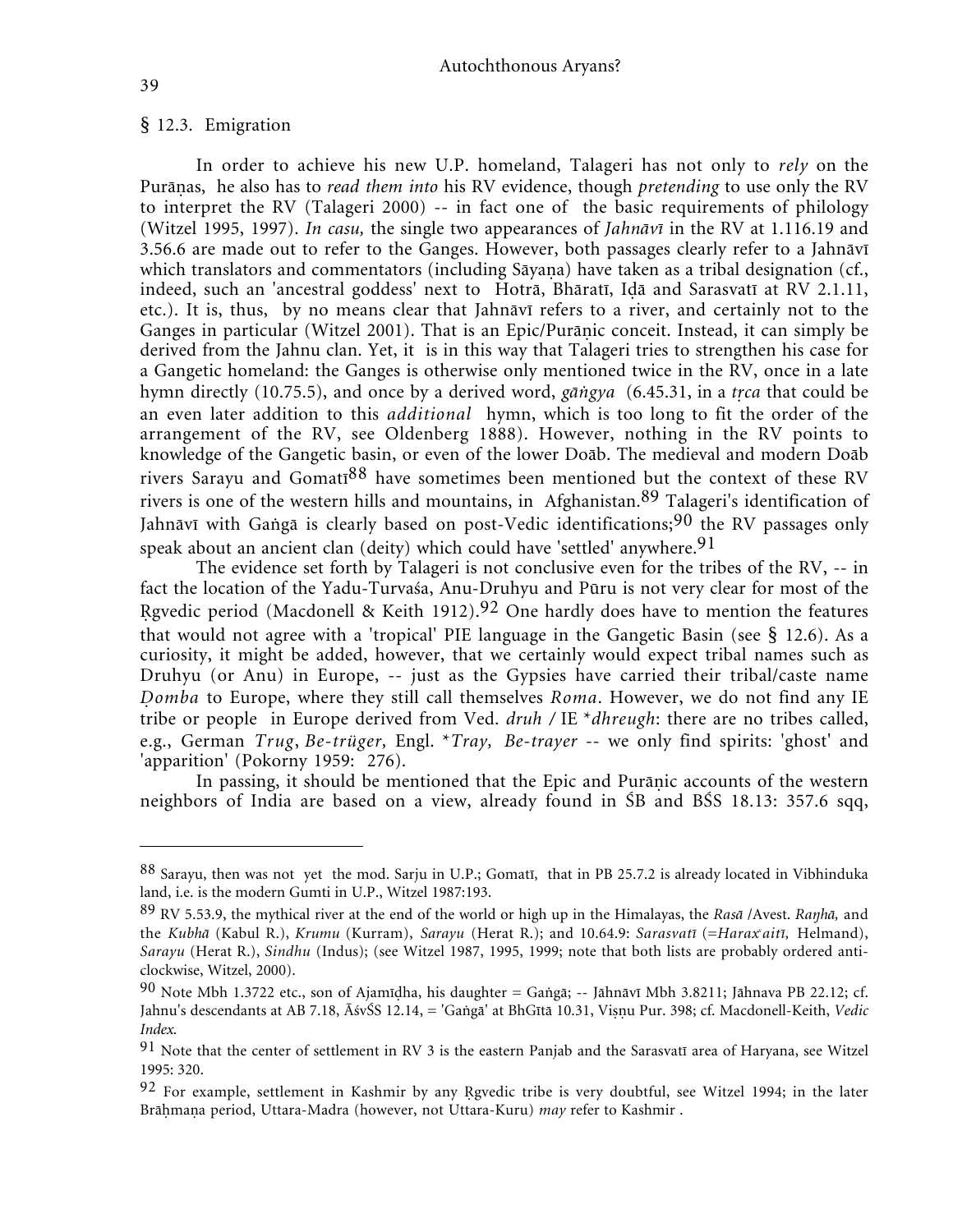18.44:397.8 sqq, that regards all tribes and peoples outside the Center, the Kuru(-Pañcåla) realm, as 'outsiders' (*båhīka* ŚB 1.7.3.8*, udantya, mleccha, asurya*). They are characterized by their 'incorrect' speech and obnoxious behavior (ŚB 9.3.1.24, Panjabis) and lack of proper *śrauta* ritual (ŚB 13.5.4.19, Kåśi).

Consequently, both the Panjabis (*Båhīka*) as well as the Benares (*Kåśi*) and S. Bihar (*Anga*) people are denigrated by middle Vedic texts.<sup>93</sup> This attitude mellowed somewhat with regard to eastern North India (AB 7.18 where the Andhra, Puṇḍra, Śabara, Pulinda, etc. are included as Viśvåmitra's sons, Witzel 1997) but it continued with respect to the west which was under constant and continuing threat of immigration, incursion and actual invasion from the Afghan highlands (cf. Rau 1957: 14). In fact, the Panjabis have been regarded as outsiders since the AV and ŚB and Patañjali's Mahåbhåya has preserved the oldest "Sikh joke", *gaur bāhīkah* 'the Panjabi is an ox'. There is nothing new under the Indian sun.

There is, on the other hand, nothing particularly Indian about this attitude, it is reflected not only in Manu's concept of *madhyade'sa* (> mod. Nepali *mades* 'lowlands'), but also in ancient and modern China (*chung kuo*, 'the middle land'), and elsewhere. Ritual, world wide, often regards one's own location as the center of the universe (or its navel/eye, *o mata o te henua*, in Polynesian).

The Epic and Purāṇic accounts simply build on such Vedic precedents: the Panjabis are regarded as 'fallen Ārya', or in the words of BŚS, the Gandhåri have emigrated [from the center].<sup>94</sup> This is "the view from the center", Kuruksetra, a view that was not yet present in Revedic times.<sup>95</sup> All of this is, incidentally, another indication of the (post-Re)Vedic attitude against 'outsiders', the Other. To regard the alleged, actually mistranslated Purāṇic story (contra Witzel 2001, cf. n. 42, 86) about an emigration from India as statement of *facts* is as far-fetched and mythological as the Roman insistence of their descent from the heroes of Troy (Virgil's Aeneid, see above §9), or as the many tales about the lost tribes of Israel (note that the Pashtos, in spite of the E. Iranian language and pre-Muslim IIr culture, claimed to be one of them). It is completely anachronistic, and in fact unscientific, to use such legends, concocted long after the fact, as indications of actual historical events. (The Gypsies, who actually have emigrated from India, rather claim origins in S. Iraq or Egypt).

§12.4. Linguistics and 'Emigration'.

In addition, Talageri's new book merely restates, with the addition of Epic-Purāṇic legends, what S.S. Misra had written before him in 1992, just as so much of present autochthonous writing is nothing more than a cottage industry exploitation of a now popular trend. Misra's small book96 of 110 pages, however, is a curious collection of linguistic data spanning the Eurasian continent, from Tamil to Uralic (Finno-Ugric), and from IE, Vedic and Mitanni Indo-Aryan to European Gypsy (Romani). All of this with an equally curious

<sup>93</sup> Witzel 1987,1989, 1997. However, the "north", Gandhåra and Uttara-Madra, (Uttara-Kuru?) are always excluded, see Witzel 1989: 101.

 $94$  See discussion in §9, Nirukta, Patañjali and the Kamboja language.

 $95$  But see above §9 on the Sarasvatī as political center in Sudās' time.

 $96$  The following account was written before I heard, at the beginning of Oct. 2000, of the author's demise. I am sorry that he can no longer reply to the following points. However, as his book has been quoted in virtually every publication propagating the autochthonous point of view, it is important to point out the facts which remain, even if *de mortuis nihil nisi bene.*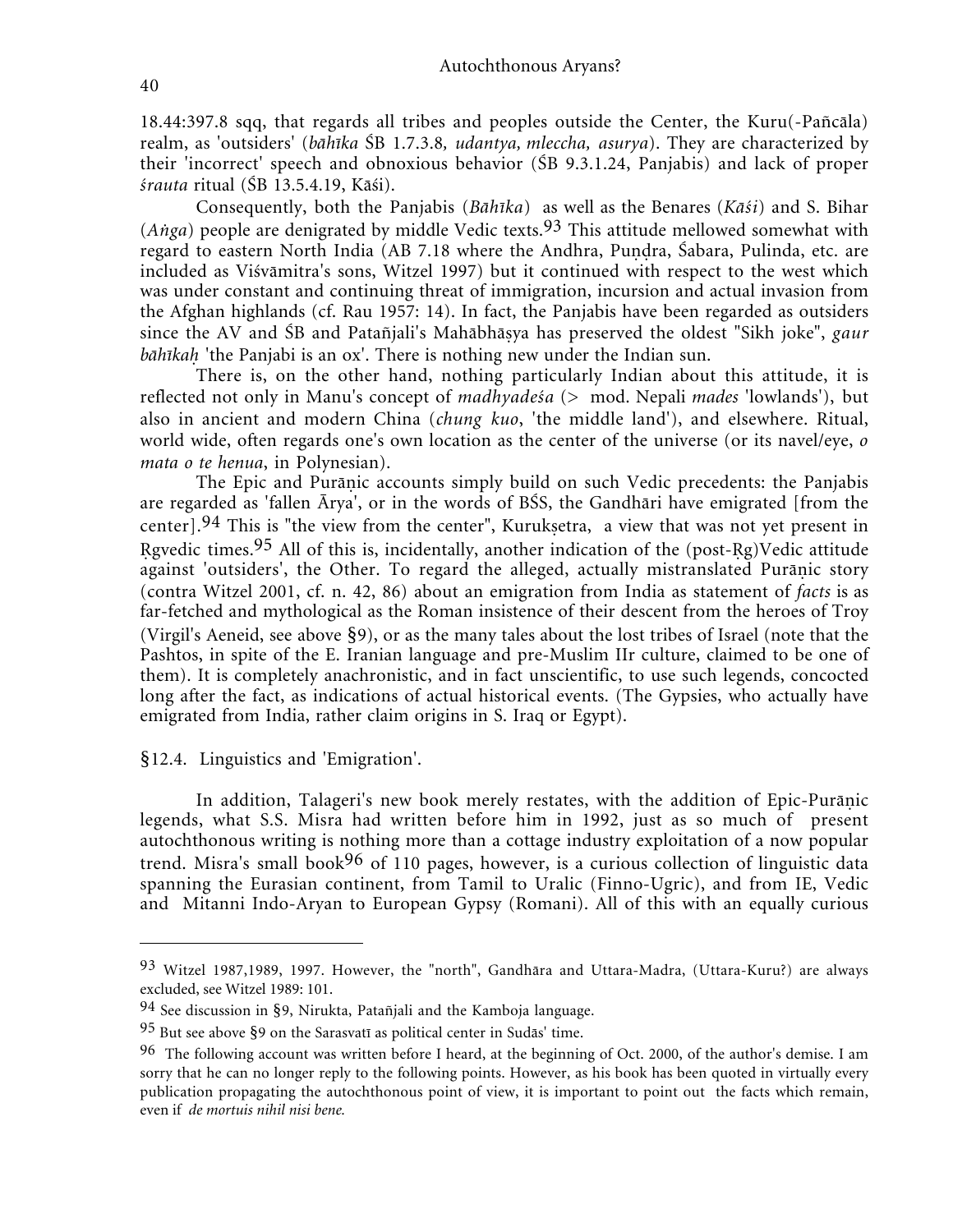conclusion: "the original home of the Proto-Indo-European speech community... was searched in Pamir, Caspian Sea etc. in spite of the fact that the most original and orthodox Indo-European speech, Sanskrit, was spoken in India.... The following ground may be assumed for dropping India. This was a nice place to live. People would not like to go to places like Europe... On the other hand, there is definite evidence of spread of Aryans (or Indo-Europeans) in different parts of Europe... A brief sketch may be.... The Greeks were invaders and came to Greece from outside... there was a vast substratum of pre-Greek languages... the Celtic people came from outside to Europe... That the Italic peoples were invaders is wellknown... before the Hittite invasion to the area [Turkey] it was peopled by another tribe called Hattic... the Hittite speakers might have gone there in very early days from an original home (which was perhaps India)... The Slavonic people ... were invaders... at the expense of Finno-Ugrian and Baltic languages... The Germanic speaking Indo-Europeans... coming from an outside world... the movement of Iranians from India to Iran... The Finno-Ugrian contact with Indo-Aryans speaks of the movement of Vedic Aryans from India to that area. Therefore it is likely that Pre-Vedic Aryans also might have gone out of India in several waves. The migrations from India to the outside world might have taken the following order: The Centum speakers... in several waves... Out of Satəm speakers, Armenian first, the Albanian, next Baltic followed by Slavonic. The Iranian people were the last to leave... based on the linguistic analysis or relative affinity with Sanskrit. Similarly out of the Centum groups Greek might have left India last of all." (Misra 1992: 100 sqq.) A lot of invasions into and all over Europe -- quite politically incorrect now, it might be added, -- but no "invasion", not even an 'immigration" or a meager "trickling" *into* India.

There is no need to belabor Misra's wording, such as 'orthodox' (which language is 'orthodox'?), strange from the pen of a linguist. However, Misra's main thesis, emigration *from* India, has already been refuted, on linguistic grounds, by Hock (1999, see below) and I can be relatively brief here; however, many ingredients and conclusions of Misra's book are faulty as well. Since he is now quoted by OIT advocates as *the* major linguistic authority who has provided proof for the OIT, these must be discussed and summed up.

# § 12.5 Finno-Ugric data

Misra maintains (1992: 94) "the borrowed elements in the Uralic languages show borrowed Rgvedic forms in 5000 BC." Unfortunately, his discussion is based on two wrong premises: Harmatta's list of IA/Iranian loans in Uralic<sup>97</sup> and Misra's own 'unorthodox' but faulty reinterpretation of IIr and IA data.

To begin with, the date given by Misra to the RV "must be beyond 5000 BC" (1992) is based on the *guess* of Finno-Ugric scholars for Proto-FU, a date just as good or bad as any given for PIE at 4500 or 3500 BCE. What is of greater importance here is the exact form of IIr. that the various loan words in PFU have preserved. In addition to Harmatta, some other scholars, not mentioned by Misra, have worked on this problem as well, most recently Joki 1973, Rédei 1986, Katz (Habilschrift 1985).

Unfortunately, Harmatta has chosen to divide his materials into eleven stages, ranging from 4500 - 1000 BCE, with an arbitrary length for each period of 300 years. Worse, some of them have been placed at various unlikely dates within that time frame, e.g., the development

<sup>97</sup> Reprinted in Harmatta 1992: 360-367. Harmatta actually is an historian who, nevertheless, is called by Misra "one of the leading Indo-Europeanists." His paper has been used by many indigenists who cannot judge these linguistic materials.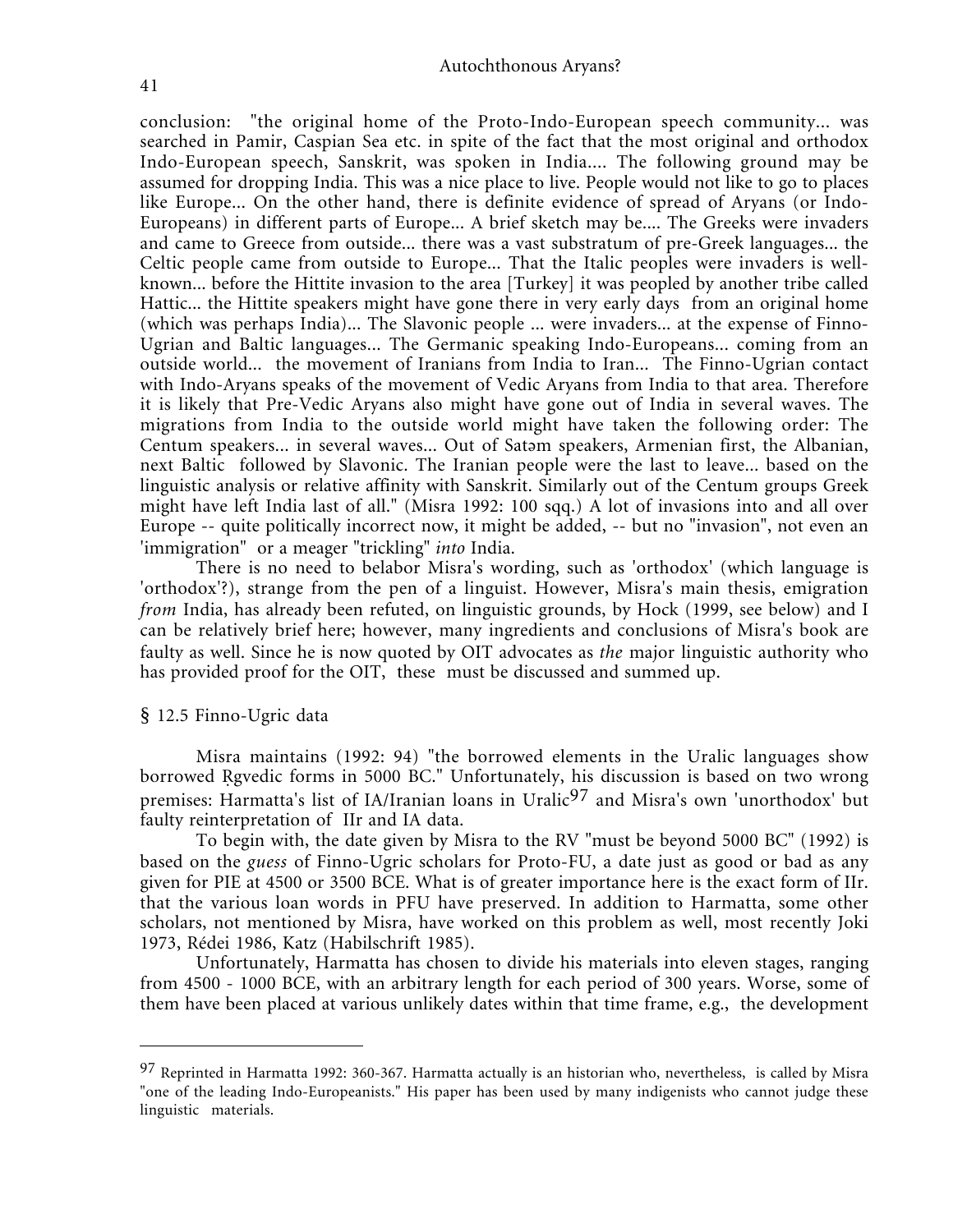*is > iš,* which is already E. IE (Slavic, IIr, etc.) has been placed at 2000 BCE (as *i*ś!), that is 600 later than the related changes *rs > rš, ks > kš,* and the same development *appears again* as PIIr  $i\acute{s}$   $> i\acute{s}$  at 1700 BCE. However, it is on this arrangement that Misra based his conclusions. Though he corrects some of Harmatta's mistakes (such as misclassifying IIr forms as PIran.), Misra makes things worse due to his clearly faulty, 19th cent. type reconstruction of IE (see Hock 1999): "most of the loan words ... are in fact to be traced to Indo-Aryan. Of special importance is the borrowing traced to the earliest period (5000 BCE), which is clearly Vedic Sanskrit" (1992: 24). This refers to words such as Harmatta's FU \**aja* 'to drive, to hunt', \**porc'as, porśas* 'piglet', \**oc'tara* 'whip', \**c'aka* 'goat', \**erśe* 'male', \**reśme* 'strap', \**mekše* 'honey bee', \**mete* 'honey' (from Harmatta's stages 1-7). *Most* of these are actually pre-IA as they retain *c'* > Ved. *ś*, or *š* instead of Ved. , or the IE vowels *e, o* instead of Common IIr and Ved. *a*.98 His use of Harmatta's list and that quoted from Burrow (1973: 23-27) and Abaev (1992: 27-32) suffer from the same methodological fault: forms that easily can be derived from IIr, such as Mordw. *purtsos, purts* (reflecting IIr \**parc'as* [partsas]) are declared by Misra as having come from the much later OIA (Vedic), in spite of their retaining the old pronunciation  $c'$  [t<sup>s</sup>]; this is, in fact, still found in Nuristani, e.g. *du.c.* [dut<sup>s</sup>], < PIIr *dac'a* < PIE *dek'm,* but not in the *linguistically already younger*, but historically speaking c. 3000 years older forms Ved. *daśa*, OIran. *dasa!* In short, this kind of combination produces a great, but confused and confusing scenario.

Most of the acceptable evidence derived from Harmatta's data<sup>99</sup> fall right into the Proto-IIr period. The shibboleth is the development of PIE labiovelars to velars: *\*kw, kwh, gw,*  $g^w h > k$ , kh, g, gh, something that is clearly seen in PFU \**werkas* 'wolf' < PIIr \**vrka-s* < PIE \**wkwo*-*s* (Misra, of course, takes this word as RV Sanskrit!). About the same time, the PIE \**k', k'h, g', g'h* developed to *c', c'h, j', j'h*. This development is clearly seen in the *majority* of the loans into PFU, as in for example in \**porc'as* 'piglet', \**c'aka* 'goat', \**aja* 'to drive'. (Misra derives these sounds from Skt. *c, j*, see Hock 1999). However, the PIIr affricates are represented in PFU in two forms, either as expected by *c'*, or in the younger (=Vedic) form, by *ś*100 (late PIIr, not yet OIran. *s*, and *ś* preserved in Vedic).

Some confusion is raised by the various representations of PIIr \**a* by PFU *e, ä, o, a*. This could, again, point to the pre-PIIr period when the differences between *e, o, a* as inherited from PIE were still preserved. In fact, -*o*- in these loan-words seems to be limited to *initial* syllables, while other syllables have -*a*- or -*e*-. The problem will be treated at length elsewhere (Witzel, forthc. b)101.

<sup>98</sup> Misra, of course, denies the development IE *e*, *o*,  $a > \text{IIr}$ , Ved. *a*; this reversal to early 19th cent. linguistics is refuted by Hock 1999.

<sup>99</sup> Harmatta's list has no clear examples that date back to PIE. One may discuss PFU \**mete* 'honey' < PIE \**medhu*, but the quality of the PFU vowels preserved in these words is open to doubt (see below). Further, the retaining of -*w*- in PFU \**arwa* 'present given to a guest' surprises as PIE \**orgwha*- should have lost its labiovelar quality already by the time the word turned into IIr \**argha*. Note, however, that Mayrhofer, EWA 114, regards the PFU form as problematic (from \**arγa*?, Finn. *arvo*); Katz's Habilschrift was not available to me.

<sup>100</sup> Parpola 1998, however, conflates the two stages and further conflates them with the representation of IE *e/o/a* by FU *e, o, a, ä* etc.

<sup>&</sup>lt;sup>101</sup> These facts should be counterchecked by FU specialists who may be able to explain this phenomenon by vowel harmony or by the peculiarities of PFU stress.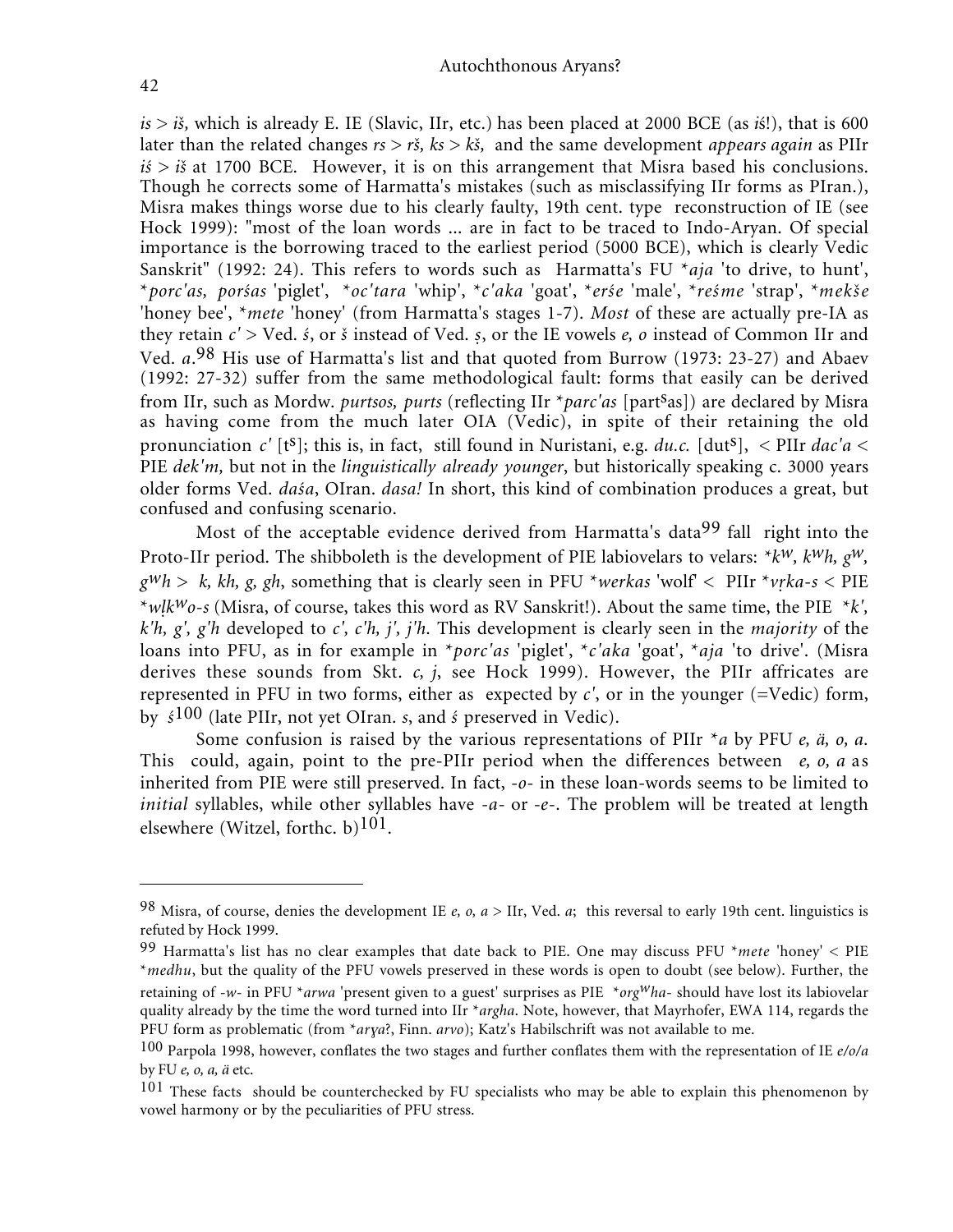The important result is, quite differently from that of Misra's Sanskrit-like loans into PFU, the following: it was at the stage of PIIr (perhaps even at that of late PIE) but certainly not that of Rgvedic Sanskrit, that PFU has taken over a substantial number of loan words ranging from plants and animals to customs, religion and the economy.  $102$ 

# § 12.6. Dating of RV

The last section has, of course, serious consequences for Misra's new dating of the RV, at 5000 BCE, which is anyhow impossible due to internal contradictions (relating to the horse, chariot, etc., see below). As the PFU loan-words point to pre-gvedic, PIIr. and even some (pre-)PIIr. forms, the RV must be considerable *later* than the reconstructed PFU (at 5000 BCE). All of which fits in well with the 'traditional' date for this text, in the 2nd mill. BCE, roughly contemporary with Hittite, Mitanni IA, and early, Mycenean Greek texts inscribed on tablets.

# § 12.7. Mitanni data

Misra's use of the Mitanni Indo-Aryan materials is clearly faulty as well. They *seem* to fit in well (at dates around 1400 BCE) with his theory of an early RV at 5000 BCE because he regards some of the Mitanni words as representing post-Vedic, Middle Indo-Aryan developments. He assumes (repeated faithfully by Elst 1999:183) that there is MIA assimilation of clusters in Mit*. satta* < Ved. *sapta* 'seven' (see n. 148), or replacement of *v*- by *b*- as in *biriya-* < Ved. *vīrya* (rather, to be read as *priya-,* see EWA I 139). However, such forms are due to the exigencies of cuneiform writing and Hurrite pronunciation found in the Mitanni realm (for details, see below §18). In sum, Misra's data are based on his insufficient knowledge of near Eastern languages and their writing systems.

However, it can even be shown that Mitanni IA words belong to a *pre-gvedic* stage of IA as they have retained  $-zdh - > RV$  *edh* and  $ai > RV$  *e*, and even IIr.  $i'h > Ved$ . *h* (see below §15, 18). Thus, Misra's early "Middle Indo-Aryan" at 1400 BCE simply evaporates, along with his early RV at 5000 BCE.<sup>103</sup> We are back to the 'traditional' dates.

§ 12.8. Gypsy language

<sup>102</sup> Conversely, there is apparently little FU in IE. Such one-sided relationships, however, are not uncommon as they follow the predominant cultural flow. The reason for the early occurrence of word for bee (\**mekše*) and honey (IE \**medhu*) may lie elsewhere, in the usefulness of bee's wax to produce *cire perdue* metal products, which seem to be earlier in the Taiga woodlands than in the steppes and even further south. In other words, we here have a reverse cultural flow, from the woodlands into the steppes. -- It must be pointed out that the few words in PFU that still retain the nom. sg. masc. -*s*, such as *tarwas, martas, taivas, porc'as, werkas* (and, including the case of *pakas* 'god', with a typical, much later, Iran. semantic development from IIr Bhaga-s, the (god) "Share", see below) do *not* point to an earlier take-over than that of other words without -*s*. For, there are words such as the presumably very early \**arwa* 'present', \**jewä*, or \**mekše*, where this has *not* taken place. -- However, the typical Iran. change *s > h* is not yet seen in Harmatta's material, and it may indeed be fairly late (c. 1000 BCE, see A. Hintze 1998). In short, some of the late words in the list may be of North Iranian (Scythian/Saka) origin. -- For connections between IE and Altaic, see A. Róna-Tas 1988.

 $103$  This is not to say that even the RV has a few forms, such as the -disputed- *jyotis* < *dyotis* (aan de Wiel 2000); however Mitanni does not have any such developments, see below (§18).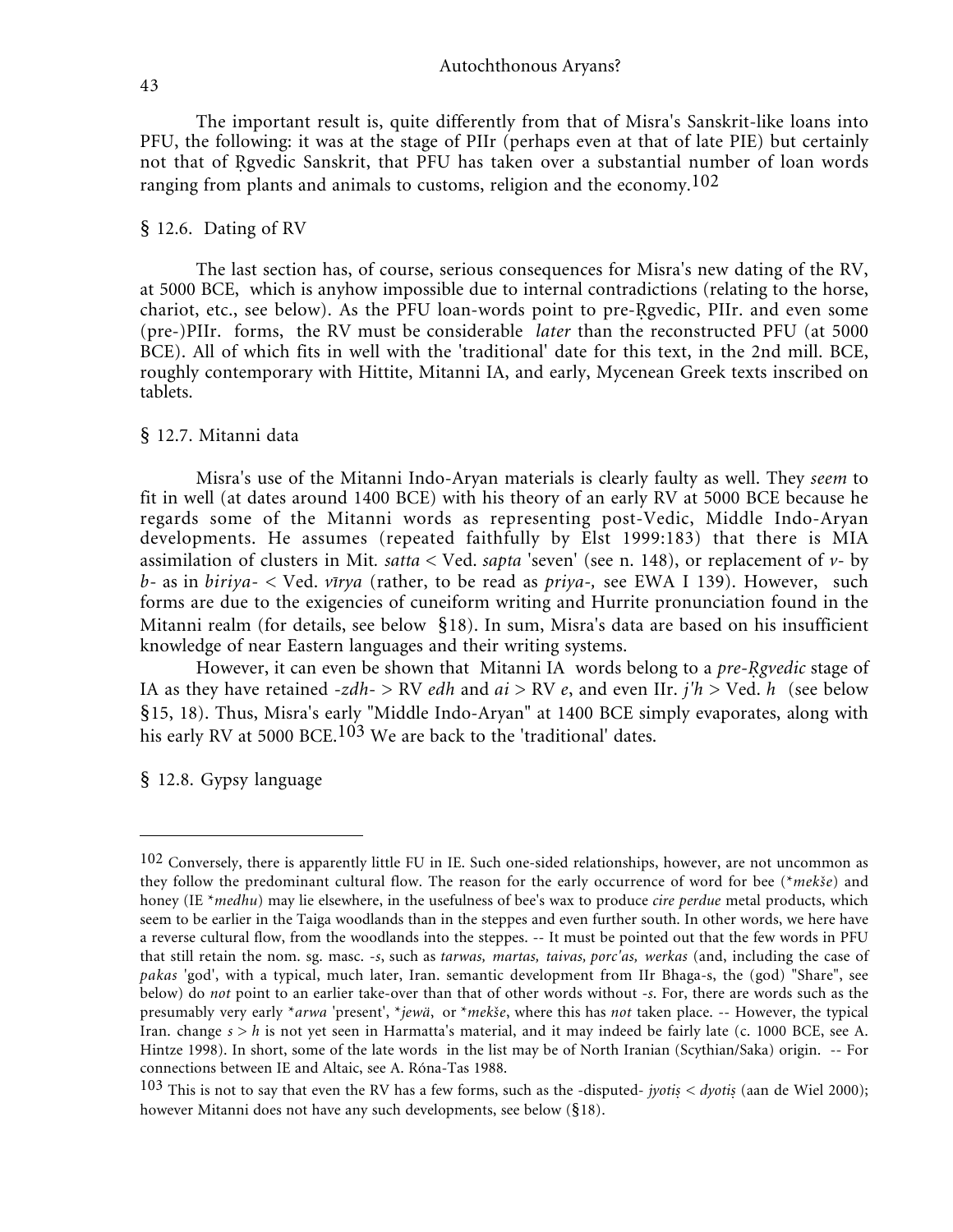#### Autochthonous Aryans?

Though a detailed study of data from the Gypsy (Romany) language seems to be beyond the scope of the present discussion, some words are necessary as Misra has used the example of Gypsy as support for his theory of sound changes that affected the hypothetical IE emigrants from India when they entered the Near East and Europe. No matter that the two movements, thousands of years apart, would refer to one of PIE and the other to an MIA or ealry NIA language, and no matter that Romany is not as well studied as PIE. While it is clear that "the Gypsy languages are of Indo-Aryan origin is no more controversial..." it is not correct to say that "the Gypsy dialects present sufficient evidence which shows that Indo-Aryan a changed into *a,e,o* in European Gypsy..." (Misra 1992)

First of all, the emigrant Gypsies, probably first attested as migrant musicians in records of the Sasanide kingdom of Iran (at 420 CE), have retained a fairly old form of IA which looks, often enough, like MIA, for example in the northwestern MIA retention of *Cr* (*bhråtå > phral* 'brother'), or the present tense of 'to do' (*karáv, karás, karál*, etc.) Misra hinted at the reason why certain cases of MIA *a* have changed into Eur. Romani *e,a,o* : their distribution seems to be based on occurrence of -*a*- in an originally open syllable (in MIA, OIA) whence  $> e$ , or in a non-open syllable whence  $> a$ . However, this change is by no means universal even in European Romani. Its archaic Balkan version (of Bulgaria, etc., which I know from personal experience) has *kar-, karáv* etc. 'to do' (from *karomi*, as quoted above). In short, Misra's data are again incomplete, faulty and misinterpreted.

Second, his contention that "Thus in a way the linguistic change in Gypsy, suggests a clear picture of an assumption for a similar change in Proto-Indo-European stage, of Indo-European *a* (as shown by Sanskrit and as reconstructed by Bopp, Sleicher [sic!] etc.) into dialectical *a, e, o* (as shown by Gk. etc.). Uptil now no evidence to the contrary is available that Proto-Indo-European *a, e, o* (as reconstructed by Brugmann etc.) have merged in India" (Misra 1992: 81) can easily be refuted by any Indo-Europeanist (Hock 1999). In Greek, for example, we do not have a 'dialectal' change, whatever that may mean, of Misra's IE \**a > e, a, o* but a clearly regulated one, in the case of laryngeals 1-3 > *e, a, o :* IE \**h1esti* > Gr. *esti*, Lat. *est*, but Ved. *asti*; *h2ner- >* Greek *anẽr,* Ved. *n-*, \**h2enti* > Gr. *anti*, Lat. *ante*, Hitt.  *anti* (with *written* laryngeal!) but Ved. *anti*, \**h3onkos* > Gr. *onkos*, Lat. *uncus*, but Ved. *aku-a* (Rix 1976: 68 sqq.). Not to speak of the well-established correspondences of PIE \**e, o, a* in the various IE languages, which Misra simply denies on insufficient grounds (for details, see Hock 1999).

In sum, Misra's contention that "Gypsy languages show a repetition of the linguistic change, which occurred in a remote history of Indo-European, when the original groups, speakers of various historical languages, left their original homeland (India) and travelled to Europe... (1992: 82), ... the borrowed elements in the Uralic languages show borrowed Rgvedic forms in 5000 BC... the date of RV must be beyond 5000 BC..." (1992: 94) is based on insufficient materials, faulty interpretations and idiosyncratic conclusions that are at odds with anyone else's in the field.<sup>104</sup>

<sup>104</sup> Some other topics of this nature will be taken up below (§13 sqq.) The following passage, however, does not need any comment: "In ancient times in India such *rsis* were very powerful. They were great teachers, researchers, philosophers and scientists. If Agastya had some power he might have helped in bringing down the abnormal height of the Vindhya mountains which created a lack of contact of North and South. Thus a least this is much likely that due to some factor the height of the Vindhya mountains became abnormally high, so that the path for contact of North and South was blocked and due to the growth of population the people in the North had to spread, naturally farther North. They used the routes like the Khyber pass and left it and lost all contact and were finally lost to their people ... as a result the Aryans had to go outside to North-West through the Himalayan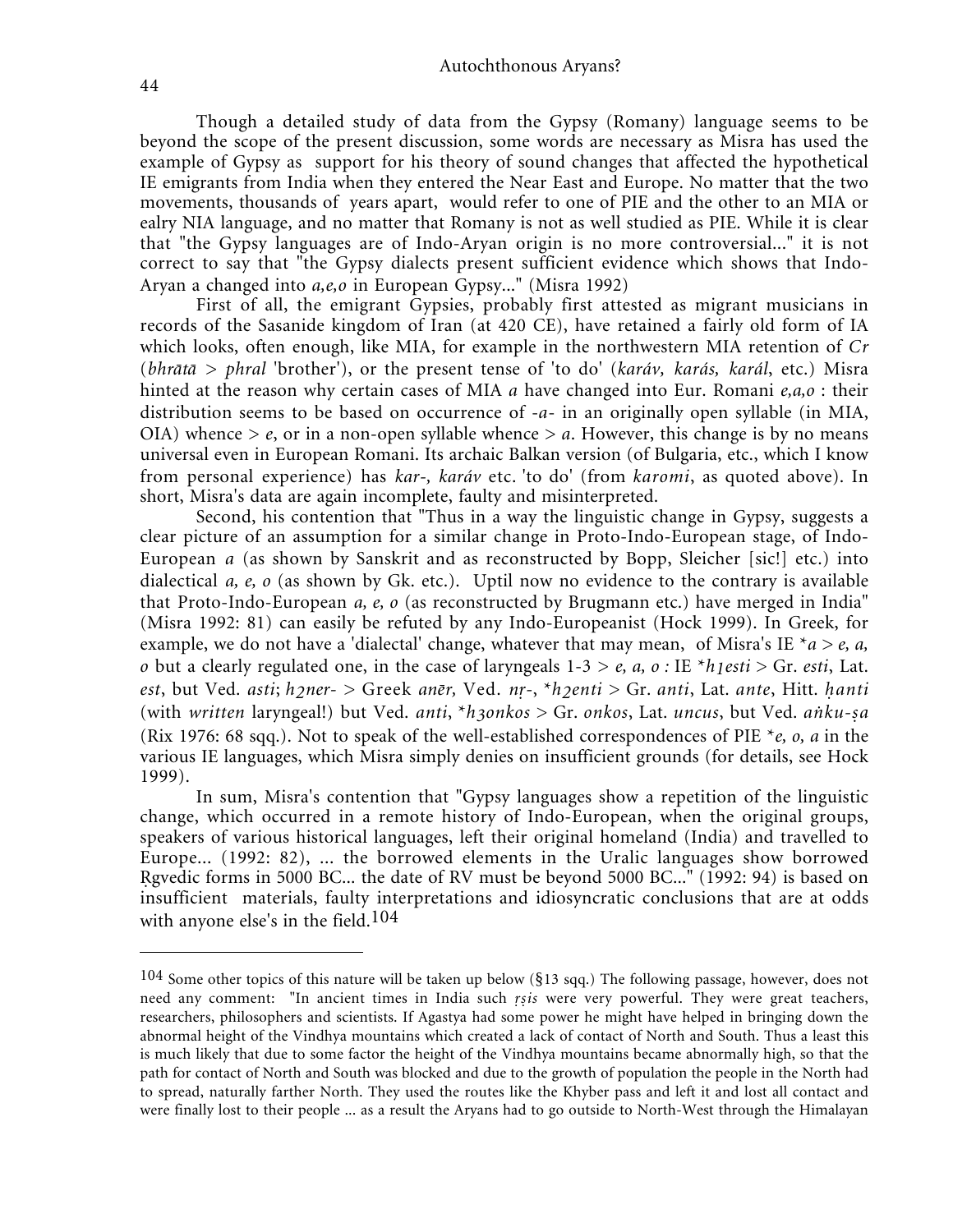## §12.9 Contra: IE dialect clusters

Returning to the question of an IE homeland inside India, we can easily observe where IE innovations seem to cluster, right from the time of the common PIE language. For example, the famous Satem innovations all are limited to the IE languages in the east of the IE settlement area, with the exception of the (western-type) Centum language Tocharian, which actually is the easternmost IE language, in China (Xinjiang; to which add the Bangani substrate). Clearly, the older Centum block has been split by the Satem innovations (not withstanding that the speakers of Tocharians might have moved further east after the split). Such clustering indicates that Indo-Iranian is a southeastern extension of eastern (Satem) IE and that Vedic is the easternmost one of these. For a recent summary, see H.H. Hock (1986: 452, 1999). From this, as well as from a number of earlier studies, it is obvious that the 'dialectal features' in the arrangements of (P)IE languages indicate a general expansion of IE westwards and eastwards from an unknown center, somewhere close to the geographical center of the pre-colonial expansion of IE languages over Siberia, the Americas, etc.

The actual spread of IE across Eurasia points in the same direction. It has been well observed in various parts of the world that a settlement close to each other of related languages indicates their original habitat while a (geographically) wide spread of one of a (sub)family points to recent expansion. One can observe this with Bantu which covers all of Central, East and South Africa while its parent group, Niger-Congo, has a very dense arrangement of diverse languages in West Africa.<sup>105</sup> Or, even more recently, the large array of English dialects in England, and the very few but large variants outside England (N. America, Australia, etc.) clearly point to England as the place of origin.

In the case of IE, the application of this principle would indicate an original settlement of the ancestor language somewhere in (S)E. Europe; it must not be overlooked, however, that many early IE languages have disappeared since (Thracian, Dacian in the Balkans, Hittite, Luwian, etc. in Anatolia, and probably some languages in S. Russia/Ukraine as well, areas that were subsequently settled by Scythians and other (Turkic) steppe peoples, and finally by Slavs. The center *may* therefore have been situated somewhere between Greek, Hittite, Armenian in the South and Slavic, Iranian (Scythian, Saka, etc.) in the north, in other words, in the Greater Ukraine. This area is also at the fault line between the western Centum and eastern Satem languages and of certain syntactic features of IE (Hock 1999: 15).

All such observations make an Indian homeland of PIE a priori unlikely. Hock (1999) has adduced further reasons why this cannot be the case: all dialectal differences in PIE would have been exported, at various periods, and would exactly have reconstituted themselves geographically, all over Europe and the Near East, in the *same* geographical relationship as

passes and this consequently was responsible for the spread of Indo-European language family to the outside world." (Misra 1992: 70) Is this linguistics, prehistory, a 'scientific' Mahå-Bhårata? Or just a reverse version of O. Rosenberg's *Myth of the Twentieth Century*?

<sup>105</sup> The same applies to Austronesian, with a very close grouping in Taiwan (and then in S.E. Asia), but subsequently, with the wider spread of just one subfamily, Polynesian, all across the Pacific. -- The center of Slavic languages would be in or near the northern Carpathian mountains, indeed close to the actual homeland of the Slavic speaking tribes. That of all Romance languages would lead to central Italy, in other words, to Rome. -- Elst 1999: 126 sq. points, as 'proof' for his Indian *Urheimat* of IE, to some asymmetric expansions which are found as well, as in the (easily explainable) case of Australia, with Arnhemland as the center and with the rest of the continent as the area of a more recent expansion.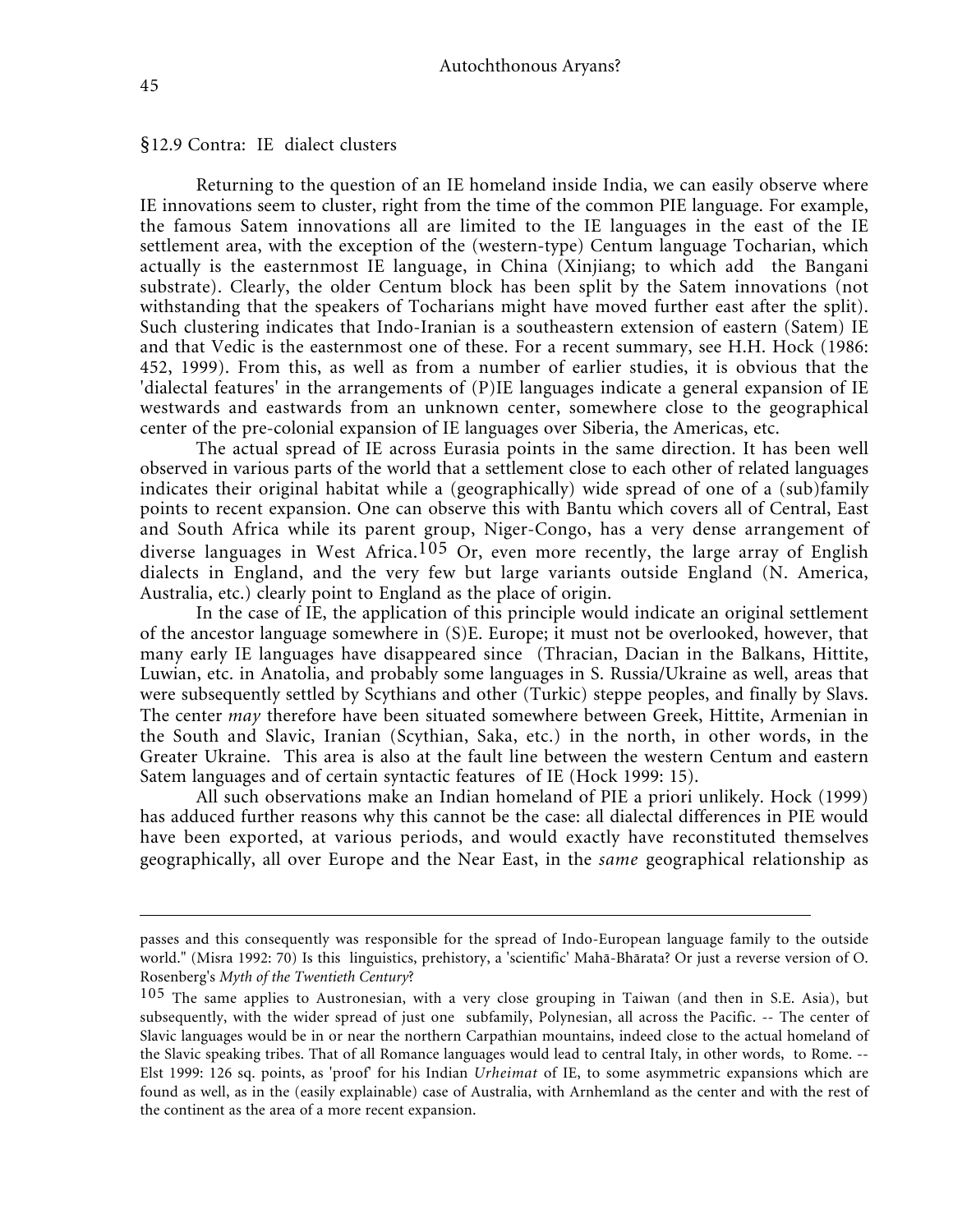originally found in the hypothetical Indian homeland. This certainly needs very special pleading, and simply falls prey to Occam's razor.  $106$ 

# § 12.10 Other 'Out of India' theories: *Sprachbund*

Another new and equally misleading linguistic scenario has recently been created by writers such as Aiyar (1975), Waradpande (1993) and scientists such as S. Kak (1994a), or always on the internet, S. Kalyanaraman (1999). They contend that two of the major language families of South Asia, Indo-Aryan (i.e. IE) and Dravidian are not (very) different from each other. Both would rather represent two forms of an old South Asian Proto-language, which they call, variously, a Pråkt or just the Indian Bronze Age language.

Again, the idea is not exactly new. A fore-runner is, quite unexpectedly and already at the beginning of the past century, Aurobindo<sup>107</sup> (cf. Talageri 2000). With the then usual conflation of outward appearance or 'race', ethnicity, and language (note: Hirt 1907), he found that his native people, the Bengalis, and the inhabitants of his new home, Ponchicherry (where he went into exile, evading the British), were not so different after all.

More recently, some Indian scholars have expressed the (ultimately correct) feeling of an All-Indian *cultural* unity in terms of *language* as well (Aurobindo, etc., cf. Bryant 1999). Swaminatha Aiyar's analyses (1975, quoted, with approval by Misra 1992: 73-78, and adopted) of common features between Aryan and Dravidian are a case in point:

"...from a linguistic point of view also, Dravidian is more comparable to Indo-Aryan than to any other language family in the world... But Dravidian may be the first to have been separated and went north. Next the centum people separated and left through the Himalayan passes to Caspian or Pamir and then to Europe etc. The satem speakers left after that, batch by batch. The last batch might have been the Iranians."

The first part of the quote confuses descent (genetic relationship) of languages with secondary mutual influences of neighboring languages (S. Asian linguistic region, *Sprachbund*).

The very idea of a "pan-Indian Pråkt" is, of course, a *contradictio in se*. As any beginner in linguistics should know, *Pråkt* always refers to an Indo-Aryan language, Middle Indo-Aryan to be precise. The designation 'common South Asian Proto-language' or, worse, "Pråkt", when used for Archaic Tamil, is imaginary and confusing, just as a Dravidian Proto-Vedic, P-Hindi, or a Mundic P-Bengali would be.

The issue at hand is whether there ever was such a thing as a common S. Asian or Indian "Prakrit". Kalyanaraman, Kak (1994a), or Misra (1992) simply (or handily) confuse

<sup>106</sup> Elst (1999) includes a long chapter on links of IE with other language families, with a curious mixture of correct and incorrect data; wrong are, e.g., p. 141: Ved. *paraśu* 'axe' is not the same as Mesop. *pilakku* 'spindle' (see EWA II: 87); on p. 145 there is the linguistically surprising statement that, because Drav. and Munda are *attested later* than Vedic, there is no reason to assume a borrowing from these languages into Vedic, -- as if they did not have Proto-forms. -- Elst pays special attention to links with Austronesian (p. 152 sqq.) as this would push the *Urheimat* of IE into S. Asia, or even into S. China and S.E. Asia; this is followed by a curious speculation of a Manu who would have led the Indo-Europeans upstream on the Ganges towards the Panjab, ending with (p. 157) "India as a major demographic growth centre from which IE spread to the north and west and Austronesian to the southeast as far as Polynesia". The only redeeming feature here is that he concludes (p. 158) "it is too early to say that linguistics has proven an Indian origin for the IE family."

<sup>107</sup> Aurobindo felt that not only the people but also the original connection between the Sanskrit and Tamil tongues to be far closer and more extensive than is usually supposed and that they may have been two divergent families derived from one "lost primitive tongue".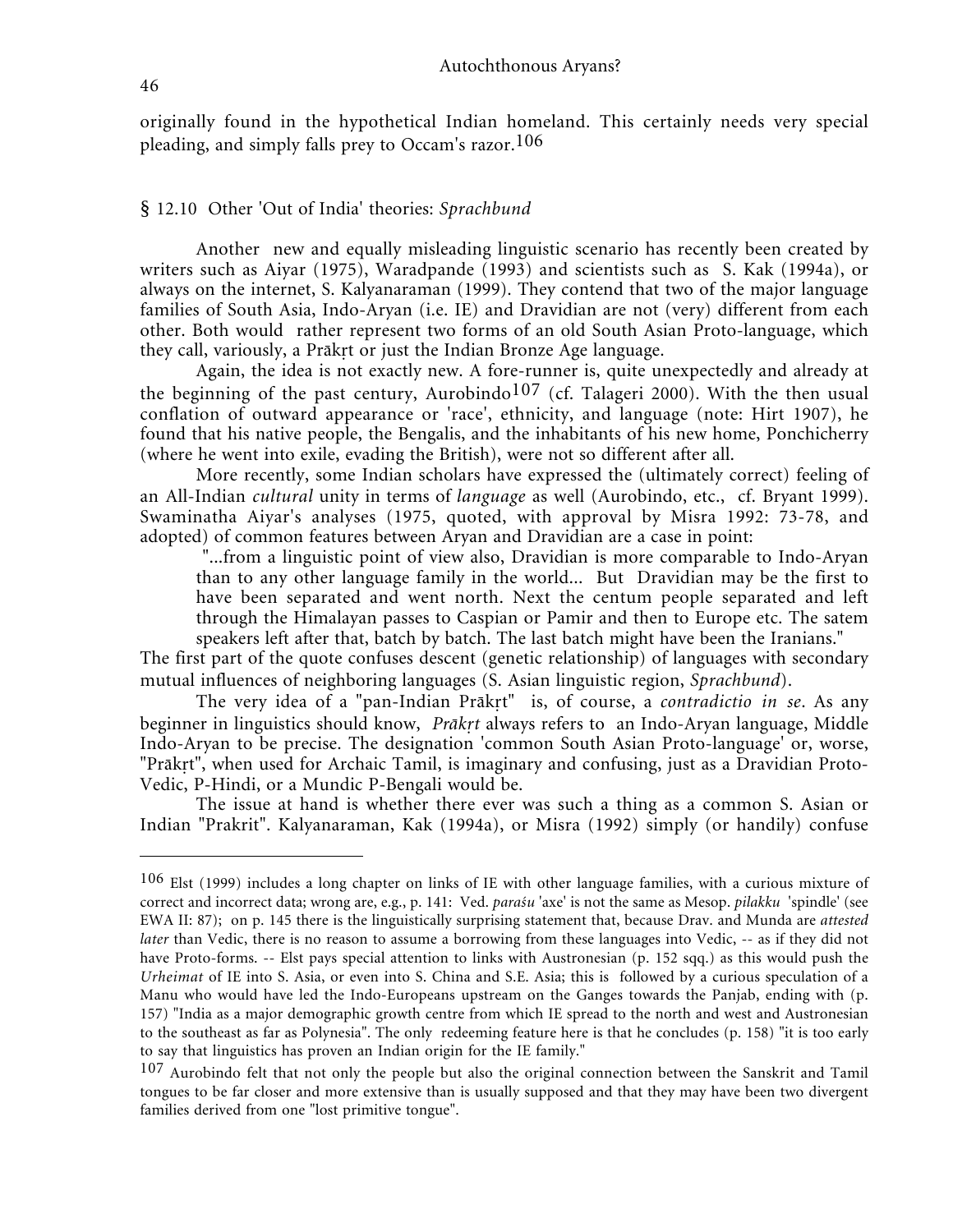the relatively new concept of a South Asian linguistic area *(Sprachbund*) with the 'genetic' relationship of the languages involved.

This idea was developed early in the 20th century when linguists where surprised that several disparate languages in the Balkans shared so many features. These include Rumanian, Macedonian, Bulgarian, Serbian, Greek and Albanian. Now, these are all Indo-European languages and thus have the same starting point, though Bulgarian has an old Turkish (Bulgar, different from modern Turkish) and an IE Thracian substrate. But they come from four quite different sub-families: Rumanian from the Western IE Vulgar Latin, Bulgarian, Macedonian and Serbian from the Eastern IE Southern Slavic, Greek from the Western IE Old Greek, and finally Albanian from the vague Illyrian/Dalmatian (etc.) subfamily. As such, they are much more different from each other than even modern Iranian and Indo-Aryan.

However, they have stayed together for a long time, and have had intermingled settlements (Albanian near Athens, Rumanian-type Romance speech in Bulgaria, etc.) for 1500-2000 years. Consequently, bilingual speakers have influenced each other considerably, especially in syntax and by mutual loan words. Yet, there still is no "new Balkan language" or a "Balkan language family" in sight. The basic vocabulary of these 6 languages still is very different and most of their grammatical formantia as well.

The same applies to S. Asia, where the idea of a linguistic area was pioneered by Emeneau (1956), Kuiper (1967). But here, the starting point is *unlike* that of the Balkans: S. Asia has at least 3 different large language families:  $108$  IE, Drav., Munda, which have nothing in common, neither in basic vocabulary nor in word structure nor in grammatical formantia. The situation is not unlike that in modern Europe, with Uralic (Finnish, Estonian, Hungarian, etc.), Basque, Altaic (mod. Turkish), and the rest (= IE). For details on the South Asian *Sprachbund* or linguistic area or convergence area, it is useful to consult Hock (1986: 491- 512) though it is largely devoted to syntax. It is clear that, over the past few millennia, the three language families of S. Asia have converged to a large degree, including phonetics (retroflexes, see §15), word formation (Munda changed from a monosyllabic language with prefixes into a polysyllabic one working with suffixes) and syntax (spread of absolutives, see Tikkanen 1987, or sentence structure preferring SOV arrangements, see Hock 1986).

The spread of such convergent items has been taken by some (Kak 1994) as a sign that the various S. Asian languages are underway to form a new language family. This is overstating the matter by not just a little margin. It has not happened in the Balkans. Or, English, with its large share of Romance (French) vocabulary and some grammatical features (calques such as *more beautiful : plus beaux*), has not joined the circle of Romance languages, nor have French and Anglo-Saxon, or the other converging (Western) European languages coalesced into a new "(Western) European" family.

As has been mentioned above, the proponents of a 'common' South Asian Protolanguage / 'Pråkt' and a "new S. Asian language family *in statu nascendi*" confuse the outcome of a long stay together and original "genetic descent". Tamil speakers do not use Hindi words in their *basic* vocabulary, nor do Bengali speakers use Santali words, nor Kashmiri speakers Burushaski words, nor Nepali speakers Tibetan words, and *vice versa*. And, the various grammars involved still are far apart from each other, in spite of all the converge features evoked above. To state things differently simply is bad linguistics and special pleading, as already seen several times in the case of the Out-of-India theorists.

<sup>108</sup> Nostratic, or Greenberg's just off the press *Eur-Asiatic,* are another matter, but even these new theories still do not turn Drav. and IE into Meso-/Neolithic neighbors *inside* India.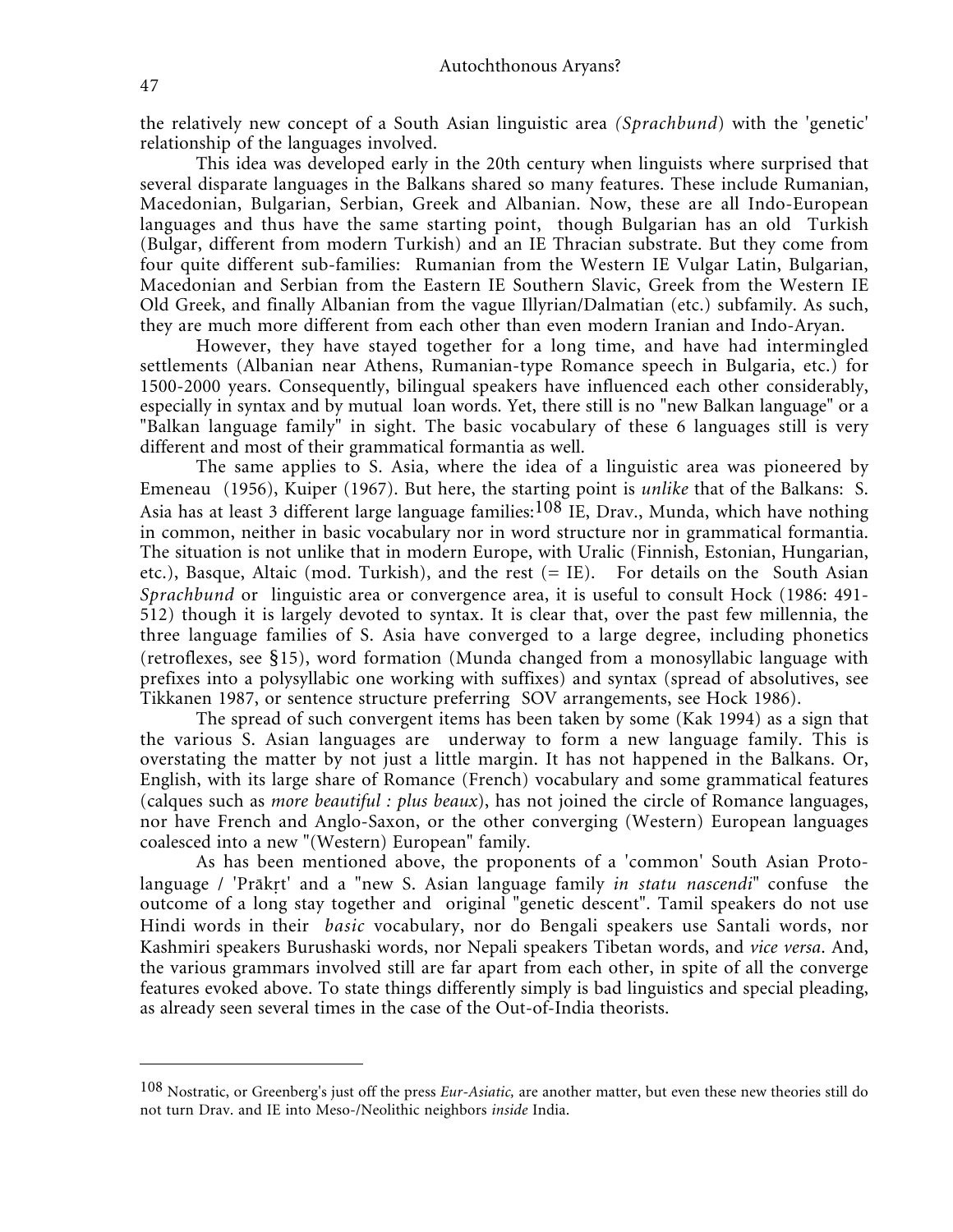### § 12.11. Emigration and linguistic features

In order to approach and evaluate place and time of the *hypothetical* (OIT) Indo-European home in South Asia (or that of the even less likely common S. Asian Protolanguage) and of the *hypothetical* emigration of the Iranian and other IE speakers from India, one has to look for terms that are *old* in PIE. For example, PIE \**gwou-* 'cow', \**dyeu-* 'heaven', and their archaic acc. forms *\*gwōm, \*dyẽm*, with PIE dissimilation of -*w-*, should have existed already in a hypothetical IE Panjab. However, these PIE forms are reflected in the various old IE languages (with their subsequent individual phonetic innovations): Ved. *gåm* 'cow'*,* Hom*.* Grk*. boun/bōn*,Ved. *dyåm* 'heaven'*,* Grk*. zẽn;* etc. (EWA I 479, 752). In any autochthonous theory, this archaic dissimilation would either be due to pre-split PIE dialects *inside* India (refuted by Hock 1999, above) or to a subsequent *individual* development of the *same* traits outside India, after the IE languages would have left the subcontinent. Such an a priori unlikely scenario, however, is rendered altogether impossible as the subsequent eastern (Satem) developments  $(g^W - > g \text{ in } 'cov')$  are restricted to a dialect *continuum* of eastern IE (where a dissimilation \**gōum* > \**gōm* was no longer possible). Other such unique Satem and IIr cases involve  $*kw > k$ ,  $*k' > c'$ , then,  $*ke > *c\neq c\neq$ ; the change  $*e > * \neq a$  is early in IIr. as it is seen in the *cakåra, jagåma* type palatalization, as well as that of \**o > å* in *Brugmann* cases (cf. Hock 1999); finally IIr. \**æ >* Ved./Avest*. a.* Clearly, several long term developments are involved. Just like the supposed (OIT) individual innovations in *dyåm* and *gåm,* such eastern IE developments (Hock 1986: 451 sq.) would have to be *re-imports* from their focus in E. Europe/Central Asia into India, -- all convoluted cases of very special pleading.

The first traces of IE languages are attested with Hittite around 2000/1600 BCE in Anatolia, Mycenean Greek at c. 1400/1200 in Crete, Mitanni-IA. in N. Iraq at 1380 BCE. All PIE and IIr terms and forms must precede this date by a large margin as even archaic languages such as Vedic and Hittite are separated from each other by many innovative developments. The date of the dispersal of the earliest, W. IE languages (including Tocharian, eastwards) must be early in the 3rd mill. BCE or *still* earlier.

But, in the autochthonous scenario of an emigration out of India, the Centum languages (Celtic, Germanic, Latin, Greek, etc.), then the Satem languages (Slavic, etc.), would have followed each other by a time span of at least a few hundred years, and Iranian would have been the last to emigrate from India as it is closest to Vedic; it should have left well before c. 1000 BCE, when W. Iranian is first found on the eastern borders of Mesopotamia.109

These dates allow to set the claims of the autochthonous school (Talageri 1993, 2000) into a distinct relief, especially when such early dates as 5000 BCE (based on a loan word link with Finno-Ugrian) are claimed for the RV (S.S. Misra 1992). While this is impossible on text-internal, cultural grounds, their *hypothetical old* RV would have the comparatively *modern* form of Old Indo-Aryan that would, nevertheless, *precede* that of the very archaic Hittite by a margin of some 3000 years. We know, of course, that Vedic is not *earlier* than Hittite but clearly *later*, i.e. lower in the cladistic scheme that is popularly called the 'family tree': it is *later* than Eastern IE (Satem innovations, RUKI, cf. Hock 1986, 1999), *later* than Proto-Indo-Iranian (*e, a* >  $x$ ,  $k'$  >  $c'$ ,  $o$  >  $\bar{a}$  in open syllables, with  $o > a$  in all other syllables), and even *later than* Pre-Vedic ( $c' > s$ , or  $zd(h)$  and  $j' > V$ ed. *h*, which still preserved as  $\check{s}$  [ $\check{z}$ ]

<sup>109</sup> However, Iranian has some *pre*-RV features, while it misses all Indian innovations, all of which makes a late emigration impossible, see §17.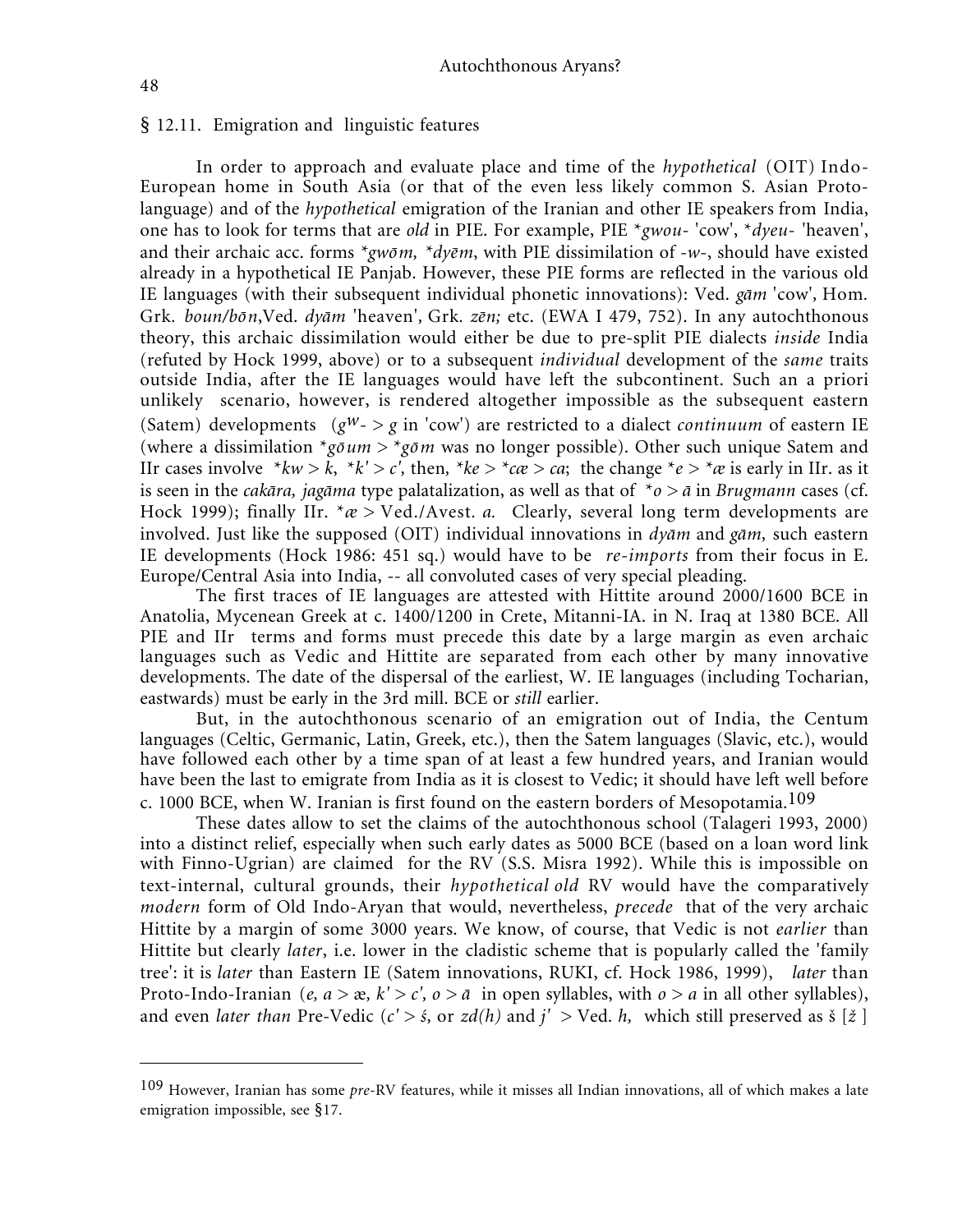$\langle i^{\prime}h$  in Mitanni IA at 1400 BCE, see below §18). In short, all of the above indicates that neither time nor space would agree with a OIT scenario.

Another major obstacle against the emigration theory is that even the closest relative of Vedic, the *hypothetical emigrant* Old Iranian language, misses all Indo-Aryan innovations (see below §13-17). Any argument militating against this must use the special pleading that all Vedic innovations happened only *after* the emigration of the Iranians out of India; this is, however, impossible in cases such as *rāt/rāj-, sodaśa, vodhar-, sede* and others such as the absolutive.

In other words, Misra's scheme (and that of all others who assume such early dates for the RV and an IE emigration out of India, such as Talageri 1993, 2000, Elst 1999) are not only badly deliberated but are plainly impossible: PIE, while still in the Panjab, would *not* yet have developed all the traits found in non-OIA languages (Satem etc.), while their close neighbor, the 'old' RV, would *already* have gone through all Satem, IIr, Pre-Vedic and RV innovations 7000 years ago,  $-$  an unlikely scenario, to say the least. And, as such,  $110$  Rgvedic OIA would have exercised early influences on the rather distant Uralic languages in S. Russia/Urals/W. Siberia, while the non-IA neighbors of Uralic (Iranian, Baltic, etc.) would *not*. All of this is obviously impossible on grounds of space and time. Misra *et al*. have not thought through their idiosyncratic and ad hoc scenarios.<sup>111</sup> To do so is not *our* job, but that of the proponent(s) of the new theory. They should have done their homework.

§12.12. Emigration and culture

The matter can still further be elucidated by observing some cultural features: according to the autochthonous theories the various IE peoples ("Anu, Druhyu" of Talageri 1993, 2000) and their languages hypothetically left India (around 5000/4000 BCE). If put to a test by archaeology and linguistics, these 'emigrations' would *rather* have to be set at the following latest possible dates.<sup>112</sup>

| 3000/2500 | W.IE leave | while possessing:                               |
|-----------|------------|-------------------------------------------------|
|           |            | <i>ayas</i> 'copper/bronze' $>$ Lat. <i>aes</i> |
|           |            | 'copper, bronze', etc.; but:                    |
|           |            | no chariot yet: Lat. rota 'wheel',              |
|           |            | Grk. kuklo- 'wheel', Toch. kukäl,               |
|           |            | kokale 'wagon', etc.; note Grk.                 |
|           |            | new formation $hárma(t)$ - 'chariot'            |
|           |            | (Pokorny 1959: 58);                             |
|           |            | yet, all parts of the heavy, solid              |
|           |            | wheel wagon are IE: aksa, ara                   |
|           |            | nābha 'nave'; Germ. Rad/Lat. rota,              |
|           |            |                                                 |

<sup>110</sup> Which, *pace* Misra, point to loans made during the Indo-Iranian and Iranian periods, not in the Vedic period, see above.

<sup>111</sup> In fact, most of the autochthonists have not even started to learn the linguistic 'trade', and simply reject linguistics out of hand, as mentioned above.

<sup>112</sup> Note that the following list can be read both in the new, autochthonous/indigenous way, that is of leaving India, or in the 'traditional' IE way, of leaving a S.E. European/C. Asian homeland.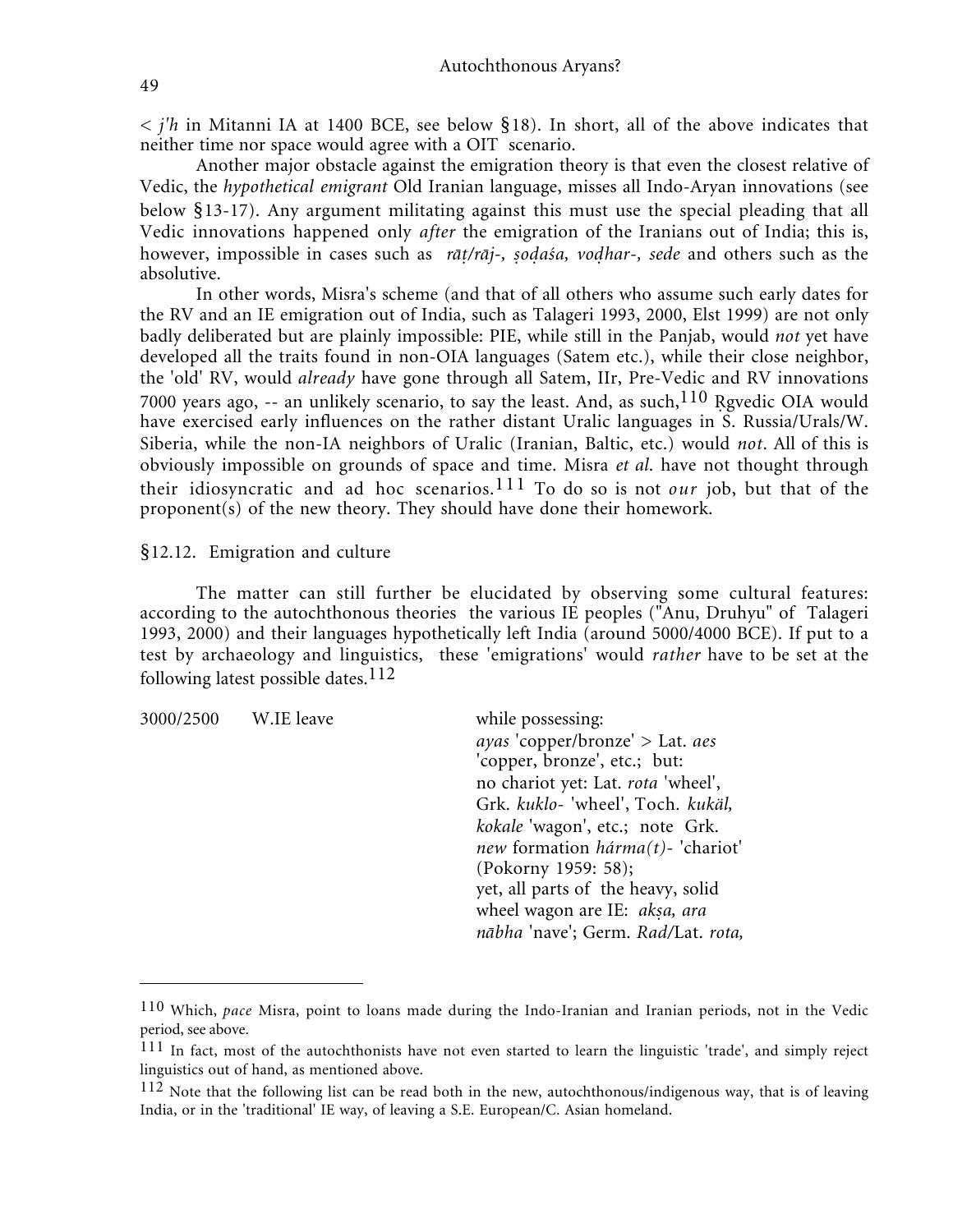| 50        | Autochthonous Aryans? |                                                                                                                                                                                                                                                                                                   |
|-----------|-----------------------|---------------------------------------------------------------------------------------------------------------------------------------------------------------------------------------------------------------------------------------------------------------------------------------------------|
|           |                       | drawn by oxen $(uk\sin);$ --<br>domesticated horse $*h_1ek'wo >$<br>Lat. equus, O.Ir. ech, Toch. yuk,<br><i>yakwe</i> , used for riding                                                                                                                                                           |
| 2500/2000 | E. IE leave           | have satem characteristics<br>$(*h\n 1ek'wo, O.Lith. ašvà),$<br>but still no chariots:<br>Lith. ratas 'wheel, circle'                                                                                                                                                                             |
| by $2000$ | IIr. unity            | $new : \mathit{ratha} > 'chariot'$ from<br>Volga/Ural/N.Caucasus area; and<br>cakra 'wheel, chariot' -- but how<br>and when did it (and the domesticated<br>horse) enter India?<br>Innovative $\bar{A}$ <i>ditya</i> gods with<br>artificial formations (Arya-man<br>$=$ Avest. Airiia-man, etc.) |
| 1500/1000 | Iran. move            | with chariot, Adityas, but keep<br>old grammar, ntr. pl. + sg. verb, etc.                                                                                                                                                                                                                         |
| c. $1000$ | W. Iranians           | are attested on the eastern<br>borders of Mesopotamia                                                                                                                                                                                                                                             |

According to this list, again, all Vedic linguistic innovations (with the RV set at 5000/4000 BCE), and some E. Indo-European ones such as the IIr. chariot, would have happened *before* the supposed emigration of the Iranians from India! This is archaeologically impossible, unless one uses the auxiliary, equally unlikely hypothesis that some IIr.s left India before 2000 BCE and *reimported* the chariot into India (Elst 1999). All such arguments need very special pleading. Occam's Razor applies.

§ 12.13. Emigration & nature

While*, theoretically again*, a scenario of IE emigration from the Panjab is possible, this claim, too, contradicts all we know about IE material culture (e.g., horse, wagon, and the late chariot) and climate-based vocabulary (willow, birch, fir, oak, snow, wolf, beaver, salmon, etc.), all of which traditionally have been used to indicate a temperate IE homeland with cold winters, somewhere in E. Europe-C. Asia, (Geiger 1871: 133 sqq., Schrader 1890: 271, Hirt 1907: 622, Friedrich 1970, Mallory 1989: 114 sqq.), -- that is, an area that included at least *some* (riverine?) tree cover.

Even if we take into account that the Panjab has cool winters with some frost and that the adjoining Afghani and Himalayan mountains have a long winter season, the IE evidence does not bear out a South Asian or Indian homeland. The only true IE tree found in S. Asia is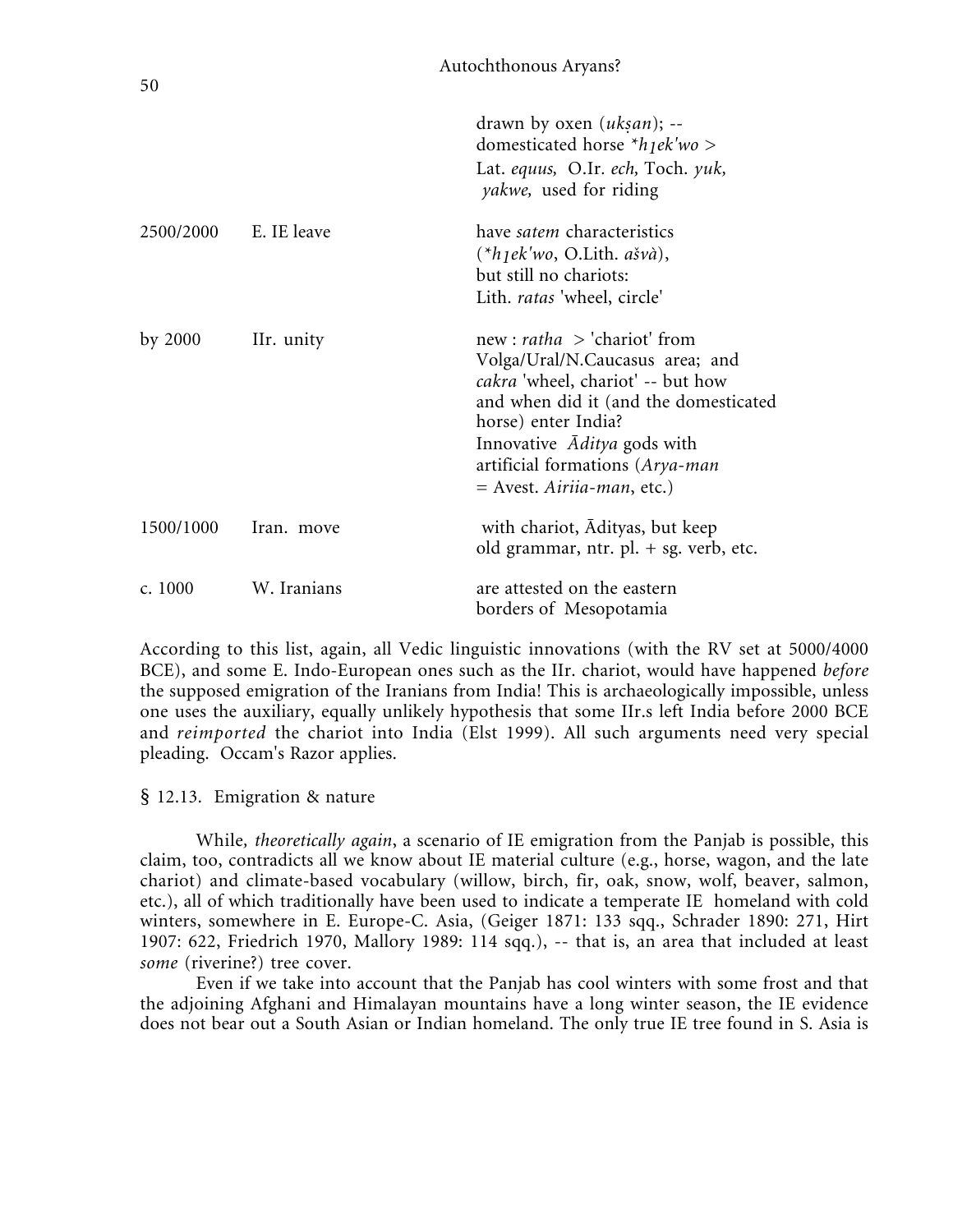the birch (*bhūrja*),113 and some argument can be made for the willow ("willow" > Ved. *vetasa* 'cane, reed', see n.146), maybe the fir  $(p\bar{t}tu)$ , <sup>114</sup> and the aspen (*varana?*).<sup>115</sup> But why are all the other IE trees those of a colder climate non-existent in Indian texts, even when even the neighboring Iranians have some of them, e.g. in the eastern Afghani mountains (fir,  $116$ ) oak,  $117$  willow,  $118$  poplar $119$ ?

Or rather, to follow the autochthonous line: how did the IE tree names belonging to a cooler climate ever get out of India where these trees do *not* exist? One would have to use the auxiliary assumption that such trees were only found in the colder climate of the Himalayas and Pamirs, thus were part of the local South Asian vocabulary, and that they would then have been taken along, in the westward movement of the emigrants.

But, even this special pleading does not work: some of these temperate IE trees are *not* found in the S. Asian mountains. But, they still have good Iranian and IE names, *all* with proper IE word formation (see above). Interestingly, these words have not always been formed from the same stem, which reflects normal (P)IE linguistic variation and is not due to *completely* new, individual, local formation in one or the other IE language. Rather, the PIE variations in the name of the beech,<sup>120</sup> fir (and resin), and oak (see above) use the same roots and several of the available PIE suffixes. In other words, these cool climate, temperate trees and their names are already PIE.

If the indigenous theory of an emigration out of India would apply, these tree names should have taken *one* or *two* typical "Indian" PIE (dialect) forms and spread westwards, such

51

<sup>113</sup> Only the birch tree is found all the way from India to Europe: *bhūrja* 'betula utilis' (KS+); note that the Indian birch differs slightly from the European one. We have: Iran. Pamir dial. *furz*, Shugni *våwzn < \*barznī*; Osset. *b*œ*rs(œ)*; Lith. *béržas*, Serbo-Croat. *brèza*; German *Birke*, Engl. *birch*, etc.

<sup>114</sup> The fir tree is found as Grk. *pítus*, Lat. *pīnus <\*pītsn-*, Skt. *ptu-dåru* KS+ 'a fir, Pinus deodora' (*pūtúdru* AV, *p"tudru* TS+, *pūtudåru* KauśS), Dardic \**pītsa*? 'fir' CDIAL 8236, EWA II 137. Note also the word for 'resin' which is closely related to trees such as the fir: Lat. *bitūmen*, OHG *quit* 'glue', Ved. (Sūtras) *játu* 'lac, rubber', N.Pers., *žåd 'rubber'*, Pashto *žåšwla* 'resin' < IE *\*gwetu,* EWA I 565.

<sup>115</sup> Breton. *gwern* 'alder', Alban. *verə* '*Populus alba'*, Armen. *geran* 'plank, board'*, varaa* 'Crataeva Roxburghii'; "unclear" EWA II 513; -- note also Thieme (1954: 16) *sphya* 'belonging to the asp tree', but cf. Pokorny 1959: 55, EWA II 779.

<sup>116</sup> The Kashmir Valley now has: deodar (Cedrus deodara), pine (*yar*, Pinus excelsa and *chīl*, Pinus longifolia), fir, yew (Taxus baccata), elm, cypress, plane tree (Platanus orientalis), poplar, lime tree, wild chestnut, willow, maple, hawthorn, many fruit trees, and at high altitudes: birch, alder, juniper and rhododendron. -- Note that none of the local words for these plants, except for the birch, exists west of the subcontinent, or in autochthonous parlance, was 'exported' westwards.

<sup>117</sup> Skt. *Parjanya*, Lith. *Perkúnas*, O. Slav. *Perunu,* etc.

<sup>118</sup> Avest. *vaẽti*, OHG *wīda*, Grk. *itéa*, Lat. *vitex*, Lith. *žil-vitis*; cf. also: OHG *felawa* 'willow', Grk. *helíkẽ*, Ossetic *färw, farwe* 'alder'.

<sup>119</sup> See above for 'aspen'.

<sup>120</sup> As for the distribution of the word, see Bartholomae 1898, Henning 1963, Lane 1967, summary by Cowgill 1986: 86 sq. Note the famous Greek adaptation of the word used for the temperate climate tree, the 'beech' > the mediterranean Grk. *phẽgós* 'oak'; while Lat. *fagus* 'beech', Germ. *Buche*, OHG *buohha* > Slav. *buky*, and the *Bukovina* region retain the older meaning; contrast Russ. *bozu* 'elder tree', Alban. *bunge*, Gr. *phẽgós* > 'oak', and note that Kurd. *būz* 'elm' < *\*wyg* 'elm' is not derived from the 'beech' word. The word for 'beech' is not found in S.Asia, though the tree itself was historically found much further east during the *Atlanticum* than Thieme thought (1954: 16), that is further east than the famous 'beech line' (running from Königsberg to Odessa)*.* Elst (1999: 130), while not mentioning the climatic factors, disposes of the beech argument wholesale.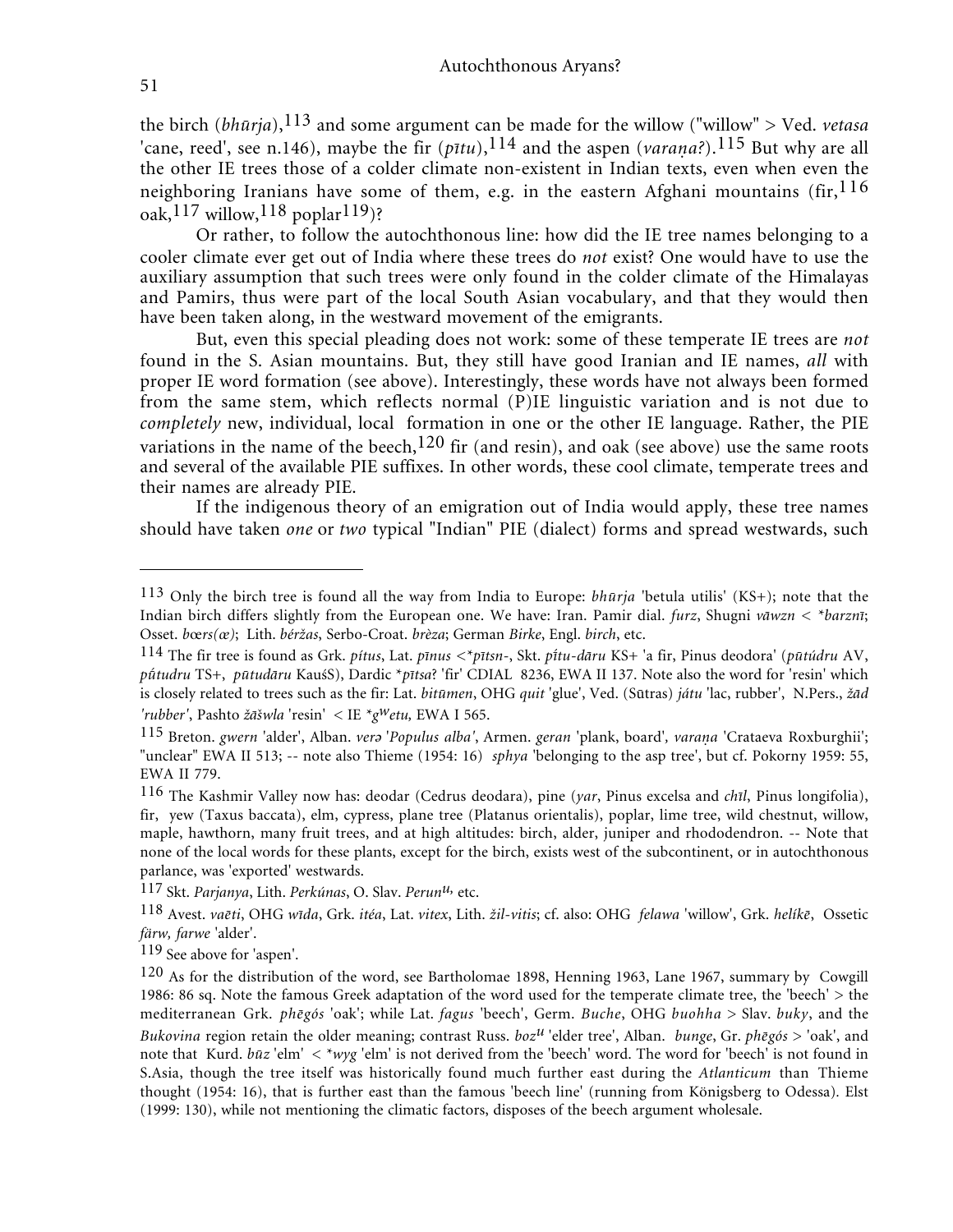as is the case with the two loans from Chinese, *chai* or *tea*. The opposite is the case. The individual IE languages have the *same* PIE word, or they have slightly innovated within the usual PIE parameters of ablaut and suffixes.

In short, whatever way one turns the evidence, all of the above points to some original IE tree names of the temperate zone exported southwards. Some of them therefore exhibit a change in meaning; others are an application of an old, temperate zone name to newly encountered plants, such as 'willow' > 'reed, cane'. Again, this change in meaning indicates the path of the migration, from the temperate zone *into* India.

If we carry out the countercheck, and search for Indian plant names in the west, such as lotus, bamboo, Indian trees (*aśvattha, bilva, jambu*, etc.), we come up with nothing. Such names are not to be found, also not in a new meaning, such as in a hypothetical case: \*'fig tree'  $>$  \*'large tree with hanging twigs', \*'willow'.<sup>121</sup> The lack is significant as the opposite case, import into S. Asia, is indeed found. Again, this points to an *introduction* of the IA language into India, not an export '*Out of India'*.

The same kind of scenario is found with the typical PIE animals that belong to a temperate climate. While some of them such as the wolf or bear occur in South Asia as well, albeit in slightly different species (such as the S. Asian black bear), others are found, just as some of the tree names, only in new, adapted meanings. For example, the beaver is not found inside S. Asia. It occurs, however, even now in Central Asia, its bones have been found in areas as far south as N. Syria and in mummified form in Egypt, and it is attested in the Avesta (*baßri < \*babhri* < IE *\*bhebhr*-) when speaking of the dress ('made up of 30 beaver skins') of the Iranian counterpart of the river Goddess Sarasvatī, Arəduuī Sūrå Anåhitå: Yt 5.129 "the female beaver is most beautiful, as it is most furry: the beaver is a water animal<sup>"</sup> (*yat asti baßriš sraẽšta yaθa ya# asti gaonō.təma, baßriš bauuaiti upåpō*).122 Avestan *baßri*- is related to the descriptive term, IE *\*bhebhru* "brown, beaver" which is widely attested: O.Engl. *bebr, beofor*, Lat. *fiber*, Lith. *bēbrus*, Russ. *bobr, bebr-* (Pokorny 1959: 136). The respective word in Vedic, *babhru(-ka),* however, means 'brown, mongoose' (Nenninger 1993). While the mongoose is not a water animal, some Indian types of mongooses vaguely look like a beaver, and clearly, the IE/IIr term for 'beaver' has been used, inside South Asia, to designate the newly encountered animal, the mongoose. This occurs today in the subcontinent, but in Greater Iran only in its southeastern-most corner, in Baluchistan. Interestingly, N.Pers*. bebr* < Phl. *bawrak*, Avest. *baßri* 'beaver' is a cat-like, tail-less animal whose skins are used (Horn 1893: 42); the beaver, though previously attested as far south as Syria and Egypt, is no(t longer) found in Iran; note also N.Pers. *bibar* 'mouse'.

The opposite direction of the spread of the word, 'out of India', is not likely as it is not Ved. *babhru* (or Avest. *baßri*) that spread westwards (following S.S. Misra 1992) but their original (and traditional) IE source, *\*bhebhru*. Such a hypothetical export would again have to suppose subsequent individual sound changes that mysteriously result in the various attested IE forms that cannot occur if one starts from Ved. *babhru*. It is unlikely, thus, that the original word, *\*bhebhru* signified the mongoose.123 Other S. Asian animal names are not

<sup>121</sup> The only exception from this evidence are certain later cultural loans, plants such as 'cotton' or 'mustard.' 122 Differently, Oettinger, Habilschrift 1983 (unpubl.).

<sup>123</sup> For Elst (1999: 130,132) this is not a problem as he lets the IE first settle in India and name the mongoose a 'brown one.' Then, when emigrating westward, *each* IE language would mysteriously have transferred this designation *individually* to the beaver, and always in the *later,* post-PIE form, as per individual subfamily or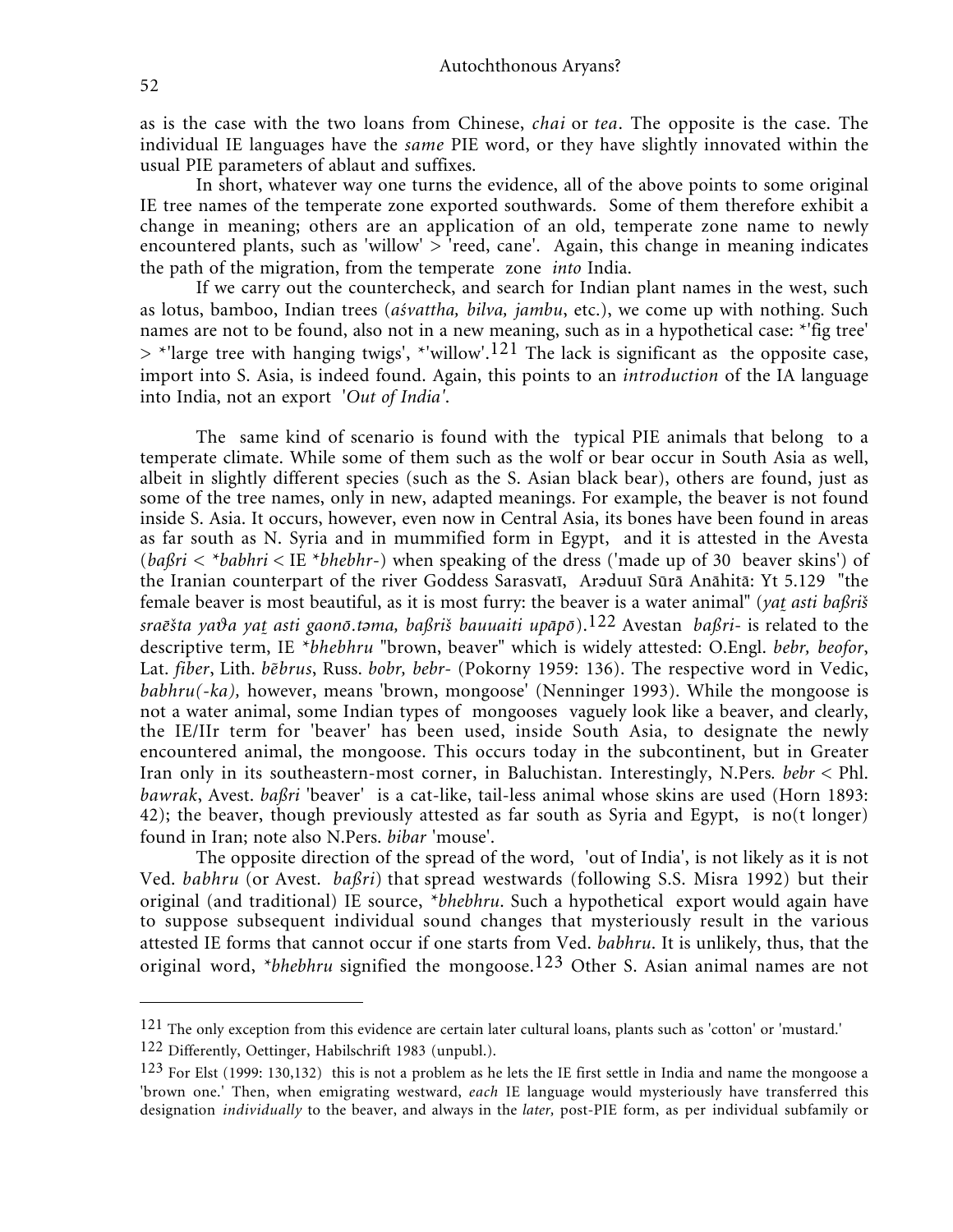'exported' either. Occam's razor applies: all things being equal, it is easier to assume import into S.Asia, along with the other animal names of the temperate zone.

The case of the salmon may be added and briefly discussed in this context. It has often been used to define the original homeland of the Indo-Europeans, into the Fifties of the 20th century, by taking the *present* distribution of the salmon for granted (rivers flowing into the Baltic, Polar Sea, Thieme 1951).124 However, another type of salmon is also found in the rivers flowing into the Caspian Sea. The word in question is attested in Osset. *läsäg* 'salmon' (*Salmo trutta caspius*, perhaps a kind of trout), Russian *lososu*, Lith. *lašiša, lãšis*, Germ. *Lachs,* Toch. B. *laks* 'fish', Iran. *\*raxša* 'dark colored' > N.Pers*. raxš* 'red-white', Ved. *låkå* 'lacquer, red resin'. Again, the direction from 'salmon' > 'fish', > 'red-colored/lacquer' is more likely than the opposite one, (especially when we also include Thieme's suggestion that Ved. *laka* 'wager' (in the dicing game using 150 nuts) is derived from 'salmon swarm', note also Class. Skt. *laka* '100,000', see (EWA II 472, 477, EWA III, 83, 96-97, Pokorny 1959: 653).

All such evidence is not favorable for an emigration scenario. Rather, Occam's razor applies, again: PIE has a number of temperate/cold climate plants and animals which never existed in South Asia but which can be reconstructed for all/most of PIE; their names follow IE rules of word formation (root structure, suffixes etc.) and exhibit the typical formational possibilities of IE (ablaut, exchange of various suffixes). A few of them that designate flora and fauna actually occurring inside S. Asia have been retained in Vedic (wolf, birch, etc.), others have gained new meanings suitable for the animals or plants of a tropical climate ('willow' > 'reed', 'beaver' > 'mongoose').

Interestingly, the autochthonous counter-argument125 relating to *tropical* plants and animals does not work either. If we suppose a South Asian homeland of PIE, we should be able to indicate at least *a few* terms that have been exported (north)westwards. This is not the case. Designations for typical Indian plants and animals that should be found in Indo-European and especially in Iranian, do not even appear in Iran, not to speak of C. Asia or Europe. Words such as those for animals, plants, and trees just do not make it westwards.126 Nor do we find retained names for newly encountered plants/animals, although at least some of them are actually still *found* in Iran: the lion (see Old Pers. sculptures at Behistun, Iran. *šer* (Horn 1893: 178); the tiger, Iran. *bebr* (Horn 1983: 42) that is still found in the Elburz and Kopeh Dagh and as late as the Seventies around the Aral Lake; the lotus (again seen on Behistun sculptures), etc. Other words that have occasionally been used for the autochthonous argument, such as *kapi* 'monkey', *simha* 'lion' or *ibha* 'elephant' are rather dubious cases.<sup>127</sup>

language in question. Occam applies. Derivation of the 'beaver' words from Skt. *babhru* is of course linguistically impossible.

<sup>124</sup> Bartholomae, *Indogermanische Forschungen* 9, 1888, 272, Eilers & Mayrhofer 1962, Henning 1963, Lane 1967, see summary by Cowgill 1986: 68.

<sup>&</sup>lt;sup>125</sup> Elst (1999: 129 sqq.), simply denies the possibility of IE linguistic palaeontology and quotes an outspoken, always skeptic S. Zimmer (1990) as his crown witness. It is precipitous to dismiss carefully applied linguistic paleontology completely (which according to Zimmer is "approaching its inevitable end -- with a negative result, of course"); cf. n. 81.

<sup>126</sup> Excluded are, of course, the real exports from India such as rice, cotton, beryl, etc., see Witzel 1999a,b.

 $127$  They have been employed, by Ivanov-Gramkrelidze (1984, I 443), with a completely different result, as proof that the IE homeland was in Anatolia/Armenia. However, the irregular correspondences seen in *kapi* : Engl*. ape*; *i-bha : ele-phant-;* or *līs : leon,* etc. are typical for loan words, not for original, inherited PIE vocabulary. Cf. Elst 1999: 131 sq., who even uses words such as *pdåku* 'panther' which clearly are loans (Witzel 1999 a,b). The attested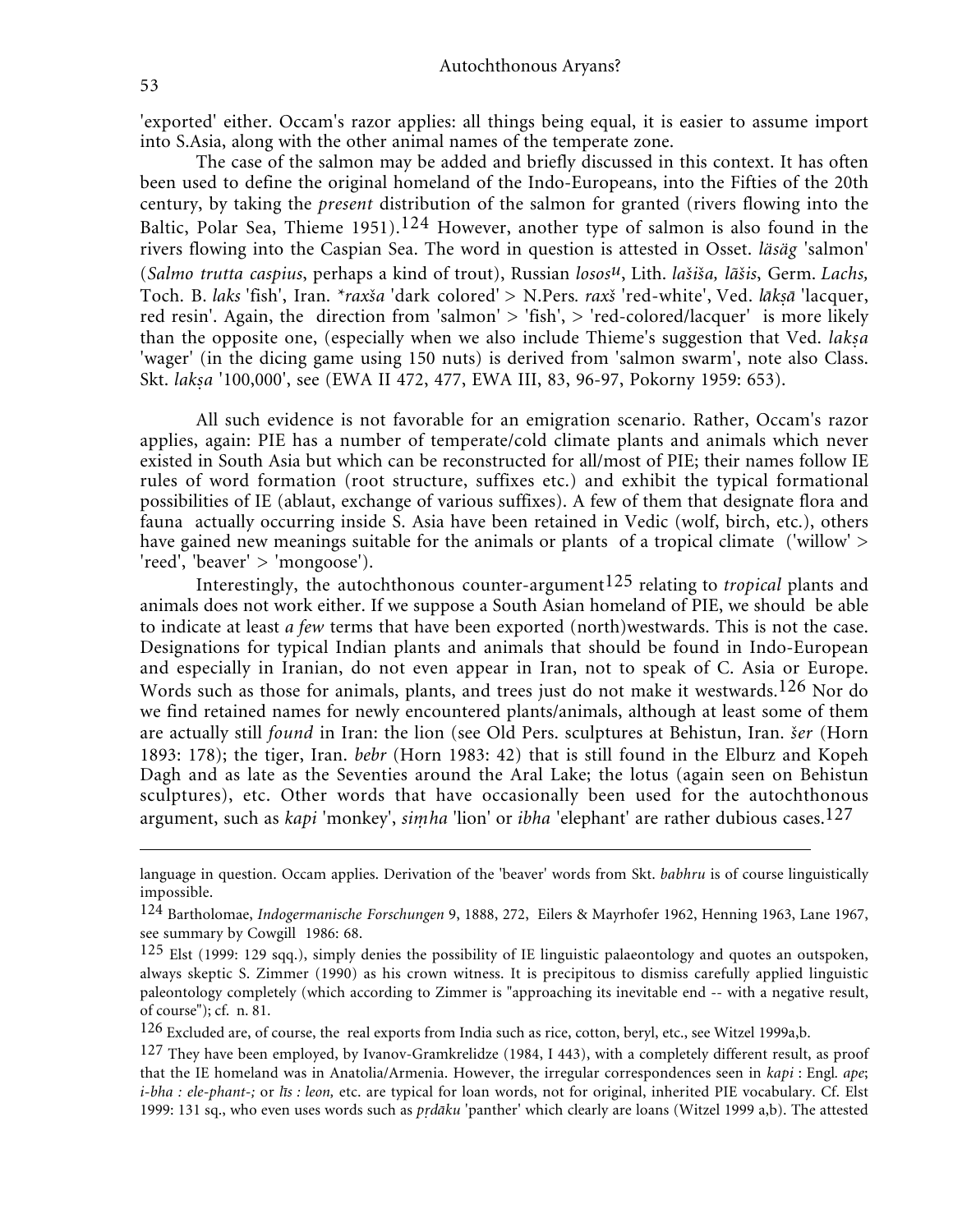#### Autochthonous Aryans?

Ved. *ibha* (RV) does not even seem to indicate 'elephant' but 'household of a chief' (details in EWA I 194); *i-bha '*elephant' is attested only in Epic/Class. Skt. (EWA III 28), and the combination with Grk. *elé-pha(nt-),* Lat. *ebur,* Gothic *ulbandus* 'camel' suffers from lack of proper sound correspondences. The word for monkey, Ved. *kapi,* is represented in Europe by another form which is not directly related by regular sound correspondences either: Grk. *kēbos, kēpos*, (cf. also Hebr. *qōf*, Akkad. *uqūpu, iqūpu, aqūpu*, Coptic *sapi*, O. Egypt*. gfj*) :: Germanic *\*apan-, aban* > Engl. *ape* with an unexplained loss of initial *k*-. The change in initial consonant is typical for transmissions of *loan words* from an unknown source, and cannot be used as proof of an original PIE word *\*kåp/kap*. 128 Similar relationships are seen in the word for 'apple': Celt. \**abal*-, O.Ir. *ubul*, Crimean Gothic *apel*, OHG *apful*, O.Norse *apal*dr, Lith. *óbuolas*, etc., O.Ch.Slav. *abluko*, including Basque, Caucasus and Bur. relations (Berger 1959).

Finally, it must be considered that, generally, the IE plants and animals are those of the temperate climate and include the otter, beaver, wolf, bear, lynx, elk, red deer, hare, hedgehog, mouse; birch, willow, elm, ash, oak, (by and large, also the beech<sup>129</sup>); juniper, poplar, apple, maple, alder, hazel, nut, linden, hornbeam, and cherry (Mallory 1989: 114- 116). Some of them are found in South Asia, and their designations have been used for the local form of the animal or plant (such bear *rkṣa*, wolf *vrka*, otter *udra*, birch *bhūrja*, etc.) But most of them are *not* found in India and their designations have either been adapted (as is the case with the beaver > mongoose *babhru*), or they have simply *not* been used any longer.

According to the autochthonous theory, these non-Indian plant and animal names would have to be new words that were coined only when the various IE tribes had already emigrated out of India. However, all of them are proper IE names, with IE roots and suffixes and with proper IE word formation. It would require extra-ordinary special pleading to assume that they all were created independently by the emigrant IE tribes, at different times, on different paths, but always from the *same* IE roots and (often) with the *same* suffixes: how could these 'emigrants' know or remember exactly which roots/suffixes to choose on encountering a new plant or animal? Rather, as usual by now with all such arguments, Occam's razor applies, and the opposite assumption carries: IE words of the flora and fauna of the temperate zone were adapted to a tropical climate wherever possible. We see immigration into, instead of emigration 'out of India'.

129 See summary by Cowgill 1986:86 sq.

use of *pdåku* for 'panther' *and* 'snake' as indicating closeness to the original designation is not only linguistically impossible (loanwords!) but also cognitively light-weight: animals similar in appearance (spots!) are named by the same word. Classical Sanskrit is full of them. The argument that some animal names in Skt. still are etymologically transparent can also be made for those of the "Druhyu emigrants", the Engl. *bear*, Dutch *bruin*, etc. -- Even *matsya* 'fish' is derived by Elst from *mad* 'wet' (EWA II 298 "hardly likely"), in spite of Avestan *massia*, Pers. *måhī* < IIr \**matya*; it belongs, according to Mayrhofer EWA II, 1986: 298, not to a word for 'wet', but to \**mad(a)s* 'food'. All of this demonstrates Elst's lack of linguistic sophistication. Just as (other parts of) his books, even such seemingly straightforward sections have to be checked and re-checked.

<sup>128</sup> Elst (1999: 131), taking his cue from Gamkrelidze and Ivanov 1984 (= 1995), takes these shaky etymologies for granted and concludes that IE came from a tropical area. He adds (199: 131-2) a few very unlikely comparisons on his own: Latin *leo(n)* from Skt. *rav* 'ho howl', *mayūra* 'peacock' from *må* to bleat, *gaja* 'elephant from *garj* 'to trumpet'; *pdåku* (cf. Witzel 1999) which designates both panther and panther snake (note, Lubotsky 1999, lecture at the 2nd Ved. workshop at Kyoto) as referring to *primordial* formations in IE -- as if animal designations were not easily transferred!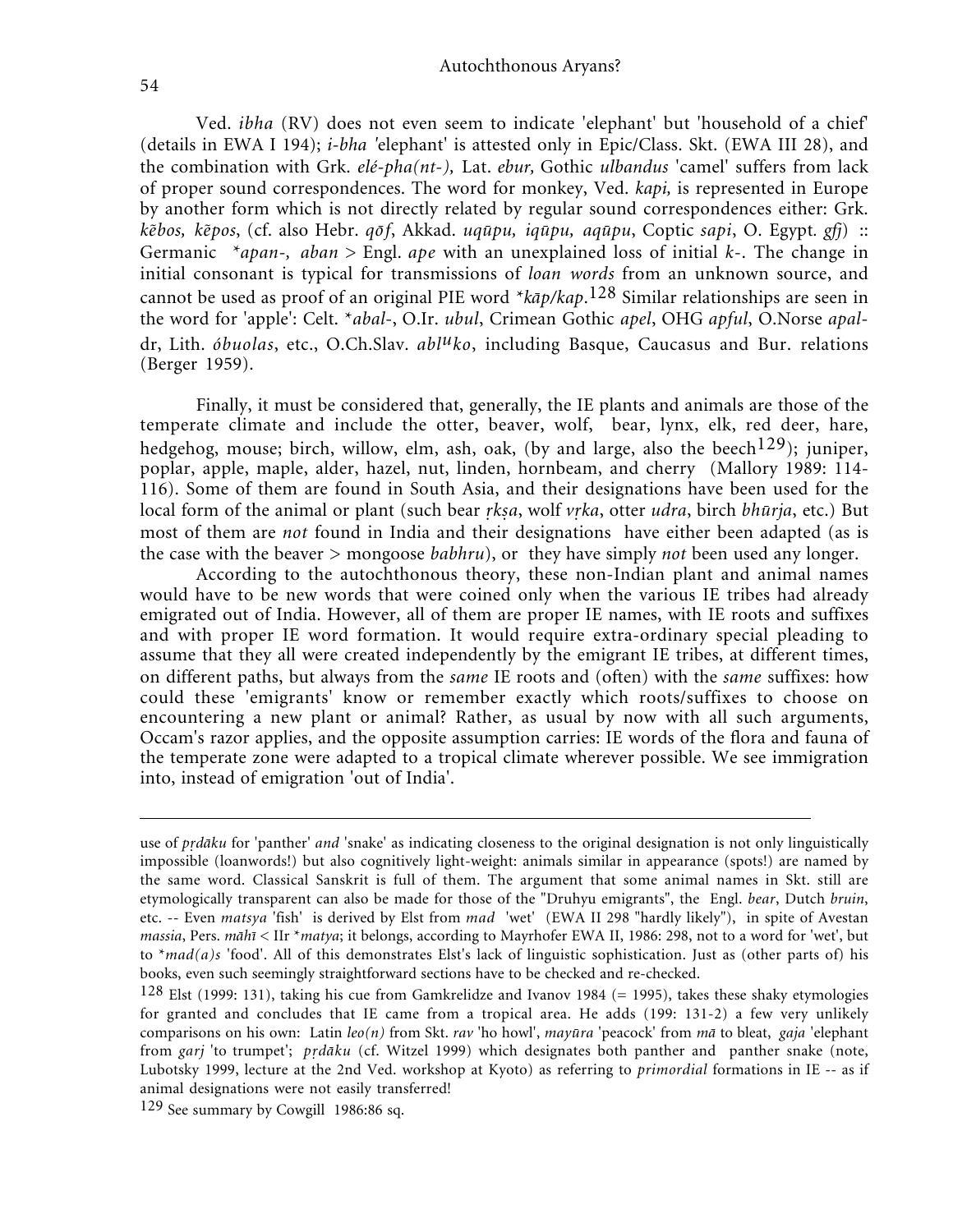In the sequel, some of the individual linguistic proposals of the 'Out of India' theory, and the sometimes rather technical arguments that speak for and against it will be discussed.

## §13. Absence of Indian influences in Indo-Iranian

When compared to Eastern IE or to the rest of IE, Avestan and Old Persian share many innovations with Vedic, which was the initial reason to set up this group of languages as a separate branch of IE, IIr. Just as in biology (taxonomy, the human pedigree, genetics, etc.) or in manuscript study (setting up of a stemma), the occurrence of common innovations *always* indicates that the innovative group has split off from the core group, and obviously is to be dated *later* than the core.

For example, Vedic *ah-am* "I"= Avestan *az-əm*, *az-5m* O.Pers. *ad-am* have added the additional morpheme IIr. -*am* (as in *ay-am, iy-am*); it was transferred to the rest of the pronouns: *tvam, vayam, yūyam* as well. This feature is not found in other IE languages: Lat., Greek *egō*, Gothic *ik* (Engl. *I*), O.Slavic *az<sup>u</sup>*, *jaz<sup>u</sup>*; it clearly separates IIr. from the other E. and W. IE languages.

While Iranian, at first sight, seems to be more innovative than OIA in its phonology (*s*  $> h$ , kh  $> x$ ; p, t, k + consonant  $> f$ ,  $\vartheta$ ,  $x$  + cons., etc.), it frequently is also more archaic than Vedic. It lacks the many innovations that characterize Vedic, for example the absolutives in -*två, -ya*, ntr. pl. in -*åni*, the perf. *jaga-u*, or the normalization in *g-* of the present stems beginning in *j/g-:* IE *gwm-sk'e-ti* > IIr. \**ja-šca-ti* > Avest. *jasaiti* :: Vedic *gacchati.* (Note that *j* is retained only in traditional names such as *Jamad-agni* and in the perfect, *ja-gåm-a,* etc.) Importantly, Iranian misses the generalization of the already Rgyedic *e*-perfects, derived from IIr. \**sazdai* (Avest. *hazde*) > Vedic *sede* with many analogical formations such as *mene*. Since sound changes are not random and develop in linear fashion, these innovations must have occurred well after Vedic had separated from late IIr./pre-Iranian, thus : IE --> E. IE -> IIr --> Vedic, or Iranian.

The advocates of the autochthonous theory, however, would have the Vedic innovations occur in the Panjab only *after* the Iranian speakers had left the subcontinent, while retaining some very archaic features. (Talageri 2000, against all linguistic evidence, even denies close relationship of both groups). Some other innovations found both in India and Iran would have occurred earlier than that while both groups still lived in the Panjab; still others (found in E. IE, such as in Slavic) would have occurred at a still earlier, third level, again in the Panjab, while languages of the fourth level (including Greek, Latin, Germanic, etc.) would have left the subcontinent even before this.

While all of this is possible in a purely *theoretical* scenario, there are a number of arguments that render it impossible. Some of them have been listed by Hock (1999, see above). Others include such items as the temperate, non-tropical core vocabulary of IE, early IE loans from Semitic somewhere in the Near East (\*\**wVjn-*, IE *\*woin-* 'wine', cf. J. Nichols 1997: 143), or on a more typological level, the intermediate position of IE between the Uralic and Kartvelian (W. Caucasian) language families (Nichols 1997, 1998). As far as the Satem language IIr is concerned, one can add the early close links of IIr (and, later, early Iranian) with Uralic in S. Russia and in the Ural and W. Siberian regions, and the new terminology coined for the horse-drawn chariot (*ratha/raθa*), first introduced in the S. Russia/Ural area. This list, which could be extended, clearly points to the areas north of the Near East, and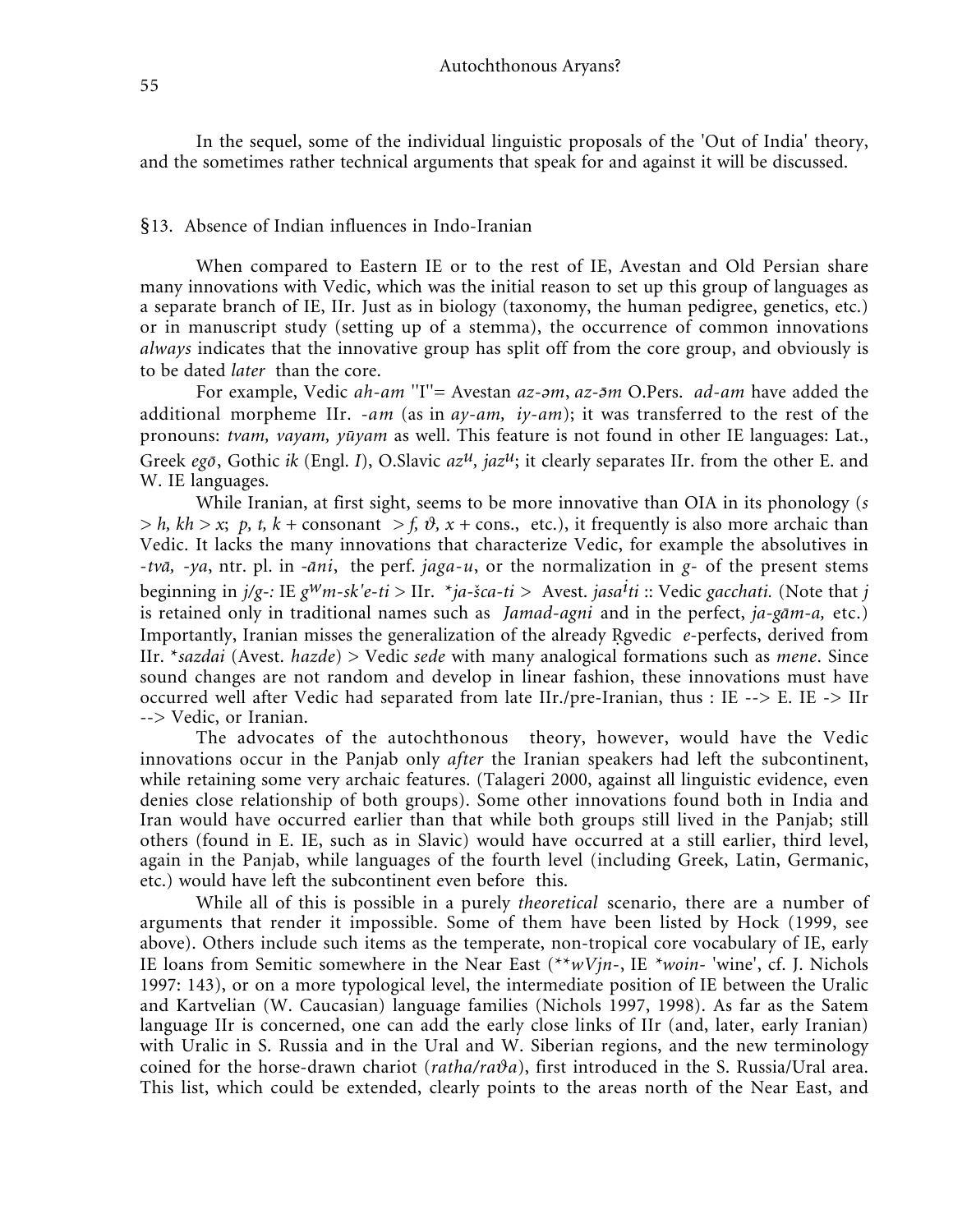strongly militates against the assumption of an Indian homeland of OIA, IIr, and, worse, of IE (see below).

How can the autochthonous theory then deal with archaisms found in Iranian that are *not* found in Vedic? Such archaisms ought to have been preserved in Vedic; they must have been forgotten (just like the tree names mentioned above) all over the subcontinent when the Iranians *supposedly* left it. Such collective amnesia, and in addition, one restricted just to certain *archaic* items does not make for a good case. It is, again, one of very special pleading.

It should also be mentioned in passing, that if the Iranians emigrated from India, why we do not find ''Indian bones'' of this massive emigration in Iran and beyond? Indian skeletons are, as Kennedy informs us (1995), remarkably different from Near Eastern ones.<sup>130</sup> Again, indigenists would have to argue that only that section of the Panjab population left westwards which had basically 'non-Indian' physical characteristics, very special pleading indeed. To adopt an OIT stance precisely mirroring the Indo-Aryan immigration theory based on 'trickling in' is not possible as this 'trickling out' would comprise *all subfamilies* of IE, from Tocharian to Celtic, and would constitute a much more massive emigration.

The IE theory can explain the materials found in the various languages much more satisfactorily: the Iranian languages simply miss the *Indianization* of IE, just as the very conservative Old Icelandic or Lithuanian escaped the 'Christianization' and 'Europeanization' for a long time.

# §14. Date of Indo-Aryan innovations

As has been mentioned, the linguistic innovations of Vedic Sanskrit are supposed by autochthonists to have taken place only *after* the Iranians (and other Indo-Europeans) had left the subcontinent (Elst 1999: 122,124 sqq). It is difficult to argue against this kind of assumption on general linguistic grounds as language changes cannot easily be tied to certain areas, unless there is evidence from inscriptions and clearly localizable texts. However, the distribution of IE dialect features mentioned above (Hock 1999) makes IE innovations *after* an Iranian/IE exodus from India unlikely;<sup>131</sup> for, even though the old Satem innovations include Vedic, they exclude Latin, Greek, Tocharian, etc.

Further, a good indicator is found in IE plant and animal names (''willow'', etc.) and especially in the word for the horse drawn chariot, Sanskrit *ratha*, O.Iran. *raθa*. This word is attested in the oldest IIr texts, in the RV and in the Avesta, also with the secondary formation Ved. *rathin*-, O.Av. *raθī* 'the one who has a chariot, charioteer'. Even more tellingly, it appears

<sup>130</sup> Small, transient and migrating bands and groups such as the Indo-Aryans or even the larger ones such as the Huns are not easily traced; and, will we ever will find archaeological traces of the well attested emigration of a small group such as that of the Gypsies? -- Linguistics (see above, n.23) and genetics, however, clinch the case: the Bulgarian Gypsies, for example, have the typical Indian mtDNA (M type) and Y chromosomes but are only to some 30% Indian; for the rest they have acquired European genes. This is the exact reversal of the general Indian situation, with some 25% of W./C. Asian genes (§7). -- Autochthonists will have a hard time to explain how these Indian emigrants 'selected' their genes on emigration from India, and 'export' only the 30% proper Indian ones... In short, the same impossible scenario as in the *assumed* earlier 'export' of Indian linguistic features westwards by the IE = "Druhyu" emigrants (see above,  $§12.2$ ).

<sup>131</sup> Elst had not seen this paper by the time he wrote his 1999 book; he supplies a lot of completely unsubstantiated speculation instead, of how the Indo-Europeans could have left the subcontinent to settle in Central Asia and Europe, (see 1999: 126 sq.).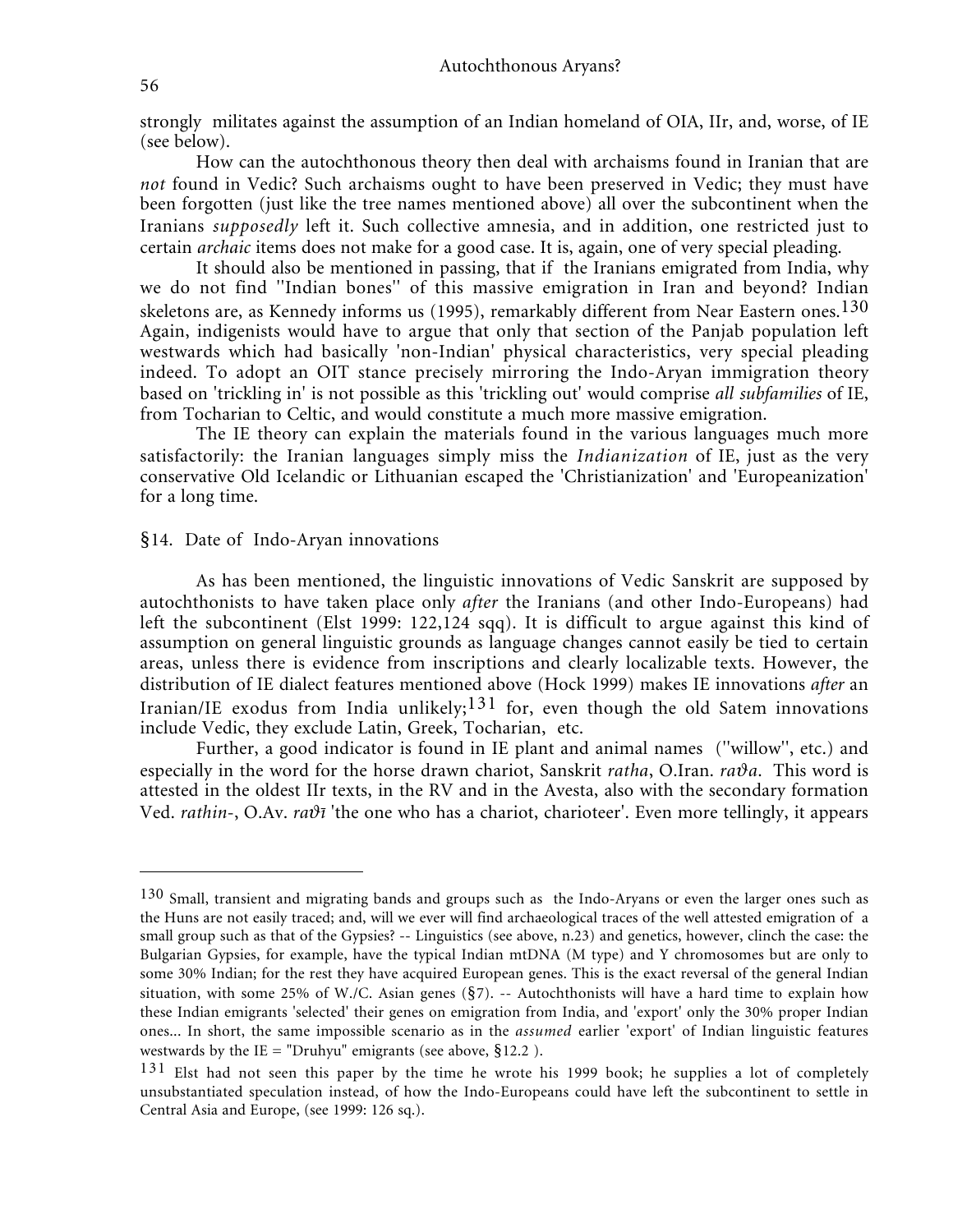in the inherited, archaic compound, with a locative case ending in its first member, RV *rathe ha*, Avest. *raθaẽ-šta*- 'charioteer' (cf. also *savye
ha* 'warrior').

As the autochthonous theory would have the RV at c. 5000 or, according to some, before the start of the Indus civilization at 2600 BCE, the Iranians or other Indo-Europeans should have *exported* the chariot from S. Asia at that time. But the chariot is first found in a rather archaic form ('proto-chariot'), betraying its origin in a ox-drawn wagon (*anas, \*weg'ho- > wagon, veh-icle*), at c. 2000 BCE, in Russia and at Sintashta, W. and E. of the Urals. As its invention is comparatively late, the western IE languages retain, not surprisingly, the older meaning of the IE word, \**roth2o*-''wheel'' (Lat. *rota*, Germ. *Rad* 'wheel'); they simply have moved away, before this development took place, from the original central IE region (such as the Ukraine) westwards into Europe.132

The indigenist counter-argument could maintain that the newly introduced chariot spread quickly from the Near East or Central Asia all over the Iranian and Indian world, with its IIr name, \**ratha*. It would thus belong only to a secondary historical level (after that of the earlier "Panjab Indo-Europeans"). This argument, however, would run into a number of difficulties: for, strangely, the word in its new meaning of 'chariot' never reached the neighboring Proto-Slavic tribes, nor the other European 'emigrants' (Grk. has *hárma/harmatos*, Latin *currus, curriculum, rota*) on the western side of Eurasia while it is known to the close neighbors, the (Northern) Iranians. Worse, the word and the object are found already in the RV (*supposedly* a text of pre-Indus age, 2600 or c. 5000 BCE!), well *before* its invention.<sup>133</sup> In short, multiple insurmountable contradictions emerge.

The word *cakra* 'wheel' may be a much older adaptation from Sumerian *gil-gul* 'wheel' and GIŠ*gígir* 'wagon,' to IE *\*kwe-kwl-o- >* IIr. *cakra* (or, it is derived from a common origin, Littauer and Crouwel 1996). However, the newly specialized meaning *ratha* "chariot" is restricted to IIr.; its archaeological attestation puts PIIr, again, close to the Urals. -- On the other hand, there are common PIE words for the cart or four-wheeled wagon (*anas*) and its constituent parts*,* such as and *aka* 'axle', *ara* 'spoke, pin', *nabhya* 'nave', *yuga* 'yoke', *raśmi*, *raśanå* 'reins', etc.; for details see EWA, s.v. They are much older, PIE, as they refer to the more primitive technology of solid wheel wagons and carts that was developed in Mesopotamian in the late 4th millennium.

In sum, if according to the autochthonous theory, the Iranians had emigrated westwards well before the RV (2600/5000 BCE), how could both the Indians (in the Panjab) and Iranians (from the Ukraine to Xinjiang) have a common word for the horse drawn chariot as well as a rather ancient word for the charioteer? Both words must have been present at the time of the Indo-Iranian parent language. As the linguistic evidence shows, the technical innovation was already Indo-Iranian (note Proto-IIr. \**th* that regularly developed to > Ir. *θ,* as in OIran. *raθa*), and it must have happened at the place of its invention, in the plains near the IIr. River *Raså* (Volga), certainly not in the Panjab.

<sup>132</sup> Change of meaning ''wheel(s)'' > ''chariot'' (*pars pro toto*) is a common occurrence in linguistic experience.

<sup>&</sup>lt;sup>133</sup> There have been efforts, always on the internet, to push back the dates of chariots and spoked wheels (also implied by Talageri's 2000 years of composition for the RV, see Witzel 2001), to dilute the difference between chariots and carts/ four-wheeled wagons, to find horses all over India well before the accepted date of c. 1700 BCE; there even has been the truly asinine proposition to change the meaning of Skt. *aśva* 'horse' (*Equus caballus*)and to include under this word the ass/donkey (*gardabha, råsabha, khara*, etc., *Equus asinus*) and the half-ass (*Equus hemionus khur*). Here as elsewhere, it is useless to enter a discussion, as such views are based, all too often, on lack of expertise in the very subjects such sites proffer to discuss. On the internet, everyone is his/her own 'expert'.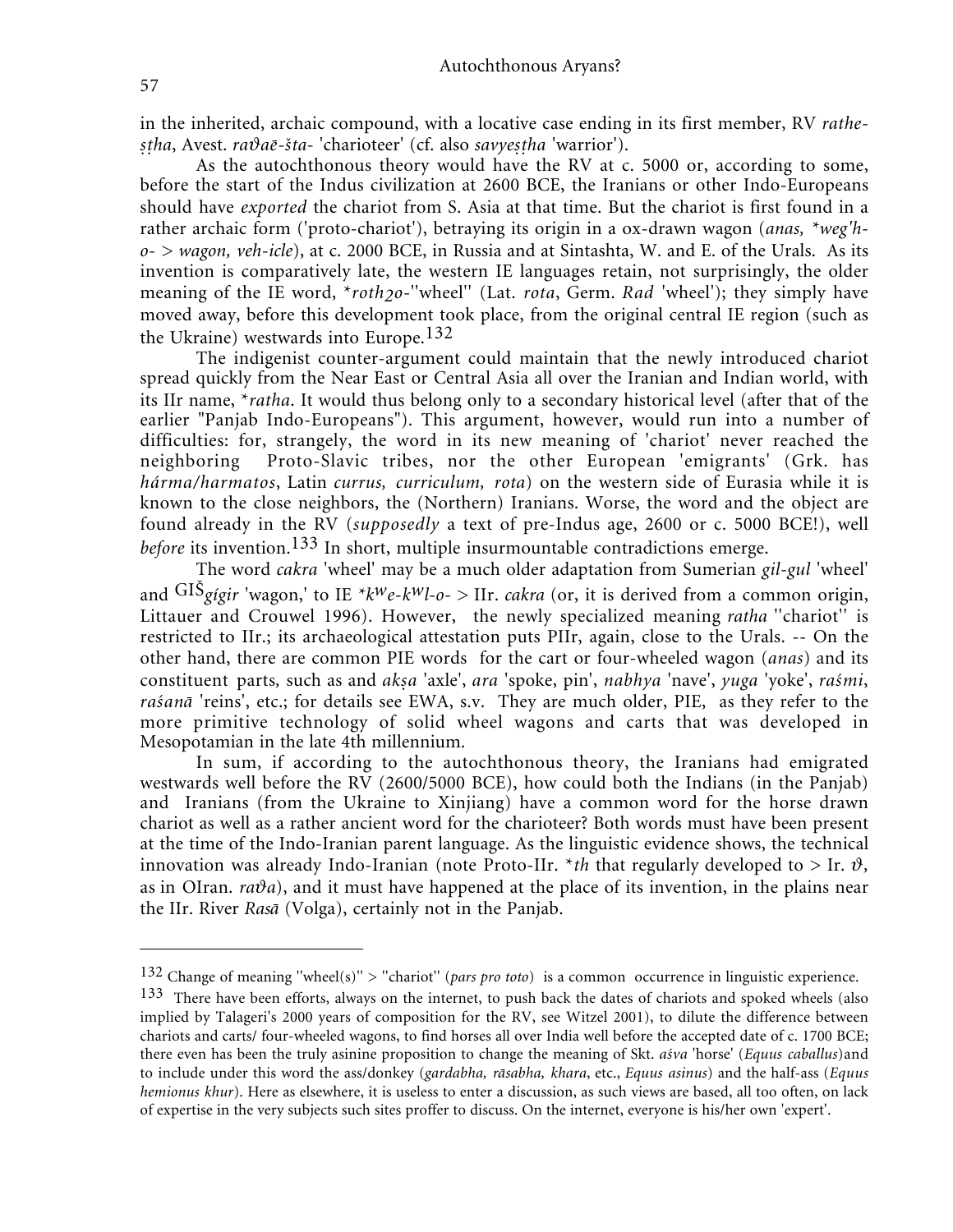Consequently, the occurrence of *ratha/raθa* in IIr. at c. 2000 BCE shows that its *import* was carried out, along with many other IIr. items of culture and religion, from the S. Russian/Central Asian steppes *into* the subcontinent, and not vice versa. *This is one of the few clear cases where we can align linguistic innovation with innovation in material culture, poetics and myth, and even with archaeological and historical134 attestation.* Therefore, we have to take it very seriously. Anyone of the various revisionist or autochthonous dating schemes that circumvent this innovation in technology and language dealing with the horse drawn, spokewheeled chariot at c. 2000 BCE is doomed to failure.

Other (theoretically) possible scenarios such as an import, along with that of the horse (see below), from some (N.) Iranians near the Urals into the area of the Indo-Aryans who had *supposedly* remained stationary in the Panjab, run counter to the archaic formation of the words concerned (*rathe
ha, savye
ha*) and the clearly secondary, inherited form in Iranian (*raθa*-), and would amount, again, to very special pleading.

Likewise, the many linguistic archaisms in Old Iranian cannot readily be explained by a supposed Iranian emigration from India. The Old Avestan of Zaraθuštra frequently is more archaic than the RV and therefore too archaic to have moved out of India *after* the composition of the RV (*supposedly*, before 2600/5000 BCE). For example, the Avestan combination within a sentence of neuter plural nouns with the singular of the verb is hardly retained even in the other older IE languages. Conversely, something not found in Iranian, i.e. the gvedic perfect forms *jabhåra or mene,* are a local IA *innovation*. All of this points to separation of Proto-Iran. and Proto-OIA at some time *before* the RV. Also, it cannot have happened *inside* S. Asia as the Avesta lacks all those typically S. Asian words that are local loans into Vedic (§16; Witzel 1999a,b). Incidentally, the lack of S. Asian substrate words in Iranian (cf. Bryant 1999) also explains why the archaic Iranian traits cannot have been preserved in the Panjab, side by side with the RV, before the *supposed* Iranian move westwards.135

One can only conclude that Proto-Iranian (> Avestan, O.Persian) split off from IIr and thus, from pre-Old IA. (> Vedic, Mitanni IA, etc.) at an *early* date, and definitely so while spoken *outside* the Panjab. Because of the early split, Old Iranian preserved some archaic features, while also developing innovations on its own (Iran. *x* < IIr *kh*, *h* < *s,* etc.). In sum, Proto-Iranian never was spoken in the Panjab.

Or, to give another example, according to the autochthonous theory, Proto-Ir. would have to had to leave the Panjab before the Vedic dialects of the RV took over (or developed) the so-called retroflex (*mūrdhanya*) consonants.

#### §15. Absence of retroflexes in Iranian

While the feature of retroflexion  $(t, th, d, dh, s, n)$  is sporadically found also in some other parts of the world (Hock 1986), such as in Scandinavia or Australia (innovative in both

<sup>134</sup> See now however, M.A. Littauer and J.H. Crouwel 1996 for a Near Eastern origin.

<sup>135</sup> Any other scenario would amount to very special pleading, again: One can hardly maintain that the Vedic 'Panjabis' received these local loans only *after* the Iranians had left.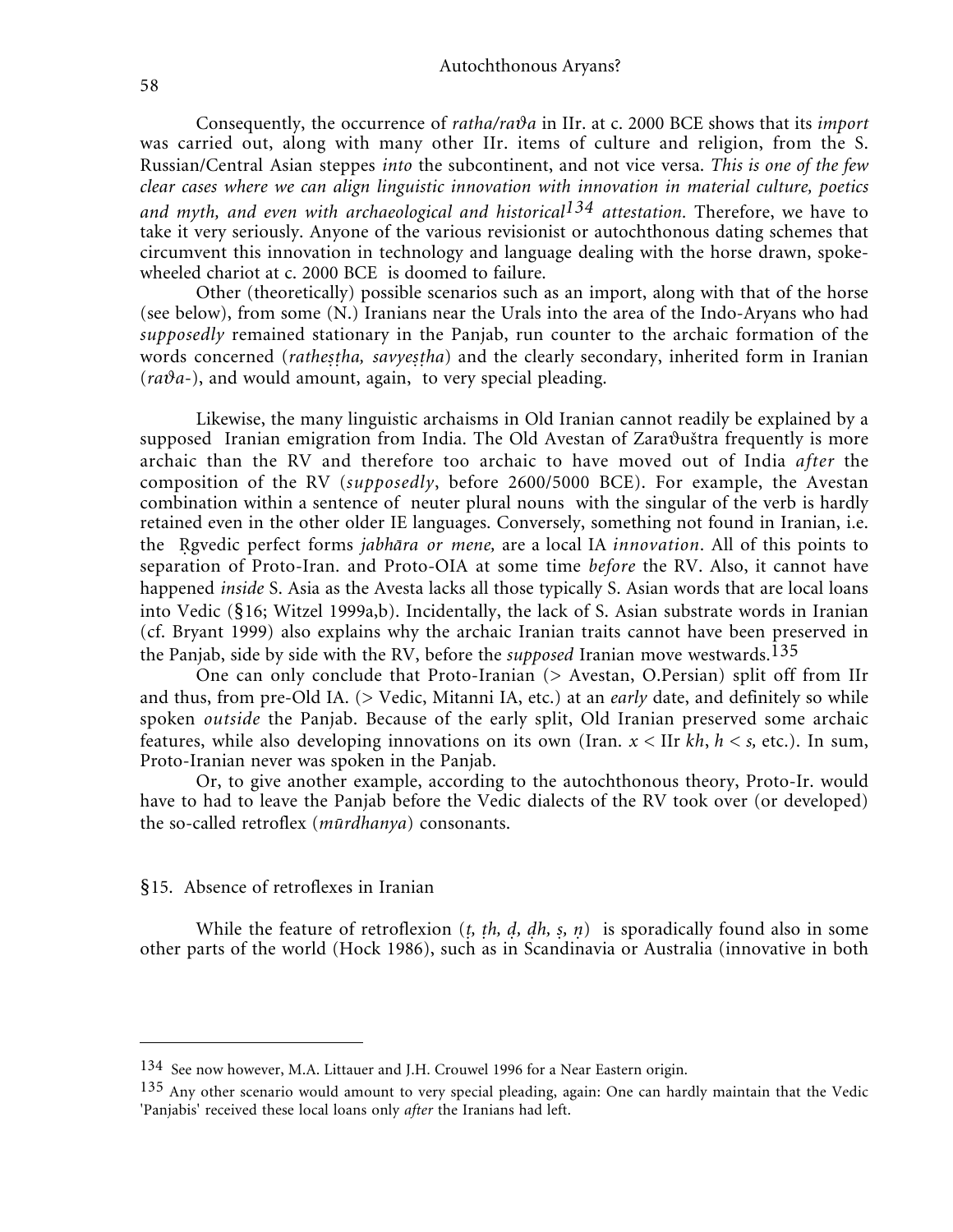cases), it is typical for S. Asia when compared to its neighboring regions, that is Iran, West/Central Asia, the Himalayas, S.E. Asia.136

In the autochthonous scenarios discussed above, the hypothetical emigrants from India would have lost the S. Asian ''bending back of their tongues'' as soon as they crossed the Khyber or Bolan Passes: not even Old Iranian (East Iran. Avestan) has these sounds.<sup>137</sup> But, conversely, the Baluchi, who originally were a W. Iranian tribe, have acquired retroflexion - just in *some* of their dialects -- only *after* their arrival on the borders on the subcontinent, early in the second millennium CE (Hoffmann 1941, cf. Hock 1996, Hamp 1996). The same happened to other late, incoming groups such as Parachi, Ormuri (from W. Iran) that are found in E. Afghanistan, and also to some local Iranian Pamir languages such as Wakhi. Clearly, retroflexion affects those *moving into* the E. Iranian borderland/Indus plain. Importantly, the most widespread appearance of retroflexes is among the cluster of Hindukush/Pamir languages, that is the languages surrounding these mountains in the east (Nuristani/Kafiri, Burushaski, Dardic and the rest of these northernmost IA languages) as well as in the north (some of the Iranian Pamir languages: Wakhi, Yigdha, Sanglechi, Ishkashmi, Khotanese Saka), as detailed by Tikkanen (in Parpola 1994: 166). Retroflexes *may* also have belonged to a *part* of the Central Asian/ Afghanistan substrate of the RV (Witzel 1999a,b). Retroflexion clearly is a northwestern regional feature that still is strongest and most varied in this area.

Had retroflexion indeed been present in the pre-Iranian or the Proto-Iranian coeval with the (Rg)Vedic period, its effects should be visible in Old Iranian, at least in Avestan<sup>138</sup> which was spoken in East Iran, that means in part on the territory of modern Pashto (which has retroflexes indeed).

Cases such as IIr *\*waj'h-tar >* Av. *vaštar,* but > Ved. *vohar-* are clear enough and present perhaps the best testimony for the several stages of conditioned reflexes in the development from IE to Vedic: a change from Ved. *vohar*- --> Avestan *vaštar-* is plainly impossible in any version of phonetics, as also *vohar*- --> IE \**wek'h-tor*- (as in Latin *vec-tor*)*:* missing consonants as in *vo-dhar-* do not suddenly (re-)emerge out of the blue in other languages, and nota bene: *not* as a phonetically changed *-š*- in Iranian, as *-k-* in Latin*,* or as -*k-* in Gaulish *Vectur-ius*, or as *-g-* as in Engl. *wagon*; rather, with the IE theory, they all stem from  $\langle$  IE \**weg'h-tor-* (neglected by Misra 1992).

The case of *vodhar*- is pre-conditioned by the development of IE  $k'$ ,  $g'$  > IIr  $c'$ ,  $j'$ , which changed to Proto-Iran. and Pre-Vedic *š, ž,* then to early Vedic retroflex , *.ž.,* which *only then* could influence the following consonant (of the *-tar* suffix), as to deliver the retroflex 'suffix' *-har*-. At this stage, the same retrograde Sandhi as seen in *budh+ta* > *buddha* took place (*.žh.-da > .ž.dha*), and *only then,* the voiced sibilant *.ž.* disappeared, normally (as in *lih*:  $li.\dot{z}.dha > līdha)$  with compensatory lengthening of the preceding vowel; but, in the particular environment of *vodhar* (*a.ž.*  $> 0$ , just as  $az > e$ ) represented by  $o +$  retroflex consonant (*-tar* suffix), in short:

<sup>136</sup> The map in Parpola 1994 includes Tibetan, but this development is late, and typical for the Lhasa dialect. However, Khotanese Saka, just north of the Pamirs, has retroflexes.

<sup>137</sup> This has indeed happened to the Gypsies: in Turkey, N. Africa, Europe.

<sup>138</sup> Interestingly, the c. 1000 year old *Indian* Parsi pronunciation and recitation in Zoroastrian ritual(!) of Avestan, while clearly Indianizing, as in *xšaθra > [katra],* has not yet developed retroflexes.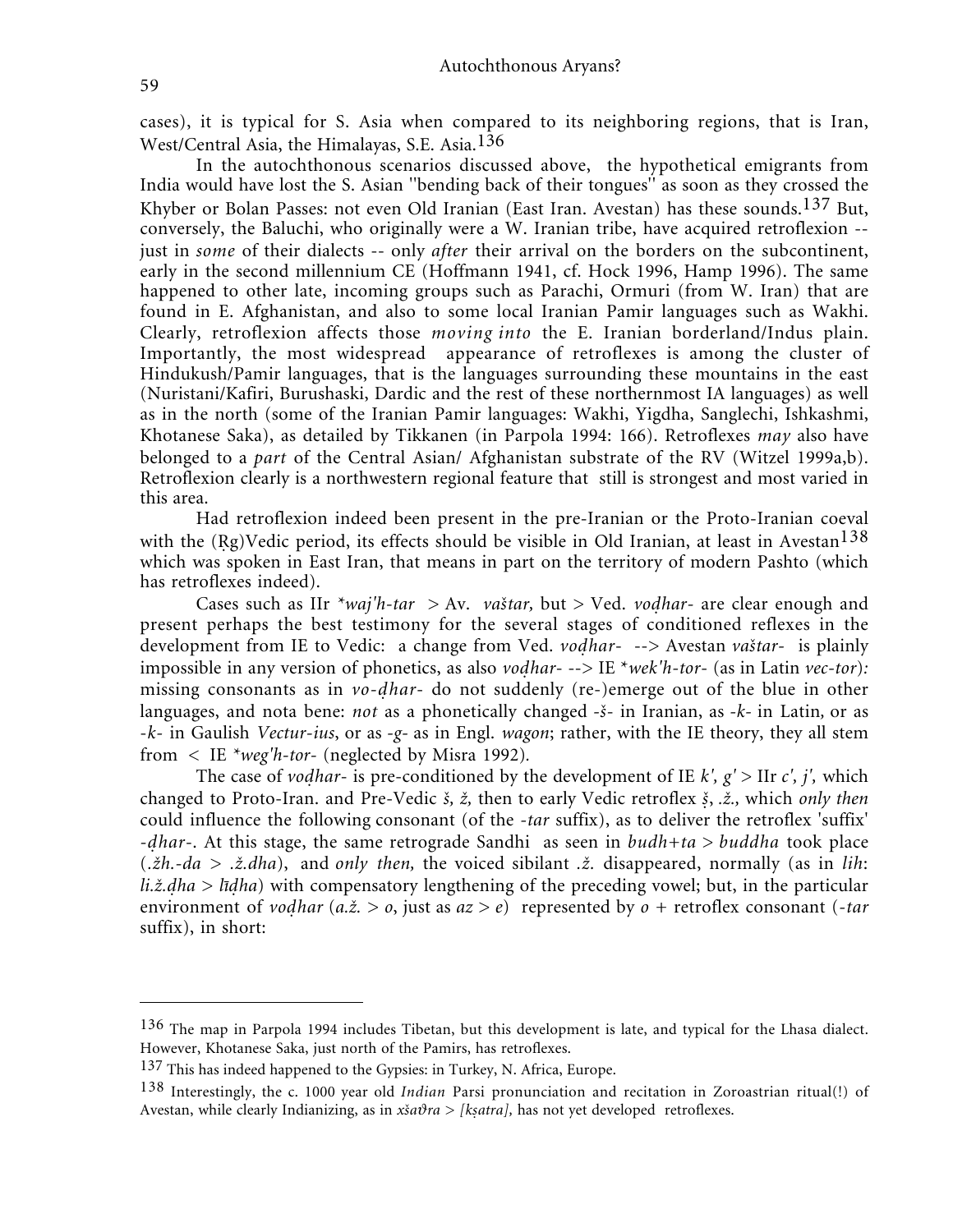IE \**weg'h* + ter > IIr \* vaj'<sup>h</sup>tar- > pre-Ved. \*va.ž.dhar-<sup>139</sup> > Ved. vodhar-<br>> pre-Iran. \*vaštar- > Avest. vaštar- $>$  pre-Iran. \*vaštar-

In sum, the well-known rules of IE sound changes explain the development from the root *vah* (IE \**weg'h*) without problem, while an OIT theory would have great difficulty to get from *vohar-* to any Avestan, Latin, English, etc., forms.

Again, it is important to stress that retroflexes have not occurred in (Old) Iranian, which has kept the older sound sequences. In addition, these changes allow a relative and even an absolute dating: *\*aždh > odh* is parallel to *\*sazd- > sed*, i.e. both are post-Indo-Iranian and even post-Mitanni; as pointed out above, Mitanni OIA keeps the sequence *azd*. In other words, Rgvedic is younger than the Mitanni words preserved at c. 1450-1350 BCE. At any rate, RV -*ed*- is definitely younger than the Mitanni forms because the IIr form *\*sazdai* > Ved. *sede* (3 sg. perf., cf. Avestan *hazde*) 'he has sat' has already spawned a number of analogical formations in the RV which are *not* conditioned by -*azd*-. These are found even in the older sections of the RV: *yam > yem: yemuh* 4.2.14, *pac > pec: pece* 4.18.13 etc.<sup>140</sup>

In all the cases detailed above, the retroflex is a late, i.e. a Vedic *innovation* that is not shared by Iranian and the other IE languages. In short, the innovation is rather *low down* on the 'family pedigree', in cladistics. Any biologist would classify a similar development in biological materials as a clear indicator of a late development, as an *innovation*, -- in case, one that separates IA from the rest of IIr and IE. In other words, Vedic Sanskrit does *not* represent the oldest form of IE as autochthonists often claim.

The adherents of the autochthonous theory would again have to take recourse to special pleading, arguing that retroflexion occurred only *after* the Iranians had *supposedly* left (i.e., well before the RV, at 4-5000 or 2600 BCE), or while they were living in some area of the Panjab untouched by this phenomenon. This individual argument is, again, not *a priori* impossible. But, it is not admissible on other grounds, such as the occurrence of local loan words in Vedic. These have been taken from the Panjab substrate (Witzel 1999a,b) that has unconditioned retroflexes (such as in *vāṇā*, *vīṇā*, etc.), and these substrate words are, again, missing in Iranian.141

Retroflexion in Vedic must have been a regional feature, acquired, just as it was by the Pashtos and the more recently arrived the W. Iranian Baluchis, at the time of immigration.

In sum, retroflexion affects all those moving into the E. Iranian borderland, the Indus plain and the subcontinent. but this does not work vice versa: those who move out of India, sooner or later, loose it. However, if this would be taken as proof of OIT, it does not work at all: this particular development does *not* help to explain words such as Ved. *vodhar*- which cannot turn into Iran. *vaštar-,* Latin *vector,* etc.142 The same conclusion can be reached when studying local Panjab loanwords in the RV.

<sup>139</sup> Note that this stage, minus the Indian retroflexion, is still preserved in Mitanni IA *vash-ana-* [våžh-ana].

<sup>&</sup>lt;sup>140</sup> Other examples for the *conditioned* OIA development of retroflexes examples include :  $k' > c' > \epsilon$ , and  $g' > j'$ *> j* as seen in:IE *\*wik'-s >* IIr *\*wic'-š >* Av. *vīš / >* Ved. *vi* 'people, settlement'*;* but > Latin *vīc-u-s,* Germanic *vik*- (as in *Viking*), etc.; IE *\*reg'-s* > IIr *\*råj'š > rå
;* > Lat. *rẽx,* Celtic *-rix,* Germanic *-rik,* etc.; cf. also Avest. *xšuuaš* : Ved. *a;* Lat. *sex*, Germanic *sehs,* Grk. *heks-* etc*.*

<sup>&</sup>lt;sup>141</sup> To justify this, the autochthonous theory must further assume that the people of the substrate moved into the IA /IE Panjab only *after* the Iranians and IE had left. A string of secondary assumptions. Occam's razor applies.

<sup>142</sup> The Gypsies *eventually* lost the retroflexes (but when?).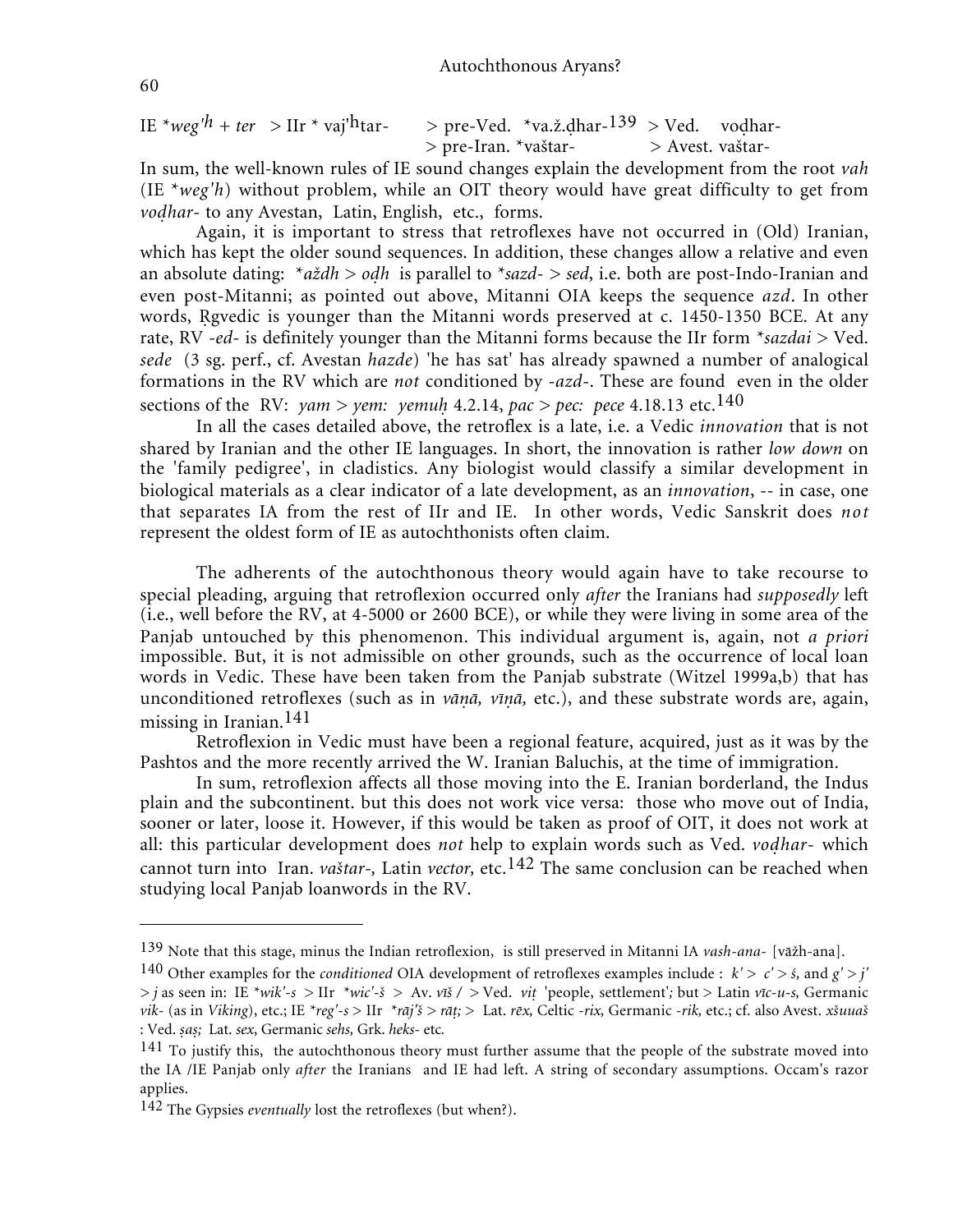§16. Absence of 'Indian' words in Iranian

As has been underlined several times, the *hypothetical* emigrants from the subcontinent would have taken with them a host of ''Indian'' words -- as the Gypsies (Roma, Sinti) indeed have done. But, we do not find any typical Old Indian words beyond S. Asia, neither in the closely related in Old Iranian, nor in E. or W. IE, except for the usual words of culture (*Wanderwörter*) such as some recent imports into English (*orange, tea/chai*, or *curry, punch*, *veranda, bungalow*), or the older ones of the type *rice, beryl, hemp,* etc.143 One would expect 'emigrant' Indian words such as those for lion (*siha*), tiger (*vyåghra* AV+*, pdåku* AV+, *śårdūla* MS*+, puarīka* lex.)*,*144 elephant (*gaja* Manu+ *ibha* RV?, *kuñjara* Mbh.+), leopard (*dvīpin* AV+*,* Ep., *citra-ka,* etc. lex*.*), lotus (*padma, kamala, puarīka*), bamboo (*veu*), or some local Indian trees (*aśvattha, śamī, bilva, jambu*), even if some of them would have been preserved, not for the original item, but for a similar one (e.g. English [red] squirrel  $> N$ . American [gray] squirrel). Instead of Indian words we find, e.g., for *simha* 'lion' new formations : Iran. *šer*, Grk. *līs*, Lat. *leō(n)* (cf. Witzel 1999a,b), and similarly, Gr./Latin ones for 'tiger', 'lotus'. Many of them come from a Mediterranean/Near Eastern substrate, but not as expected in any OIT scenario, from the S. Asian one visible in Vedic.

In sum, no typical Indian designation for plants or animals made it beyond the Khyber/Bolan passes. The only clear exception would be the birch tree, whose IE name *\*bhg'ho-* is found all the way from India145 to Europe: Ved. *bhūrja* KS+, Ir. Pamir dial. *furz*, Shugni *våwzn < \*barznī*; Osset. *b*œ*rs(œ)*; Lith. *béržas*, Serbo-Croat. *brèza*; German *Birke*, Engl. *birch*, etc. (cf. §12.6, n.113). The other 'European' trees that are found in the northwest of the subcontinent, and beyond up to Russia/Urals, are *absent* from Sanskrit vocabulary.146

This situation has been well explained by the assumption of IE linguists that these European/Caucasus/Ural tree names were remembered (sometimes, in the Central Asian steppes and deserts, only in old sayings or in poetry?) down to the very doorsteps of South Asia in Afghanistan, or were applied to similar items, but were utterly forgotten in the tropical S. Asia as there were no similar trees to which these IE names could be applied. One apparent

<sup>143</sup> See Witzel 1999a,b for details: *karpåsa* cotton, etc.

<sup>144</sup> Note that the tiger, N.Pers. *bebr,* is found in the N. Iranian mountains from the Elburz to the Kopeh Dagh even today, and the last specimen in the Aral Lake area is reported to have been shot in the Seventies.

<sup>145</sup> The reason for its survival in South Asia (Panjabi *bhoj*, etc.) may have been the economical and common ritual use of birch bark, e.g. for amulets.

<sup>146</sup> Perhaps with the exception of the willow (Lat. *vitex,* etc., see above, n.118) which it is found, along with the poplar, in the riverine forests all over the steppe (Schrader 1890: 440, 275). It is attested in E. Iran where it grows prominently: Avest. *vaẽti,* Pashto *vala < \*vaitiya*; but it is not found in Vedic/Skt., unless it is retained in *veta-sa* ''reed, ratan, Calamus'', with the expected change in meaning "willow > reed". The poplar and the beech (Lat. *fagus* etc.) are not attested in Skt.: both trees are not found in S. Asia during the pre-Indus period, even though the beech was then found much further east (N. Caucasus, etc.) than the famous "beech line" (Königsberg/Kaliningrad-Odessa). On the other hand, the oak, though found in various forms in Afghanistan, is *not* attested in Skt., perhaps with the exception of the inherited name of the weather god, *Parjanya*, who is often linked with the oak in various IE mythologies, see EWA s.v.; for example, Lithuanian *Perkûnas*, O.Slavic *Perun<sup>u,</sup>* Lat. *querquus*, etc., see Pokorny, p. 822; for Class. Skt. *parka
ī* 'ficus inferiora' see EWA II 192 ~ Ved. *plaka*.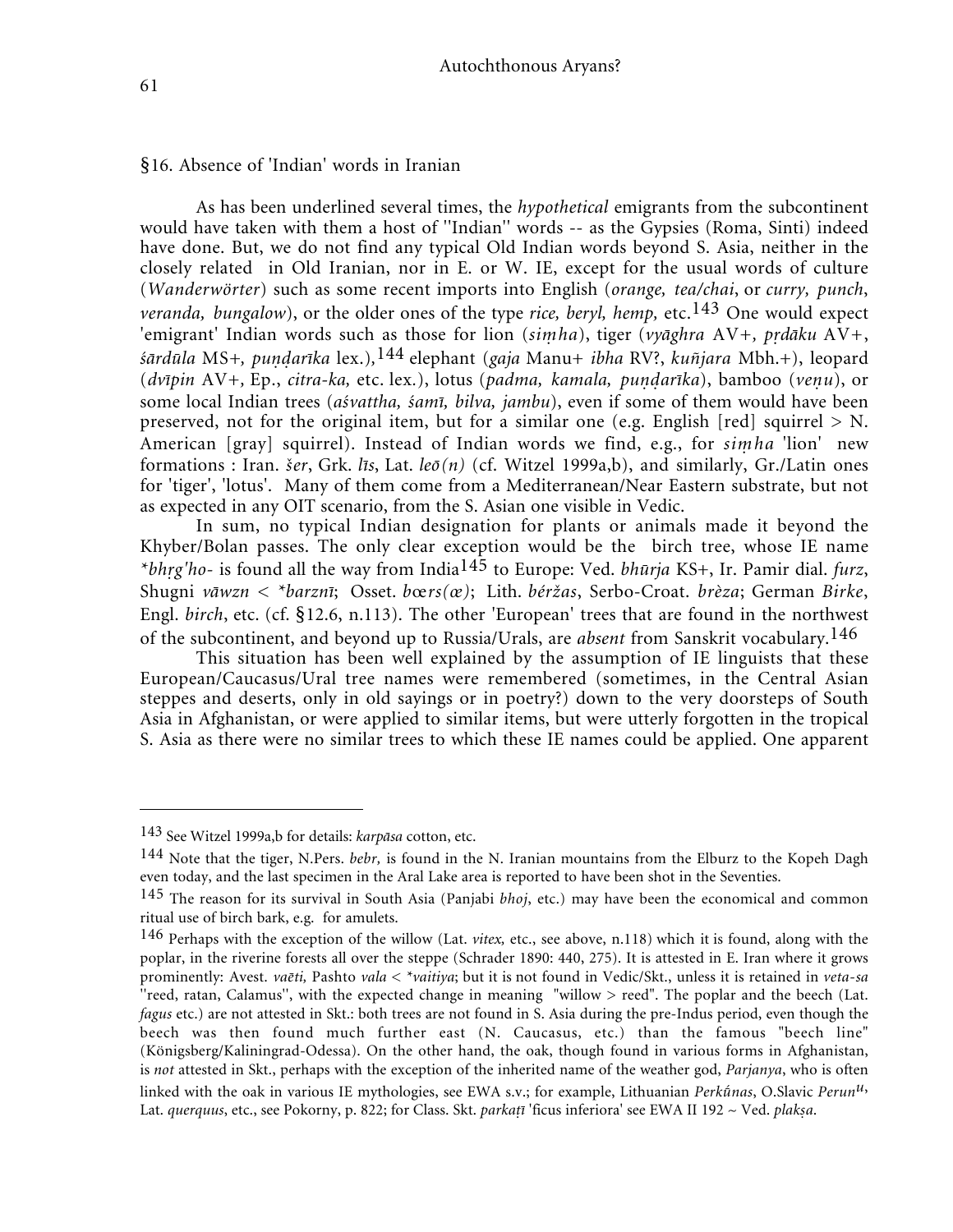exception, *vetasa*, can easily be explained by a transfer of meaning, from the very pliable (Afghan) 'willow' twigs to the equally pliable 'reed, cane' (see above).<sup>147</sup>

The autochthonous theory again must introduce the improbable *auxiliary* assumption that *all such words* have been forgotten *inside* the subcontinent after, or even as soon as, the Iranians (and other Indo-Europeans) *supposedly* had crossed the Suleiman Range and the Khyber/Bolan passes into Afghanistan and Iran.

However, many if not most S. Asian plant and animal names have clear, non-IE local origins; in other words, they are loan words from the local S. Asian languages<sup>148</sup> (e.g., RV *mayūra* 'peacock', *vrīhi* 'rice', etc.). Others are new formations, built on the basis of IE words, e.g. 'elephant': *hastin* (*+ mga*) RV 1.64.7, 4.16.13 etc., 'the (wild animal) with the hand, the elephant', used for words such as Late Ved. *gaja*, *SB* 14.4.1.24 *matanga*, *Epic nāga*, *RV*(?) *ibha.*149 Or 'tiger', *vyåghra* < 'who tears apart?' (KEWA III 274), 'who smells scents by opening [his jaws]'(?) EWA II 593, for VS *śårdūla, puarīka* (lex.), (note also N.Pers. *bebr*)*.* These new formations must have been introduced when the *immigrating* speakers of Indo-Aryan (again, *not* the Iranians!) were first faced with them in the Greater Panjab. Indigenists (Talageri 2000, Elst 1999, etc.) denounce such cases as just one more of the common substitutions based on poetic or descriptive formations, or as dialect designations which can happen at any stage in the history of a language (e.g. Vulgar Latin *caballus* > French *cheval*, etc. for older *equus*). However, such critics once again overlook the wider complex, the complete *absence* of *original* IE/IA words for *S. Asian* plants/animals built with clear IE *roots* and/or *word structure.* The absence of IE/IA words for local plants and animals clearly militates against any assumption that Pre-IA, Proto-IIr or PIE was the *local* language of the Panjab or of Uttar Pradesh during (pre-)Harappan times.

This also agrees with the fact that most of the S. Asian loan words in the Rgveda, excluding some Central Asian imports, are *not* found in Iran and beyond.150 These words include Kuiper's (1991) c. 380 'foreign words' in the RV. Again, not all of them could have been lost as soon as the *hypothetical* IE or Iranian emigrants crossed over into Iran and

<sup>147</sup> Friedrich (1970) has pointed out that most IE tree names are not explainable by IE etymologies (except for the birch tree < 'shining', cf. Bryant 1999). Following the autochthonous line, one could therefore assume that such (supposedly non-IE) names have been borrowed/spread from India. However, IE tree names such as 'beech, oak', etc. have true IE word structure: their roots follow the IE pattern (see above §10), and the suffixes employed are IE as well. In other words, these tree names *are* IE. That there are isolated roots of tree names is not strange. After all, many basic words, such as 'eye' and 'hand', (Pokorny 1959: 775, 447) are isolated in IE, i.e. these roots are not employed outside their narrow realm as (root) nouns other than in clearly derived, secondary ways. Most other basic IE words are related to verbs and therefore have a much wider application in word formation. Yet, no one has ever suggested that a words such as 'eye' is *not* IE. In addition, many tree names will go back to pre-IE times when their roots still might have had a clear onomastic meaning; these pre-IE words subsequently were automatically changed to fit the IE root structure.

<sup>148</sup> Indigenists decry the very *concept* of substrates, see Elst (1999), --much as they now begin to decry the various historical levels established in genetics, based on the analysis of the male only Y chromosome-- as this would necessarily indicate that Vedic had not been present in NW India since times immemorial.

<sup>149</sup> Ved. *ibha* is of dubious meaning and etymology (Oldenberg 1909-12). At least 2 of the 4 cases in the RV do not refer to 'elephant' but rather to the 'retinue train' or the 'court' of a chieftain. The meaning 'elephant' is attested only in Class. Skt. (Manu+), Påli, see EWA I 194; cf. nevertheless O.Egypt. ',*abw,* EWA III 28*.* -- Gamkrelizde and Ivanov link *ibha* with Latin *ele-phant*-, etc. but this requires special, otherwise unattested phonetic correspondences such as *ele - :: i*-, etc.

<sup>150</sup> Some of them are of Central Asian origin, see Witzel 1999, Lubotsky forth.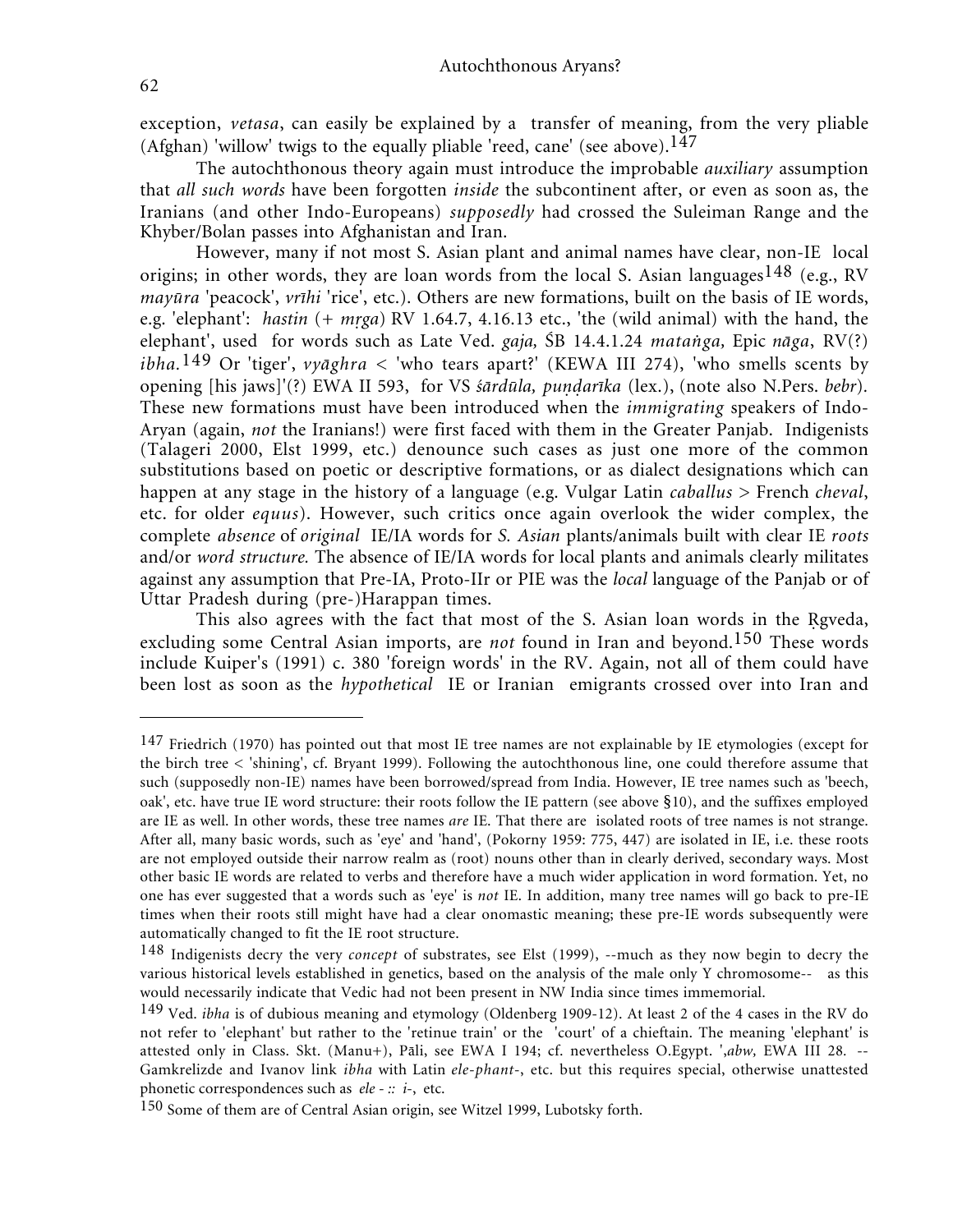beyond. One would at least expect a *few* of them in the 'emigrant' languages. Such Indian words should have survived in the west and could have acquired a new meaning, such as British Engl. *corn* 'wheat' > 'maize' in America. The Gypsies, after all, have kept a large IA vocabulary alive, over the past 1500 years or so, during their wanderings all over the Near East, North Africa and Europe (e.g., *phral* 'brother', *pani* 'water', *karál* 'he does').

No amount of special pleading will convince an independent (linguistic) observer of a scenario that relies on the total loss of all *typical* S. Asian words in Iranian and all the other 'emigrant' Indo-European languages. Again, Occam's razor requires to scrap the theory of an 'Aryan' or, worse, an Indo-European emigration from the Panjab to the West.

# §17. IE words in Indo-Iranian; IE Archaisms *vs*. Indian innovations

Conversely, and not unexpectedly by now, typical IIr. words indicating a temperate climate, and with IE root and suffix structure, such as 'wolf' (*vka:* Avest*. vəhrka*; cf. Lith. *vilkas*, O.Slav. *vl'ku*, Alban. *ulk*, Grk. *lúkos*, Lat. *lupus*, Gothic *wulfs* < \**wkwos*), 'snow/winter' (*hima:* Avest. *zim/ziiam,* Grk. *xiōn* 'snow', *-khimos,* Lat*. hiems,* Gaul. *Giamon-,* Armen. *jiun* 'snow'*,* etc.), 'birch tree' (*bhūrja,* Pamir Dial. *furz*, Osset. *b*œ*rs(œ),* etc*.* are found in E. Europe, Greater Iran and on the northwestern borders of the subcontinent (Kashmir). However, neither snow nor birch are typical for the Panjab or Indian plains. It is, again, *theoretically* possible that these words belonged to the supposed original IE/IA vocabulary of the northwestern Himalayas and therefore could have been transported westward by a *hypothetical* IE westward emigration. But, this scenario is contradicted by the evidence of the last section dealing with all the other IE 'cold climate' words that have not been preserved in India, not even in the Northwest or in the Himalayas. Therefore, words such as those for 'wolf' and 'snow' rather indicate linguistic memories of a colder climate than an export of words to Iran and Europe, such as that for the high altitude Kashmirian birch tree.

More importantly, typical Indian grammatical and lexical *innovations* are not found among the other Indo-European languages. While some, stemming from the IIr period, are met with in Old Iranian (pronoun *ah-am* 'I'*,* Avest*. azəm;* Nom.Pl*. aśvåsa-as,* Avest. *asphō,* etc.), the *typical Indian* innovations found already in the RV (*jabhåra* for *jahåra, sede/mene*, absolutives, etc.) are not. The first type of innovation is attributed to the common source language, i.e. Indo-Iranian rather than OIA influencing the neighboring Old Iranian.<sup>151</sup> It would be against all rules of (IE and non-IE) comparative linguistics to assume that such late, (low-level, in term of family tree or cladistics) developments should *not* apply just in the *single* case of Indo-Aryan, and to assume, instead, *early* innovation *inside* India (*aśvås-as, ratha, babhru* 'mongoose'*,* etc.) that would have *selectively* been exported to Iran (of course, minus all *typical Indian* RV innovations!), innovations that would *not* have been carried out in the rest of the Indo-European languages: just too many auxiliary assumptions!

The autochthonous theory would, again, have to assume that all such Indian innovations would have been carried out *after the speakers of Iranian (and/or all other Indo-European languages) had left the subcontinent,* which is contradicted by absence of typical Indian words in other Indo-European languages and in Iranian, and by the absence further west of Indo-Iranian innovations such as the chariot (\**ratha*). Occam's razor applies again.

<sup>151</sup> E.g., a comparison between the 1st pl. English (*we are*), German (*wir sind*), Dutch (*wij zijn*), shows that Engl. *are* must be a late internal innovation due to analogy with the 2nd plural form, and the equivalent of 3rd pl. *sind/zijn* is *also* substituted by *are;* while 1st pl*. sind/zijn* itself comes from the 3rd plural: *sie sind/zijn*.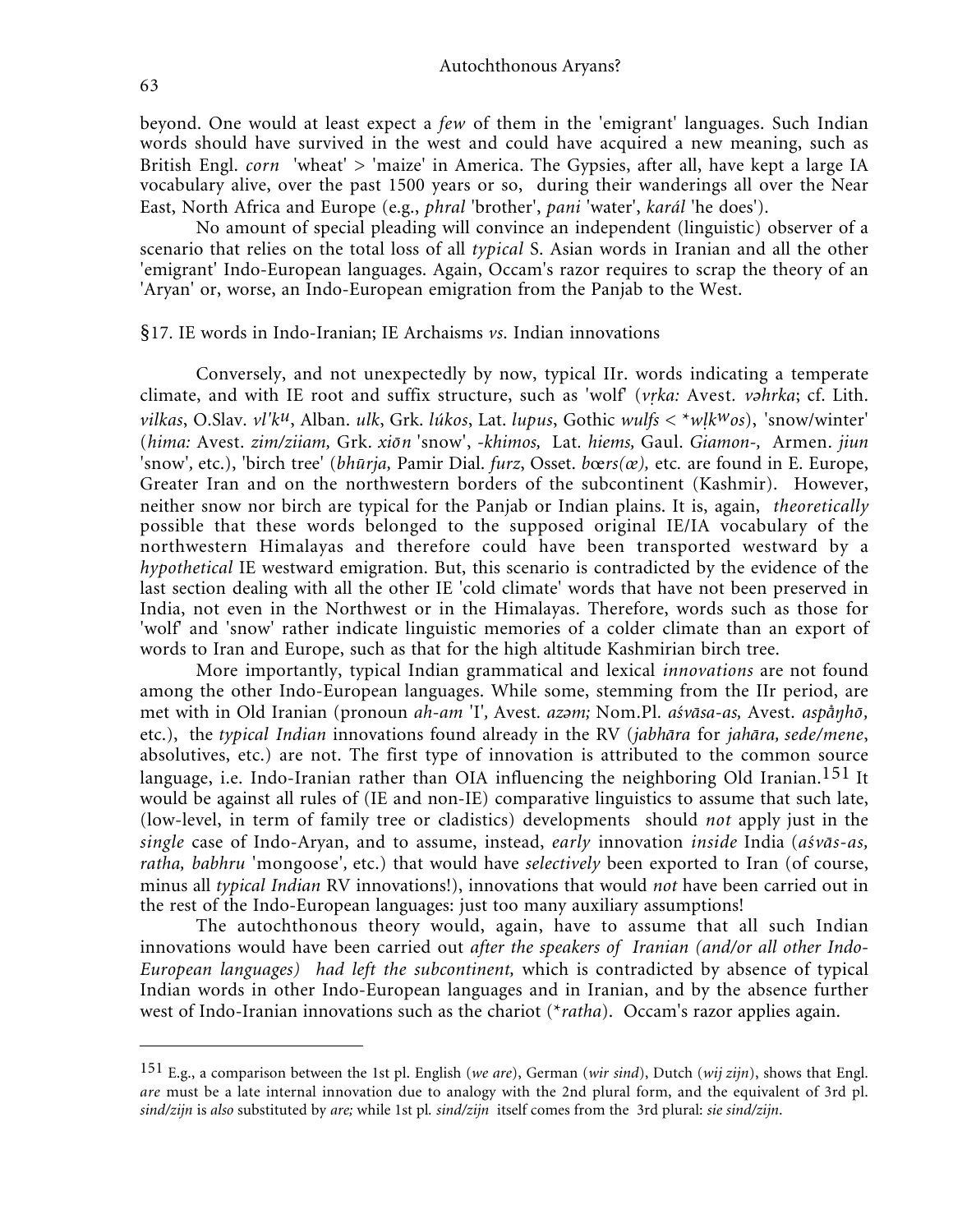#### Autochthonous Aryans?

To go into some further detail, the many archaisms in Old Iranian cannot readily be explained by an Iranian emigration from India: First of all when and where should this have happened? SW and Central Southern Iran was occupied by the Elamians, the western parts were settled by W. Iranians only after c. 1000 BCE (cf. Hintze 1998) and were settled by non-IE peoples before. About E. Iran/Afghanistan we have only stray Mesopotamian, copious archaeological and a few isolated Vedic sources. They point to non-IE settlements as well: in S. Iran, Elamian up to Bampur, Meluhhan east of it in Baluchistan/Sindh, and Arattan north of it in Sistan, while the northern fringe was occupied by the Bactria-Margiana substratum that is visible in Indo-Iranian (Witzel 1999a,b).

If the Iranians had moved out from the Panjab at an ''early date'', they would have missed, the *supposed* 'Panjab innovation' of the use of the (domesticated) horse (already Indo-European: Latin *equus,* etc.), and especially the later one of the horse-drawn chariot (IIr. *ratha*). If, on the other hand, they had moved out a little later, say, after the Mitanni Indo-Aryans, all of this would have come too late to account for the non-appearance of Iranian tribes in the RV which has only some (pre-)Iranian looking names (Witzel 1999), camels (RV 8) and some Afghani rivers (Gomatī in the Suleiman Range, Sarayu in Herat, Sarasvatī in Arachosia). We cannot make the Iranians move from India to Iran, say, at 5000 or 2600 BCE, then to introduce the innovation of horse pastoralism (not present in the subcontinent then!), and then let them take part, at c. 2000 BCE, in the innovation of the *already IIr* horse drawn chariot (\*ratha, § 12.6, §21).

In addition, Old Iranian *in general* is too archaic to have moved out of India *after* the composition of the RV: while Old Avestan (of Zaraθuštra) has, to be sure, many forms which correspond to Rgvedic ones, much of his language is even more archaic: as has been mentioned, the retention of the use of neuter plural with singular of the verb is something that has elsewhere been retained in Hittite; the old nom. pl. masc. in *-ås* = Avest*. -ås-, -å*- is found in the RV next to the innovation *devås-as*; an archaism in the perfect stem which appears in the RV such as *babhr-* (Avest. *baβr*-) next to the new formation RV *jabhr-*; archaisms in names such as *Jamad-agni* (= Avest. *jimat*) next to the innovative RV *gamad*, etc.

All of this points to a time of separation of IA and Iranian *before* the RV and thus, not inside India. The hypothetical argument that these traits were preserved in the Panjab side by side with the RV does not hold, for Iranian does not show any typical Indian elements (see above). $152$ 

If the Iranians had indeed left the Panjab before the RV, serious chronological difficulties would arise, whether we were to accept the autochthonous theory of the RV well before the Indus civ. (2600/5000 BCE) or whether we accept the traditional Indologist's dating of the RV sometime in the 2nd mill. BCE. In all these cases, Iranian is far too archaic to have been a *close* neighbor, in the Panjab, of the Rgyedic dialects. Further, it lacks any indication of Indian influence on its grammar and vocabulary (see above).

One can only conclude that Old Iranian, including Avestan, split off from (Proto- )Old Indo-Aryan (Vedic, etc.) at an early date, preserved some archaic features while developing innovations on its own (*s > h*, *kh > x, j'n > sn*, etc.) and that it was never in *early*

<sup>152</sup> An auxiliary theory, e.g. of a strong local (Dravidian, etc.) influence on the RV *only,* as opposed to Iranian - while still in India-- is implausible; the same applies to Drav. influence *after* the Iranians *supposedly* left: all of this would require an altogether new theory, constructed out of the blue, of a push towards the northwest by Dravidian.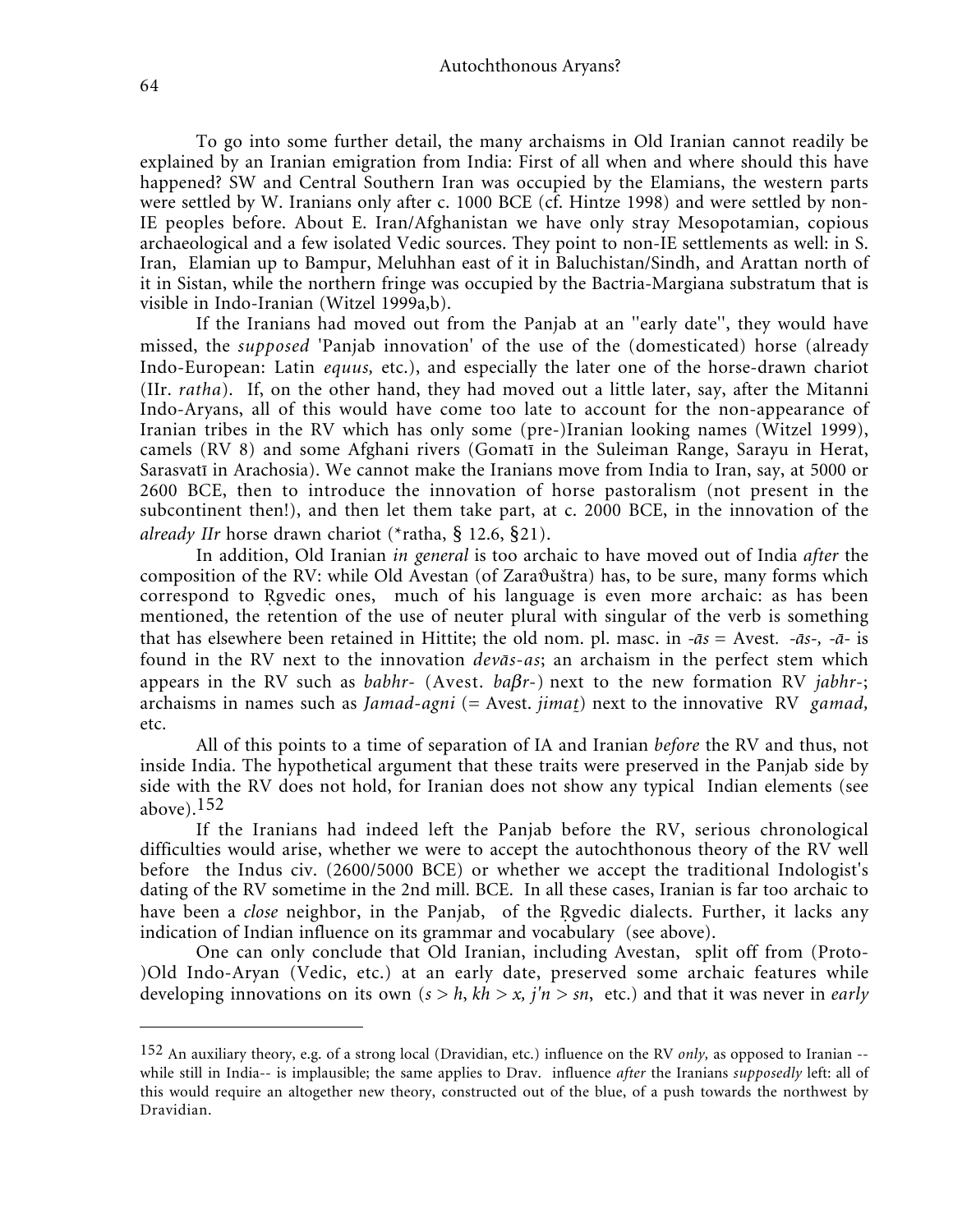close contact with the Panjab and its substrate languages. Such close contact would also have effected the one typical phonetical development that the Iranians actually 'escaped' *before* the Vedic dialects of the RV adopted or developed it, the retroflex sounds (see above §15).

# §18. Absence of Indian influence in Mitanni-Indo-Aryan

The same scenario as discussed so far is indicated by the IA loan words in the Hurrite language of the Mitanni realm in northern Iraq/Syria (c. 1460-1330 BCE). Again, if there was an (early) emigration out of India by (Vedic) Indo-Aryans it would be surprising that even the Mitanni documents do not show typical *South Asian* influence.153

Rather, is obvious that the remnants of early IA in Mitanni belong to a pre-Rgvedic stage of IA, as is seen in the preservation of IIr -*zdh*- > Ved. -*edh*-, in *Priyamazdha* (*Bi-ir-iama-aš-da*154) : Ved. *priyamedha* : Avest. -*mazdå.* These texts also still have IIr *ai* > Ved. *e* (*aika* : *eka* in *aikavartana*). Another early item is the retention of IIr. *j'h* > Ved. *h* in *vašana(š)šaya* 'of the race track' = [*važhanasya*] cf. Ved. *våhana-* (EWA II 536, Diakonoff 1971: 80, Hock 1999: 2); they also share the gvedic (and Avestan) preference for *r* (*pinkara* for *pigala*, *parita* for *palita*). Importantly, Mitanni-IA has no trace of retroflexion.

How could all of this be possible if one supposes an emigration from India, in some cases (Misra 1992) even *after* the supposed date of the RV (5000 BCE)? The RV is, after all, a text that already *has* all these features.

The Mitanni loan words (Mayrhofer 1979, EWA III 569 sqq.) from Pre-Vedic OIA share the typical IIr innovations, such as the new *Asura* gods Varuṇa (EWA II 515 *a-ru-na*, *ú-ru-wa-na*, not found in Iran) and Mitra (Avest. Miθra, Mitanni *mi-it-ra*), and Indra (Mit. in-da-ra/in-tar, Avest. Indra)<sup>155</sup> who is marginalized in Iran, and the Nāsatya (na-ša-ti-ya $an-na = A$ śvin, Avest. *Nånhaivo*iia).<sup>156</sup> These innovations also include the new the concept of *Rta* (Iran. *Arta*, in *very late* Avest. pronunciation =  $a\dot{s}a$ ), contained in names such as Artasmara (*ar-ta-aš-šu-ma-ra*), Artadhåman (*ar-ta-ta-a-ma*),157 and perhaps also the newly introduced ritual drink, *sauma*, IIr \**sauma* (Ved. *soma*, Avest. *haoma*, EWA II 749). The Mitanni sources show extensive use of the domesticated horse (*ašuua*, cf. names for horse colors158), the chariot (*rattaš*) and chariot racing (*a-i-ka-, ti-e-ra-*, *pa-an-za-, ša-at-ta-, naa-[w]a-wa-ar-ta-an-na= [aika-, tri-, panca-, satta-* (see n.160)*, nava-vartana]; tušratta/tuišeratta =* RV *tvearatha*).

<sup>&</sup>lt;sup>153</sup> Brentjes' pointing to the peacock motive in Mitanni times art is a very weak argument (for detailed criticism, see Schmidt 1980: 45 sq.) We know that even the Sumerians imported many items from India (Possehl 1996). Further, the peacock motif is attested in Mesopotamia well before the Mitannis. For a list of Mitanni-IA words, cf. now *EWA* III, Appendix.

<sup>154</sup> Mayrhofer 1979: 47; in Palestine, cf. *Priya-aśva: bi-ir-ia-aš-šu-va*.

<sup>155</sup> Mayrhofer 1979: 53: *in-tar-ú-da, en-dar-ú-ta* (Palestine, 15th cent. BC); cf. Cowgill 1986: 23.

<sup>156</sup> Via Mitanni, perhaps also Hitt. *Agni* (*Akniš,* cf. Avest. *dåštåγni*), Mayrhofer 1979: 36, 51: *a-ak-ni-iš.*

<sup>157</sup> The lineage includes *Bar-sa-ta-tar, Sauššattar (Sa-uš-ta-a-tar, sa-uš-sa-ta (at)-tar), Artad(h)åma (Ar-ta-taa-ma), Sattarna II, Artasmara (Ar-ta-aš-šu-ma-ra), Tušratta (Tu-uš-rat-ta, Tu-iš-e-rat-ta, Tu-uš-e-rat-ta: \*Tvaiáratha), KUR-ti-ú-az-za*, Mayrhofer 1979: 54 sqq., cf. Cowgill 1986: 23.

<sup>158</sup> Kikkuli *bapru-nnu:* Ved*. babhru, binkara-nnu* : Ved. *pigala, baritta-nnu* : Ved. *palita,* with gvedic -*r*- instead of later -*l*-, Mayrhofer 1979: 32, 52-3, cf. Cowgill 1986: 23.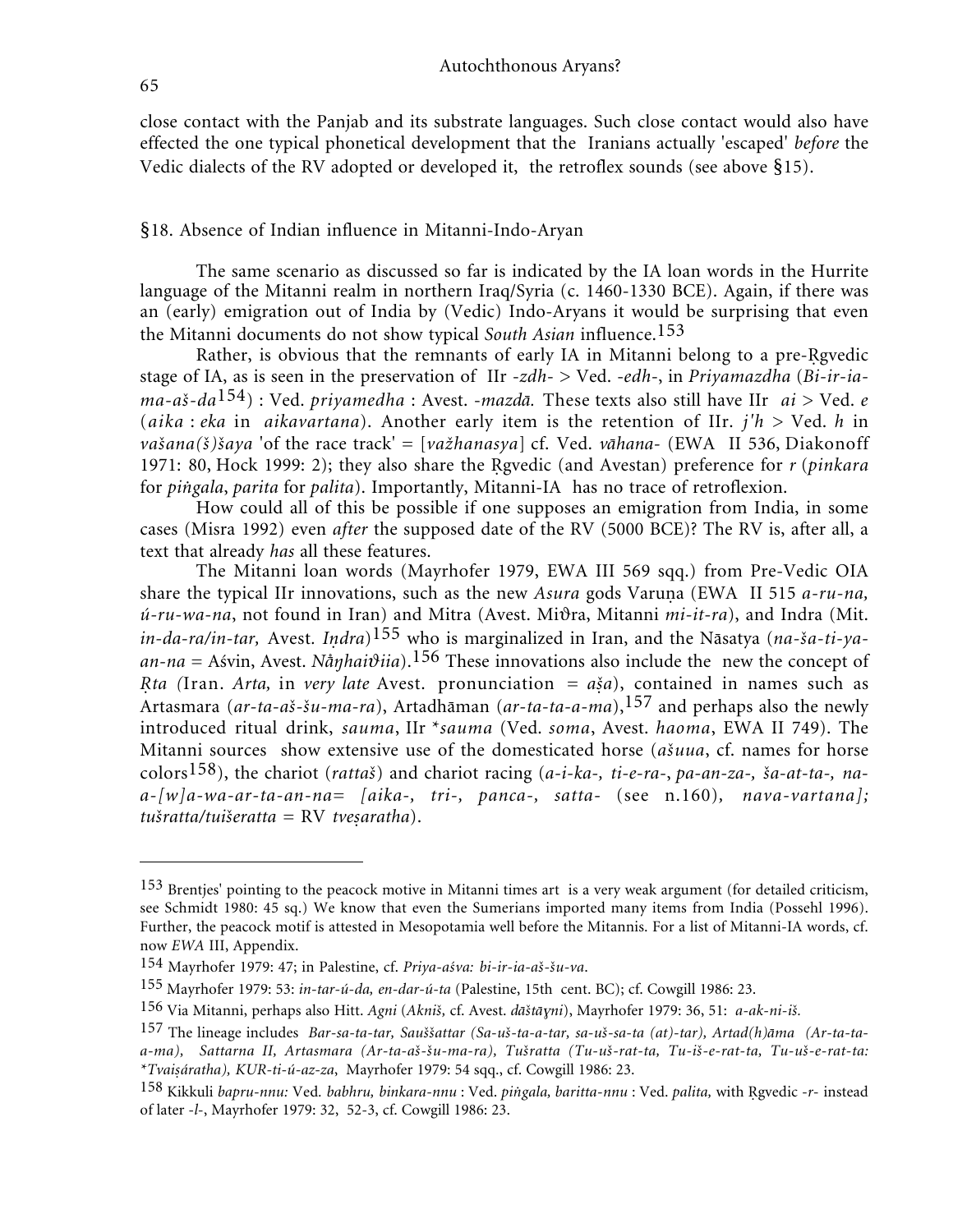To see in these names a post-RV form of OIA, a Prakrit (Misra 1992, Elst  $1999:183$ ,  $159$  is therefore misguided and based on insufficient knowledge of near Eastern languages. Misra's 'Pråktic influences' in Mitanni IA are due to the peculiarities of the cuneiform writing system and to the Mitanni form of the Hurrite language. It has been asserted for long that *satta* in *satta-vartana* 'seven turns' has been influenced by Hurrite *šinti* 'seven' (J. Friedrich 1940, cf. Cowgill 1986: 23, Diakonoff 1971: 81; this is under discussion again,160 but clearly a Hurrite development); however, the words starting with *b*- such as *bi*did not receive their *b*- from a MIA pronunciation of *vi,*161 as Misra maintains, but are due to the fact that Mitanni does not allow initial *v*- (Diakonoff 1971: 30, 45). In sum, the Mitanni IA words are not Prakritic but (pre-)Rgvedic.

On the other hand, the Mitanni texts clearly indicate typical OIA (Vedic) linguistic innovation: *aika-vartana* (*a-i-ka-ua-ar-ta-an-na*)162 instead of Ir. *aiva*- or general IE \**oino- > \*aina-)*, and yet, the vocabulary does not yet show signs of typical *South Asian* influence: for example, there is no retroflexation in *mani-nnu,* Avest. *maini*, Elam O.P. \**bara-mani*, and Latin *monīle*. But retroflexation is precisely what is found once OIA enters South Asia: RV *mani* 'jewel'.<sup>163</sup> Finally Mitanni IA has no typical South Asian loan words such as *āni* 'lynch pin'.

In sum, Mitanni-IA is older than the RV, cannot have come from the Panjab but must have been spoken in the north-eastern border areas of Mesopotamia where it influenced the Hurrite language of the Mitanni that belongs, just like its later relative Urartu, to the Caucasus group of languages.

Indeed, some of the rather indirect IA influx into the Near East may have been earlier than the one visible in Mitanni. The Kassite conquerors of Mesopotamia (c. 1677-1152 BCE) have a sun god *Šuriiaš*,164 perhaps also the *Marut* and maybe even *Bhaga* (*Bugaš*?), as well as the personal name *Abirat(t)aš* (*Abhiratha*); but otherwise, the vocabulary of their largely

<sup>159</sup> Elst sees here, of course, a confirmation of his belief that the RV is of hoary pre-Indus vintage. Thus, he can expect post-Rgvedic Prākrt forms in 1400 BCE. While some MIA forms may be sought in the RV, their status is constantly questioned and further reduced. The latest form that has come under attack is *jyoti* < \**dyaut-is*, see C. aan de Wiel 2000.

<sup>160</sup> "E. Laroche, in his *Glossaire de la langue hourrite*, lists the word *šittanna* from the Kikkuli text and comments: "... "sept", d'après l'indo-arien *šatta-wartanna*. - Forme de *šinti/a*??" S.v. *šinti*2 he says: "Mais *šinti* "sept" doit encore être séparé... de *šitta*." He also lists a word *šittaa* (long a) from two (Hittite?) Kizzuwadna texts." (pers. comm. by Bjarte Kaldhol, Nov. 5, 2000).

<sup>161</sup> Incidentally, it would be *eastern* MIA, such as Mågadhī (which, however, does not agree with the extreme Rhotacism of Mitanni-IA but has *l* everywhere!), as western North India has retained *v-* , see Masica 1991: 99 sq. 162 Thus also Cowgill 1986: 23. Note that Ved. has *eva* 'only' *< aiva* = O.Iran. *aiva* 'one', and that only MIr. has *ẽvak* 'one', but this is due to the commonplace MIr. suffix *-ka*; Next to the usual [*tri-, pañca-, \*sapta-, navavartana*]; and racing terms such as : *ua-ažan-na* 'race track', also with genitive in: -*na-ši-ia*!, and perhaps Lú*a-aššu-uš-ša-n-ni,* 'horse trainer', Diakonoff 1971: 81, Mayrhofer 1979: 52;.

<sup>163</sup> Mayrhofer 1979: 53; cf. RV mani, Av. ma<sup>i</sup>ni, Elam. O.P. *\*bara-mani*, Latin monīle, etc.; cf. also Varuna as *Uruna*, and Ved. *sthūå*, Av. *stūnå/stunå*, O.P. *stūnå*, Saka *stunå*.

<sup>164</sup> Explained as sun god, "Šamaš", Mayrhofer 1979: 32; cf. also the war god *Maruttaš = Marut-,* and king *Abirattaš = Abhiratha;* for details see Balkan 1954: 8*.*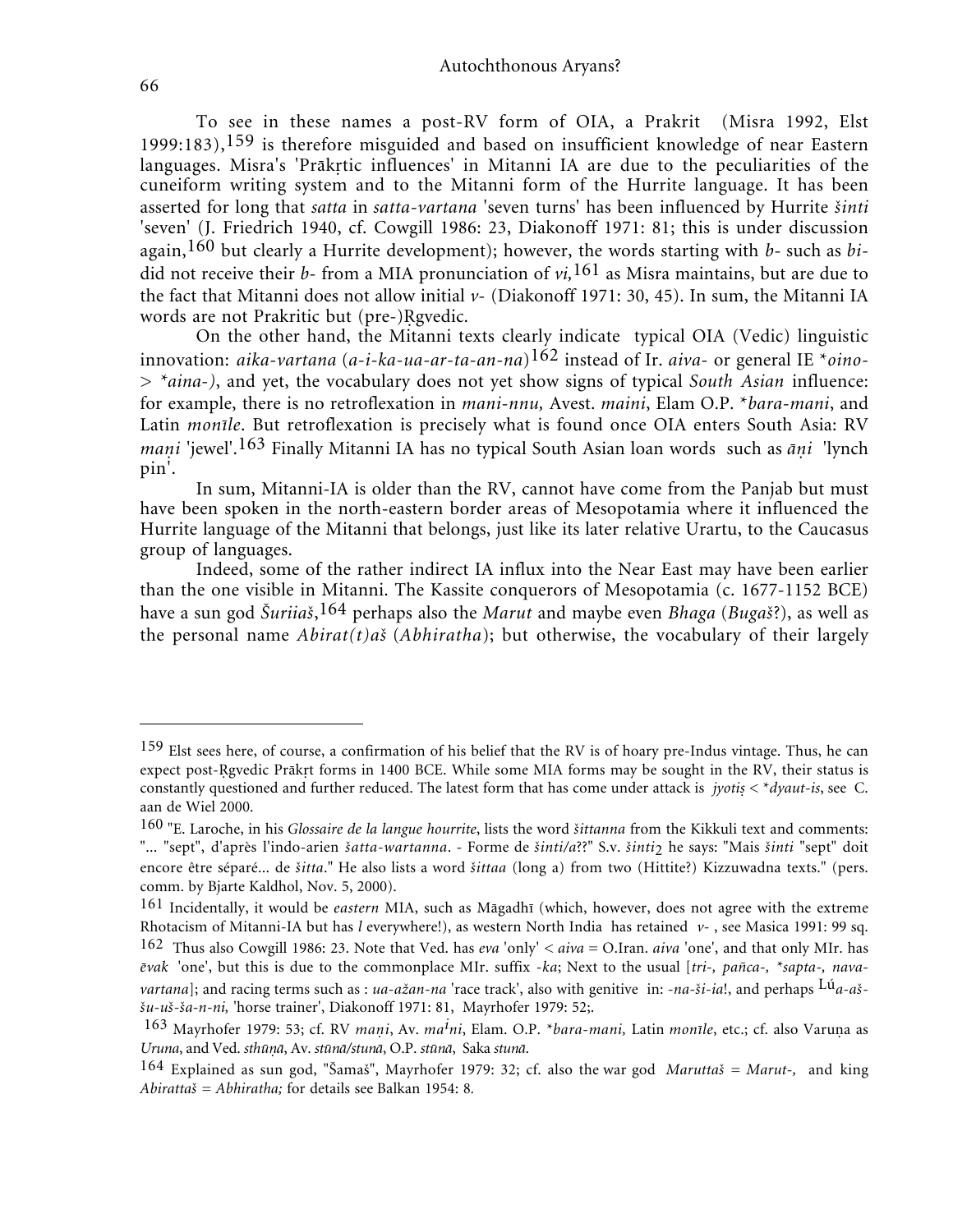unknown language hardly shows any IA influence, not even in their many designations for the horse and horse names<sup>165</sup> (Balkan 1954).<sup>166</sup>

If one now thinks through the implications of the autochthonous theory again, the ancestors of the Mitanni Indo-Aryans would have left India very early indeed (well before their favorite date of the RV, 2600/5000 BCE, and well before 1900 BCE, the *supposed* date of the Brāhmaṇa texts, Kak 1994). They would have done so with the Rgvedic dialect features (*ai > e, zdh > edh*) *not yet* in place, and without any of the alleged MIA forms of Misra (*satta,* etc.), but *with* the typical OIA and IIr terms for horses and chariot racing (*before* their invention and introduction into South Asia)! They would have lingered somewhere in N.W. Iran to emerge around 1400 BCE as Hurrianized Mitanni-IA, with some remnant IA words and some terms of IA religion. But they would have done so *without* any of the local South Asian innovations167 (no retroflex in *mani*-, no *-edh-, -h-*, etc.) that are already found in the RV, and also *without* any particularly Indian words (lion, tiger, peacock, lotus, lynch pin  $\bar{a}ni$ ) all of which would have been 'selectively' forgotten while only *typical* IA and IE words were remembered. In short, a string of contradictions and improbabilities. Occam's razor applies again.

Similarly, the Parna (Gr. *Parnoi,* Ved. *Pai*) and Dasa/Dåsa ~ Avest. (*Aži*) *Dahåka*, ~Ved. *dåsa Ahīśu*, Lat. *Dahi*, Grk. *Daai*, Avest. *Dha* (:: *Airiia*, cf. Dahae :: Arii), would have escaped their Panjab IA enemies (RV Dasa, Dasyu, Paṇi :: *ari, Arya, Ārya*) northwards in order to settle at the northern fringes of Iran well before the time of the RV, e.g., as the *Parna,* still *without* retroflexion and accompanying loss of -*r-*. Unfortunately for the autochthonous theory, these N. Ir. tribes occur already in the RV, significantly *not* as real life but as *mythical* enemies, and now *with* retroflexion. Significantly, all while the same authors who composed the RV hymns are supposed by the indigenist and revisionist writers not to remember *anything* beyond the Panjab. Again, multiple contradictions: Occam's razor applies.

\*\*\*

Summary : Linguistics

<sup>165</sup> Note, however, *timiraš* = Ved. *timira*- 'dark', cf. Balkan 1954: 29, also 1954: 27 *laggatakkaš* = *lakta*?

<sup>166</sup> Some early IA immigrants that according to Harmatta (1992: 374) seem to be recorded in a tablet of the Dynasty of Agade, at the end of the third millennium BCE, c. 2300-2100 BCE: A-ri-si(<sa')-en = Arisaina and Sa-um-si( <sa')-en = Saumasena, are *wrong* interpretations of Hurrian words: "Hurrian names in -*šen* (not -*sen*) are common in earlier periods. *Arišen* means "The brother gave", *and Šaumšen* (probably pronounced *Tsaom-then*) is made from a root *sa*- plus the verbal suffix -*um/-om* plus -*šen*, an abbreviated form of *šenni*, "brother". These names from Samarra were published by Thureau-Dangin in RA IX 1-4. See Gelb et al., *Nuzi personal names*, Chicago 1963, p. 255" (personal comm. by Bjarte Kaldhol, Nov. 6, 2000). On š = [θ] see Diakonoff 1971: 46. -- Harmatta (1992: 374) wrongly took these names as a sign of an early Indo-Aryan spread towards Mesopotamia.

<sup>167</sup> Some of the so-called MIA features of Mitanni-Indo-Aryan are due to the writing system (*in-da-ra*, etc.); *satta* is questionable as well: *ša-at-ta* is influenced by the Mitanni term, as *\*ša-ap-ta* would be possible in this writing system; S.S. Misra, however, has found linguistic features common to MIA (Middle Indo-Aryan) and even NIA: assimilation (*sapta > satta*); anaptyxis (*Indra > Indara*); initial *v > b* (*virya > birya*), read, however, *Priya*! -- K. Norman erroneously pointed to *pt > tt* (see discussion of *satta)*, labialization of *a > u* after *v* (\**ašvasani > aššuššanni*), see however, Mayrhofer 1979: 52.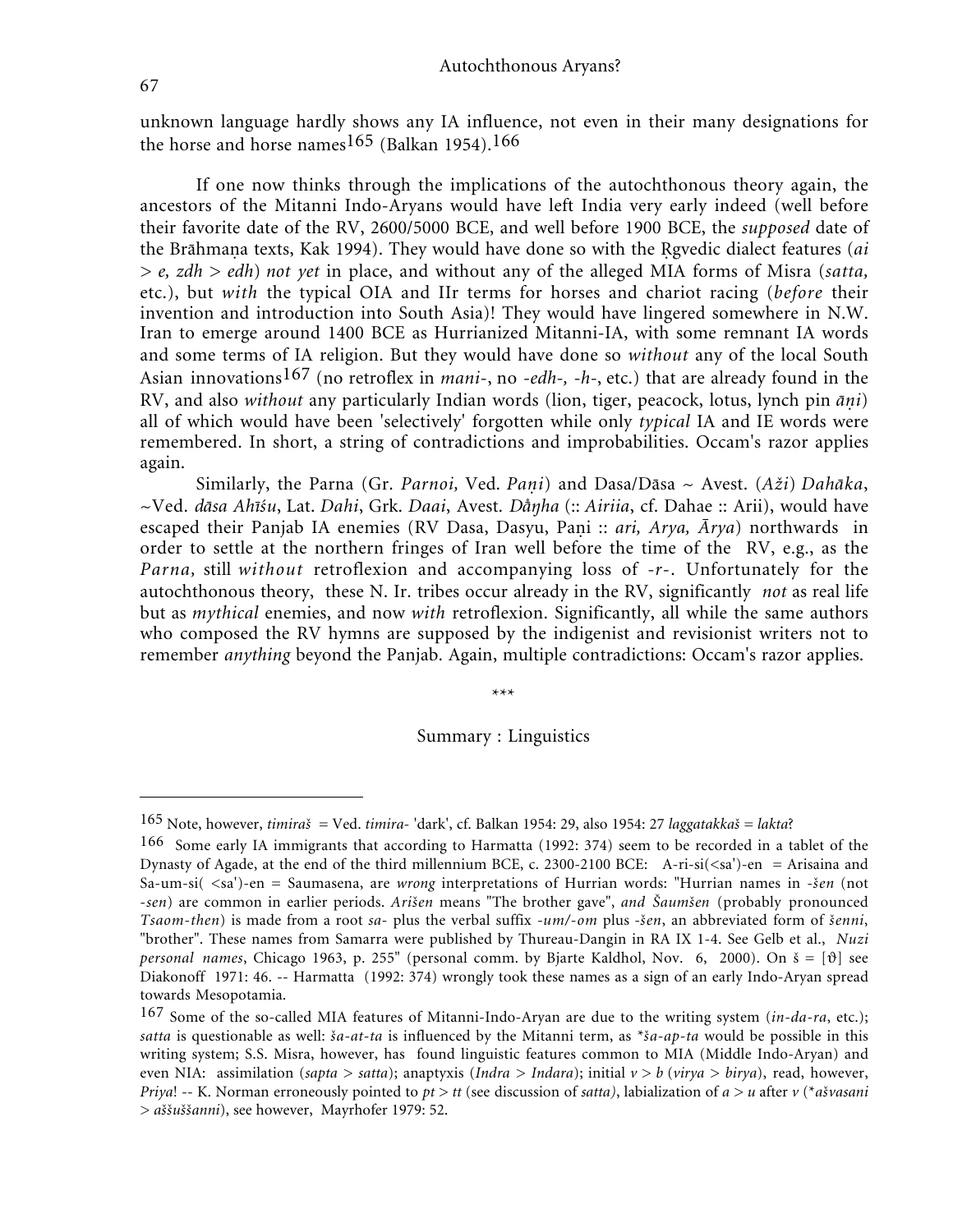In sum, all of the linguistic data and the multitude of possible autochthonous scenarios based on them lead to the same kinds of *culs de sac* or *Holzwege.*

There is *no evidence* at all for the development of IE, IIr, and even of pre-OIA/Vedic *inside* the subcontinent. It is contradicted, among other items, by the Iranian and Mitanni evidence. An *emigration* of the Iranians and other Indo-Europeans<sup>168</sup> from the subcontinent, as supposed by adherents of the autochthonous theories, is *excluded* by the linguistic evidence at large.

To maintain an Indian homeland of IE, IIr, and Pre-OIA requires multiple special pleading of a sort and magnitude that no biologist, astronomer or physicist would tolerate. Simply put, *why should we allow special, linguistic pleading just in the case of India*? There is nothing in the development of human language in India that intrinsically differs from the rest of the world. Occam's razor applies.

So far, most of the linguistic evidence presented in the previous sections has been neglected by advocates of the autochthonous theory,  $169$  and if it has been marshaled at all, it has been done so *ad hoc*, even by the lone, autochthonously minded Indian historical linguist, S.S. Misra. His *rewriting* of IE linguistics remains incidental and idiosyncratic, and it results in multiple contradictions, just as the rest of the theory. The autochthonists must do a lot of homework and try to contradict the linguistic data discussed above (detailed in § 13-18) before they can hope to have any impact on linguistic discussions.

Conversely, the data derived from linguistic study are consistent throughout: they clearly indicate that an Eastern IE language, the Vedic branch of IIr, has been *Indianized* and has grammatically *innovated after* its arrival in the Panjab, while Iranian has escaped this influence as it did not enter the subcontinent then. Exactly how the IA language *and* the *IA spiritual and material culture* of the archaeologically still little traced Indo-Aryan speaking tribes was introduced, that is still an open and very much debated question. It can be traced securely, so far, only in the evidence coming from the texts (horses, chariots, religion, ritual, poetics, etc.) and from the features of the language itself that have been discussed here at length. Possibly, genetic evidence, especially that deriving from studies of the male Y chromosome, may add to the picture in the near future.

In the sequel, the evidence from texts, archaeology, and some natural ("hard") sciences will be adduced. This is perhaps the right place to point out that these fields of scholarship proceed in their own fashion and with various methodologies, and that the data obtained from all these fields have their own characteristics. It is not always the case, for example, that evidence from archaeology can flawlessly be matched with linguistic or genetic data. The nature of evidence in these fields often is too disparate. Some scholars (such as the archaeologist Shaffer) actually refuse to take into account anything that is outside archaeology, especially the "tyrannical" linguistics. This is of course not quite true, as palaeontology is tacitly accepted. Second, it must be pointed out that many of these fields, such as archaeology, provide "hard" evidence, but then *interpret* their data in various ways, just as it occurs in the other humanities. The same is true also, e.g. for studies of palaeo-climate. The distinction between the 'hard sciences' and the humanities is not as strict as is often made out.

<sup>168</sup> The much later emigration of the Gypsies and some others into Central Asia are of course excluded here. 169 With the (partial) exception of Elst (1999), and Talageri (2000) for which see above.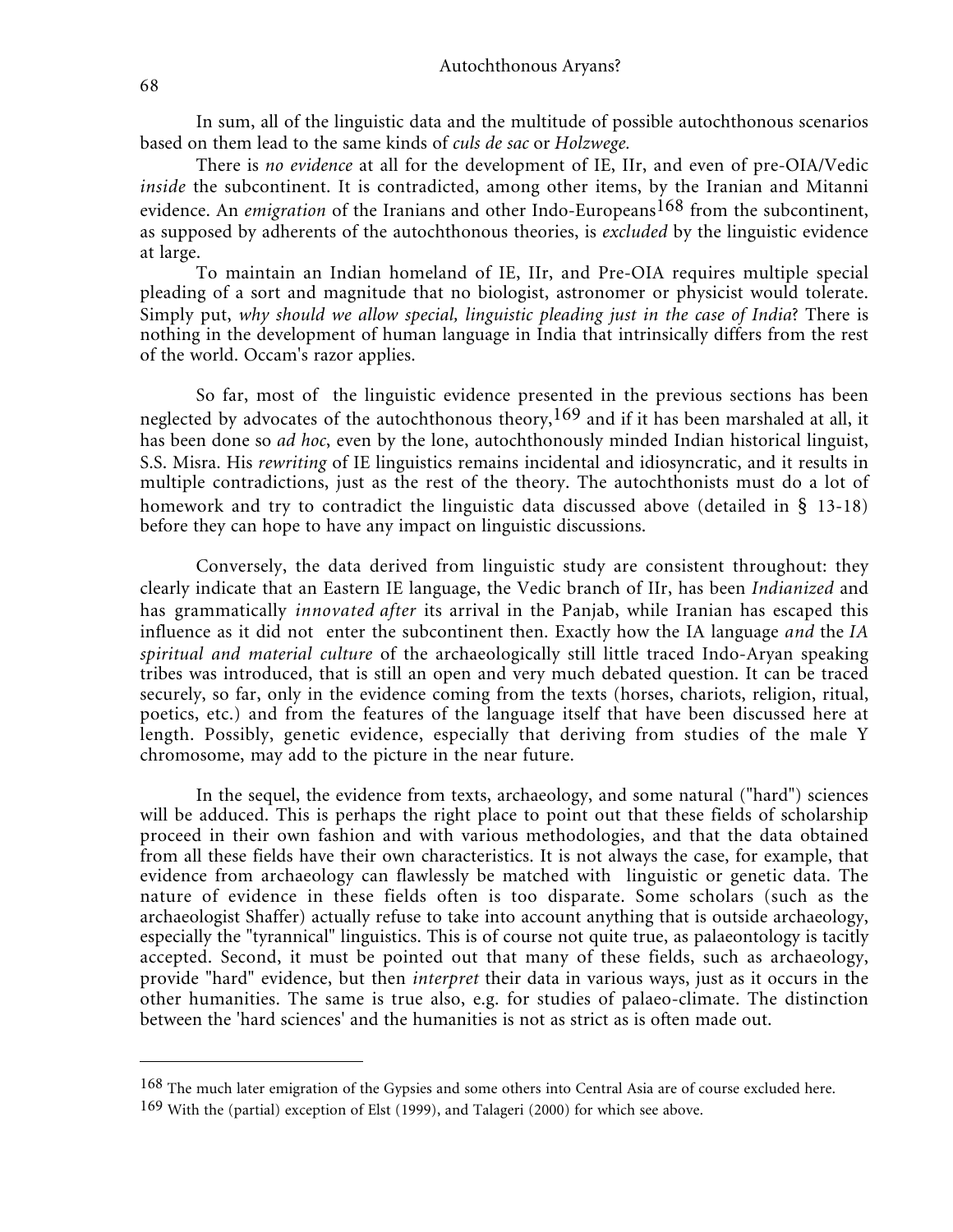Nevertheless, we should keep looking for overlaps in evidence and draw our own, often preliminary conclusions, -- preliminary as several if not all of the fields involved are in constant development.

#### **CHRONOLOGY**

§19. Lack of agreement of the autochthonous theory with the historical evidence: dating of kings & teachers

Turning, presently, to the evidence preserved in the texts themselves and in history as well as archaeology, it might be useful to deal first with an item that has captured the imagination of scholars east and west for at least a century, that is, the various lists of early kings (and also of Vedic teachers).

Advocates of the autochthonous theory stress that the traditional lists of Indian kings (in the Mahābhārata, Rāmāyaṇa, Purāṇas) go back to the fourth millennium BCE and even earlier. However, even during the formative period of the great Epic at c. 300 BCE, Megasthenes, the Greek ambassador to the Maurya court at Patna, reported to have heard of a traditional list of 153 kings that covered 6042 years.170 This would, of course, lead back well beyond the traditional beginning of the Kaliyuga at 3102 BCE (cf. Witzel 1990). The latter date, however, is due only to back-calculation, based on the alignment of all then known(!) five planets, that was carried out by Våråhamihira in the 6th cent. CE (Kochhar 1999). In other words, all *dates* based on a beginning of the Kaliyuga in 3102 *are worthless*.

The royal lists rest, as almost everywhere in traditional cultures, on Bardic traditions.<sup>171</sup> In India, they derive from lists orally transmitted and constantly reshaped by the Sūta bards according to local conditions and personal preference (Parry and Lord, 1930 sqq.)<sup>172</sup> The eager efforts made by many Indian scholars of various backgrounds to rescue

<sup>170</sup> Megasthenes, the Seleucid ambassador to Candragupta (Sandrokottos) Maurya's court, at c. 300 BCE (Arrianos, Indika 9.9). -- All of this is called "entirely plausible" by Elst (1999: 192); however, there even is 6776 BCE as another starting point, according to Pliny, *Naturalis Historia* 6.59 and Arrianos. Elst strangely comments "even for that early pre-Vedic period, there is no hint of immigration". In short, according to Elst (and Talageri 2000) we get Indian "kings" in the Gangetic plains of the 7th millennium BCE, when this area was populated by a few hunter and gatherer tribes! These 'monarchs' would indeed be the first kings on the planet (Witzel 2001). Elst is not aware of the common (Indian, etc.) tendency to put contemporary lineages one before another when setting up long range 'historical' records (Witzel 1990). See also next note.

<sup>171</sup> See the lists in the Torah, Homers' list of ships, Polynesian lists of chieftains, and so on. *Listenwissenschaft* is one of the oldest 'sciences' in the world, cf. the Babylonian evidence in Z.J. Smith (1982) and Assmann (1987).

<sup>172</sup> Where we can check such Bardic traditions with the help of historical records, e.g. in the Germanic epic, they tend to telescope, rework the historical data; for example, they confound Ermanric, the king of the Goths in the Ukraine at the time of the Huns' invasion, with his grandson Theoderic, king of the Goths in Italy.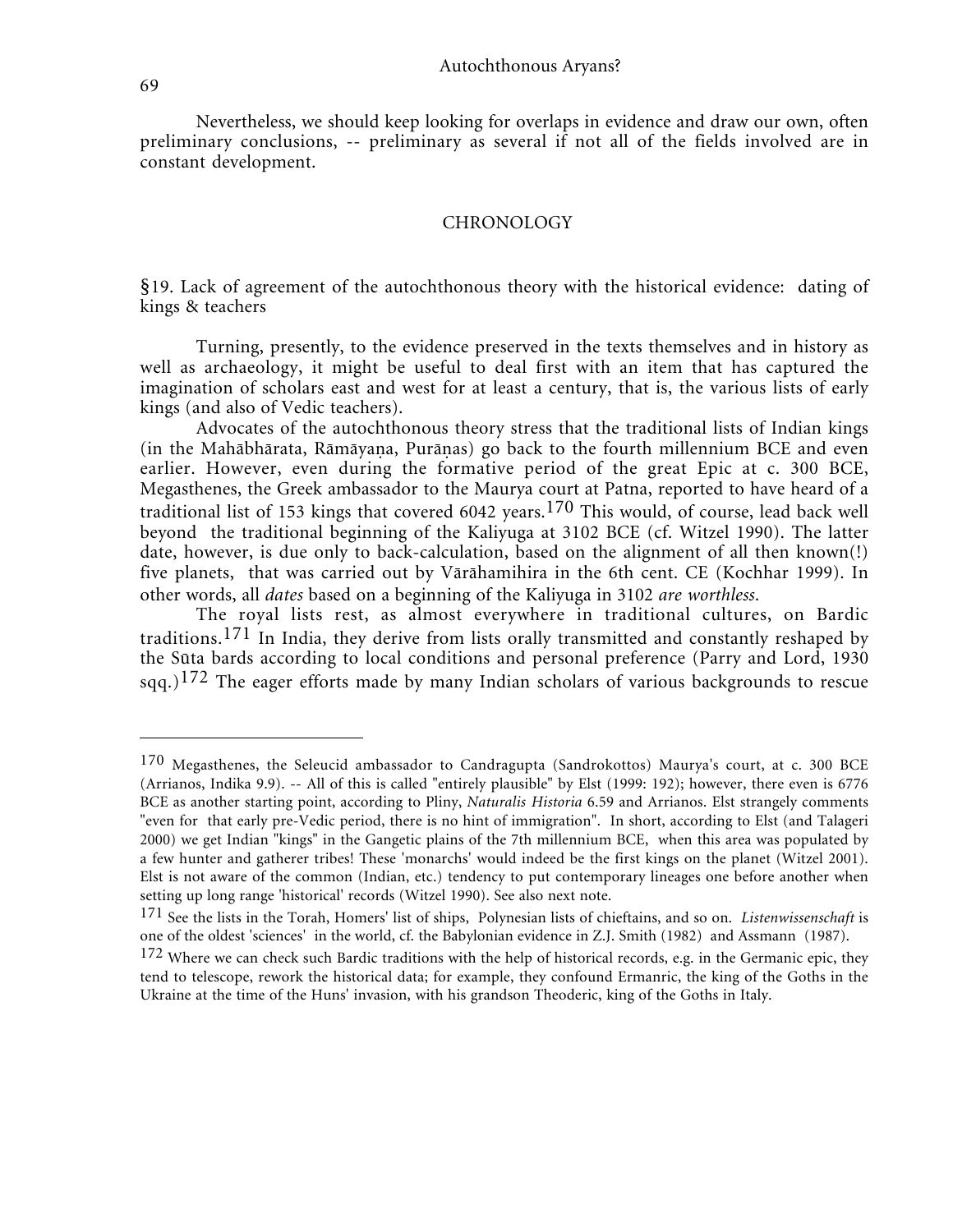these lists as representing actual historical facts<sup>173</sup> therefore are ultimately futile.<sup>174</sup> The only early Purāṇic kings we can substantiate are those listed in the Vedas as these texts, once composed, could no longer be changed.

The process is exceptionally clear in the development of the tale of the Great Battle (*dåśaråjña*, RV 7.18, see Witzel 1995). In the RV this is fought between the Bharata chieftain Sudås on the one side, and the Pūru chief with his nine 'royal' allies on the other. It took place on the Parusnī in central Panjab. The Mahābhārata battle, however, is fought between the Kaurava (of Bharata descent) and the Pāṇḍava, both of the new Kuru tribe, near the Sarasvatī in Kuruketra (modern Haryana).

Because of the extremely careful oral method of RV preservation we can take the RV report as a sort of tape recording of contemporary news, news that is of course biased by contemporary political considerations and the mentality of the victor. However, already the Middle Vedic texts indicate a gradual shift in the non-Rgvedic and non-specialized, more popular traditions: there is a general confusion of the characters and the location involved, leading to that of the well known Mahåbhårata personages and localities (details in Witzel, 1995). All of this does not inspire a great deal of credibility in the ''facts'' reported by the Epic and Purāņic texts (Pargiter 1913, Morton Smith 1973, Talageri 1993, 2000).<sup>175</sup> These texts have clearly lifted (parts of) lineages, fragment by fragment, from the Vedas and have supplied the rest (Söhnen 1986) --from hypothetical, otherwise unknown traditions-- or, as can be seen in the case of the Mahābhārata, $176$  from poetical imagination.

Similarly, the idea that the Vedas contain reliable lists of teachers rests on typically weak foundations. First of all, the various of Vama lists at the end of  $\overline{S}B$  10,  $\overline{S}B$  14 =  $\overline{B}$ AU 2,  $\overline{B}$ AU 6, JUB 4, KA 15, cf. ChU 8.15, etc.) do not agree with each other. Second, they trace the line

 $173$  The latest example is Talageri (1993, 2000) who builds a whole imaginative prehistory of S. Asia on such 'data': with an early emigration of the Druhyu branch of the Aryans to Iran and Europe in the 5th millennium BCE, including such fantastic etymologies and identifications as Bhalånas = Baloch (who appear on the scene only after 1000 CE!), Bhgu = Phrygians, Madra = Mede (Måda), Druhyu = Druids, Alīna = Hellenic people, Śimyu = Sirmios (Albanians), etc. -- These are Oakish cases where even Elst (1999: 192 sq.) does not always follow him.

 $174$  The arguments used to justify the historicity of the Purāṇas (Elst 1999) are easily dismissed. While we can expect names of a similar sort in the older lists --some of them are also found in the Vedas (after all, names within a family often begin or end in the same way),-- they cannot be used to substantiate the *actual* existence of complete Purāņic lists during Vedic times. See §19. -- Elst's further argument that early Purāņic dynasties are not those of the northwest but of Bihar, Utkala etc. equally does not hold. It is clear that the beginnings of the lists, even in the Mbh and Råm., were reformulated to fit local demands: a western (Bharata) one for the Mbh and an eastern (Ikṣvāku) one for the Kosala area. (Witzel, in prep.) Agreement between the Epics, Purāṇas, Buddhist and Jaina texts does not vouch for a 'hoary' age of such lists, just for a common perception at the time these texts were composed, i.e. after 500 BCE. Only the Vedas are older, and they contain just small fragmentary sections of the later (enlarged, altered) Purāṇic lists. The influence of politics of empire (Nanda, Maurya, Gupta) and of local politics (or the wish by local kings to forge such a link to a well established lineage) should not be underestimated.

<sup>175</sup> Talageri turns things around and finds justification of the Purānic data in the Vedas, and thus a spread of the Lunar dynasty from Kosala (Prayåga) westwards. Strangely enough, these Pūru dynasties later on again spread eastwards (as is clear from the Vedas anyhow!) -- All of this is faithfully repeated by Elst (1999: 191). If this is not a *post-factum* justification, a *retrofit* as indigenist like to call such constructions, of the originally despised Ikvåku lineage (JB 1.338 = Caland § 115, see a first try at amelioration in AB 7, Witzel 1989), -- then what? (Discussion already in Witzel 1995).

<sup>176</sup> Especially clear with the introduction of the 'non-Vedic' Pāṇḍavas (Witzel, in prep.).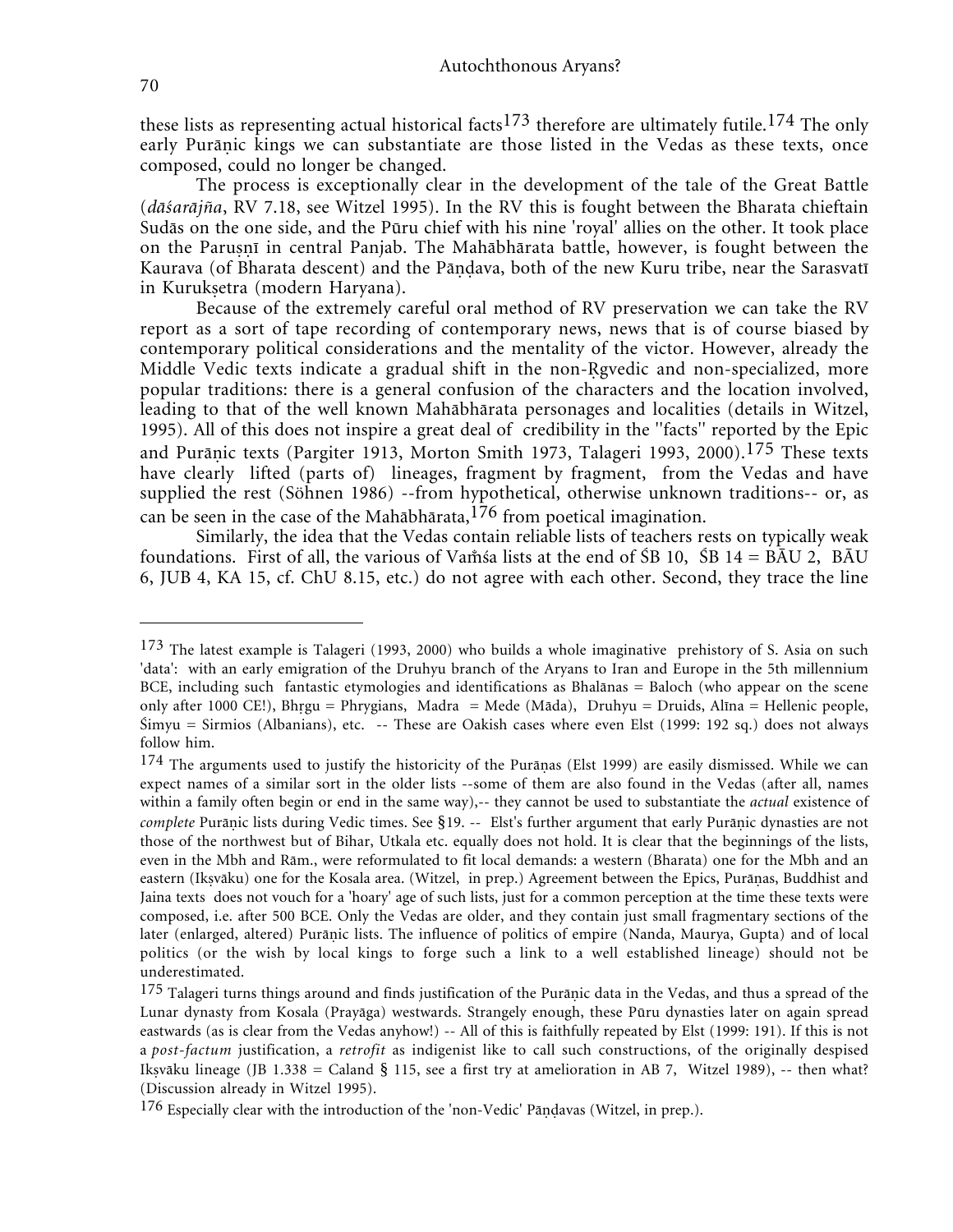of teachers back to the gods, to Prajåpati. Yet even if we neglect this small detail and take only the later parts of these lists at face value (Morton Smith 1966), we do not know *when* to place them in time, as the absolute dates of the teachers are totally unknown, except for some overlaps with chiefs and kings known from the Vedic texts, as tentatively worked out by Morton Smith (1973).

Any historical reconstruction based on such lists must then start with assumptions, and even the usual average number of 20 or 30 years attributed to a generation does not work for teacher/student relationships, e.g., Mahidåsa Aitareya supposedly lived for 116 years and can have had many generations of students, just like any modern academic teacher. In addition, the Vamša lists mention that certain Veda students had several teachers. In fact, Yājñavalkya, whom the ŚB sometimes pictures as an old man, could have had students throughout his life, and of various ages. All of this makes the use of the Vam<sup>sa</sup> lists for *reliable* dating almost impossible.

Again, the general question, asked several times already, has to be put here as well: if the traditional Bardic data are unreliable in traditional societies everywhere around the world, why should the same kind of data, shaped and reshaped by the later Vedic texts, the Epics and the Purāṇas, be a full and true account of South Asian prehistory? As in the cases listed above (and further below), this amounts to very special pleading, in fact again to another unmotivated exemption of India from the generally accepted procedures of the sciences, and of scholarship in general.

The genealogical data also do not readily fit into the combined, *general* picture as provided by the texts and by other disciplines such as archaeology, to which we will turn now.

## ARCHAEOLOGY

#### § 20. Archaeology and texts

Archaeology strives to discover, but cannot establish all the major factors that make up a certain civilization, as this science is limited to physical remains, from buildings and art to pottery, plants and human bones. As long as archaeologists cannot find readable inscriptions and texts along with their findings, the interpretation of the *spiritual* background and much of the society of the culture in question remains tentative.<sup>177</sup> The Mayas, e.g., were regarded as exceptionally peaceful people until their texts could be read. We cannot yet read the Indus inscriptions, and we do not yet have access to the archaeological remains, if indeed preserved, of the gvedic period. Many of the archaeological interpretations thus remain tentative, and by their very nature, they tend to shift with each new major discovery.

In the sequel, some of the archaeological and textual data are compared with what the autochthonous theories make of such evidence. It must be pointed out that autochthonists frequently rely on the *dicta* of recent archaeologists who stress that there was no major cultural break in South Asia from 6500 BCE well into the prehistorical period. However, archaeological evidence -- extremely important as it is -- forms just *one* facet of several of a given culture, and in many respects only of its the most materialistic aspects. It must agree with what the

<sup>177</sup> Recently, it has been tested in Papua-New Guinea what the material remains of some five different linguistic communities belonging to one particular area would look like. After a deterioration of a few years, the archaeologists dug them up, and found -- "the same (material) culture"! So much for the often used or alleged overlap of language and culture.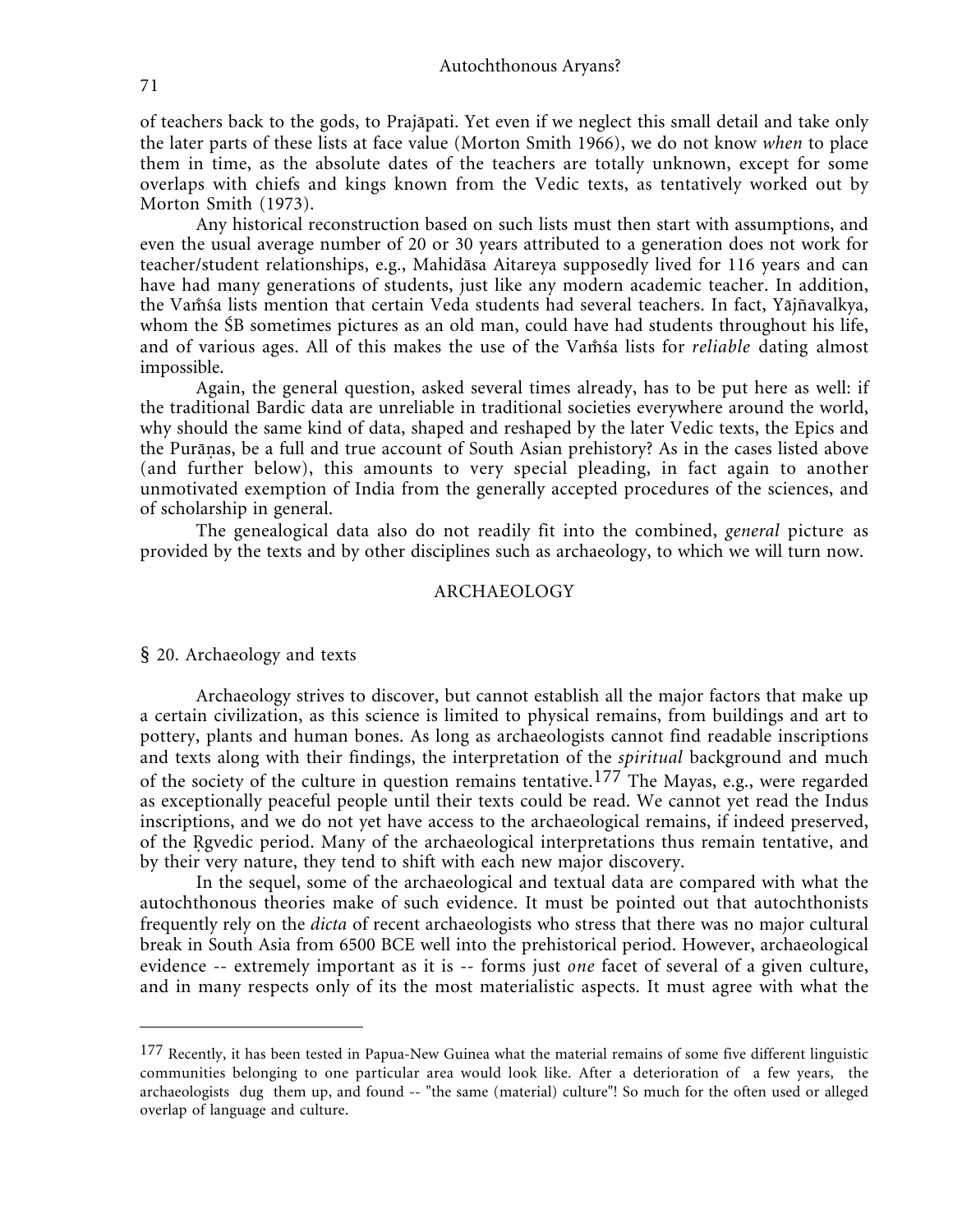other sciences supply on information about the period in question. In other words, where is the archaeologist that can tell us what the famous Indus "Śiva" or "Paśupati" seal really signifies? We will return to this question below.

# §21. RV and the Indus civilization: horses and chariots

The autochthonous theory asserts a rather early date for the RV (pre-Indus civilization, at 2600 or 5000 BCE). Indeed, the RV does not know of the Indus towns, of international commerce, of the Indus script, of the Indus staple food, wheat, nor of the late-Indus cereal, rice (see below §23). However, all of that is only evidence *ex silentio*, while the rich Rgvedic materials dealing with the domesticated horse, the horse-drawn chariot, or chariot races do not fit *at all* with such early dates for the RV178 (see immediately below) and rather put it after c. 2000 BCE. The closely related older Avestan texts, too,  $179$  point to a pastoralist, copper/bronze culture with use of horse and chariot, quite similar to that of the RV.

Clearly, the use of the horse drawn chariot in sport and war during the RV period was mainly, but not exclusively, a noblemen's occupation. In the autochthonous theory, the "relative absence of horse bones" in the Indus civilization<sup>180</sup> is therefore explained away by the auxiliary assumption that the horse was only occasionally imported for the nobility, who nevertheless were regarded as very good horse trainers. This overlooks the fact that riding, too, is attested in the RV and that is clearly linked to groups socially situated below the nobility (Falk 1995). However, not *one* clear example of horse bones exists in the Indus excavations<sup>181</sup> and elsewhere in North India before c. 1700 BCE (Meadow 1997, 1998). Even Bökönyi (1997), who sought to identify some horse remains in the Indus civilization, states that ''horses reached the Indian subcontinent in an already domesticated form coming from the Inner Asiatic horse domestication centers.''

Indeed, well recorded and stratified finds of horse figures and later on, of horse bones first occur in the Kachi valley on the border of Sindh/E. Baluchistan (c. 1700 BCE), when the

<sup>178</sup> Similarly early dates are inherent in Talageri (2000). When tabled, the various family books in his reconstruction turn out to be spread out over two thousand years, well before the invention of the horse-drawn chariot. In addition, the very starting point of his book, on which his 'new chronology' of the RV books rests, is clearly wrong: as has been pointed out (n. 7, 84, 87, 140, 173, 175, 216), his investigation is based on the present Śākala 'edition' and arrangement of the RV, not on the first collection ("Samhitā", of the Kuru period) as established by Oldenberg (1888). How can one come even close to the period of the RV authors if one accepts any hymn inserted during the long period of orthoepic diaskeuasis, with additional, immeasurable influence by unknown teachers that existed between the first collection and the redaction by the late Brāhmaṇa scholar Śākalya (BĀU 3). - Talageri's ecstatic summary (2000) therefore is self-defeating: "Any further research, and any new material discovered on the subject, can only confirm this description.... but there is no possible way in which the location of the Original [IE] Homeland in the interior of northern India, so faithfully recorded in the Puranas and confirmed in the Rigveda, can ever be disproved." Interestingly, he has taken his initial historiographical cues from Witzel 1995 (and even lauds the general approach) -- only to reverse himself completely as to include the usual indigenous ("Purāṇic") agenda with chariots before their invention, IE emigration from Uttar Pradesh, etc. (Witzel 2001).

<sup>179</sup> Summary by Skjaervø 1995:160, sq., 167 sq.

<sup>180</sup> Elst (1999: 180) makes a lot out of this argument *ex silentio* but concludes "it is not as strong an argument against "Vedic Harappa" as it once seemed to be"!

<sup>181</sup> See R. Meadow and A. Patel 1997.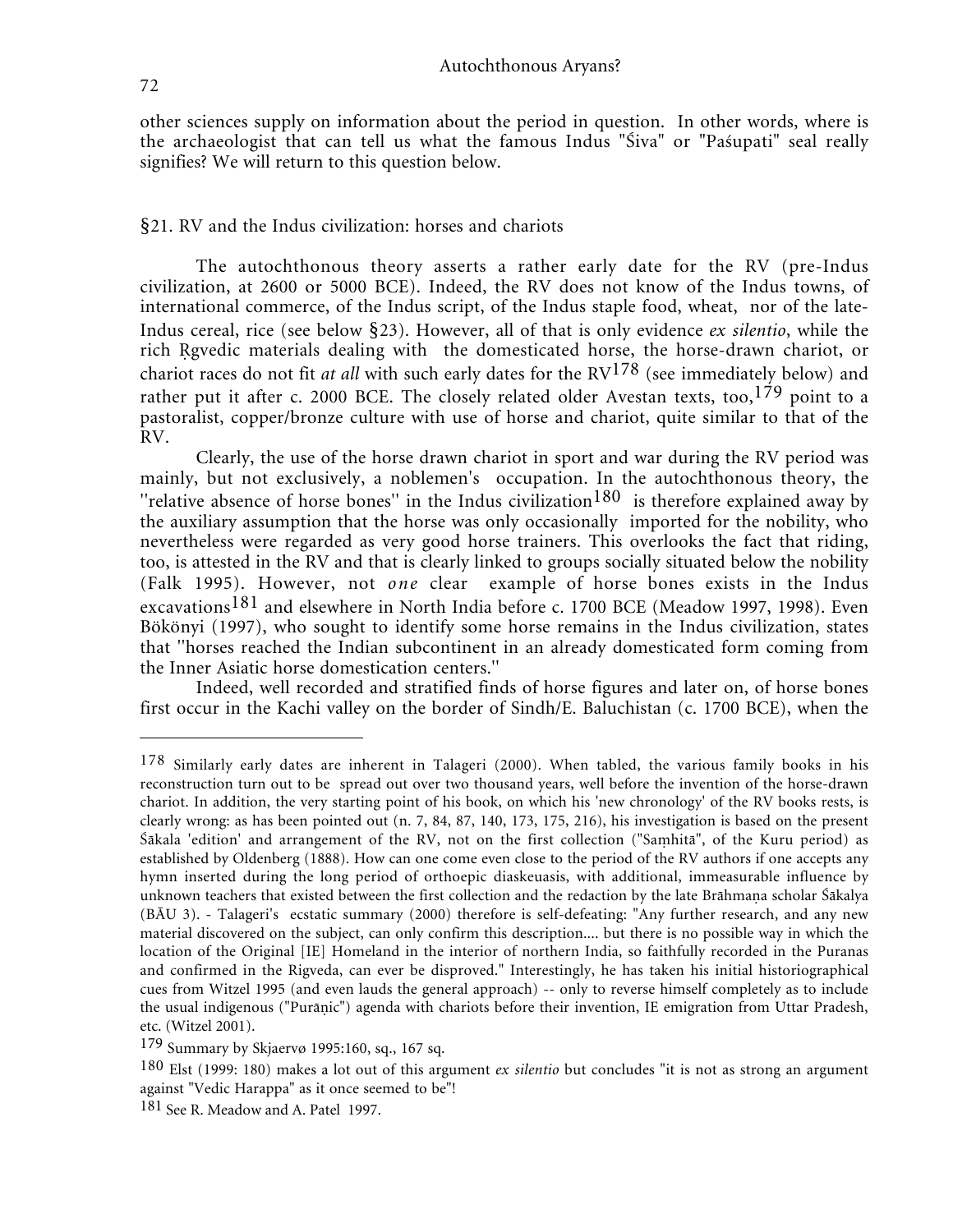Indus civilization already had disintegrated. Some *supposed* early finds of horses elsewhere are those of equid bones and teeth at Surkotada<sup>182</sup> (in Cutch, W. Gujarat) from the late Harappan period,183 which belong to hemiones (*Equus hemionu*s *khur*, the onager or halfass), not to true horses (*Equus caballus*, see Meadow and Patel, 1997, Meadow 1998). Other claims, such as the invented one of an indigenous Rgvedic 17-ribbed Sivalensis horse,  $184$  are totally unsubstantiated, or they are from unclear stratigraphies and/or have not been documented well enough<sup>185</sup> as to allow a clear distinction between horse, hemione or donkey;

185 In the Indus Valley, the horse (*Equus caballus L.*) was first reported, of course without palaeontological checks, at Mohenjo-Daro by Sewell (1931). -- Other spurious accounts: Bh. Nath 1962, Sharma 1974, 1993; similarly alleged for late Mohenjo Daro and late Harappa, for Kalibangan and Rupar (Bhola Nath, see B.B. Lal 1997: 285); for Malvan, Gujarat (Sharma 1990: 382); for Mohenjo Daro and in small numbers in rather recent levels, for Harappa from the late phase (Bökönyi 1997). Such strong assertions of 'archaeological' nature had even convinced R. Thapar (Social Scientist, Jan.-March 1996, p. 21). -- Elst 1999: 180 sqq. simply relies on these 'archaeological' data (and other writings) without questioning them on the ground of palaeontology. He even adduces the cave paintings at Bhimbetka "perhaps 30,000 years old" (Klostermaier, 1989: 35) while such paintings are extremely difficult to date so far and cannot be relied on, at present, as a major piece of evidence. In the end, while acknowledging the "paucity" (correctly: non-occurrence) of horse depictions and remains in the Indus Civilization, Elst thinks that it is *an explainable* paucity... "so that everything remains possible."

<sup>182</sup> Bökönyi 1997 finds it in Surkotada IA-B-C, (acc. to Sharma 1990: 382, from the Harappan period: 2300-1700 BCE, Joshi 1990: 17, 59 sqq.)

<sup>183</sup> However, note that (according to Meadow/Patel 1997): ''Surkotada has dates that go into the second millennium, and the date of the ''Harappan'' layers themselves is not at all that clear." Cf. Joshi 1990.

<sup>184</sup> The latest folly (again, one created on the internet, this time by the proponent of an Austric 'theory' of IA origins) is that of the long extinct early Indian horse, *Equus sivalensis.* This early horse in fact emerged c. 2.6 million years ago, overlapping, in the Siwalik Hills, for a short period with the older (three-toed pre-horse) Hipparion (MacFadden 1992:139) that died out soon afterwards. Many internet writers now connect the Sivalensis horse with the 17-ribbed Rgvedic horse and modern S.E. Asian horses, however, without any evidence cited from archaeology, palaeontology or genetics. Fact is that horses (*Equus caballus*) have 18 ribs on each side but this *can individually* vary with 17 on just one or on both sides. Such as is the case (only 5 instead of 6 lumbar vertebrae) with some early horse finds in Egypt, from the mid-1st millennium BCE, horses that all were imported from the Near East (and ultimately from the steppe zone). Clutton-Brock (1992: 83) writes: "It is generally claimed that the Arab and the Przewalski horse [of Central Asia!] had only five lumbar vertebrae while all other horse breeds have six. In fact the number is very variable but it is true that the Arab is more likely to have only five lumbar vertebrae than other breeds of domestic horse (Stecher 1962)." Which only underlines that a domesticated, 17-ribbed horse has been brought into the subcontinent from Central Asia (Bökönyi 1997) - just the opposite of what internet 'specialists' (and by simple extension, that excellent source of scientific information, the New Delhi party journal, "*The Organiser*") now claim, -- always without a single scholarly source. It should also be noted that numeral symbolism may play a role in the RV passage (1.162.18) mentioning the 17-ribbed horse, which is part of an additional hymn of a late RV book. The number of gods is given in the RV as 33 or 33+1, which would correspond to the 34 ribs of the horse (later on identified with the universe in BĀU 1); note further that the horse is speculatively in brought into connection with all the gods, many of them mentioned by name (RV 1.162-3)..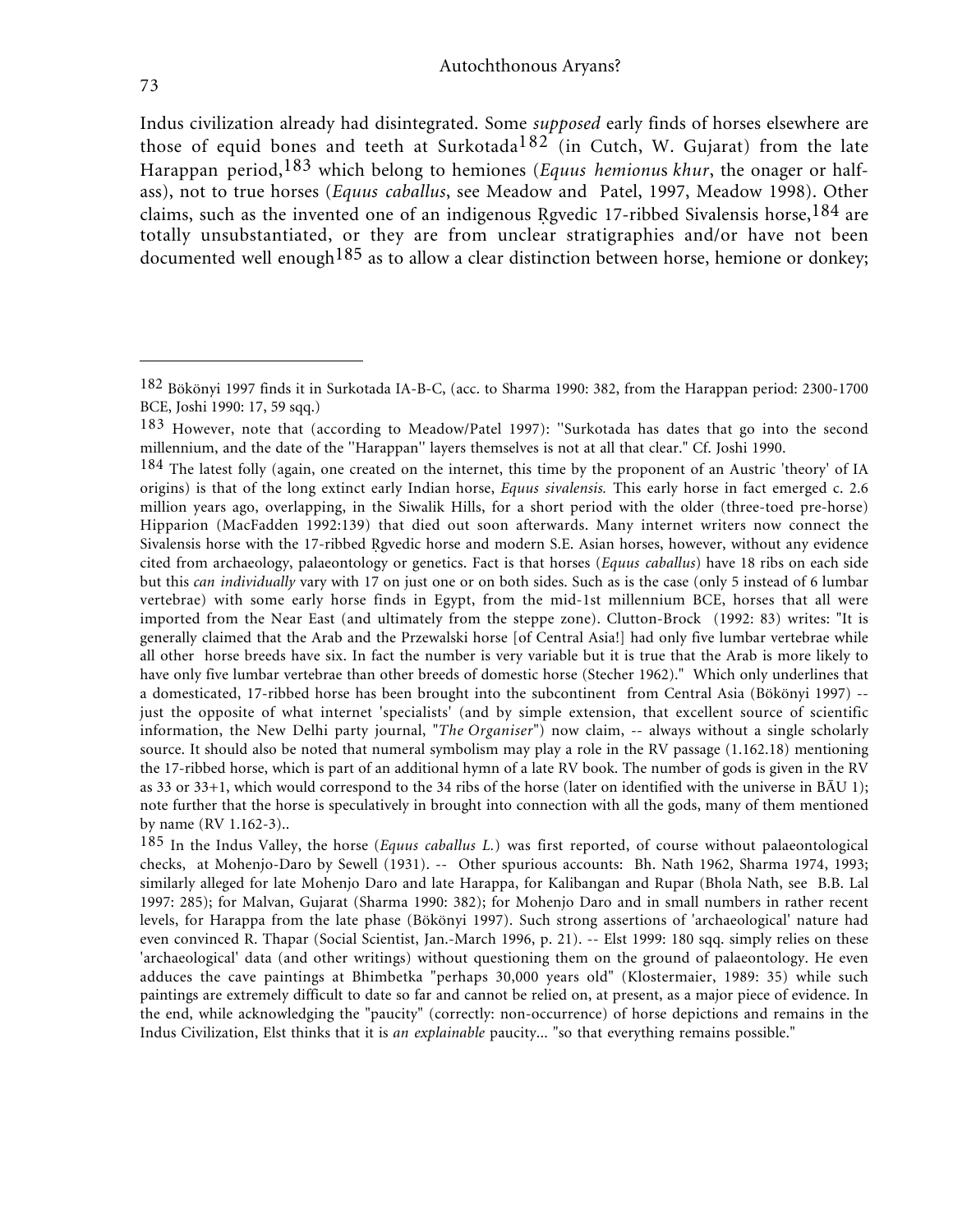still others are simply too late.<sup>186</sup> At any rate, depictions of horses are altogether absent during the Indus period.187

Some of the earliest uses of the domesticated horse had been reported from the Copper Age site of Dereivka on the Dnyepr River (for riding, c. 4200-3800 BCE, now withdrawn)<sup>188</sup> and similarly, from the Copper Age site of Botai in N. Kazakhstan (c. 3300-2900 BCE.)189 Some of the first attested remnants of primitive spoke-wheeled chariots and horse burials occur at Sintashta on the Tobol-Ishim rivers, east of the Urals (2100-1800 BCE.)<sup>190</sup> From there, a clear trail (Hiebert 1995, 192 sqq.) leads towards the subcontinent: from a somewhat unclear picture in the BMAC (Parpola 1988: 285, 288) to Pirak (horse figurines, c. 1700 BCE (Jarrige 1979), <sup>191</sup> bones in Kachi from 1700 BCE, the Swat Valley at c. 1400 BCE (painted sherds, horse burials, Stacul 1987).

In the subcontinent, the horse (along with the camel) first appears in the RV in literary context, and in Kachi in archaeological context at c. 1700 BCE. It is important to note that horse riding is not completely unknown to the RV; it is mentioned of the ''horsemen'', the Aśvin (Coomaraswamy 1941). It seems to have been common among the lower classes both among gods (Aśvin, Marut) and humans (Falk 1995) and may have been used for herding purposes while the nobility preferred chariots for sport and war. Without a proper saddle and stirrups, invented much later, warfare from horseback was not yet practical. However, just as clearly attested in Near Eastern documents of the second millennium BCE, chariots were used in warfare on favorable terrain (but certainly not while crossing mountainous territory!);  $192$ 

189 Zaibert 1993.

<sup>186</sup> For consideration are mentioned: from the Neolithic-chalcolithic levels of Hallur (1600 BC), early Jorwe (1400-1000 BC) and Late Jorwe (1000-700 BC), from the sites of Inamgaon in Maharashtra (Thomas 1988: 878, 883, Meadow & Patel, 1997). By this time, the domesticated horse was no longer rare (Thomas 1988: 878).-- Note that Thomas' material does not have measurements of the bones.

<sup>187</sup> For a fraudulous concoction of the picture of a horse on an Indus seal, see Rajaram and Jha (2000), exposed by Witzel and Farmer (2000). Elst (1999), as usual, swallowed Rajaram's initial, bold assertion of Harappan horses, hook and sinker -- in this case even Rajaram's artist's depiction of the half-horse (that is a bull!), referring (Elst 1999: 182) to Rajaram's hardly available book *From Harappa to Ayodhya*, Hyderabad 1997, see Frontline Nov. 24, 2000: 128 n.1. -- Recently, the picture of an Indus hemione (with typical short, stiff mane) was put on the internet as that of a horse, along with two already debunked horses (Frontline Oct./Nov. 2000) of the new species, to be called after its discoverer, *Equus asinus (?) rajarami*!

<sup>188</sup> The skeleton has only an carbon reading of c. 3000 BC; it shows evidence of a hard bridle bit; but the horse is unlikely to have been used for draught at this early period and was probably used for riding. This date has recently been withdrawn by D. Anthony (Antiquity 2000: 75), but has been supplemented by other early evidence for riding at Botai. -- Note, for a later period, that riding is a lower class occupation even in the RV, while the nobility drives chariots, see Falk, 1995, Anthony and Brown 1991; Anthony 1991, Telegin 1995.

<sup>190</sup> Anthony and Vinogradov 1995, Parpola 1995, Kuzmina 1994.

<sup>191</sup> It is of course an open question whether the inhabitants of Pirak were IA or, e.g., Drav. speakers; see the discussion of 'horse' words in Witzel (1999a,b) as well as a discussion of the languages of Sindh and Baluchistan. -- The Drav. and Mundas have their own words for the horse, and we can even assume different routes of the introduction of the horse (e.g. via Tibet and the Himalayan belt).

<sup>&</sup>lt;sup>192</sup> Standard fare with autochthonists/Out of India advocates on the internet who continue to allege that I make "the Aryans thunder down the Khyber pass on their chariots" or, worse, their "on their Aryan *panzers"* (sic!), while I have not printed any such a folly anywhere. My *crime* was to have mentioned 'tanks' in a footnote (1995: 114 n. 74: "the thundering chariot, the tank of the 2nd millennium B.C."). --- We know that the RV clearly refers to a *rathavåhana* that was used to transport the quick but fragile, lightweight (c. 30 kg) chariot over difficult terrain, just as we do with modern racing cars. Note also that the wheels of such chariots would deform if left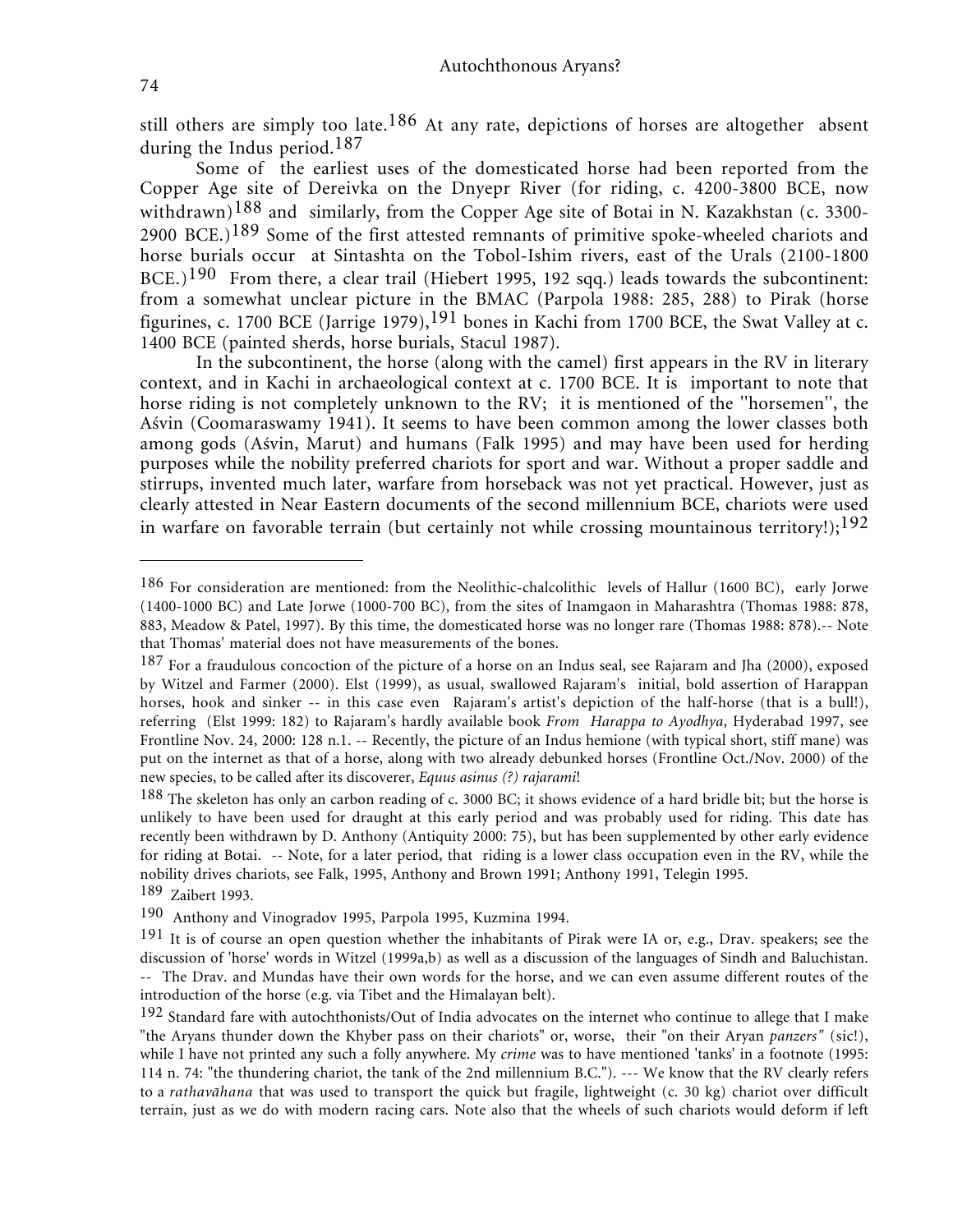and, the texts frequently refer to their use in sport. Horse riding is not important in the RV, and it is, so far, not found at all in the Indus civilization. If the horse had been an important animal of the Indus elite, one would also expect it in art - just as in Pirak or Swat, e.g., on the Indus seals. It does not show.

The occasional occurrence of horse riding in the RV and still earlier in the Ukraine (Anthony 1991, 1997, Falk 1995) cannot, of course, prove a date of the RV at 4000 BCE as early practices easily appear in *later* texts (see also §28-30). The use of the horse-drawn chariot in the RV at that early time is archaeologically impossible: even the heavy, oxen- drawn wagon evolved only in the late 4th millennium (first attested in Mesopotamia), and the chariot itself was developed only around 2000 BCE in the Ukraine/Ural area (and/or in Mesopotamia, Littauer and Crouwel 1996). The sudden appearance in South Asia of the (domesticated) horse and of the chariot remain clear indicators either of IIr/IA presence, or of their cultural influence on unknown, neighboring pastoralists who first brought the horse into S. Asia, -- in that case similar to what happened at the same time in Mesopotamia in the case of the Kassites and, somewhat less probable, the Mitanni.193

Autochthonists such as Sethna (1980, 1981, 1992) or Rajaram (2000) want to find horses and chariots in Indus inscriptions. However, this relies on interpretation of unknown symbols194 and, in the case of Rajaram, even on actual fraud (Witzel and Farmer 2000). The original argument used by Sethna (1981) to date the Vedas before the Indus civilization, in autochthonous circles usually referred to as 'seminal,' 'clinching', etc., is the absence of the Indus commodity, cotton, in Vedic texts down to the Sūtras where *kårpåsa* 'made of cotton' is first attested. He wonders how the Vedic Indians would not have used cotton in the hot Indian climate. However, the texts regularly refer to woolen and flaxen garments. Wool is of course used in the cold Panjab winter. Absence of a word, such as 'rice' (see §23), in *sacred* (hieratic) texts does not prove its non-occurrence. With the same justification he could maintain that Vedic Indians did not yet fart since the non-hieratic, vulgar *pardati* is attested only in post-Vedic texts. The Iranians, again, have maintained the ancient custom (Avestan *pard*, IE \**prd*) -- or did they learn it only after they left India?

standing in assembled fashion; the chariots were disassembled and put together when needed. All of this corresponds with what we know from accounts of the avoidance by or difficulty of the use of chariots on uneven terrain from records of the ancient Near East and of Classical Antiquity. Nevertheless, the Veda also knows of a *vipatha* '[chariot used for] pathless [land]', attested in AV. Apparently, the autochthonists have not considered at all the role of horse-drawn chariots in sport and warfare of the Ancient Near East. Even a trip to the movies might help!

<sup>193</sup> Elst 1999: 178 concludes his somewhat superficial discussion of the Indo-Europeans and the horse, surprisingly, with an Out of India scenario: the Aryan 'emigrants' to Central Asia would have learned of the horse (he does not discuss the chariot, a clear indicator of time and location at c. 2000 BCE). They would then have transmitted this knowledge, and the actual animals, back home to India (while the RV supposedly does not know of Central Asia at all!) Occam's Razor applies. -- Again, I do not maintain, as some allege, that the Indo-Europeans were the 'sole masters' of horse riding and chariot driving. They were one of the several peoples from the Ukraine to Mongolia that made use of the new technology. The exact source and spread of this phenomenon is still under investigation by archaeologists. New technologies usually are taken over by neighboring peoples within a short time span: note the case of the Lakota (Sioux) who took over --from the Spanish-- the use of the horse and the rifle, a few hundred years ago, but remained Sioux in language and religion. But, just like the latecomer in their new hunting culture, the bison (they had been agriculturalists before the Little Ice Age) the horse, too, made it into their mythology!

<sup>194</sup> The spoked chariot wheels that Sethna wants to find on the Indus seals turn out to be, in most cases, oblong - resulting in singularly bad transport for Indus merchants!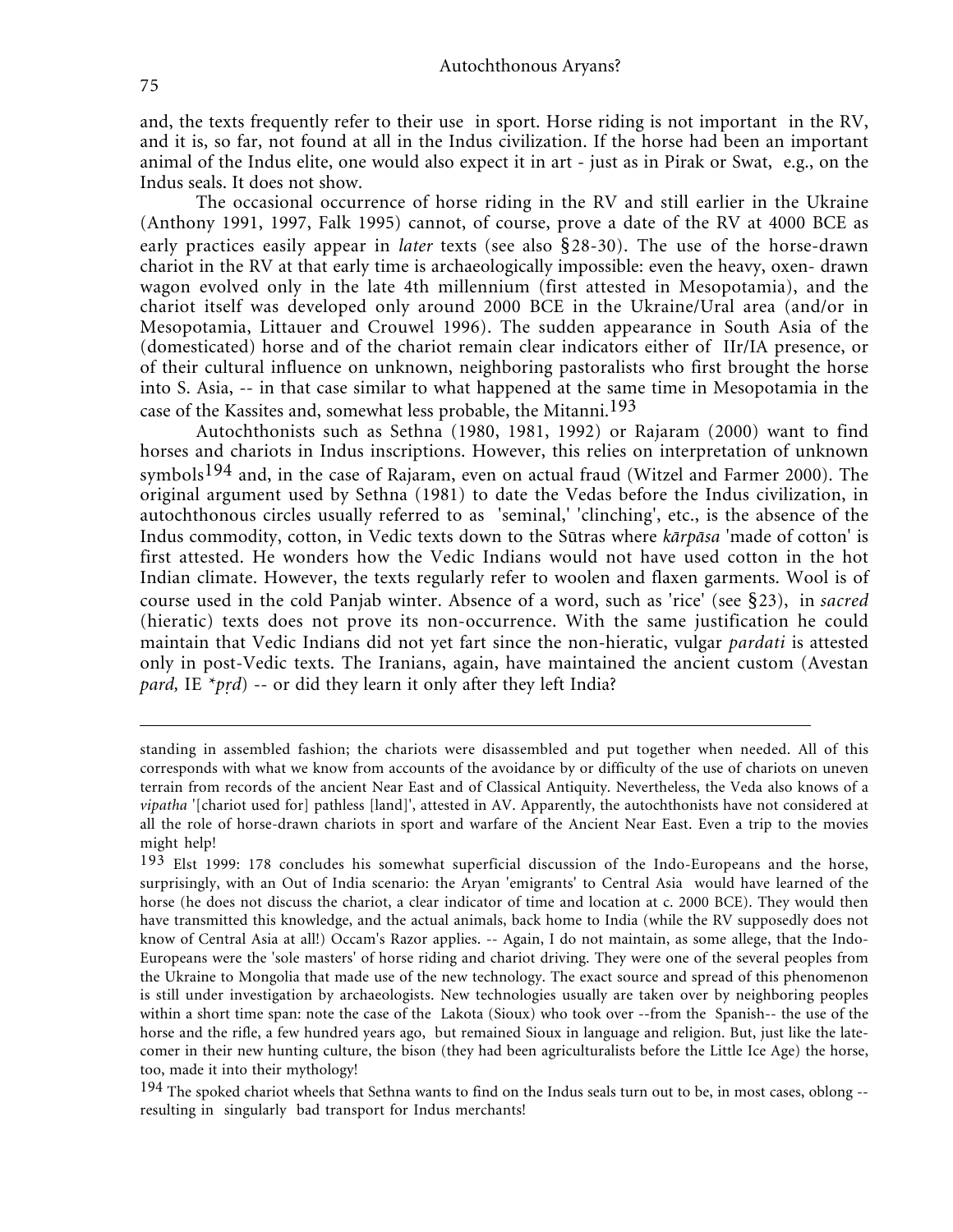§22. Absence of towns in the RV

The absence of towns and the occurrence of ruins (*armaka, vailasthåna,* cf. Falk 1981) in the RV poses another problem for the autochthonous theory. The urban Indus civilization disintegrated around 1900 BCE and the population reverted to village level settlements while expanding eastwards into Haryana/W. Uttar Pradesh (even with some smaller towns, Shaffer 1999).

A *later* Vedic text (PB 25.10) tells of these ruins especially those located in the Sarasvatī (= Ghaggar-Hakra) region (cf. Burrow 1963, Rau 1983, Falk 1981). TB 2.4.6.8 actually says that inhabitants (of which areas?) had moved on (Falk 1981), and AB 3.45, one of the oldest Brāhmaņa texts, speaks of the long wildernesses (dīrgha aranya) in the west as opposed to a more settled east (Witzel 1987). This reflects reality: there are only a few iron age (PGW) time settlements in the Sarasvatī/Hakra area (Mughal 1997). TB may reflect some memory of the post-Harappan period,195 when a considerable segment of the Indus population shifted eastwards after the loss of waters of the Ghaggar-Hakra to the Yamuna and Beas (Shaffer and Lichtenstein, 1995:138, Mughal 1997, Shaffer 1999).

Some advocates of the autochthonous theory (Bh. Singh 1995) want to find in the references of the RV, with its large 1000-pillared houses, 100/1000-doored houses, etc. a reference to the Indus cities. Apart from the fact that 100-pillared houses have not yet been found in the Harappan civilization, such Rgvedic expressions are part and parcel of the traditional poetical hyperbole, where '100' or '1000' just mean 'many', and, amusingly, such expressions occur only in mythological contexts (*sahasradvår* 7.88.5; *sahasrasthūna* 5.62.6 (made of copper/bronze and gold, 5.62.7), 2.41.5; *śatadura* 1.51.3, 10.99.3). Who would deny the gods houses that are 100-1000 times bigger and better than human ones? Or, Indra his 1000 testicles? (6.46.3, 8.19.32). Occasionally, we even meet with metal forts -- but again only in myth. The same applies to 'boats with a hundred oars', RV 1.116.5. 'Ocean going' ships refer to the ships that travel through the (night time) sky, such as that of Bhujyu (RV 1.112.6, 116.3-5, 117.14, 119.4, etc., cf. the Avestan Påuruua at Y 5.61, Oettinger 1988). All such items occur in comparisons or in mythology. In sum, all of this 'evidence' for RV Indus cities and oceanic trade (Frawley, S. P. Gupta, Bh. Singh, etc.)196 is made of so many 'cities of the Gandharva', *gandharvanagara,* or 'fata morganas'. It is based on imaginary and erroneous RV interpretation, -- in short, on bad Vedic philology.

Further, if the RV is older than 2600 BCE or even of 5000 BCE, how does it only know of *pur,* simple mud wall and palisade forts (Rau 1976, 1983, 1997), and not of the large, brickbuilt *human* houses, villages and cities of the Indus civilization? Note also that even in later

<sup>195</sup> The question of post-Indus settlements that exceed the size of mere villages in Bahawalpur and the Panjab (Shaffer 1999) is in need of further attention: why is the RV silent about them? If iron is a late as it is said now (Possehl 1999), is the RV, too, so late as *not* to know these settlers any more, except for vague references such as those to the non-pastoral Kīkaṭa (RV 3.53)? Similar questions have to be asked about the overlap between the iron age PGW and the early YV texts (Witzel 1989).

<sup>196</sup> Gupta never translates the RV passages he quotes so that we can read into them whatever we want: a RV fort (*pur*) can be a modern town or a village (*pur*), etc. Frawley translates, but in the manner criticized here (n. 38, 204). He *believes* that his RV translations prove international trans-oceanic trade, but he never investigates what *samudra* or nau actually mean in the Veda (for which see Klaus 1986, 1989, 1989a).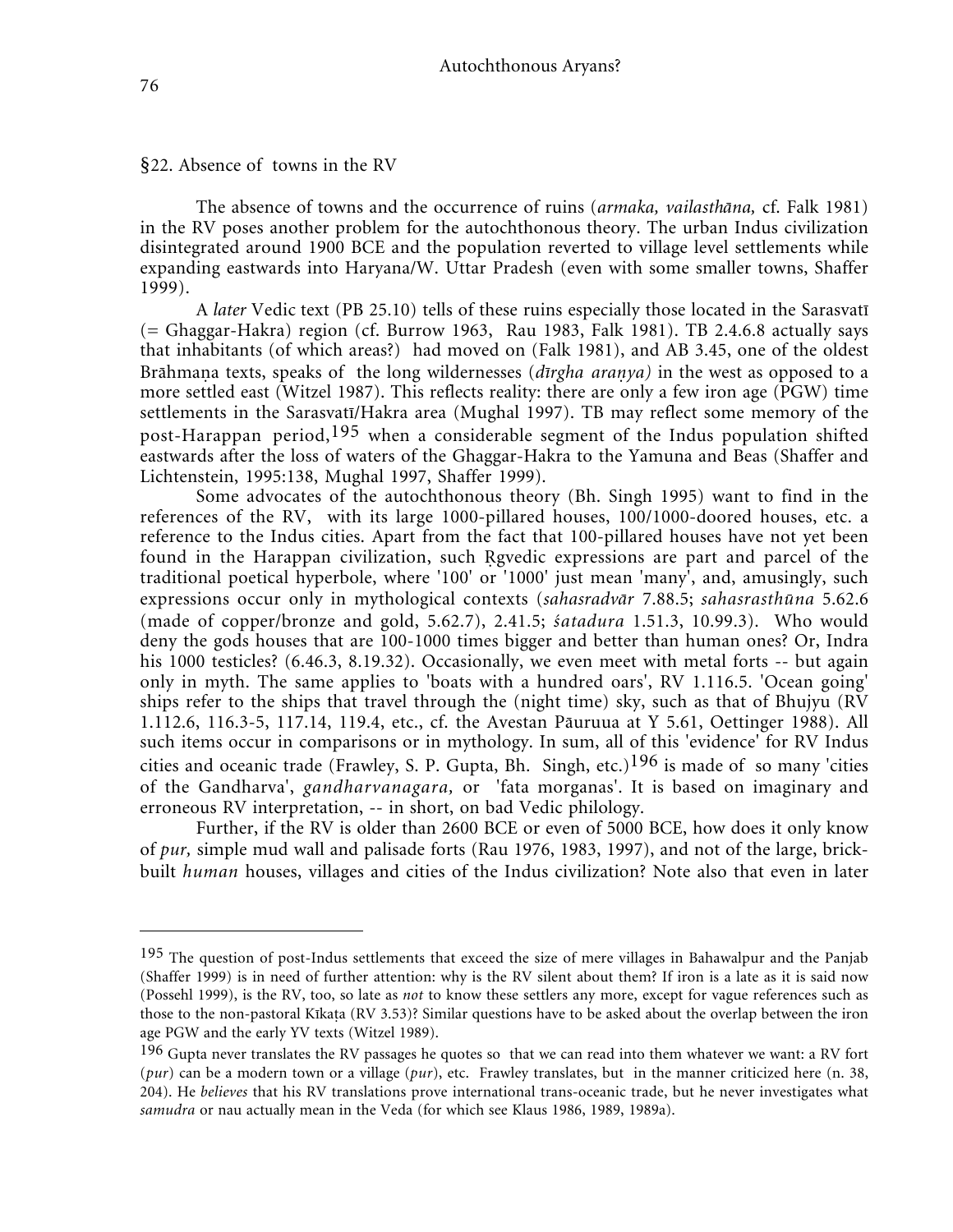Vedic texts, *gråma* does not mean ''village'' but only ''wagon train (on the move), temporary settlement" (Rau 1997).

In short, the Indus cities are never mentioned; we only find, sometimes even named, ruins197 and their potsherds (*kapåla*). Since an early, pre-Indus date of the RV is to be excluded on other, internal grounds (horses, chariots), these ruins as well as those on the Sarasvatī (PB) may refer to those of the Indus civilization.

However, both the Veda and the Avesta know of bricks: Ved. *istakā* (VS/TS), Avest. ištiia, -ištuua (cf. Tochar. *iścem*, Burushaski *dis.c.ík*). The similarity (but not, identity!) in sound allows to establish an isolated common IIr. root \**išt*, an early loan-word that is supported by the divergent forms of the Tocharian and Burushaski words. The source, (an) unknown Central Asian language(s), with \*\**išt/ištš,* will be that of the Bactro-Margiana Archaeological complex (see Witzel 1999a,b) with its brick buildings and town-like settlements (of 2100 BCE). An Indus origin is unlikely, as the widely spread, slightly divergent form of the word in O. Iranian, Tocharian and Burushaski points to Central Asia, not the Indus.

### §23. Absence of wheat and rice in the RV

The RV also does not mention the staple of the Indus civilization, wheat, found in the area since the seventh millennium BCE. It appears only later on, in Middle Vedic texts (*godhūma,* MS 1.2.8+). The form of the word is of clear Near/Middle Eastern origin (Hittite *kant*, O.Egypt. *xnd*, Avestan *gantuma*), but it has been influenced by popular etymology (Skt. *go-dhūma* ''cow smoke''). It echoes, in its initial syllable, the Dravidian word for 'wheat' (Kannada *gōdi*, Tamil *kōti*) and its Pamir/Near Eastern antecedents, such as Bur. *gur* 'barley', 'wheat, wheat colored'.198

Just as in the much later case of tea/*chai*, the path of its spread is clear: Near Eastern \**kant* /Pre-Iran. \**gantum* has entered via the northern Iranian trade route (Media-Turkmenistan-Margiana/Bactria-Aratta/Sistan) and has resulted in Avest. *gantuma* and the later Iranian forms: M.Pers. *gandum*, Pashto *γanəm < \*gandūma*?, Yigdha *gondum,* etc. (Berger 1959: 40 sq, EWA II 498). It has been crossed with the PKartv., PEC \**Gōl'e,* Burushaski/ Drav. form beginning with *g(h)o-* (for details see Witzel 1999a,b).

Instead of wheat, the Rgvedic people --and their gods -- ate barley (*yava*), but not yet rice which had already made its appearance in this region during the late Indus civilization (Kenoyer 1998). However, as is well known, ritual always is more conservative real life behavior, and the RV reflects ritual and is exclusively ritual poetry. The word for ''rice'' is of local S. Asian origin (Witzel 1999a,b) and ultimately perhaps Austric (note Benedict's Austro-Tai *\*boR[a]ts*). Just like wheat, rice is not yet found in the Rgveda, no doubt because this is a hieratic text that lists only the traditional food (also of the gods), barley.

Talageri 2000: 124 sqq. has misunderstood my reference (Witzel 1987: 176) to the absence of tigers and of domesticated rice in the RV --mostly grown, apart from the

<sup>197</sup> See Falk 1981 and place names such as PB 25.10.18 *Sthūlårmaka* 'the large ruin' in Kuruketra*;* however, *Hariyupīyå* is a river, not Harappa as has been maintained by some historians for decades (it would have become something like \**Harovī, \*Haroī* in modern Panjabi).

<sup>198</sup> For the ultimate origin of the word, note also Bur. pl. *guri/gure* < *\*γorum* (Berger 1959: 43), *gurgán* 'winter wheat'*,* and the connection with Basque *gari* 'wheat' < Proto-East Caucasian \**Gōl'e* 'wheat', etc., Witzel 1999b. Harmatta (EWA II 499) thinks of an Anatolian \**ghond*[*6*], but cf. Klimov's Caucasian (Proto-Kartvelian) *\*ghomu.*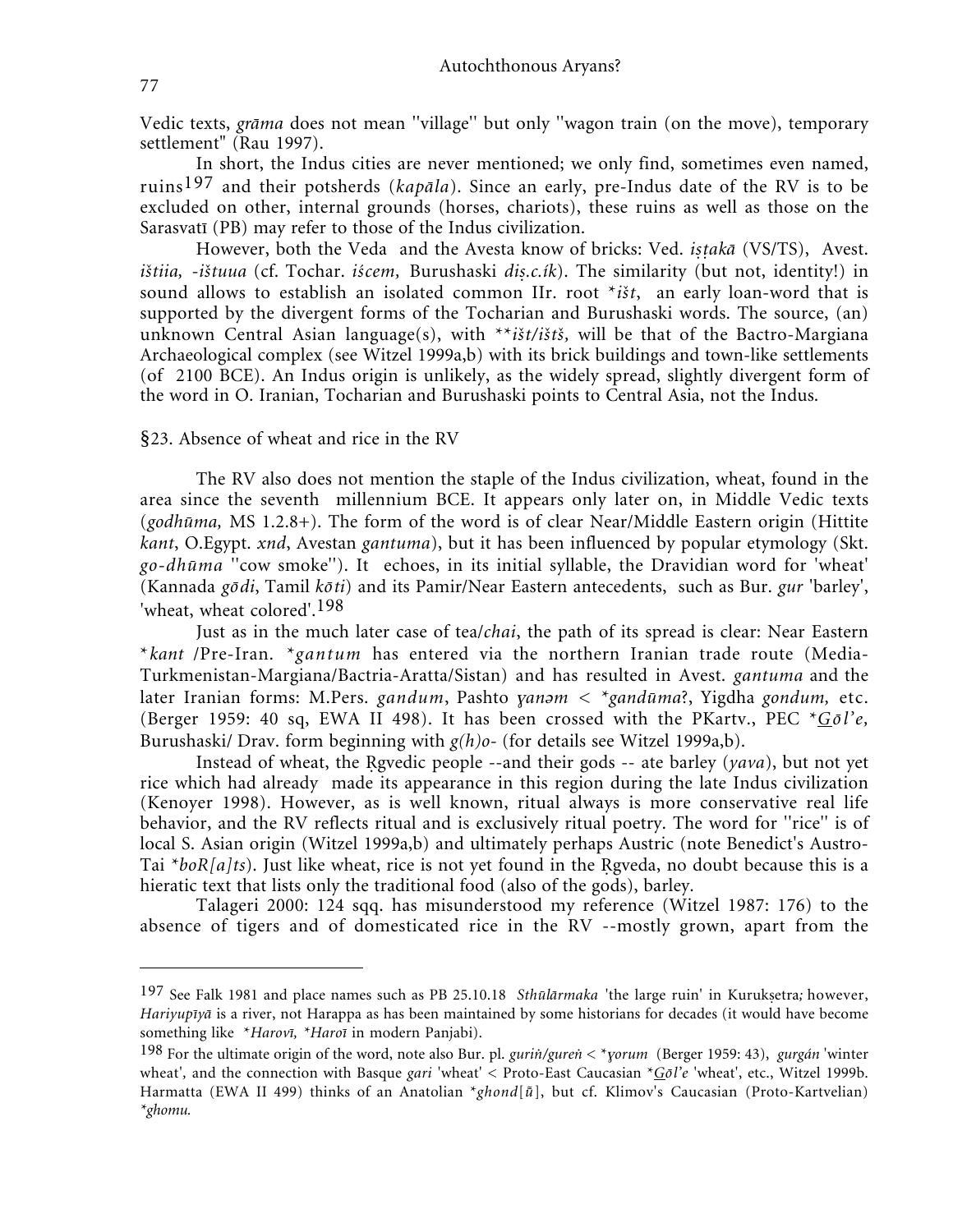Himalayan regions, well east of Delhi throughout history -- by misconstruing a relative clause. (The matter is clearly indicated, however, in Witzel 1995: 101-2). Amusingly, he has therefore excoriated me for saying that there were no tigers in the Panjab then. (The absence of the tiger in the RV is more complex than that of rice and is in need of special attention; it may be due to an early conflation of the IIr/IA words for 'tiger', 'lion' and, maybe even 'panther').

In post-Rgvedic times (AV, YV), however, *vrīhi* is already the favorite food and an offering to the gods, though the gods *themselves* are still said to grow barley on the Sarasvatī (AV 6.30.1). The evidence of the cereals and culinary habits thus exactly fits the pattern of immigration: The speakers of Indo-Aryan (just as the Indo-Europeans: \**yewo* 'the (food) grass')199 knew only barley and very gradually took over wheat and rice *inside* S. Asia.

If the RV had been composed in the Panjab in (pre-)Indus times, it certainly would contain a few notices on the staple food of this area, wheat. It is not found.

# §24 RV class society and the Indus civilization

The autochthonous theory maintains that the gvedic Indo-Aryans were living in complex society, with mention of cities and numerous professions.200 This, again, is careless philology: The 'complex society' of the RV is none other than the (Dumézilian) three class society of the Indo-Iranians, consisting of nobility (*råjanya*, later: *katriya*), poet/priests (*brahmán, rsi, vipra, kavi; rtvij, hotr, purohita, etc., later: <i>brāhmana*), and "the people" (*viś,* later: *vaiśya*). Very few occupations are mentioned in the RV, which is typical for a society of self-sufficient pastoralists. There are a few artisans such as the carpenter (*takan*), smith (*dhmåt, karmåra*), chariot-builder (*rathakåra*, attested only AV*+*).

It is also clear that the gvedic Ārya employed some sections of the local populations, i.e. the lower class, called Śūdra since RV 10.90, for agriculture (ploughman *kīnåśa,* RV, see Kuiper 1991, Witzel 1999a,b), and probably for washing (AV+, Witzel 1986)*,* and especially for pottery (*kulåla* MS+, cf. W. Rau 1983). Sacred vessels were made by Brahmins in the most archaic fashion, without the use of a potter's wheel (as is still done for everyday vessels in the Hindukush!) and without change in style; such pottery is therefore undatable by style (without thermo-luminescence methods), if ever found. Vedic everyday, household vessels were made in *local* style by Śūdra workmen. (Note, e.g., the continuation of Indus style motives in the Cemetery H culture -- but with new cultural traits, that is, cremation and urn burial along with urn paintings expressing the Vedic belief in a homunculus 'soul', sketched inside the peacock (Vats 1940, Schmidt 1980, Witzel 1984, Falk 1986). All these are occupations are such that no member of the three Ārya classes would voluntarily undertake, as proud pastoralists.

As has briefly been discussed above, I neglect here all further discussions of a 'complicated class system, castes, foreign trade, elaborate palaces', and the like, as they are all based on bad Rgvedic philology. Typically, such assertions are made, while quoting Sanskrit sources from the RV (Bhagavan Singh 1995, Frawley forthc., etc.), without translation or without philological discussion, so that everyone is free to understand what one likes to see in

<sup>199</sup> Avest. *yauua*, N.Pers. *jav*, cf. Osset. *jew, yau* 'millet'; for their Indo-European predecessors, note Hom. Greek *zeá,* Lith. *jawai* 'grain'; the word clearly is derived from \**yu* 'to graze', see now EWA *s.v.*

<sup>200</sup> Bh. Singh 1995; especially 'detailed' in this respect, Malati Shendge 1977 (e.g., with the "Indus official" Rudra in charge of mountain troops and house numbers!).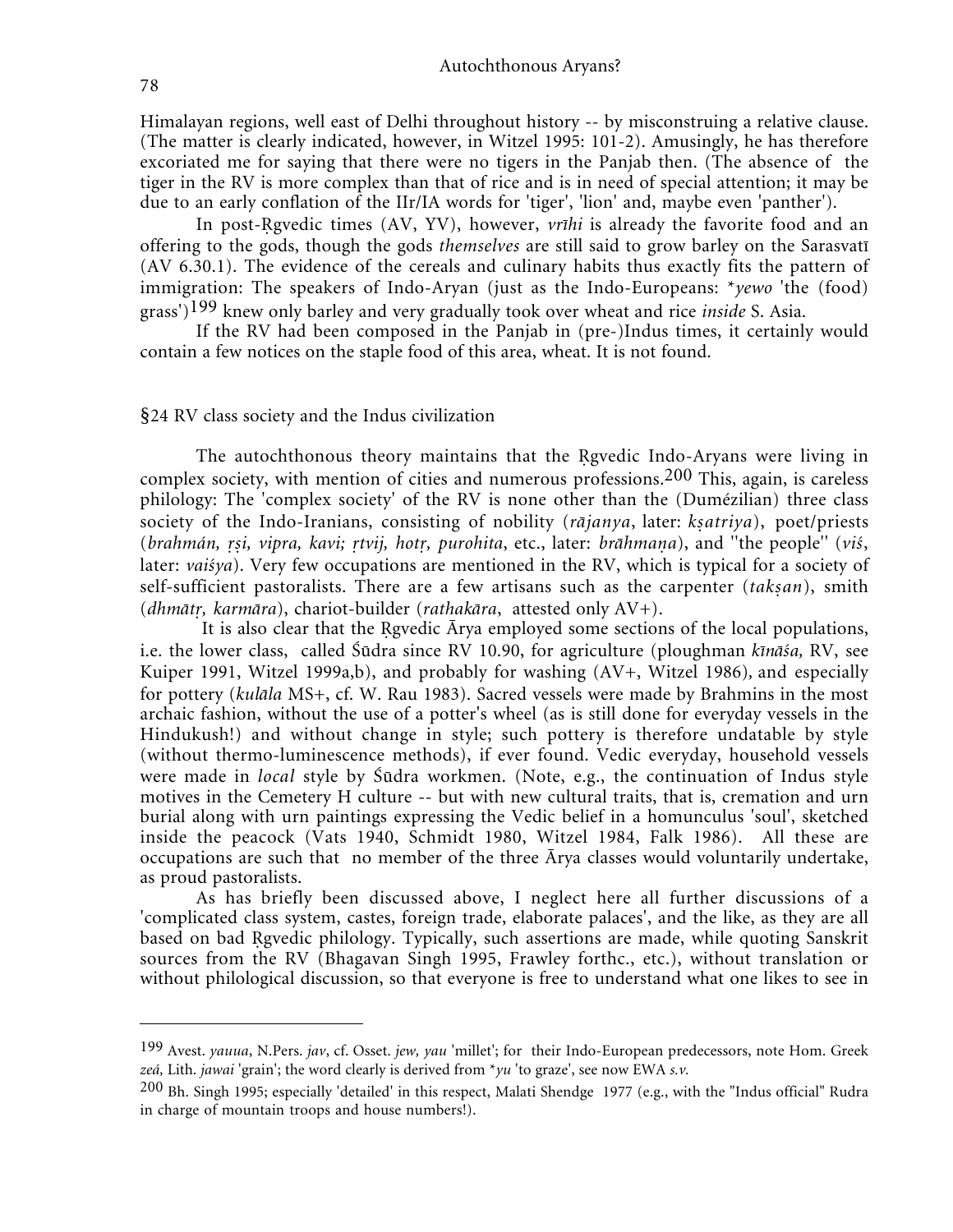these passages. A Rgyedic 'boat with 100 oars' is not a kind of Spanish galley but clearly belongs to the realm of the gods, to mythology, -- and to modern, autochthonous myth making.

# §25. The Sarasvatī and dating of the RV and the Brāhmaṇas

The disappearance of the Sarasvatī,  $201$  the modern Sarsuti-Ghaggar-Hakra river and dry river bed in the desert on both sides of the present Indian/Pakistani border, is often used by autochthonists as a means of dating the RV. It is well known from Brāhmaṇa texts that the Sarasvatī then disappeared in the desert (PB 25.10, JB 2.297 : Caland § 156 ). Landsat pictures (Yash Pal 1984) are interpreted by some as showing the drying up of this ancient river at various dates in the third millennium; Kak insists on 1900 BCE, Kalyanaraman (1999: 2) on 1900-1500 BCE (in 1999) now: 1700/1300 BCE).202 However, Landsat or aerial photos by themselves cannot determine the date of ancient river courses; local geological and archaeological investigations on the ground are necessary. They still have not yet been carried out sufficiently, though the Hakra area has been surveyed archaeologically on the Pakistani side by M.R. Mughal (1997), and geological data are now also available in some more detail for the Indian side (Radhakrishnan & Merh 1999, S.P. Gupta 1995). They establish *several* palaeo-channels for this river, that easily changed course, like all Panjab rivers flowing on these flat alluvial plains. Which one of these courses would fit the Indus period and which one the gvedic period *still* needs to be sorted out. Choosing an arbitrary date of 1900 or 1400 BCE is useless in order to fix the RV (well) before this date.

The upper course of the Ghaggar, however, is not dry even today, as some scholars state; it is still known as the small river *Sarsuti*. Also, it has been long known, and is easily visible on many maps, that the lower, dry bed of the Sarsuti (Ghaggar) continues well beyond the Pakistani border as Hakra (Wilhelmy 1969, Witzel 1984, 1987), and it *seems* to continue further south as the Nara channel in Sindh, finally emptying into the Rann of Cutch (Oldham 1886, Raverty 1892, Witzel 1994). However, there is a *playa* next to the long gap in the lower course of the Hakra river and the Indus, covered by sand dunes near Fort Derawar, east of Khanpur, Pakistan. If the Sarasvatī indeed ended there in an inland delta (Possehl 1997), the Nara channel would rather represent the lower course of the Sutlej (or be a branch of the Indus).

It must be underlined that a considerable segment of the Harappan population shifted eastwards from the Indus and the Ghaggar-Hakra the post-Harappan period and built new settlements<sup>203</sup> in the Eastern Panjab and Haryana/UP. Shaffer and Lichtenstein (1995:138)

<sup>201</sup> Yash Pal 1984, now Radhakrishnan and Merh 1999.

<sup>202</sup> Elst (1999:137) makes this into "great catastrophe in about 2000 BC, when the Sarasvati river dried up and many of the Harappan cities were abandoned... " [While the correct date(s) of the drying up of much of the "Sarasvatī" has not yet been determined!] "This catastrophe triggered migrations in all directions, to the Malabar coast, to India's interior, and east, to West Asia by sea (the Kassite dynasty in Babylon in c. 1600 BCE venerated some of the Vedic gods), and to Central Asia". I wonder where the evidence for such (e)migrations is to be found. The only archaeologically attested one is the move, by the Indus people, eastwards into Haryana/Delhi area, by c. 1400 BCE, see Shaffer and Lichtenstein 1995, Shaffer 1999, see also §22.

<sup>203</sup> Allchin et al. 1995: 37, with a typical development at Bhagawanpura, Haryana, that might reflect Indus/IA/PGW type populations: many-roomed houses of brick of the post-urban period, then single-roomed circular huts of timber and thatch, then many-roomed brick/pressed earth houses; the last two stages with increasing PGW.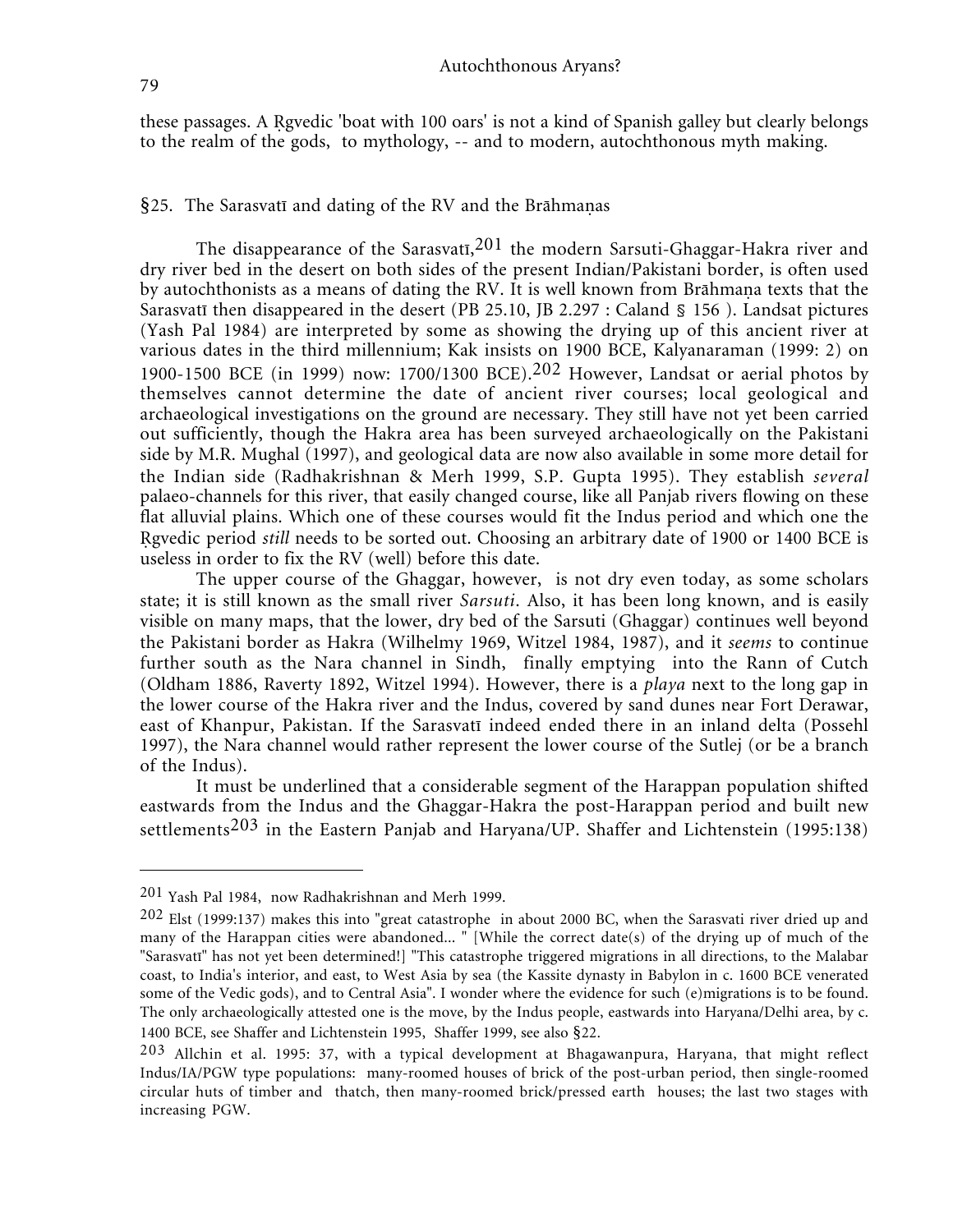attribute this in part to the loss of waters of the Ghaggar-Hakra to the Yamuna and Beas (Mughal 1997).

The basic literary facts, however, are the following: the Sarasvatī is well known and highly praised in the RV as a great stream. Once it is called the only river flowing from the mountains to the *samudra* (RV 7.95.2). *Samudra* indicates a large body of water (Klaus 1986), either the terrestrial ocean, or a mythological ocean (at the end of the world or in the night sky, Witzel 1984, cf. RV 7.6.7!), or a terminal lake, or just a ''confluence of rivers'' (RV  $6.72.3$ ).<sup>204</sup> Given the semi-mythical nature of the Sarasvatī, as goddess and as mythical river in the sky or on earth, the RV passages are not always clear enough to decide which one is intended in each particular instance (Witzel 1984). However, the Brāhmaṇa texts (JB 2.297, PB 25.10) clearly state that the Sarasvatī disappears or ''dives under'' in the desert at a place called *vinaśana / upamajjana*. (Later texts such as the Purāṇas mythologize that it flows underground from there up to the confluence of the Yamuna and Ganga at Prayåga/Allahabad, something that is based on an old, general Eurasian concept, see Witzel 1984).

The Sarasvatī region, the post-Rgvedic *Kuruksetra*, comprises the land between the Sarasvatī (mod. Sarsuti, Ghaggar) and the Drsadvatī (mod. Chautang) to its east. It does *not* include the lower Sarasvatī (mod. Hakra) which is occasionally referred to as *Parisaraka, Parisråvatī* (VådhB 4.75)*, Parīah* (PB 25.10@##) 'the area surrounded (by the Sarasvatī)' (Witzel 1984), a wording that *clearly* indicates delta-like configurations (*playa*), with terminal lake(s) (*samudra*).

In the dry bed of the Hakra many potsherds (*kapåla*) used in ritual could be found (PB 25.10); they belonged to the given up settlements (*arma, armaka,* Falk 1981) of the late Harappan and post-Harappan period (cf. above, TB 2.4.6.8). Indeed, the dry bed of the Ghaggar-Hakra still is lined with Harappan sites (and cluttered with millions of *kapåla* sherds, Mughal 1997). But many of these settlements are situated *on* the actual *flood plain* of the Ghaggar-Hakra, which speaks against an enormous river during the Harappan (or the supposed 'pre-Harappan Rgvedic') period. In fact, the estimates of archaeologists on the exact date of the drying up of much of the Sarasvatī differ considerably. Mughal proposes that the Hakra was a perennial river in the 4th and early 3rd millennium BCE and that it had dried up about the end of the second.<sup>205</sup> Other dates range from 2500-2200 BCE to 2200-1700 BCE, and Francfort (1985 sqq.) thinks of a much earlier period. It is now supposed that the Sarasvatī lost the mass of its water volume to the nearby Yamunå due to tectonic upheaval (Yash Pal 1984; Radhakrishnan and Mehr 1999). Even then, the *old* Sarasvatī-Sutlej can *never* have been larger than the Indus, the only other river that is highly praised in the RV. The question thus is, why the Sarasvatī actually *is* praised that much?

RV 7.95.2, a hymn of the middle Rgvedic period, indeed speaks of the Sarasvatī flowing to the *samudra.* However*,* this is not unambiguous, due to the various meanings of

<sup>204</sup> The meaning of *samudra* must be established well; see, however, Klaus 1986. Note that RV 6.72.3 speaks even of the (three or more!) *samudra*s of the rivers, *samudråi nadīnåm*. Note also that the AV 11.5.6 has an *uttara* 'northern/upper' ocean (Witzel 1984). Finally, compare also Avest. Y. 65 where the Iranian counterpart of the Sarasvatī, *Arəduuī*, flows, somewhat similar to the Sarasvatī and the later Epic Gangā, from a mountain, *Hukairiia,* to the "Lake" *Vourukaa,* which indicates the Milky Way (Witzel 1984), (and then further down to earth).

<sup>205</sup> Possehl 1993: 85-94.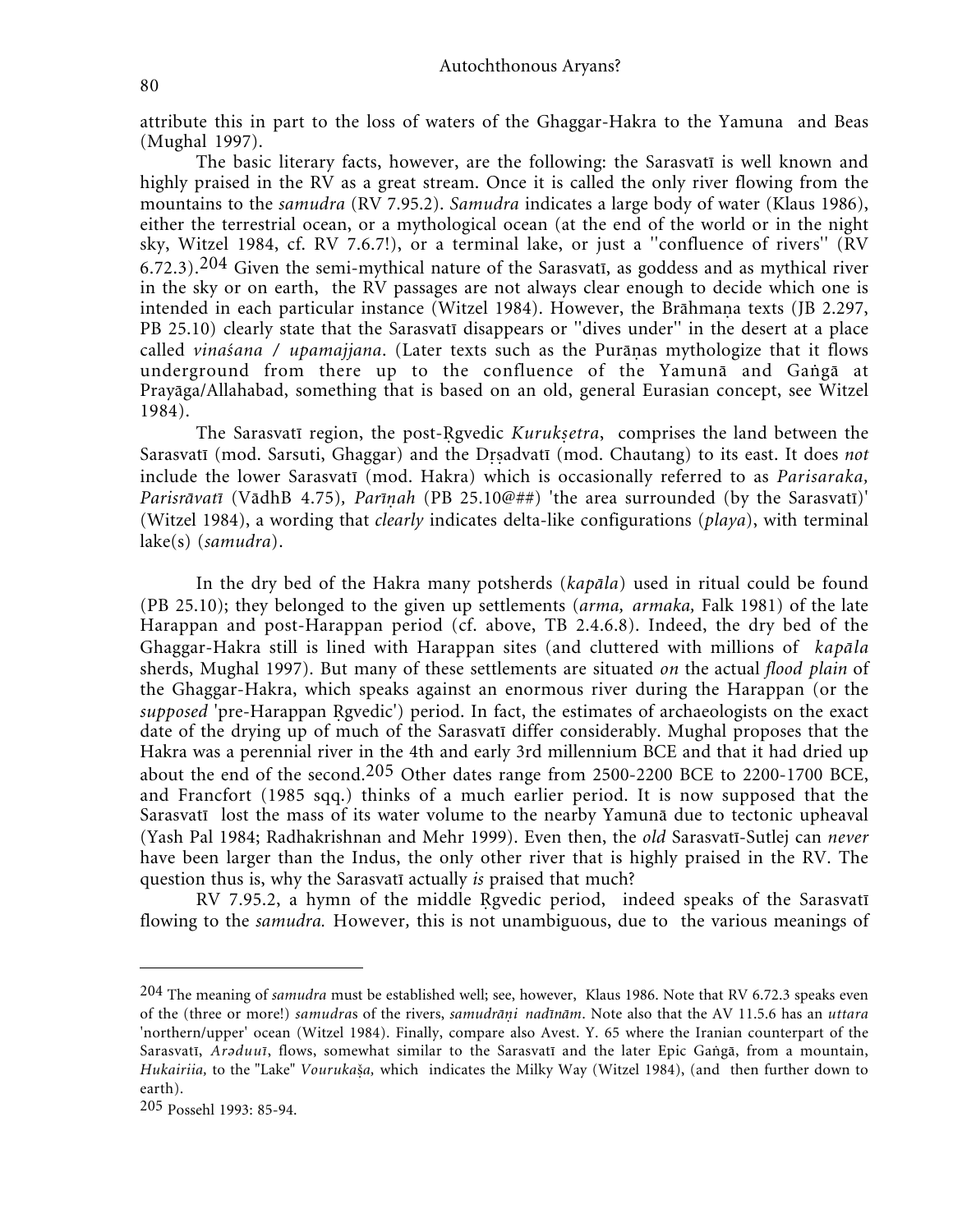the word. Even then, the Sarasvatī may never have been as mighty a contemporary river as the RV wants to make us believe, because, as is well known, RV style is generally quite hyperbolic. In book 7, the Rṣi Vasiṣṭha, an immigrant from west of the Indus, praises the local Sarasvatī area of his patron Sudås after the victory in the Ten Kings' Battle. Whether the immigrant Vasiṣṭha was from the Iranian area of *Haraxʾaitī* (= Sarasvatī, Arachosia) or not, he may have echoed the praise of the *ancient* Sarasvatī, that is the local S. Avestan *Harax aitī* or the Milky Way (Witzel 1984), or he may just have spoken in the hyperbolic style of the RV.

These textual data do not inspire confidence in the categorically stated autochthonous theory that the RV *proves* a mighty Sarasvatī, flowing from the Himalayan mountains to the Indian *ocean*.

However, a neglected contemporary piece of evidence from the middle RV period, believed to have been composed by Viśvåmitra, the opponent of Vasi ha, is found in RV 3.33. Based on internal RV evidence, this hymn describes a situation of *only a few moths or years before* RV 7.95.2 (with the Sarasvatī 'flowing from the mountains to the *samudra'*, whatever its meaning*!*). The RV books 3 (Viśvåmitra) and 7 (Vasi ha) both represent a relatively late time frame among some five known generations of the Rgvedic chieftains of the Middle RV period, chiefs that belong to the noble Bharata and Pūru lineages. The autochthonous theory overlooks that RV 3.33206 already speaks of a *necessarily smaller* Sarasvatī: the Sudås hymn 3.33 refers to the *confluence* of the Beas and Sutlej (*Vipåś, Śutudrī*).207 This means that the Beas had already captured the Sutlej away from the Sarasvatī, dwarfing its water supply.208 While the Sutlej is fed by Himalayan glaciers, the Sarsuti is but a small local river depending on rain water.

In sum, the middle and later RV (books 3, 7 and the late book, 10.75) already depict the *present day* situation, with the Sarasvatī having lost most of its water to the Sutlej (and even earlier, much of it also to the Yamunå). It was no longer the large river it *might* have been before the *early* Revedic period.

The Rgvedic evidence, supposing the Indologists' 'traditional' date of the text at c.<br>1500-1000 BCE, also agrees remarkably well with the new evidence from also agrees remarkably well with the new evidence from Bahawalpur/Cholistan (Mughal 1997) which indicates that the area along the lower Hakra (Sarasvatī) was abandoned by its people who moved eastwards after c. 1400 BCE. The area was not settled again until well into the iron age, with the introduction of the Painted Gray Ware culture (PGW) in the area at c. 800 BCE. At that time, we indeed hear of sparse settlements in the west (AB 3.45). This also agrees with the scenario developed earlier (Witzel 1995): an early immigration (c. 1700 BCE - 1450 BCE) of the Yadu-Turvaśa, Anu-Druhyu in to the Panjab, when there possibly still was a somewhat ''larger Sarasvatī'' (Mughal 1997, with details), followed by the immigration of the Bharata tribe (from across the Indus, JB 3.237-8 : Caland § 204) only after the major part of the Sarasvatī waters had been captured by the Beas (and, before, a large part of it by the Yamunå). This scenario, consistent with the geological, archaeological and textual evidence is in striking contrast to that of the autochthonous theory.

 $206$  In the new autochthonous version of RV history (Talageri 2000) this is the oldest book of the RV,  $-$  which would make the Sarasvatī, very much against the wishes of the indigenists, a *small* river in the *early* RV period! As usual, Occam's Razor applies.

<sup>207</sup> Differently from the map in Kenoyer (1995: 245) where the Sutlej, Sarasvatī and Ur-Jumna still form *one* river which indeed flows from the Himalayas to the ocean (called Nara in Sindh).

<sup>208</sup> While in the still later hymn, RV 10.75, the *Vipåś* (Beas) is altogether missing and might have been substituted by the *Śutudrī* (Satlej), i.e. the joint Vipåś-Śutudrī (unless the Beas, unlikely, is called *Marudvdhå* here).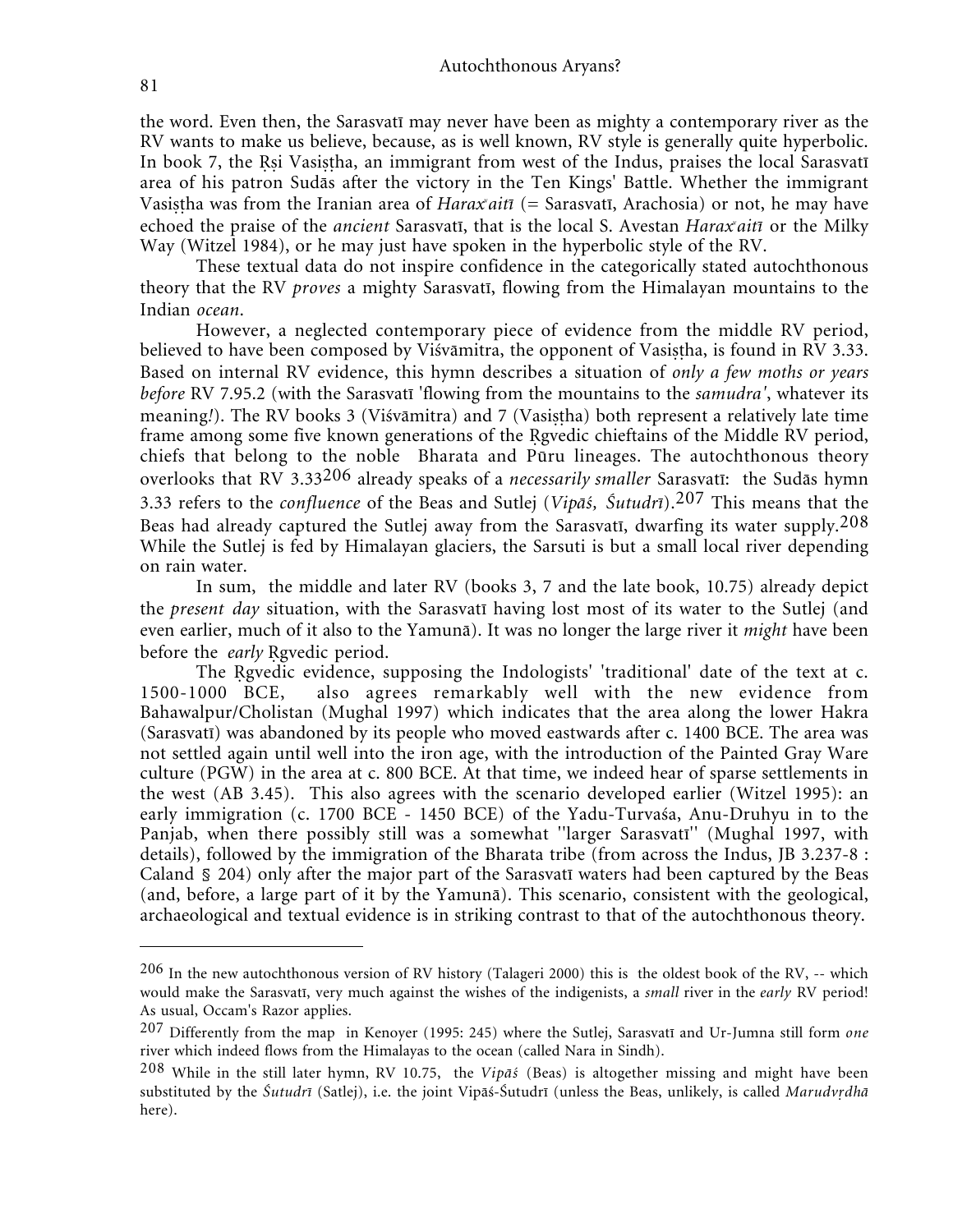#### Autochthonous Aryans?

The area around the Sarasvatī also was not, as (some of) the autochthonous theorists maintain, the *center* of Vedic culture or of the whole of the Indus civilization, at least not during the whole span of this civilization. As Possehl (1997) shows, the clusters of settlement gradually moved eastwards, from Baluchistan/Sindh to Haryana (Possehl 1997), and this movement continued (Lichtenstein and Shaffer, 1999) into Haryana/U.P. even after the end of the Indus civilization in c. 1900 BCE. (Even then, the Sarasvatī area is not specially favored). During the RV period, there was no clear political, cultural center, either; the diverse, 30-50 tribes and clans were spread out over all of the Panjab, and there was no central authority. The situation in the Indus period was equally diffuse, with at least five major cities: Harappa, Mohenjo-Daro, Ganweriwala, Rakhigarhi, Dholavira in Cutch.209 Even during its heyday, thus, there were several concentrations but no *central area*. It cannot be assumed that because there are many (c. 400) Indus settlements in the Ghaggar-Hakra are, this indicates *the center* of the Indus civilization. Rather, this concentration is due to something very obvious - though not mentioned by advocates of a renamed "Indus-Sarasvatī civilization"-- that is, to the fact that the lower Sarasvatī area is "fossil": it has not changed, since the Indus period, in geomorphology, it has hardly ever been settled since by more than a few people, and, most importantly, it has neither received new alluvium nor has it been subject to ploughing.

The area around the upper Sarasvatī, the later Kuruksetra, instead of being of central importance all through the older RV, is singled out only in the *middle* and *later* parts of the RV, in books 3, 7 (and 1, 10 etc.) as the 'best place on earth' (RV 3.53.11, Witzel 1995), as this had become the territory of the victorious Bharata tribe under Sudås (and, it may be added, also one of the major settlement areas of the post-Indus culture).

According to the autochthonous theory, the Sarasvatī dried out by 1900/1500 BCE, and the Brāhmaṇas which mention its disappearance must therefore be dated about that time. All of this does not fit the internal evidence, is based on bad philology and shows, once again, the rather *ad hoc*, selective methods used by advocates of the autochthonous theory. For, the first appearance of iron, the 'black metal' (*krsna/śyāma ayas*) in S. Asia, well known to the Brāhmaṇa style texts, is only at c. 1200 BCE (Chakrabarti 1979, 1992, Rau 1974, 1983, cf. now, however, Possehl-Gullapalli who point to 1000 BCE). But, iron is already found in texts much *earlier* than the Brāhmaṇas (i.e. AV, and in the YV Saṃhitās: MS, KS, TS; however, not yet in the RV). This fact is frequently misunderstood by historians and archaeologists who simply quote the older RV translations that render *ayas* by 'iron' while it means 'copper' or maybe, also 'bronze' (Rau 1974, 1983). It was only in the post-RV period that copper was called *loha* 'the red (metal)' (VS 18.13, TS 4.7.5.1, ŚB 2.6.4.5, 13.2.2.18, etc.), often in opposition to the 'black metal'. To date Brāhmaṇa texts at 1900 BCE (see below on astronomy, §28-30) is simply impossible.

At the bottom of the sudden popularity of the Sarasvatī is of course the nationalistic wish to have the "center of the Harappan Civilization" within the boundaries of India, along a "Vedic" river the Sarasvatī -- as if such recent boundaries played any role in 2600-1900 BCE! Unfortunately for such chauvinists, neither are the majority of the 'Sarasvatī' sites along the Ghaggar in India, but along the Hakra in Pakistan. Nor does the name 'Sarasvatī' apply for the period in question. The old designation of the Sarsuti-Ghaggar-Hakra, later renamed as the Vedic Sarasvatī, seems to have been the substrate name *\*Višampa/ž or Vipa/ž* (Witzel 1999).

<sup>209</sup> For a full list of settlements see now Possehl (1999) and note the theory of a handful of separate Indus 'domains'.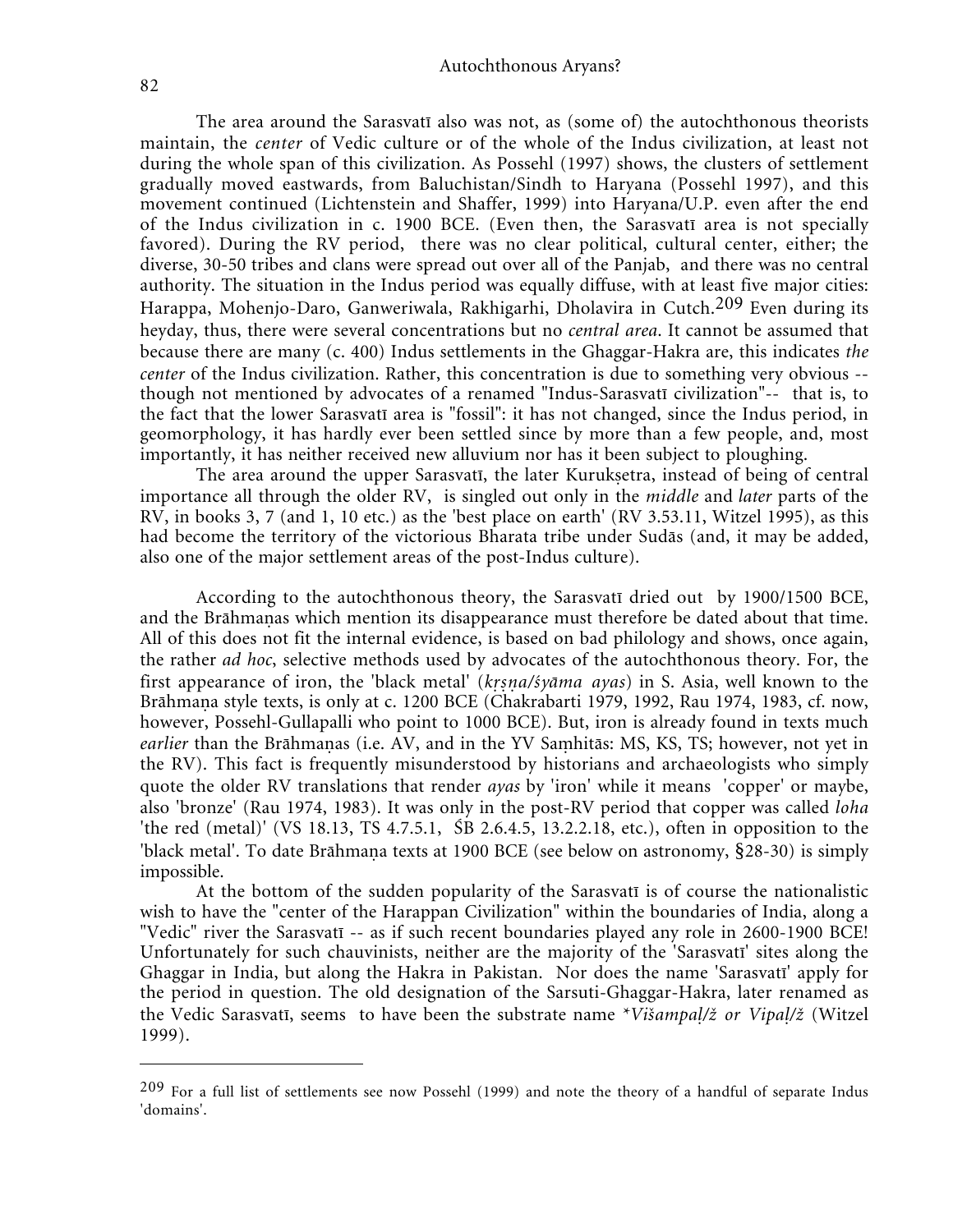#### §26. Harappan fire rituals?

B. B. Lal and others claim to have discovered fire altars in the early and later stages (at least 2200 BCE, B.K. Thapar 1975) of the Harappan site of Kalibangan (Lal 1984, 1997: 121- 124), and similarly, at Lothal. Some of these fire places are in a domestic and some in a public context: the latter are aligned on a raised platform in a row of seven, facing East, and near a well and bath pavements suggesting ceremonial(?) bathing. Some archaeologists, even including some who accept a version of the immigration theory such as R. Allchin, regard them as similar to, or identical with, the seven *dhisnya* hearths of the post-Rgvedic, 'classical' Śrauta ritual. However, it should have raised some suspicion that 'fire rituals' are now detected at every other copper/bronze or even Neolithic site in northern and western India.

The amusing denouement is evident in Lal 1997:121, (plate XXXA) itself: "within the altar stood a stele made of clay". This kind of "stele" is still found today in modern fire places of the area -- it serves as a prop for the cooking pot.

What is indeed visible at Kalibangan (photos in Allchin 1982, Lal 1997: plate XXXIIIA, cf. Banawali pl. XXXVIA)? There are seven(?) fire places, three(?) destroyed by later construction. They are closely aligned next to each other and face a brick wall. Nothing of this, including the nearby brick-built bathing places, fits any recorded Vedic ritual, neither that of the RV nor of the later (Śrauta) ritual. The RV knows only of 1-3 fires, and in Śrauta ritual we find the three fires arranged in a typical, somewhat irregular, triangular fashion. The seven *dhiya* fire altars of the complicated *post*-gvedic Soma ritual are *additional* fires, which are placed east of the three main fires on the trapezoid Mahåvedi platform (Staal 1983). This feature, however, is not met with at Kalibangan either. It also does not fit the Vedic evidence, but that of a regular kitchen, that animal bones are found in some of the supposed fire altars. Further, Vedic fire altars are not apsidal as the fire places at Kalibangan and Banawali. At best, these are independent and untypical *precursors,* in a *non-Vedic* context, that were adapted into the later Śrauta ritual as the Soma *dhiya*s. However, this is entirely impossible to prove. Such proof would have to come from a study of the (so far hypothetical) interrelations between certain features of the Indus religion and the Śrauta ritual. The matter underlines how careful archaeologists should be in drawing conclusions about religion and ritual when interpreting material remains.

In short, the Kalibangan hearths do *not* represent Vedic ritual as we know it from the large array of Vedic texts. They may be nothing more than a community kitchen.210

## §27. Cultural continuity: pottery and the Indus script

Advocates of the autochthonous theory also underline that the lack of dramatic change in the material culture of northern South Asia indicates an unbroken tradition that can be traced back to c. 7000 BCE without any intrusive culture found during this period.<sup>211</sup>

<sup>210</sup> Thus Jamison and Witzel, (written in 1992 but still in press; however, see soon: http://www.people.fas.harvard.edu/~witzel/vedichinduism.htm), and similarly now R. S. Sharma 1995.

<sup>211</sup> Shaffer and Kenoyer argue for a continual, 'organic' archaeological evolution reflecting indigenous cultural development from pre- to proto-historic periods without intrusions in the archaeological record from the northwest (or anywhere else). However, recent excavations seem to indicate, for example, a strong BMAC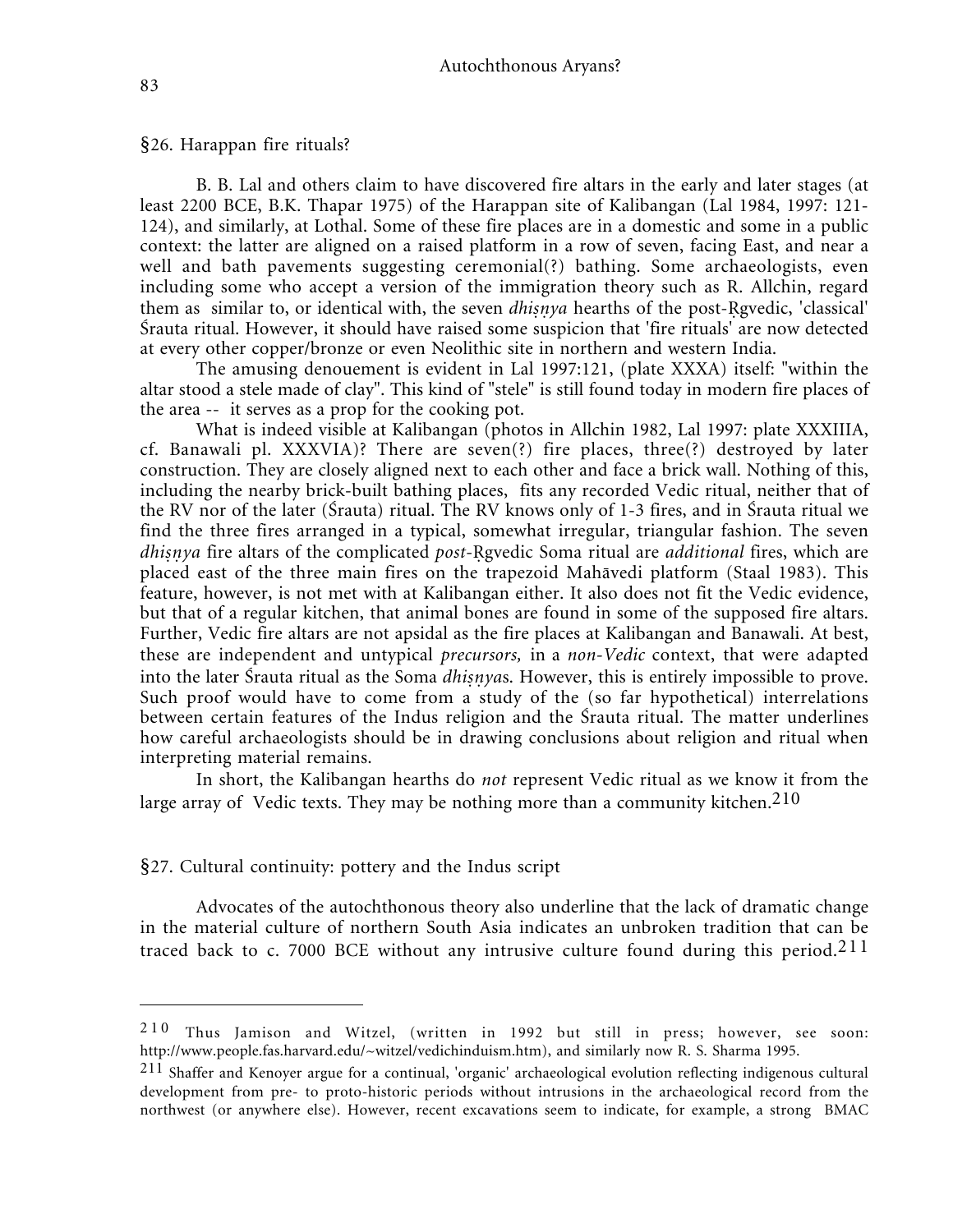Archaeologists such as J. Shaffer and M. Kenoyer stress this remarkable continuity as well. Shaffer (1995, 1999) summarizes: ''The shift by Harappans [in the late/post-Indus period] is the only archaeologically documented west-to-east movement of human populations in South Asia before the first half of the first millennium BC.''

The advocates of the autochthonous theory therefore conveniently conclude that there has been no "Aryan invasion." However, as has been discussed above (§8-10) the Vedic texts themselves speak of various types of transhumance and migration movements.

On the other hand, there is, indeed, some degree of continuity from the late Indus civilization, that was carried over into the early Gangetic tradition. One clear example is the continuity of weights (Kenoyer 1995: 224, 1998). Many other cultural traits (such as pottery) have been carried over in the same fashion.

This, of course, also tends to explain why the "Vedic" (or IA) tradition is so little visible in the *archaeological* record so far. We still are looking, in the Greater Panjab, for the ''smoking gun'' of the horse, horse furnishings, the spoke-wheeled chariot, Vedic ritual implements, etc. However, at least on the fringes of the subcontinent, in the Kachi Plain of E. Baluchistan/Sindh and in the Gandhara Grave Culture of Swat, we find some indications, by mid-second millennium BCE, in the first horses of South Asia, and horse sacrifice (Allchin 1995, Dani 1992).

However, if one would again try to think through the autochthonous theory that stresses the strong continuity in Indian cultural development from c. 7000 BCE onwards, and would suppose, with them, that the RV preceded the Indus Civilization, one is faced by a paradox: how is possible that Rgvedic features such as horse races, preponderance of cattle raising, non-use of wheat (and rice), lack of permanent settlements, complicated Soma rituals without temples, cremation burial, etc. all of which hypothetically *disappear* completely during the Harappan period and *re-emerge* in the post-Rgvedic YV Samhitā, Brāhmaṇa and Upaniadic periods of the Gangetic epoch? This is yet another strange *non sequitur* which does not fit in with established cultural and textual sequences. In sum, the assertion that the RV is *older* than the Indus civilization does not work: there were no horse-drawn chariots yet at the beginning of the Indus period (2600 BCE) in the Greater Panjab or anywhere else, but they emerge only around 2000 BCE in the Ural area and in Mesopotamia.

#### Continuity of the Indus script

The autochthonous theory maintains that the Brahmī script of Asoka (3rd c. BCE is derived from the Indus script (Rajaram and Jha 2000). However, this is a complex logographic script with at some 400 (Parpola 1994), or rather some 600 signs (Wells 1998), many of which are used only in certain sign combinations, typical for logographic scripts such as Chinese or Japanese. The very number of signs makes an interpretation as alphabetic or syllabary script impossible.<sup>212</sup> Some of them were probably used as rebus symbols, just as is the case with all early logographic scripts from Egypt to China: the sounds of one word were used to indicate another one with same or *similar* pronunciation but with a different meaning, such as *pair/pear//bear/to bear/bare, two/too//to/do, their/there/they're,* etc.

influence in late-Harappan (including several statues such as the so-called Priest-King), before its decay at 1900 BCE.

<sup>212</sup> For a survey see Possehl 1996; for the discussion of a recent, particularly blunt and fraudulous attempt (Rajaram and Jha 2000) see Witzel and Farmer in the Indian news journal, *Frontline*, Oct. 13, 2000 and discussion in subsequent issues.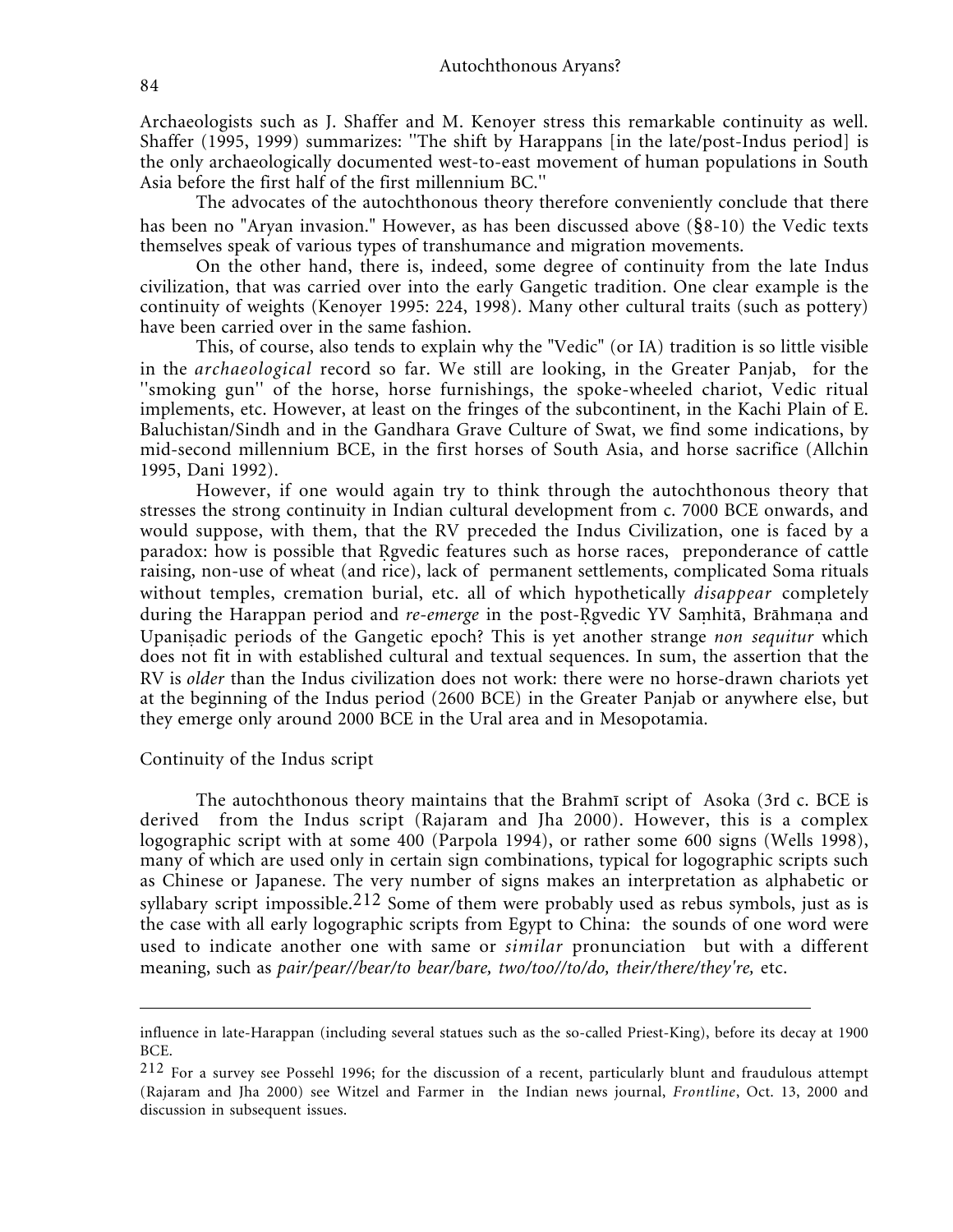Unlike the Indus script with its logograms, the Brahmī script, on the other hand, is a real alphabetical script (on phonemic principles) with only one quasi-syllabary feature: as in Devanågarī, short -*a* remains unexpressed. In the North-West of the subcontinent, Brahmī had a predecessor, the Kharoṣṭhī script. Both go back, directly or indirectly, to the Aramaic script (Falk 1993, Salomon 1995), which was widely used in the Persian empire, and even by Asoka, in Afghanistan. Kharoṣṭhī, and Brahmī even more so, have been adjusted extremely well to represent the Indian sound system, certainly under the influence of traditional Brahmin phonetic science.

If the autochthonous theory were right, the descent of Brahmī from the Indus script would resemble that of the early Semitic alphabets from Hieroglyphic Egyptian. However, in the case of Egyptian we know the pronunciation of the Hieroglyphic logographs, while no accepted decipherment has emerged in more than half a century of study of the Indus script (Parpola 1994, Possehl 1996).<sup>213</sup> Given the c. 600 signs of the Indus script, it is of course very easy to find similarities in the 50-odd, very regularly shaped, geometrical signs of the Brahmī script (*ka* is a simple *+*, *ha* is: o, etc.). Even if there indeed was an initial carry-over of remnants of the Indus script into the post-Indus period (Kenoyer 1995: 224) there is no sign of any *continuity* of the use of the script before the first inscriptions in Brahmī in the middle of the third c. BCE.<sup>214</sup> The script simply vanished, like the Maya script, when its practical use for administration and/or business disappeared (Allchin 1995, Possehl 1996). In addition, writing and script are not mentioned in the Vedic and early Buddhist texts (v. Hinüber 1989). Typically, Pāṇini, probably a subject of the Persians in Gandhāra, has two *foreign* names, the Persian name of 'script' *dipi* (Pers. *dipi* [δipi] < Elamite *tip/tup*) as well as its regular development in East Iranian (*lipi*), from which the Skt. and Pkt. terminology is derived.

In short, just as in many other areas of S. Asian culture, the disappearance of writing is witness to the large gap between the well-organized urban civilization of the Indus culture at c. 1900 BCE, its village-like local successor cultures in E. Panjab/Haryana etc., the subsequent superimposition/adaptation of pastoral Vedic culture, and finally, the newly emerging Gangetic urban culture of pre-Mauryan times in the 5th century BCE.

### VEDIC TEXTS AND SCIENCE

§28. The ''astronomical code of the RV''

One of the most arresting claims of the autochthonous theory is that of an astronomical code in the organization of hymns of the RV (Kak 1994), which he believes to establish a tradition of sophisticated observational astronomy going back to events of 3000 or

<sup>213</sup> I leave aside the question of decipherment. There is a new attempt about once per month now, increasingly claiming that the texts are in early Sanskrit. Non-Sanskritic ones include, e.g., R. Mathivanan 1995, Arun Pathak and N.K. Verma 1993; both find continued use of the (unchanged!) Indus script, after a lapse of evidence spanning some 4000 years, but exemplified by photos, on the house walls of the Austro-Asiatic Santals in S. Bihar.

<sup>214</sup> Coningham 1995 maintains an early --improbable--date for Brahmi at c. 500 BCE for Sri Lanka. This single, early date probably is due to unclear stratigraphy; the singular find of inscribed materials is situated barely below a much later level.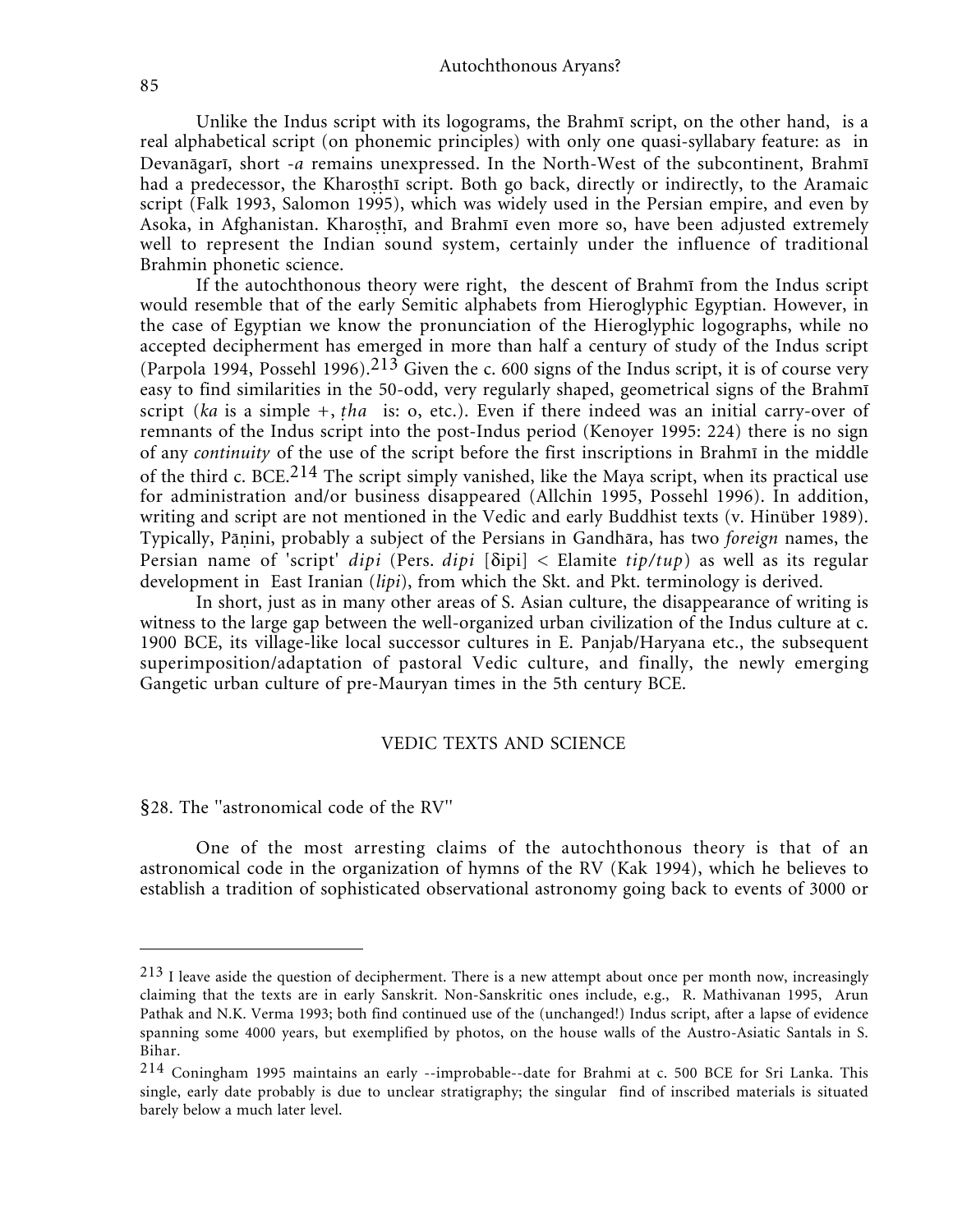4000 BCE215, a few millennia after the Aryans' *hypothetical* arrival in the seventh millennium BCE (Kak 1994: 20-22); or more specifically, that certain combinations of numbers enumerating the syllables, verses and hymns in the gveda coincide with numbers indicating the periods of planetary motions.

However, to begin with, Kak's discovery is derived from the traditional ordering of the hymns and verses of the RV, a schematic one of the post-Rgvedic period most probably executed in the Kuru realm of the Eastern Panjab/Haryana at c. 1200/1000 BCE (Witzel 1997, 2001); it was canonized a few hundred years later by an Easterner, Śåkalya, during the late Brāhmaṇa period (roughly, 700-500 BCE) -- and that is the version Kak uses! Other versions of the RV differ slightly; even a text contemporary with Śåkalya, ŚB, says that the Purūravas hymn (RV 10.95) had 15 verses while our RV has 18. Which size and ordering of the text to follow, then?

The real question, of course, is: why should anybody order one's texts according to some astronomical patterns? Rather, what kind of method would present itself to a people with a strong, well-trained memory but without the use of script? One could think, for example, of a strictly metrical pattern (as is indeed used in the Soma hymns of RV 9 or the Avestan Gåθås), or one according to the use of the hymns in ritual (as is used by the Yajurveda). None of the two is the one followed in the bulk of the RV. Instead, as has been well known for more than a hundred years (Oldenberg 1888), and indeed since Vedic times(!), the RV is organized in three levels: according to authors, i.e. poets' clans (the 'family books', RV 2- 7, and 8), deities (hymns to Agni, Indra, then others), and according to meter (hymns with longer meters come first). The core 'books' of the RV (2-7) are arranged from short books to long ones, and, conversely, inside each book according to a descending order numbers of hymns per deity, and numbers of verses per hymn. All of this is not mentioned by Kak; for details on the exact scheme and the  $-$  only apparent  $-$  disturbances<sup>216</sup> in it, see Oldenberg (1888, Witzel 1997). In sum, if one knows -- just as modern practice still prescribes-- the author, the deity and the meter, one knows where a hymn is to be found inside the core section (RV 2-7) of the RV collection. This is a simple but very effective method in an oral tradition without script.

Interestingly, Kak joins this theory with observations about the piling up of bricks of the Agnicayana altars. It certainly cannot be doubted that the altar is identified, in the typical fashion of the post-Rgvedic Brāhmaṇa texts, with Prajāpati, the divine sponsor of the ritual and the year, and that some calculations are connected with that. However, there was no Agnicayana yet at the time of the RV. Even the Mantra collections used for this ritual are late and form a third layer in the collections of the post-Revedic Yajurveda Samhitā texts; the same it true for the discussion of the ritual in the Brāhmaṇa style texts. Any combination of the numbers of bricks in the Agnicayana with the order and number of hymns and Mantras of the RV therefore is not cogent, to begin with.

To find astronomical reasons behind this arrangement requires extra-ordinary ingenuity on the part of the *original*, contemporary composers and arrangers of the RV -- or the decipherer, S. Kak. That they should constitute an *original* Rgvedic "astronomical code", -- based on the post-Rgvedic(!) arrangement of the RV-Samhitā and the later, post-

 $215$  Cf. also the discussion by Elst 1999: 96 sqq.

<sup>216</sup> Which greatly irks Talageri (2000) who simply relies on the superficial outward appearance of the *present* (Śåkala) RV; he is simply ignorant of the history of gvedic philology of the past 150 years and relies just on Griffith's outdated and similar uncritical English translation of the late 19th century and on some Skt. word indexes of the RV (for details, Witzel 2001).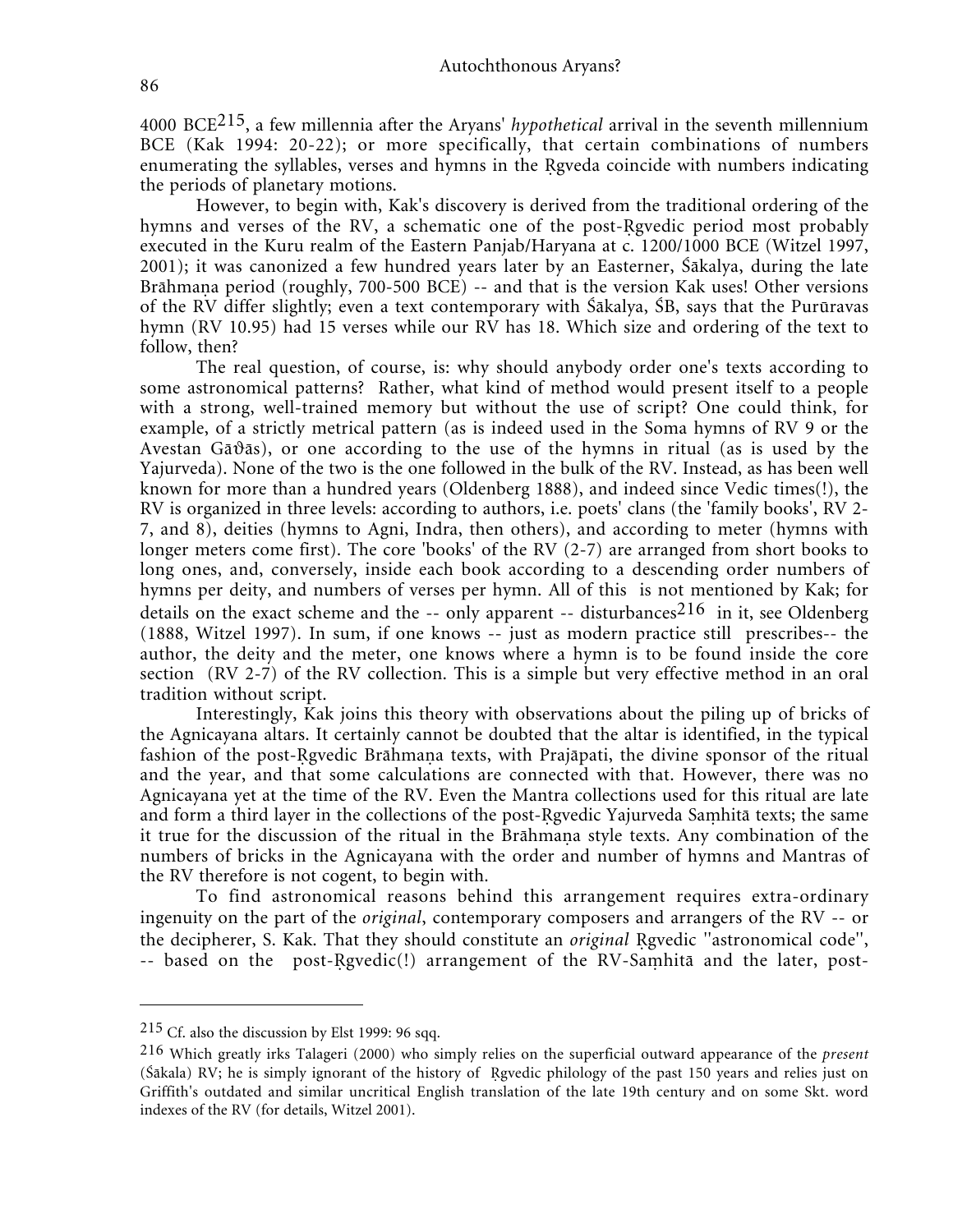Revedic(!) construction of the Agnicayana fire-altars -- is simply impossible. It also does not help the scheme that the knowledge of this code is said to have disappeared very shortly after the composition of the texts.

Further, Kak's scheme suffers, even if one takes its rather involved numerical schemes for granted, from inconsistency, such as the arbitrary use of multiplication factors that deliver the desired results for the various courses of the planets (which are not even attested in Vedic texts, see M. Yano, forthc.). In fact, references to astronomical data in the RV are generally very vague, and limited, as in other ancient cultures, to a few facts of direct observation by the naked eye (Pingree 1973, 1981, Witzel 1972, 1984, 1986, Plofker 1996, Yano forthc.).

More details could be added. To mention just the most elaborate one, K. Plofker's (1996) discussion of Kak's attempt in the section ''Probabilistic Validation'' (1994: 106-107). This section intends to prove that the presence of planetary period numbers in the Rgvedic hymn number combinations (containing 461 distinct integers ranging from 43 to 1017), derived from all ten books of the RV, cannot be coincidental. As Plofker shows, "the set of values generated from sums of a given set of numbers is generally *not* uniformly distributed over the interval it spans; as a rule, there will be a few very small sums and a few very large ones, but most will cluster about the middle of the interval. In this example, out of the 461 hymn combination numbers, no fewer than 320 fall within the range 301--800 containing most of the planetary period constants. This, combined with the fact that Dr. Kak (by his own account; p. 105) permits errors of at least *pm 1* in his matching of numbers, means that the high proportion of matches has no statistical significance whatever."

This mathematical demonstration would not even have been necessary because of the derived, secondary nature of hymn numbers in Śåkalya's redaction of the RV (see above). Or, in the same vein, when it is alleged by Kak that the combined number of hymns in the fourth, sixth, eighth, and ninth books of the RV was chosen to be 339 because that number is roughly equivalent to ''the number of disks of the sun or the moon to measure the path across the sky... [or] sun-steps'' (Kak 1994: 100, accepted by Elst 1999: 110), one must immediately note, not only that RV 9 is a late book (Oldenberg 1888, Proferes 1999), but that these books have the following *additional* hymns (Oldenberg 1888): 4.57-58; 6.74-75; 8.96- 101, 9.112-113, not to mention quite a few additional hymns *inside* these very books. This simple observation renders Kak's whole scheme numerically impossible.

In short, the whole matter boils down to over-interpretation of some facts that are internally *inconsistent.*217 *Non licet*.

§29. Astronomy: the equinoxes in ŚB

<sup>217</sup> Note that similar claims have been made for the Bible and other ancient texts. As it has been said: select some significant numbers relating, e.g. to the (19th c.) Washington monument, add some astronomical facts and --lo, behold-- unforeseen relations of the monument with the earth, space and time emerge!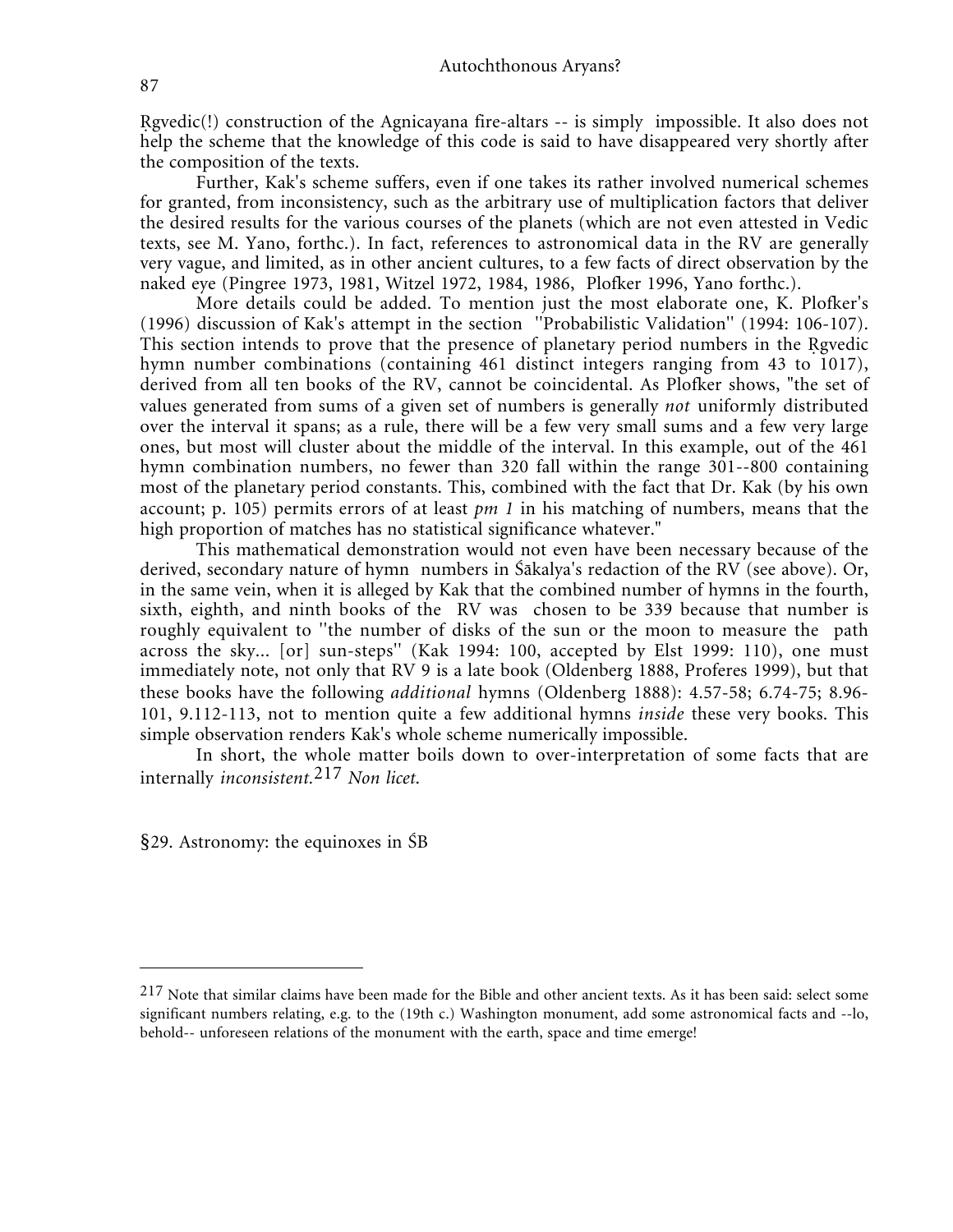Vedic astronomy has been discussed<sup>218</sup> since Weber (1860), Thibaut (1885), Tilak (1893), Jacobi, Oldenberg and Whitney<sup>219</sup> -- all of them writing well before the discovery of the Indus civilization, at a time when nothing of Indian prehistory was known before the supposedly firm date of the Buddha.220 Some passages in the ŚB have been under discussion since then that seem to refer to the equinoxes, and would indicate the date of observation of these celestial phenomena. ŚB 2.1.2.3 seems to say that the spring equinox is in the asterism Krttikā: krttikāsv agnī ādadhīta ... etā ha vai prācyai diśo na cyavante | sarvāni ha vā anyāni *nakatråi pråcyai diśaś cyavante. ... saptarīn u ha sma vai pura rkå ity åcakate.* ''One should found one's fires under the (moon house of the) Krttikās... These, they do not deviate from the eastern direction. All other moon houses, they deviate from the eastern direction... Formerly, one called the Saptarsis 'the Bears'." This statement, if taken for a literal description of the 'immobile' position of the Pleiades, is possible only for the third millennium, at c. 2300 BCE (Kak even has 2950 BCE, cf. Elst 1999: 96) . Then, the Pleiades were at the equinox point, some 60 degrees off today's position due to precession (for details see Achar, *EJVS* 5.2, 1999).

The basic question is, of course, whether such astronomical references in Vedic texts must be taken at face value, i.e. literally. The above passage is followed by a set of other ones which allow setting up the fires at *other* times, most of which are motivated and justified, like this one, by inherent Brāhmaṇa texts' concerns and logic. Further, astronomical observations in the Vedic texts are of a more general nature, and are clearly based on what is easily observable with the naked eye over the course of a few years (Pingree 1973, 1981 Plofker 1996, Yano forthc., Witzel 1972, 1984, 1999c). If one takes this conclusion as one's baseline, some statements in the Babylonian text MUL.APIN are of interest. The text is probably to be dated in the late second millennium (Pingree 1998), thus earlier than ŚB but much closer to it than the supposed date of the Kttikå observation in the third millennium. MUL.APIN says more or less what ŚB does in the section under discussion, namely that the Pleiades are in the east and that Ursa Maior is in the north. And that would be the end of the whole question.

However, even if one admits that the sentences quoted above refer to *contemporary* observation and have been transmitted as such over several millennia, a serious problem remains: the advocates of the autochthonous theory, unwittingly, commit the rather common but no less serious mistake of dating a text according to a *single early* fact mentioned in it. But, one cannot, and in fact nobody does date the RV, just because Indra occasionally still has a stone weapon, to the (late) stone age. Texts contain reminiscences and archaic words and concepts; we can only date them by their *latest*, not their earliest datable features. Or, to put it somewhat facetiously, if I write ''looking at my digital clock I saw that the sun rose at 6:00 a.m.,'' then my sentence cannot be dated, because of the unconscious, but *unscientific* use of ''to rise'', to the period before the revolutionary book of Copernicus (1507 AD), but only to the present computer age.

<sup>218</sup> See the long list of late 19th and early 20th cent. discussions in L. Renou, *Bibliographie védique,* Paris 1931, 158-163: Weber 1860, Thibaut, *IA* 1885, p. 85 sqq., Oldenberg, *ZDMG* 48, 629 sqq, Jacobi 1893, 1894, *ZDMG* 49, 218 sqq., Oldenberg, *ZDMG* 49, 470 sqq., Jacobi, *ZDMG* 50, 69-83, Tilak 1893, 1903, Whitney 1894, JAOS 6, 413 sqq.; JAOS 8, 85 sqq, etc. Cf. Elst 1999: 96 sqq.

<sup>219</sup> Pingree does not find basic astronomical skills among the early Indo-Aryan because the texts do not specifically outline such skills.

<sup>220</sup> Autochthonists now date the Buddha to 1700 BCE or even 3139/8 BCE, and Candragupta Maurya (of c. 300 BCE) is replaced by Candragupta, the Gupta king; these and similarly absurd dates are found in Elst 1999: 97.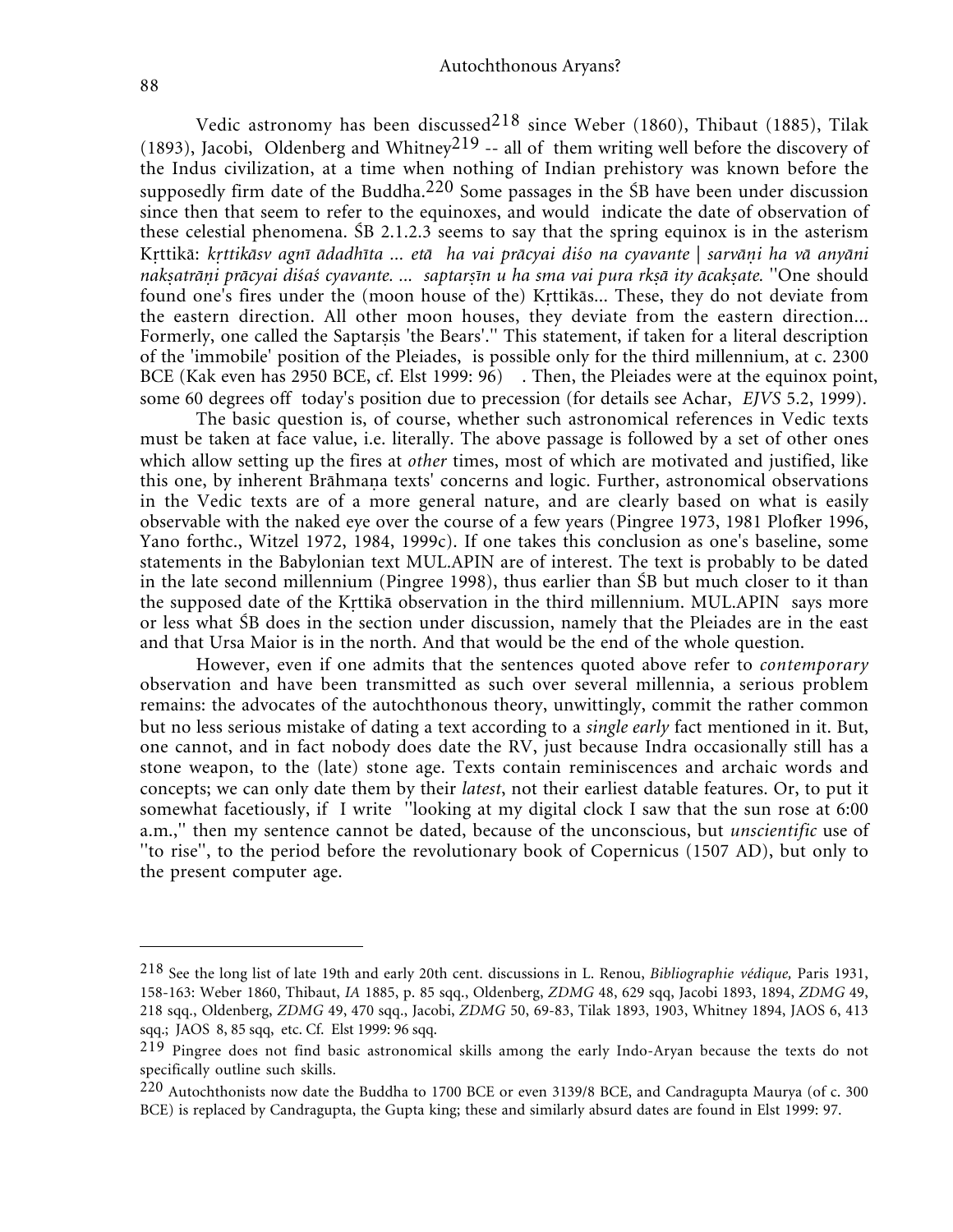If SB 2.1.2.3 (and also the neglected passage in BSS  $27.5$ ) $^{221}$  indeed would indicate the spring equinox in Kttikå, then this may very well be a popular or learned remembrance of times long past, for the same passage of ŚB also remembers that the Great Wagon/Big Dipper (*ursa maior*) was "formerly" called ''the bears''. This is an old Indo-European expression (Greek, Latin, etc.). The name *Rksāh* indeed occurs once in the RV and this is copied in TĀ, ŚB (Witzel 1999c), before the asterism acquired its well-known name "the Seven Rsi" (*sapta rsayah, cf. Avest. <i>haptō <sup>1</sup>ringa* = \**sapta lingā(ni), cf. now Plofker, EJVS* 6-2, 2000).

In addition, we simply cannot date the SB in the third millennium BCE, as it has strong evidence of iron which emerged in India only by 1200/1000 BCE, and as ŚB is very close in its cultural, economic, socio-political, and philosophical development to the time of the Buddha, who lived around the middle of the first mill. BCE.

As seen many times by now, the advocates of the autochthonous theories take one --in case, a rather dubious-- datum and use it to reinterpret Vedic linguistic, textual, ritual history while they neglect *all the other* contradictory data derived from comparative astronomy, archaeology, textual study, etc. This does not achieve a 'paradigm shift', not even special pleading, but simply is faulty reasoning.

## §30: The Jyotisa Vedānga and the solstices

Another favorite item brought forward for an early date of the Vedic texts has been the date assigned to the Jyotisa of Lagadha, a Vedāṅga text attached to the Rgveda tradition (a later version exists in the Yajurveda tradition as well). Since this is an appendix to the Veda, virtually all other Vedic texts must predate it. Its date, however, hinges on that assigned to the solstice as described in this text. The basic question is the same as in the case of the Kttikå equinox: whether the description as given in the Jyotisa is also the date of the text in which it is transmitted. Again, this would mean to date the text according to its *earliest* item.

However, the astronomy involved here is not as straightforward as it usually is made out to be. T. K. S. Sastry (1985:13) and R. Kochhar (1999) think of an early date, between 1370 and 1150 BCE, as the winter solstice is described to be in Śravi hå/Dhani hå *nakatra.* Pingree's (1973: 10) estimate is c. 1180 BCE.

While Sastry believes that the text preserves a tradition dating back to that period, Pingree (1973: 10) stresses that it is unknown where Lagadha would have exactly placed the boundaries of the *nakṣatra* Dhaniṣṭḥā, and what was his exact determination of the longitude of the Sun. Any mistake in the exact position of the beginning of a *nakatra* as well as the rough Jyotia intercalation-cycle based on the inexact length of the year as 365 days (instead of c.365 1/4) makes all such back-calculations prone to error by centuries.

Further, Lagadha puts the winter solstice on the new moon of Māgha at the heliacal rising of Dhani hå, which post-dates the establishment of the calendrical scheme with *amånta* months. This is late Vedic, at best. In TS 7. 4. 8 and KB 4.4, the beginning of the year is on a full-moon night, and the months are *pūrimånta*. KB 19.2-3, however, already has *amånta* months, the year beginning sometimes preceded by an intercalary month (as in the Babylonian calendar of MUL.APIN). This is just one of the several reasons why Pingree (1973: 3, 1987, 1998) introduces Babylonian astronomy and thinks that the astronomy of the k recension of the Jyotia "was formulated in the fifth or fourth century BC on the basis of

 $^{221}$  Note that ŚB has the alternative dates Rohiṇī, Mṛgaśīrṣa, Phalgunī, Hasta, Citrā, and BŚS also has "at the appearance" of Śravaṇa, Citrā/Svatī, all indicating various ritual concerns, see Witzel 1999c.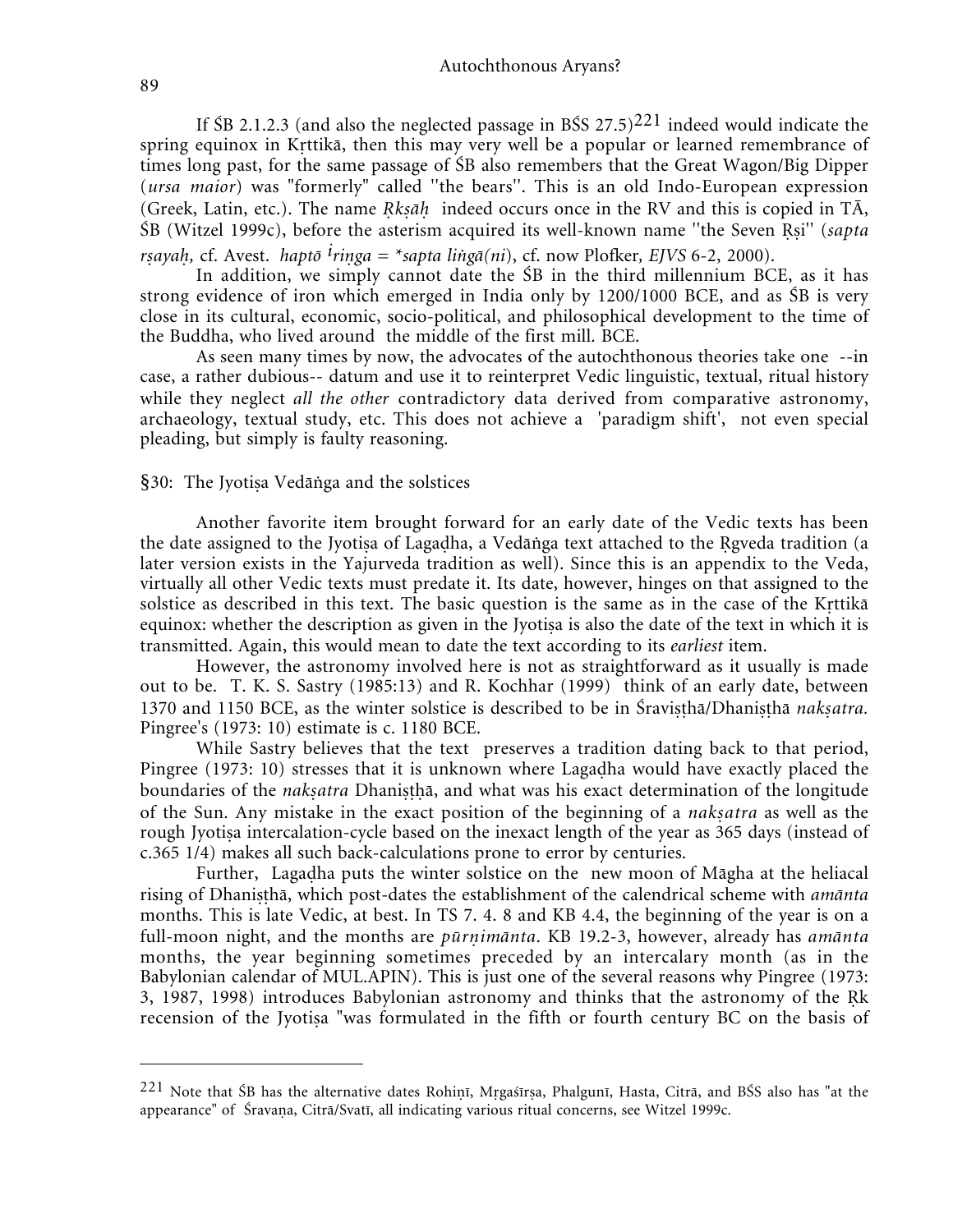information about originally-Mesopotamian methods and parameters transmitted to India during the Achaemenid occupation of the Indus Valley between ca. 513 and 326 BC." This would produce a fairly low date *post quem* for the section of KB in question; however, the transfer of such ideas can also have followed other methods and routes.

Sastry (1985: 15) agrees as far as the date of the Jyotia text itself is concerned and adds the observation that its astronomical system is the same as that taught in the Gargasamhita, which Pingree (1987: 295) places in the 5th or 4th centuries BCE. However, one of its constituent parts, the Yuga Purāṇa, which mentions the post-Alexandrian Greeks, was dated by Mitchiner (1986: 82) only to the end of the last century BCE.

Further indication for a late date of the Jyotisa is that the language of the text is post-Vedic, which lets Sastry assume that it was redacted by someone belonging "the last centuries BC" (1985: 12). However, it must be added and stressed that the text is actually *composed* in *late* Epic language. It has not been noticed that it does not only have the typical long compounds, but also those with *tat*- as first part, and many metrical 'space fillers' such as *tu, caiva, tathå, tathaiva ca, eva ca, api ca,* which must necessarily be part of the very composition. The particle *vai* occurs once, however not, as usual in Vedic, in second position of a sentence or Påda but *at the end* of a Påda (along with *eva ca*!). This agrees with late Epic practice, as seen in Mbh. 12 and Råm. 1 and 7 (Witzel, in prep.).

In short, only if one is *convinced* that Lagaha intended the solstice to be exactly at *alpha Delphini* of Dhaniṣṭḥā, one can date his *observations* back to the late second millennium. Since that cannot be shown beyond doubt, since the composition of the text is in Late Epic language, and since its contents have clear resemblances to Babylonian works, the text must belong to a late period, to the last centuries BCE.

In sum, if one were to take seriously the autochthonous dates of the Jyotisa at 1400 BCE, (and, accordingly that of the SB, or even that of the BSS, at 2900 BCE)<sup>222</sup>, and if one would re-arrange the dates of Vedic literature accordingly, one would have the further, considerable difficulty of explaining, e.g., the use of iron and chariots at 2900 BCE, or the date of the later parts of ŚB at c. 1500 BCE, while they fit in with the cultural and political climate just before the emergence of the Magadha realm and the Buddha around 500/400 BCE.

<sup>222</sup> The same applies, *mutatis mutandis*, to the Vedic references of a Magha solstice, see Elst 1999: 100, which, in his view, would allow to place the [iron age] Brāhmaṇa and Sūtra literature at 2300 BCE [long before the introduction of iron]. Other alleged astronomical evidence such as the Svarbhånu myth in RV 5.40.5-9 (a late appendix to RV, see Oldenberg 1888!), has been discussed already in the 19th century. Such references are much too vague to be used for dating (nevertheless see Elst 1999: 107). The same applies to the appendix hymn RV 8.93 which Elst (1999: 111 sqq.) wants to turn into a reference to the heliacal rising of the sun in Vrsabha. The bull here is, as so often, just Indra. Further, RV 3.39.3 (Elst 1999: 113) refers to the Mārtāṇḍa/Vivasvant myth, not to astronomy; RV 5.83.3 is a poetical image comparing thunder to lion's roar, and not the Simha zodiacal sign. Apart from the fact that Elst has to demonstrate the use of the zodiac for the RV, this is poetry, not astronomy. "It could not be clearer" (as Elst says -- but about the zodiac!) Again, RV 6.49.7 describes young women who are 'bright' (*citra*) not the asterism Spica in Virgo (cf. now also Hock, forthc.) Just as in the Gītå, the one who looks for Krishna everywhere will find him, *in casu* early astronomy in the RV; the same applies to S. Kak (1994). Elst's bold summary (1999: 117) is based on such shaky data: "the Rg-Veda was composed in the 4th millennium as... the Brahmanas and Sutras are products of the High Harappan period towards the end of the 3rd millennium BC." That this "has been a growing challenge to the AIT defenders for two centuries" is easily lead *ad absurdum*. -- The same fundamental mistake is committed by Klostermaier (1998): "Texts like the Rigveda, the Shatapathabrahmana and others contain references to eclipses as well as to sidereal markers of the beginning of seasons, which allow us by backward calculation, to determine the time of their composition." For all such monolateral assertions, see discussion below, §32 .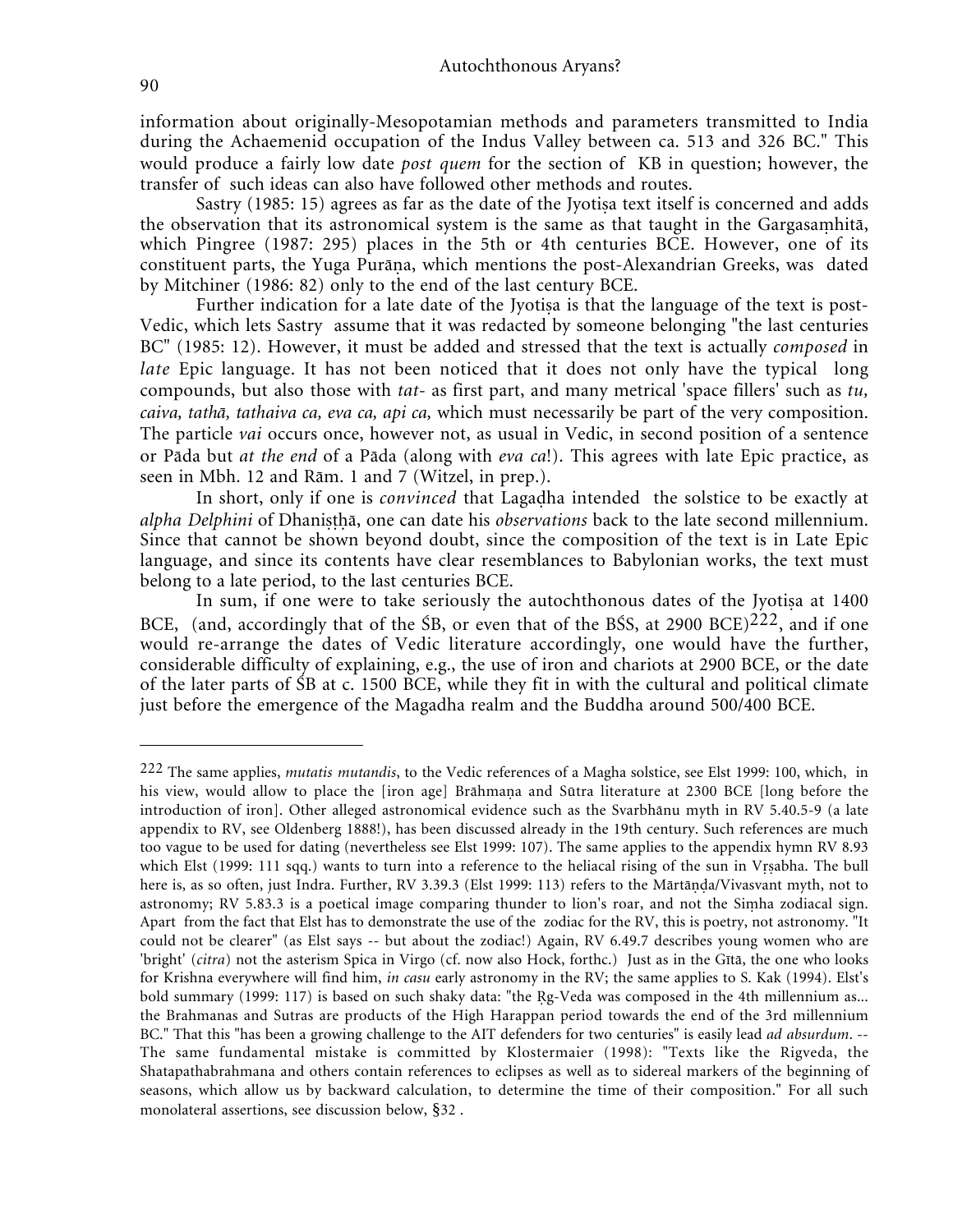§31. Geometry: Śulba Sūtras.

The case of the geometry of the late Vedic Śulba Sūtras is of a similar nature. The advocates of the autochthonous theory maintain, with A. Seidenberg  $(1962, 1978, 1983),^{223}$ that the geometry of the fire altars in the Śatapatha Brāhmaṇa and some earlier (translated) texts such as Taittirīya Samhitā, precedes the early geometry of Greece and Mesopotamia, and that it can be dated prior to 1700 BCE (cf. Elst 1999: 99).

Seidenberg has reached this conclusion by a comparison of the geometry of the Pythagoreans with that of the Vedic texts and some Babylonian sources. The latter have the full system in place at that early date, but their prehistory is not visible in existent Mesopotamian sources. Due to some differences in the three systems (such as algebraic vs. geometric procedures), Seidenberg (1983: 121) excludes mutual borrowing. Rather, he assumes a common source of the three systems that is older than 1700 BCE, and then tries to find echoes of it in pre-Brāhmaṇa texts, even at RV 1.67.10, etc. (which is much too vague about the building of fire altars to allow proof), all without the use of bricks. Staal (1999) has recently expanded on this problem, using my discussion of the common, non-Indo-Iranian words for 'brick' in Avestan, Old Persian and Vedic (from *\*išt-*) and has assumed that the common source may well have been in the BMAC area (see §22) .

Be that as it may, it is not *a priori* necessary that the similarities and identities in mathematical procedure must go back to one *common* source. To paraphrase A. Michaels (1978: 52 sqq., cf. 1983), who has carried out an in-depth study of the Śulba Sūtras and their geometry: Vedic sacred geometry is autochthonous, and analogies between various cultures are not enough to prove actual historical exchange between them. The burden of proof always is with the one who proposes such an exchange. (This has not been supplied, *pace* Elst 1999: 99 sq.). In addition, Michaels distinguishes between sacred geometry in general and its form transmitted in the Śulba Sūtras. This is not always distinguished well (also not by Seidenberg), especially when one simply identifies the *theoretical* knowledge of the Śulba Sūtras with the more *empirical* knowledge and practice of the Brāhmaṇas and Śrauta Sūtras. However, it is likely that the Śulba Sūtras as such originated at the same time as the elaborate description of the ritual and that these texts were all integral parts of the ritual Sūtras (Kalpasūtra).

Michaels goes on to show (1978: 139 sq.) that the magical ideas of Vedic ritual, together with certain practical (artisan's) faculties, lead to the specific form of Vedic sacred geometry, which is basically a logic-free, elementary geometry. However, its various pre-scientific practices, or schemes of action, were transformed into general and theoretical sentences. These could, in turn, always be checked for truth and could be proved by the various practical schemes of action that were used in Vedic ritual with its pre-scientific norms of identity. Michaels also stresses that the connection between magical ideas and artisan's practice was from the beginning only accessible to a small circle of specialists, the ones knowledgeable in "measuring art"; its influence therefore is only visible insofar as it leads to a specialization of a portion of the complete Vedic ritual, again reserved for specialists.

While it has been quite clear for more than a hundred years that these Sūtra texts contain the knowledge of basic geometry (Seidenberg 1983, Michaels 1978), including

<sup>223</sup> Seidenberg insisted that the geometry of the Śulba Sūtras must have been the origin of the Babylonian system and, accordingly, he would date it no later than 1700 BCE. He neglects other possibilities such as a common origin or a common origin in another area (see Staal 1999).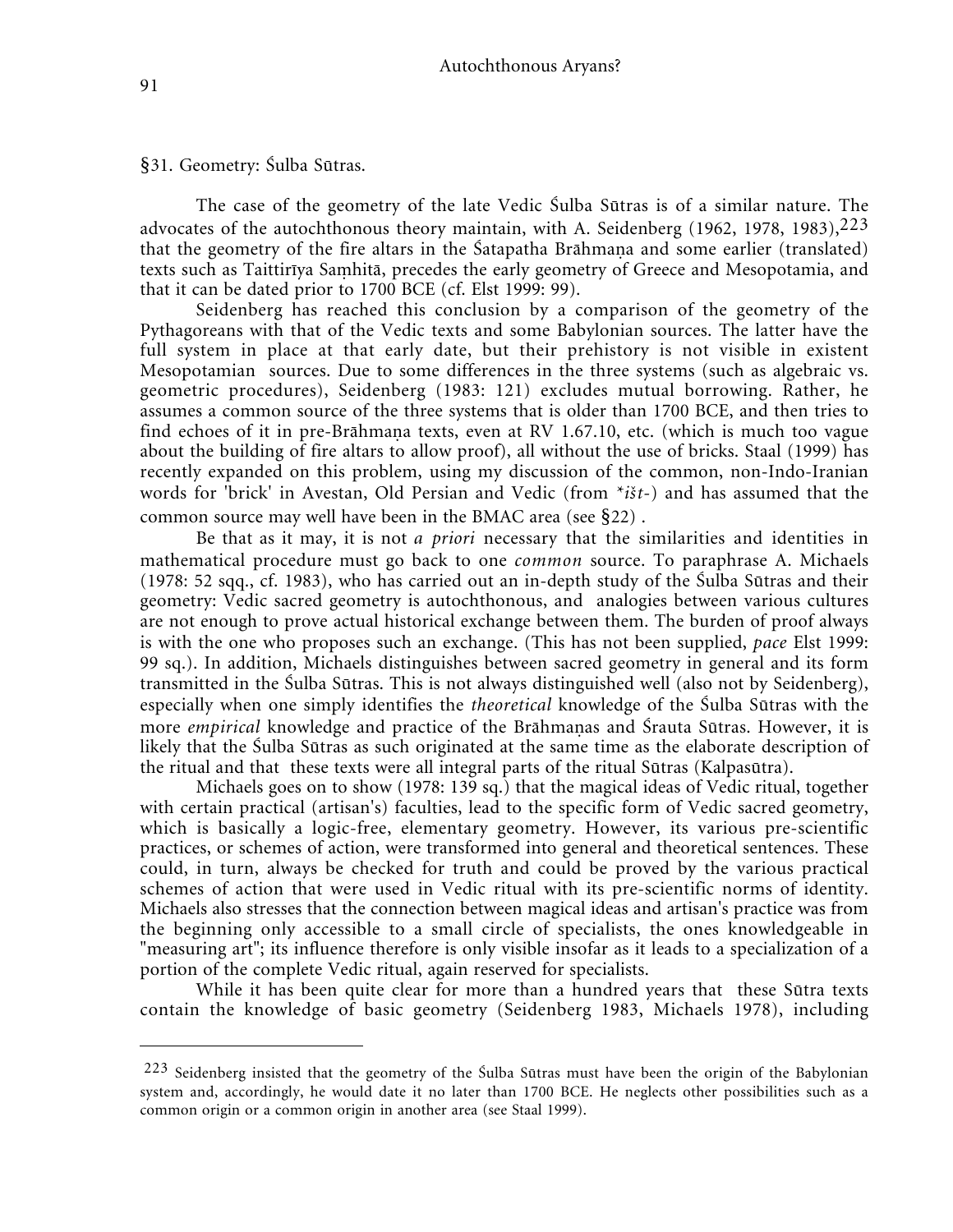Pythagoras' theorem, it is now claimed that altar constructions were used to represent *astronomical* knowledge (Kak 1994) in the RV. However, even the post-Rgvedic texts say only that the three ritual fires represent the earth, sun and moon, and that the offering priests walk about in space. The complicated post-Rgvedic brick pilings on the Mahāvedi represent a bird (*śyena*) that will take the sponsor of the ritual to heaven (e.g., the year as eagle ŚB 12.2.3.7). There is no indication of any typical Brāhmaṇa style speculation that goes beyond an identification of the sponsor of the ritual with the creator god Prajåpati and the year (with its 360(!) days, 10,800 muhūrta, at ŚB 12.3.2.5; Śāṅkhāyana Āraṇyaka 7.20, etc. (cf. §22, 26). Complicated astronomy is absent.

If there is any surprising factor here, it is the ability of the Vedic priests to work with such large numbers while they belonged to a civilization that did not use the script or written numbers (though the priests occasionally use twigs to represent very complicated schemes, such as the order of certain repetitions of Såmans). However, the piling of fire altars made of thousand(s) of bricks belongs to the *post*-Rgvedic period (*pace* Seidenberg 1983: 123-4), and even then, occurs only in comparatively late YV material, as has been pointed out above: the Cayana is much later than the Soma and other rituals of the YV Samhitās; it can at best be dated to the beginning of the iron age (if we take Tura Kāvaseya as one of its originators, see Proferes 1999).

If there indeed is any older, local tradition is hidden behind all of this, it may go back local, to non-Vedic (Indus?) sources. But that remains, for the time being, pure speculation.

# SUMMARY

§32. Summary: The autochthonous theory

The autochthonous theory, in its various forms, leaves us with multiple internal contradictions and open questions as far as time frame, cultural content, archaeological, zoological, astronomical, mathematical, linguistic and textual data are concerned. If such contradictions are noticed at all by the revisionist and indigenist writers they are explained away by new, auxiliary assumptions and theories, -- that is, by special pleading, and often by extra-ordinarily special pleading. In short, all things being equal, the new, disjointed theory falls prey to Occam's razor.224

If we would in fact assemble all of the autochthonous ''evidence'' (as has been attempted here in brief form) and think it through, torturous as it may prove to be, we would have to rewrite not only Indian history, but also many sections of archaeology, historical linguistics, Vedic literature, historical geography, zoology, botany, astronomy, etc. To apply

<sup>224</sup> Incidentally, autochthonists always insist on the lack of archaeological, palaeontological etc. evidence or the IA "invasion" (or immigration/trickling in) theory. However, it may be pointed out that none of the Out of India theories are substantiated by archaeology etc. either. The matter has not been raised yet, but it must be pointed out that just as there is clear linguistic, textual and now genetic evidence but "no Aryan archaeology, no Aryan bones", there also is no archaeological proof, but only historical, clear linguistic and now also genetic evidence for the *one* clear emigration of an Indian population westwards in historical times -- that of the Gypsies (Roma, Sinti etc.; there are one or two similar cases, attested in later times, but on a much more limited scale, see Hock 1999).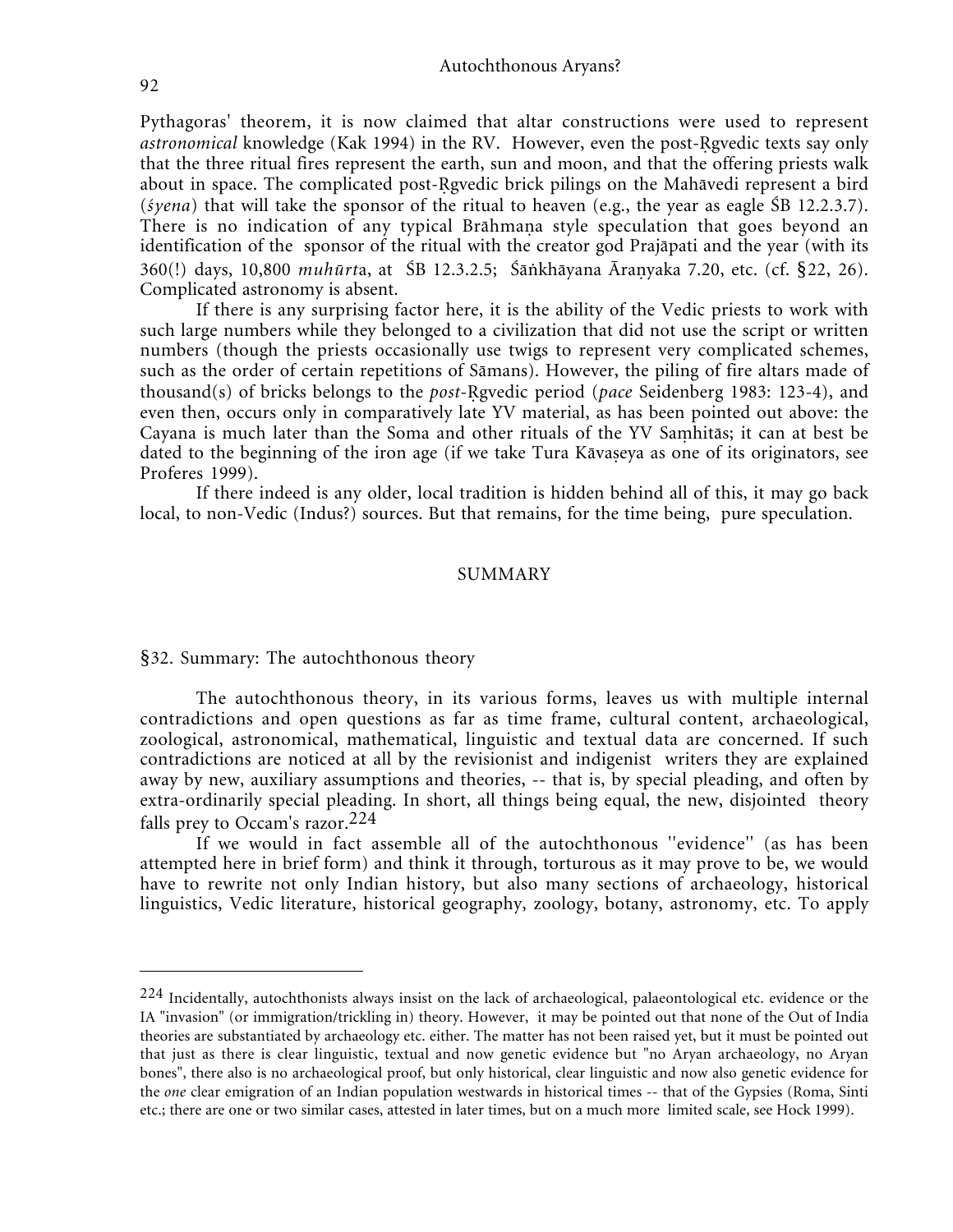the new "theory" consistently would amount to a "paradigm shift" in *all* these fields of study. But biologists, for example, would not be amused.

In other words, should there be special rules in all these sciences only as far as evidence from South Asia is concerned? Either science is universal, or we may begin to write new regional or national accounts, in fact new mythologies that include *some* observations of nature and the sciences. Are we ready for a "Mythos of the Twenty-First century," written by a Mr. JapåGiri or SevatīParvat?

Certainly, a revisiting of old theories should be carried out if the new evidence is strong and unambiguous. But the observations made by revisionists and indigenists do not add up to a complete, self-contained theory that is in agreement with the other, independently developed fields of knowledge. Instead, it is rigged with lacunae and internal contradictions and it frequently clashes with the established sciences. These features make the autochthonous theory particularly unfavorable as a replacement of earlier explanations.<sup>225</sup> A 'paradigm shift' can be maintained, as has been shown time and again in the preceding sections, only by using very special pleading. Occam's razor applies.

If the model of a transhumance type immigration or trickling in of speakers of Old IA and subsequent acculturation (one last time, not an ''invasion''!) is to be replaced, then such a new model has not yet been found, and it has certainly not yet been shown to be probable by the revisionists and indigenists. The burden of proof squarely rests on the shoulders of the advocates of the new autochthonous theory.

To sum up: even when neglecting individual quirks,  $226$  the various autochthonous proposals simply do not present a cogent picture. They almost completely neglect the linguistic evidence, and they run into serious chronological and geographical difficulties: they have horse drawn chariots in S. Asia before their actual invention, horses in S. Asia before their introduction from Central Asia, use of iron tools at 1900 BCE before its first use at c. 1200/1000 BCE. They have the Rgvedic Sarasvatī flowing to the ocean while the RV indicates that it had already lost its main source of water supply and must have ended in a terminal lake (*samudra*).

They must also distort the textual evidence of the RV to make it fit supposed Harappan fire rituals, the use of the script, a developed town civilization and its stratified society of traders and artisans, and international maritime trade. And, they must rewrite the literary history of the Vedas to fit in improbable dates for the composition of most of its texts so that they agree with *supposed contemporary* astronomical observations -- when everything else in these texts points to much later dates.

Finally, they have the Old Indo-Aryan, or even the Indo-European Proto-language, developing in the Panjab or even further east in northern India while all non-IA227 linguistic and historical evidence, including that of linguistic palaeontology, clearly points to areas further northwest and west. They maintain an Indian homeland for IE, while the expected early South Asian loan words are entirely missing in all non-IA IE languages, including even

<sup>225</sup> Except, of course, if the aim is some 'superior', religious or political motive.

<sup>226</sup> Such as Kak's ''astronomical code'' that is based on a combination of gvedic brick pilings of the still *nonexistent* Agnicayana and the structure of the still *non-existent* complete RV collection. Note, that it is not questioned but favored by Klostermaier (1998), Elst (1999) and other revisionists/indigenists.

 $227$  Even that of Mitanni-IA, see above; excluding, of course, that of the comparatively late IA emigrants, the Gypsies.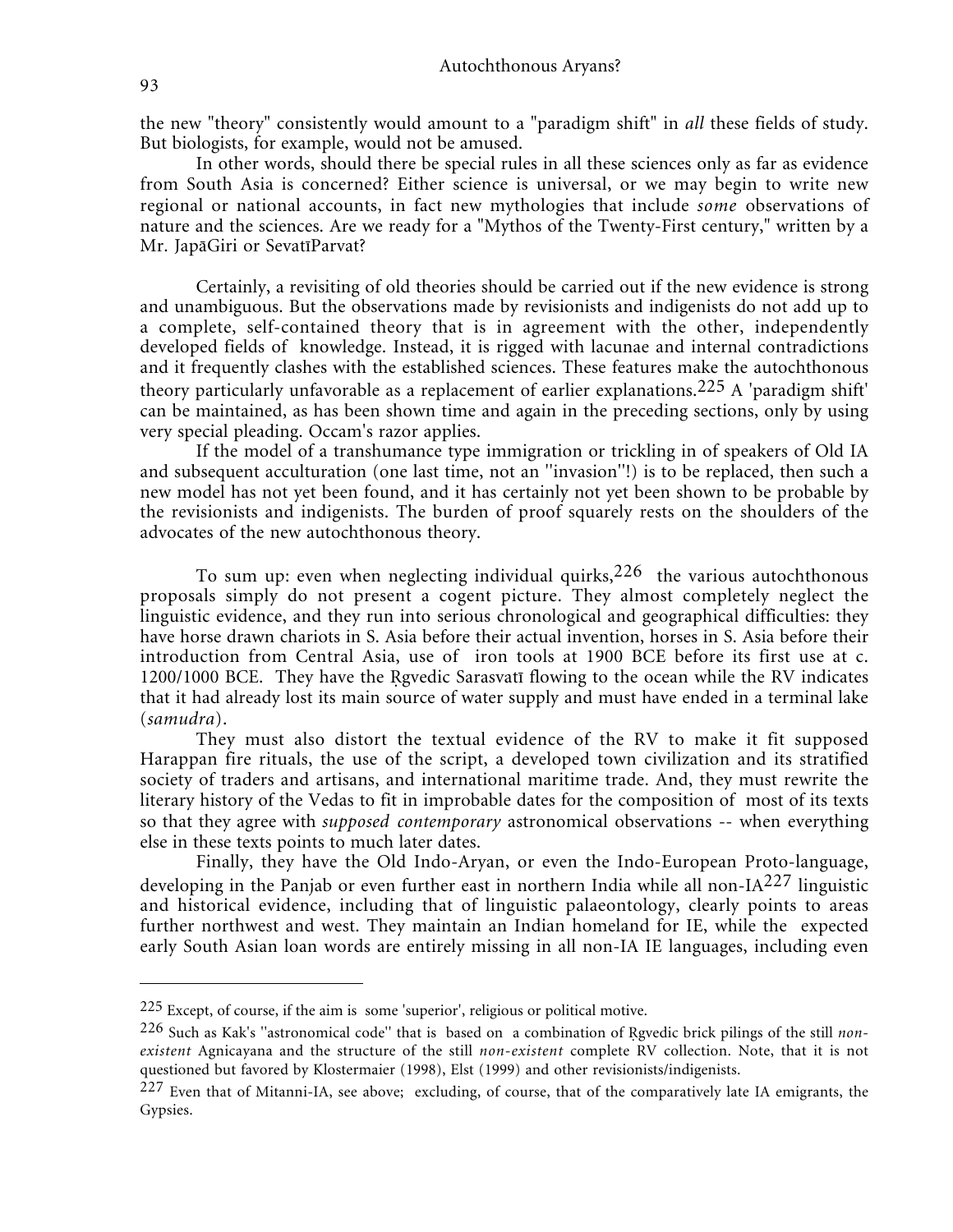the neighboring Old Iranian, and while, conversely, such loans are already copious in Vedic and are traceable to S. Asian substrate sources.

\*\*\*

Curiously, even the alleged historical development of the Aryan ''invasion theory'' is not correct as usually stated.228 It was *not* developed and formulated in the 19th century to show that the Vedas were composed before the 'Aryans' mixed with the indigenous 'races' and to underline that the British conquest was similar to the 'Aryan conquest'. In fact, the early period of IE linguistics did not have that concept at all; the home of the IE language was thought, in the typical Romantic fashion of the day, to be in India or in innermost Asia. The concept of the IE language family, though first formulated by two late 18th century British citizens (Lord Monboddo and William Jones, and in both cases not yet scientifically at all229), the IE and (Indo-)Aryan theory was not developed by British imperialists but by Danish and German scholars of the romanticism era, such as R. Rask and F. Bopp (1816); it was further developed in the later 19th c. by German linguists such as the Leipzig *Junggrammatiker* school whose members had no interest at all in British imperial designs (cf. Kennedy 1995, Trautmann 1999). The theory of an immigration into or invasion of S. Asia by speakers of IA, based on the familiar concept of the Hunnic and Germanic invasions of the Roman empire, and the idea of an IE 'race' emerged only later in the 19th century and they were not even generally accepted; for example the concept of an 'Aryan race' was *rejected* by the nowmaligned Indologist Max Müller (1888) or, at length, by the Indo-Europeanist H. Hirt (1907).

In addition, already by the end of the 19th century there was a reaction against reading too much of IE linguistics and reconstructed IE culture into the RV: the Frenchman Bergaigne stressed the complicated nature of RV poetry and ritual, and the Germans Pischel and Geldner saw the RV as a sort of Kåvya rather than the simple nature poetry of seminomadic pastoral tribals, a view fashionable in the first part of the 19th century. Max Müller was actually called *mokamūla[ra]* in his time because of the help he provided to the cause of Indian independence, all while working at Oxford in the midst of imperialistic Britain (Müller 1883, 1970). He still saw the RV in the rather Romantic fashion of his youth, the first half of the 19th century, as 'primordial' poetry of nature, as some of our earliest texts; yet already for him, the Aryan concept had nothing to do with 'race' but all with language and its 'decay'.<sup>230</sup>

<sup>228</sup> The most blatant rewriting of 19th century (European) intellectual history (and much else!) has been carried out by the mathematician (Ph.D. 1976) and electrical engineer (B.A. 1965) N.S. Rajaram (1993, 1995, etc.) who sees missionary and colonialist designs all over Indology. Unfortunately, he had to rely on English summaries (of summaries) of 19th cent. sources written in various European languages -- hardly a good starting point to write history. Even a cursory reading of his many, repetitive books will indicate just one thing: a lot of fantasy. These books are nothing but a *new mythology* of the 19th century, written for and now increasingly accepted by (expatriate) Indians of the 21st century to shore up their claims to a largely imagined, glorious but lost distant past.

<sup>229</sup> It is usually not mentioned that W. Jones' formulation does include not only the languages belonging to the IE family, such as Sanskrit, Greek, and Latin but also unrelated ones such Malay.

<sup>230</sup> For example, the first translation and dictionary (1873) of the RV by the well-known German mathematician Grassmann analyses *anås*-, (which occurs only *once* in the RV, at 5.29.10!), as 'ohne Mund, Antlitz' (without mouth, face, *an-ås*); however, the word was taken by later 19th century writers as an indication of a racial characteristic, 'noseless' (*a-nås*), while the passage in question clearly indicates the 'speechlessness' and unusual speech of the *dasyu*.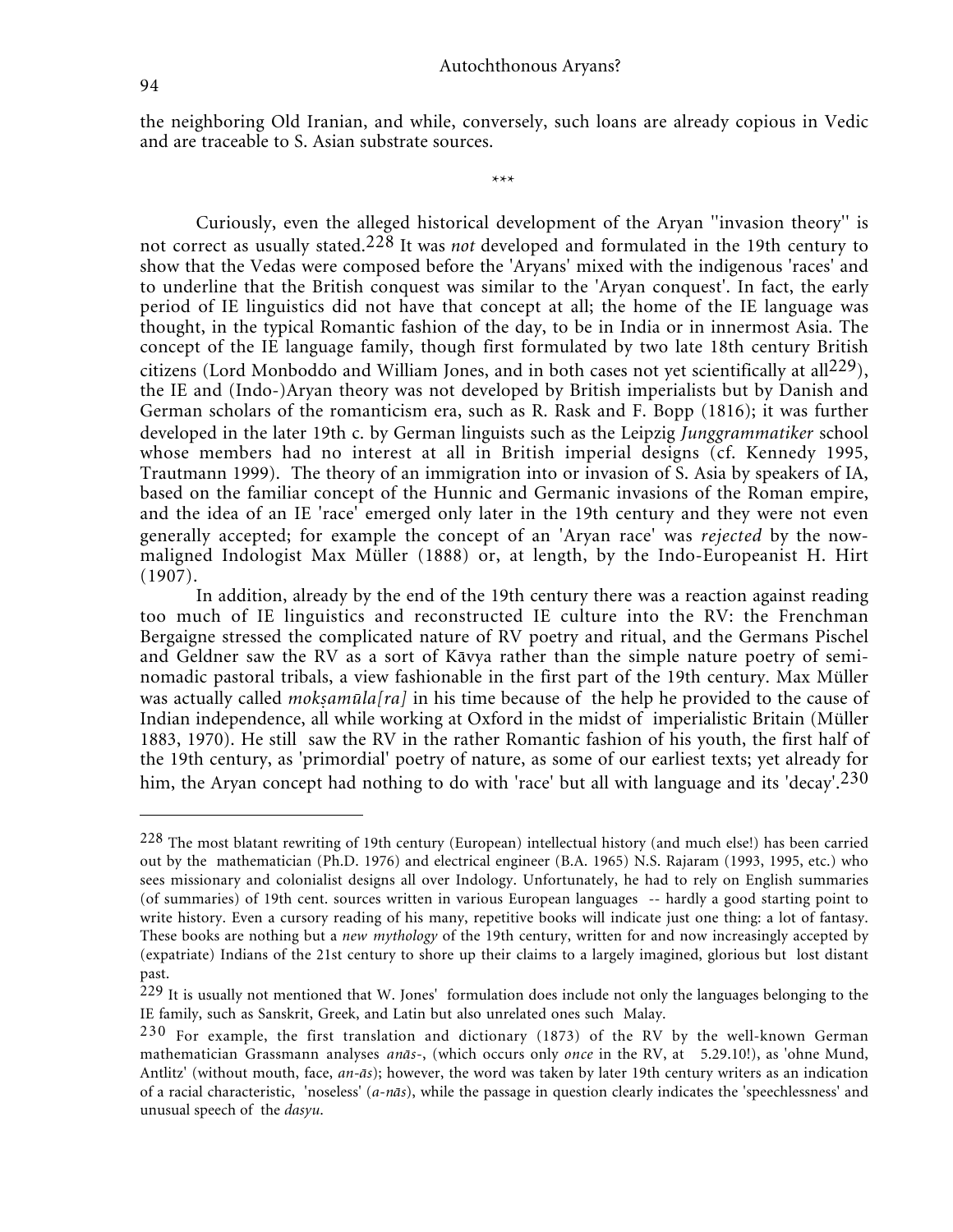If some British scholars used the evidence then available to cement the position of their empire, it was natural for them in their own, Victorian time, just as the use of the *same* data by, e.g., the champions of the Dravidian *irredenta* (Trautmann 1999), by those who followed the then fashionable 'race science' of the Frenchman de Gobineau and the British writer Hamilton, or by Dalit reformers and by the leaders of the Indian independence movement. However, the facts themselves remain, until (some of them) are shown to be based on incorrect data or conclusions.

Present day non-Indian scholars, however, do no longer have any colonialist or 'Eurocentric' agendas and, anyhow, do not feel the need to defend 'traditional' western conclusions and theories of the 19th or 20th centuries.231 Rather, if anything has been typical for the development of western thought during the past few centuries, it has been the constant change in intellectual approaches and fashions (see below) in methods and in conclusions; all were guided, of course, by the ongoing dialectical process. These many diverse concurrent developments are, as has been pointed out above, often neglected by revisionist and indigenist historians who frequently juxtapose, compare, or even equate the writings of the 19th with those of the 20th century. Present day "western scholarship," however, is very much aware of its own historical situation and theoretical position; yet, it is firmly rooted, (post-modernism by and large excluded) in the enlightenment tradition.

\*\*\*

Notwithstanding the internal social and political reasons for the clash between recent Indian historiography (now often termed 'Marxist') and the new wave of revisionist and nationalistic writing that culminates in the "Out of India Theory", it is its very emergence and relative popularity, as late as two generations after Indian independence, that must surprise. The revisionist project' certainly is not guided by the principles of critical theory but takes, time and again, recourse to pre-enlightenment *beliefs* in the authority of traditional religious texts such as the Purāṇas. In the end, it belongs, as has been pointed out earlier, $^{232}$ to a different 'discourse' than that of historical and critical scholarship. In other words, it continues the writing of religious literature, under a contemporary, *outwardly* 'scientific' guise. Though the ones pursuing this project use dialectic methods quite effectively, they frequently also turn traditional Indian discussion methods and scholastic tricks to their advantage.233

The revisionist and autochthonous project, then, should not be regarded as *scholarly* in the usual post-enlightenment sense of the word*,* but as an apologetic, ultimately religious undertaking aiming at proving the 'truth' of traditional texts and beliefs. Worse, it is, in many cases, not even scholastic scholarship at all but a political undertaking aiming at 'rewriting' history out of national pride or for the purpose of 'nation building'.

<sup>&</sup>lt;sup>231</sup> I have pointed to this (1995), when I discussed the various forms of argumentation that have to be avoided in writing ancient Indian history; however, this point has largely been misunderstood or blatantly disregarded by adherents of autochthonous or Out of India theories: in many web sites (and in Talageri 2000), these writers excoriate me for my critique of present revisionist/autochthonous writings, but they do not even mention my criticism of past western or of certain present archaeological and historical writings (often produced by "westerners").

<sup>232</sup> Witzel 1995, 1999d.

<sup>233</sup> See Caraka 3.83, Nyåyasūtra 4.2.50, the method is used in Mahåbhåya, and still earlier in some Brahmodyas (Witzel 1987a, and forthc.)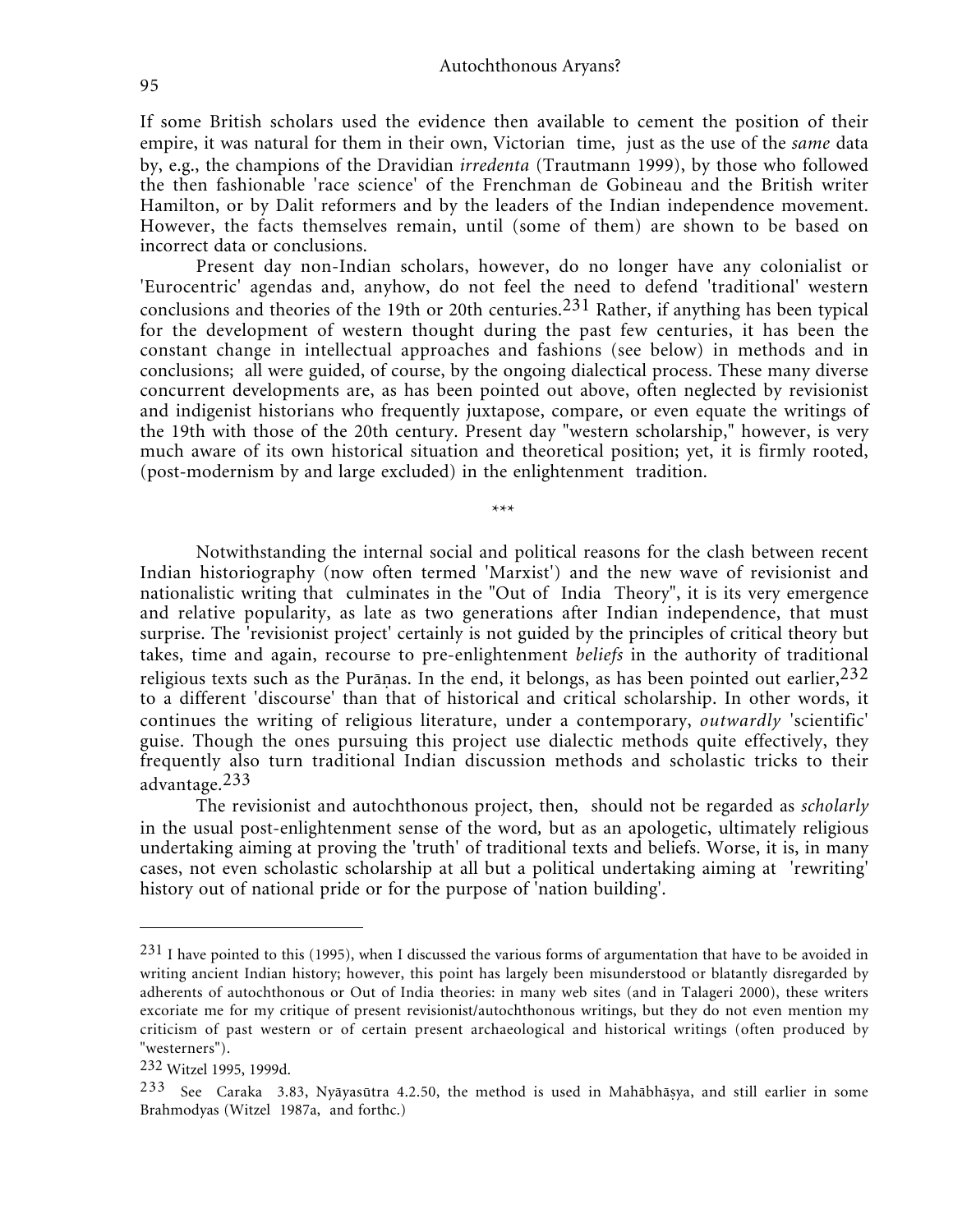#### Autochthonous Aryans?

If such writings are presented under a superficial veneer of objective scholarship they must be exposed as such,  $23\overline{4}$  at least in the context of critical post-enlightenment scholarship. Alternatively, they could simply not be taken seriously as historiography and could be neglected (which seems to be the favorite attitude of most scholars in Indology/Indian Studies). In both cases, however, they must be clearly *understood* and described as traditional, (semi-)religious writings. Therefore they should be regarded and used, not as scholarly contributions, but as *objects for the study* of the traditional mind, -- uncomfortable as this might be for some of their proponents, many of whom combine, in facile fashion, an education in science with a traditional mindset.235

In view of this, it might not even seem necessary to 'decolonialize' the Indian mind (cf. Witzel 1999d). However, the dominance of English as the only true language of communication throughout the subcontinent, and the strong Euro-American influence (even in non-Whorfian models) that this automatically creates in the mindset of the English speaking elite, points in the other direction. This is reinforced by the persisting dominance of an antiquated British style curriculum. Some adjustments both to local South Asian conditions and, simultaneously, to the emerging global village certainly are in order. On the other hand, present autochthonously minded efforts are the wrong way to follow. Fifty years after Indian independence, it should not be regarded as a *scholarly,* but simply as a political undertaking to 'rewrite' history for the purpose of national pride or 'nation building'. We know to what such exercises have lead during the past century.

If the present wave of apologetic, revisionist, and nationalistic writing should continue unabated, and if it should remain largely unobserved, unstudied and unchecked by postenlightenment scholarship, future historians will look back at these excesses of the end of the 20th century and the beginning 21st in the same way as some now like to do with regard to the 19th century. And they will criticize the present generation of scholars for having looked the other way -- for whatever reasons.

It remains for us to hope<sup>236</sup> that the recent spate of revisionist, autochthonous and chauvinistic writings will not lead to similar, real life consequences as those that we have witnessed during the 20th century.

# ABBREVIATIONS

<sup>234</sup> Such as N.S. Rajaram's (2000) case of fraud and fantasy in 'deciphering' the Indus seals, see Witzel & Farmer 2000.

 $235$  If this is not believed, after the evidence presented throughout this paper, I may add a very recent experience: a visit from a "type 3" (see above, n. 73) graduate in mechanical engineering who firmly held that the Vedas are 2 billion years old, are *Īśvara's* revelation, can only be understood after initiation (*upanayana*), are the sources all languages in the world and of all sciences, etc., -- all of this internalized and integrated, without any problem, with his studies in the hard sciences.

<sup>&</sup>lt;sup>236</sup> A sign of hope is that recent interviews with Indian College students from all over the country seem to indicate that they have no interest at all in this kind of debate. They are much more practically minded. ("The New Republic", Times of India, Jan. 26., 2001)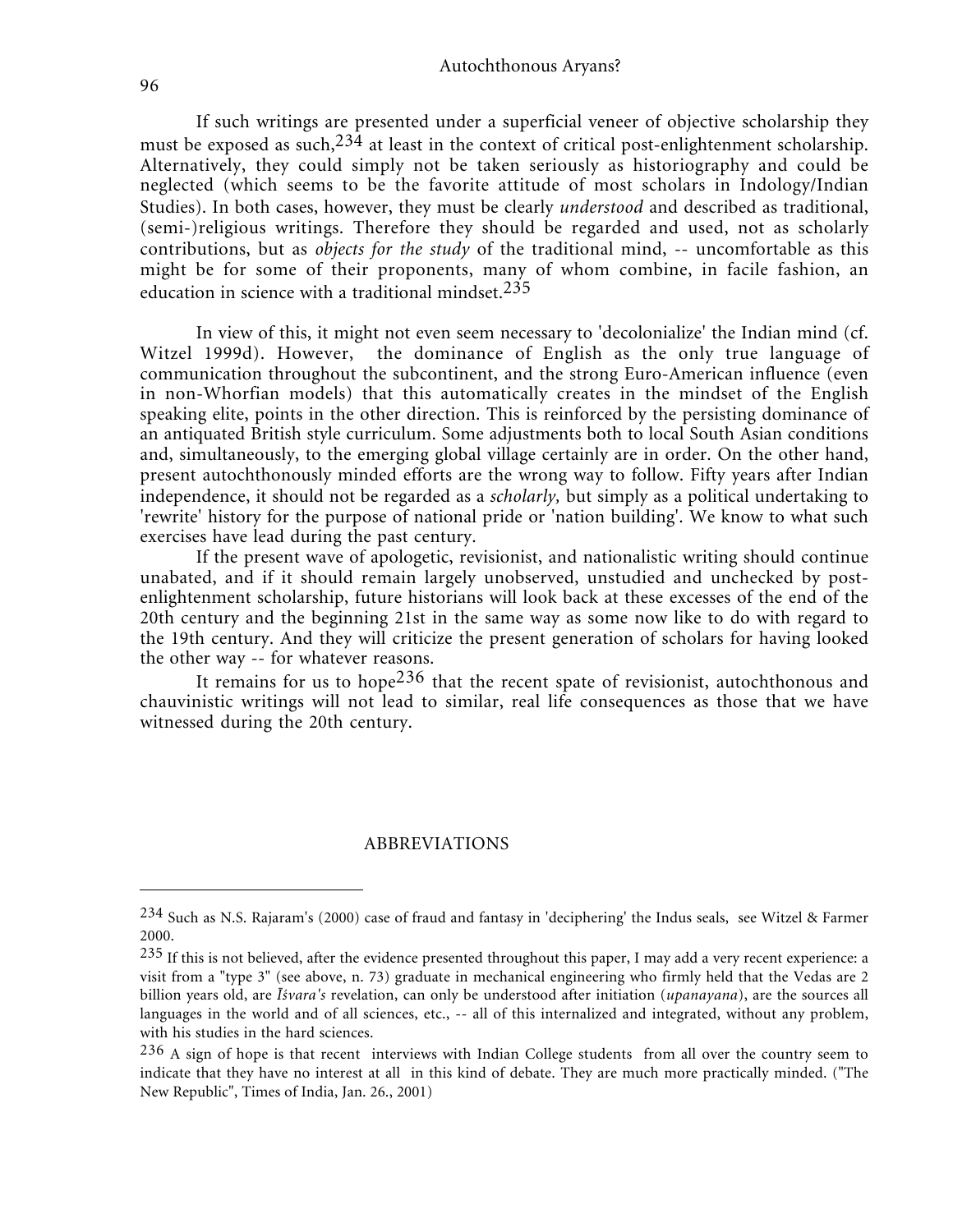The abbreviations for texts are the commonly used ones; other important ones include those listed below. Note: for ready reference, the five historical levels of  $\tilde{V}$ edic are indicated by numbers (1-5), followed by their geographical location, W: western North India = Panjab, Haryana, C: central North India = Uttar Pradesh, E: eastern North India = N. Bihar; S: southern N. India = between the Jamna/Ganges and the Vindhya mountains).

| AA          |               | Austro-Asiatic                                |
|-------------|---------------|-----------------------------------------------|
| AB.         |               | Aitareya Brāhmaṇa (4, W & E)                  |
| Akkad.      |               | Akkadian                                      |
| Armen.      |               | Armenian                                      |
| AV          |               | Atharvaveda Samhitā (2 C)                     |
| Av.         |               | Avestan                                       |
| Avest.      |               | Avestan                                       |
| AVP         |               | Atharvaveda Samhitā, Paippalāda version (2 W) |
| Beng.       |               | Bengali                                       |
| Brah.       |               | Brahui                                        |
| <b>BŚS</b>  |               | Baudhāyana Šrautasūtra (4-5 C)                |
| Bur.        |               | Burushaski                                    |
| Dray.       |               | Dravidian                                     |
| ep.         | Epic Sanskrit |                                               |
| EWA         |               | Mayrhofer 1956-76                             |
| Gr.         |               | Greek                                         |
| Grk.        |               | Greek                                         |
| <b>GS</b>   |               | Grhyasūtra $(s)$ (5)                          |
| Hitt.       |               | Hittite                                       |
| IA          | Indo-Aryan    |                                               |
| IE          |               | Indo-European                                 |
| $_{\rm Hr}$ | Indo-Iranian  |                                               |
| Indo-Ar.    |               | Indo-Aryan                                    |
| Iran.       |               | Iranian                                       |
| JB.         |               | JaiminIya Brāhmaņa (4 S)                      |
| Kan.        |               | Kannada, Canarese                             |
| Kazm.       |               | Kashmiri                                      |
| KB          |               | Kausītaki Brāhmaņa (4 C)                      |
| <b>KEWA</b> |               | Mayrhofer 1986-96                             |
| Khot.       |               | Khotanese Saka                                |
| <b>KS</b>   |               | Katha Samhitā                                 |
| <b>KŚS</b>  |               | Kātyāyana Šrautasūtra (5 E)                   |
| Lith.       |               | Lithuanian                                    |
| Mal.        |               | Malayalam                                     |
| Mar.        |               | Marathi                                       |
| Mbh.        |               | Mahābhārata                                   |
| <b>MIA</b>  |               | Middle Indo-Aryan                             |
| MP.         |               | Middle Persian                                |
| MS          |               | Maitrāyaņi Samhitā (2-3 W)                    |
| MT          |               | Mother Tongue                                 |
| NP.         |               | New Persian                                   |
| <b>NIA</b>  |               | New Indo-Aryan                                |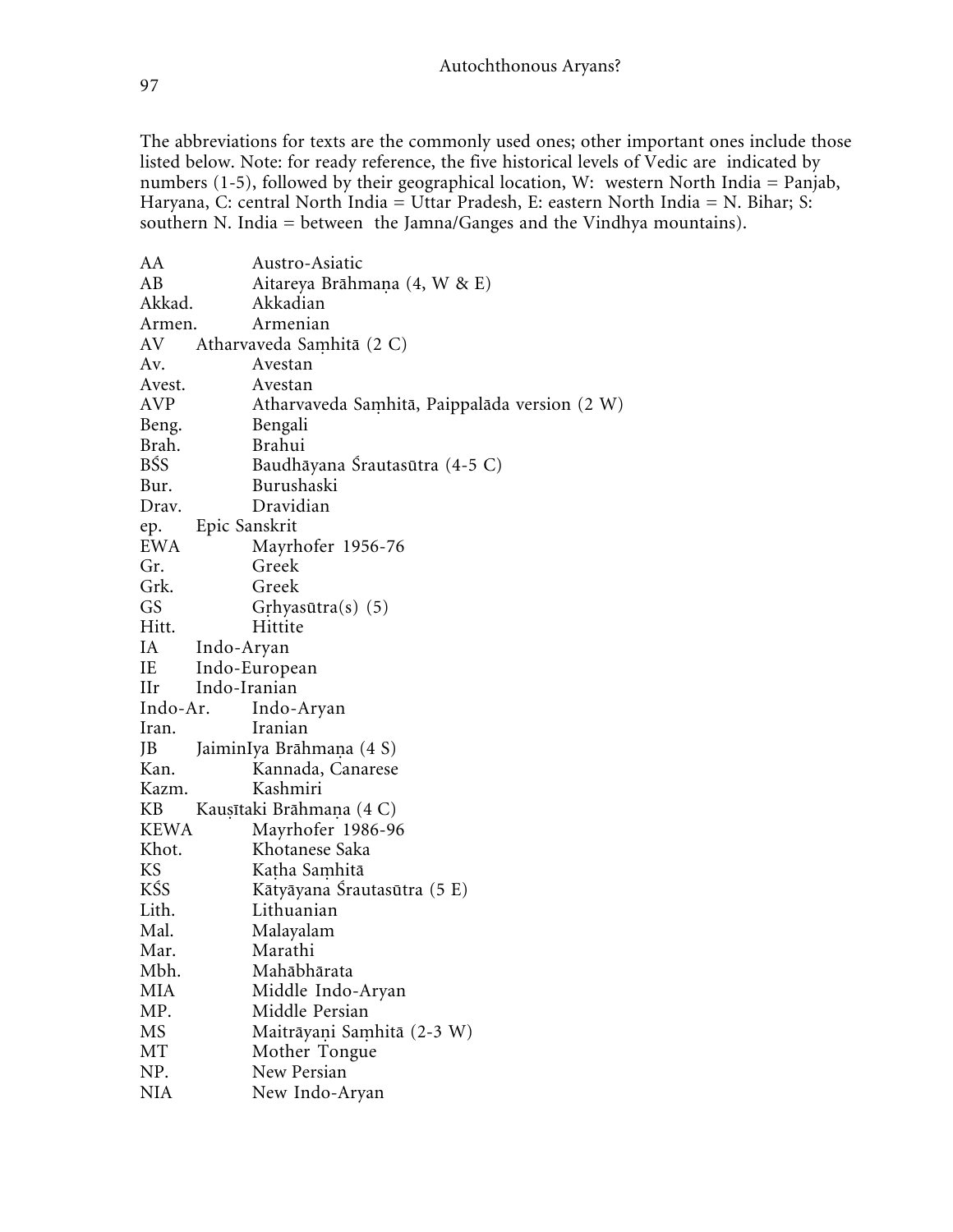| Nir.                      | Nirukta (5)                                             |  |  |
|---------------------------|---------------------------------------------------------|--|--|
| Nur.                      | Nuristani (Kafiri)                                      |  |  |
| OP.                       | Old Persian                                             |  |  |
| O.Pers.                   | Old Persian                                             |  |  |
| Osset.                    | Ossetic                                                 |  |  |
| PIE                       | Proto-IE                                                |  |  |
| Pkt.                      | Prakrit                                                 |  |  |
| <b>PS</b>                 | Paippalāda Samhitā (2 W)                                |  |  |
| Rām.                      | Rāmāyaṇa                                                |  |  |
| <b>RV</b>                 | Rgveda Samhitā (1, Greater Panjab)                      |  |  |
| RVKh                      | Rgveda Khila (2 W)                                      |  |  |
| SaMh.                     | $S$ amhitā $(s)$                                        |  |  |
| ŚĀ                        | Šāṅkhāyana Āraṇyaka (4 C)                               |  |  |
| ŚB                        | Satapatha Brāhmana (4 E)                                |  |  |
| ŚS                        | Śrautasūtra (5)                                         |  |  |
| Skt.                      | Sanskrit                                                |  |  |
| Sum(er).                  | Sumerian                                                |  |  |
| Sū.                       | $Sūtra(s)$ (5)                                          |  |  |
| <b>SV</b>                 | Samaveda Samhitā (2 W)                                  |  |  |
| StII                      | Studien zur Indologie und Iranistik                     |  |  |
| TĀ                        | Taittirīya Āraņyaka (4 C)                               |  |  |
| Tam.                      | Tamil                                                   |  |  |
| Tel.                      | Telugu                                                  |  |  |
| TB                        | Tibeto-Burmese                                          |  |  |
| Tib.                      | Tibetan                                                 |  |  |
| Tib.-Burm. Tibeto-Burmese |                                                         |  |  |
| Toch.                     | Tocharian                                               |  |  |
| <b>TS</b>                 | Taittirīya Samhitā (2 C)                                |  |  |
| Up.                       | Upanisad $(s)$ (4)                                      |  |  |
| V.<br>Vīdēvdād (Vendidad) |                                                         |  |  |
| VādhB                     | Vādhūla Brāhmana (Anvākhyāna) (4 C)                     |  |  |
| Ved.                      | Vedic                                                   |  |  |
|                           | Ved. Index Macdonell - Keith 1912                       |  |  |
| <b>VS</b>                 | Vājasaneyi Samhitā (2 E)                                |  |  |
| Y                         | Yasna                                                   |  |  |
| YV                        | Yajurveda (-Samhitā) (2)                                |  |  |
| <b>ZDMG</b>               | Zeitschrift der deutschen morgenländischen Gesellschaft |  |  |

# BIBLIOGRAPHY

Abaev, V. I. Pre-history of Indo-Iranians in the Light of Aryo-Uralic Contacts. [Quoted in Misra 1992: xii15, 34, cf. Asimov 1977: 73]

Achar, N. On Exploring the Vedic Sky with Modern Computer Software, *EJVS* 5.2 (1999) http://www1.shore.net/~india/ejvs/ejvs0502.txt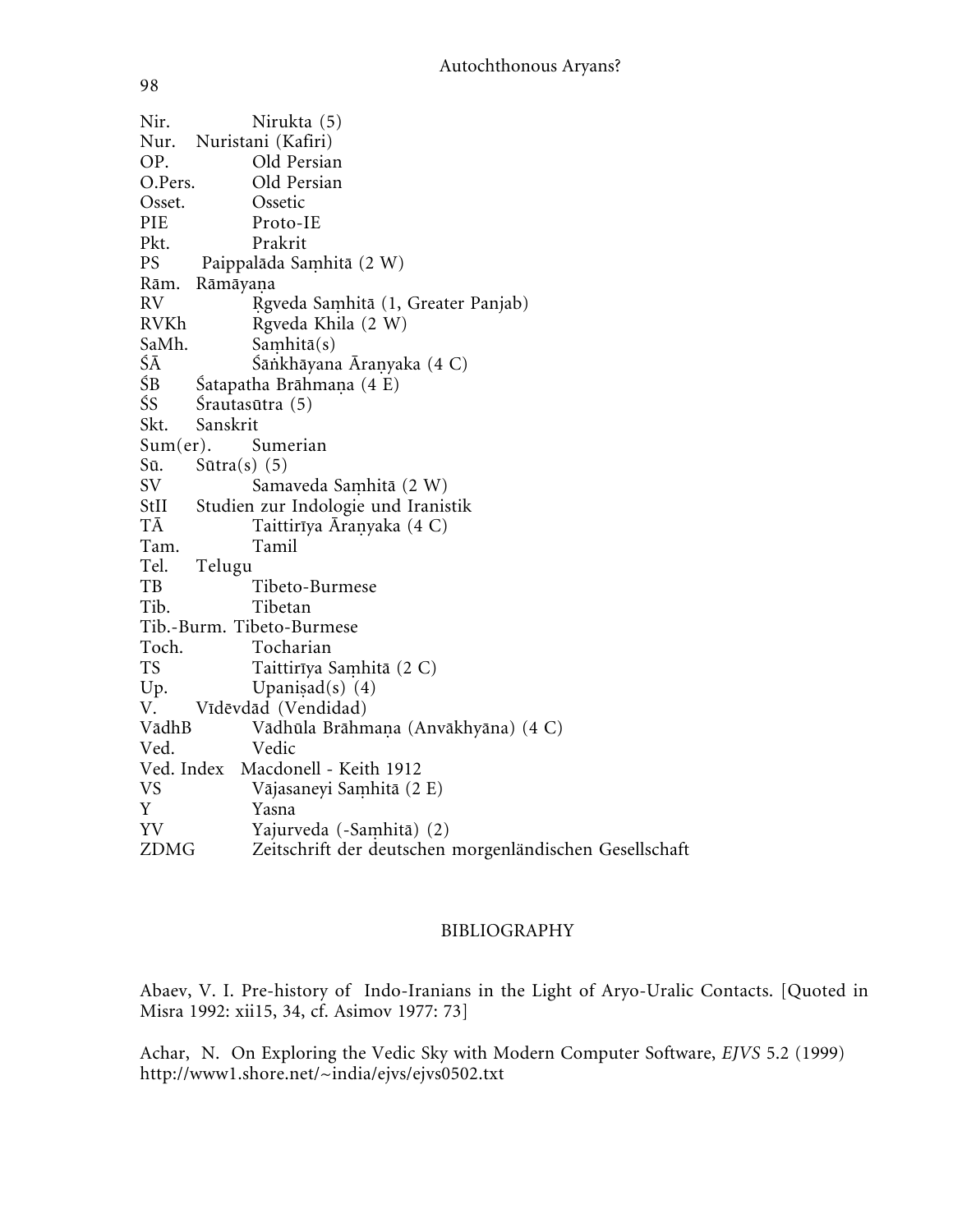Agrawal, D.P. & J.S. Kharakwal. Outstanding problems of early iron age in India: need of a new approach (in press)

Allchin, Bridget and Raymond. *The Rise of Civilization in India and Pakistan*. Cambridge : Cambridge University Press 1982

Allchin, F. R. *The Archaeology of Early Historic South Asia. The Emergence of Cities and States*. With Contributions from George Erdosy, R. A. E. Coningham, D. K. Chakrabarti and Bridget Allchin. Cambridge: Cambridge University Press 1995

Anreiter, P. (ed.) *Man and the Animal World. Studies in Archaeozoology, Archaeolology, Anthropology and Palaeolinguistics in memoriam Sándor Bökönyi*, edited by Peter Anreiter [et al.]. Budapest : Archaeolingua Alapitvany 1998

Anthony, David. The archaeology of Indo-European origins. *Journal of Indo-European Studies* 19, 1991, 193-222

----, and D. Brown. The origins of horseback riding. *Antiquity* 65, 1991, 22-38

---, Current Thoughts on the Domestication of the Horse in Asia. *South Asian Studies* 1997, 315-318

---- and D.R. Brown, Eneolithic horse exploitation in the Eurasian steppes: diet, ritual and riding. *Antiquity* 74, 2000, 75-86

----, and N.B. Vinogradov. The birth of the chariot. *Archaeology* 48, 1995, 36-41

Anttila, R. *Historical and Comparative Linguistics*. Amsterdam/Philadelphia : John Benjamins 1989

Asimov, M.S. et al. (eds.) *Ethnic Problems of the early History of Central Asia: international symposium* [ = International Symposium on Ethnic Problems of the Ancient History of Central Asia (Second Millennium BC). Dushanbe 1978

Assmann, Aleida & Jan (eds.). *Kanon und Zensur*. (Beiträge zur Archäologie der literarischen Kommunikation, 2) München : Fink 1987

Aiyar, S. R.. *Dravidian Theories*. Madras: Madras Law Journal Office 1975

Balkan, K. *Kassitenstudien I: Die Sprache der Kassiten*. New Haven: American Oriental Society 1954.

Bamshad, M. (et al.) Genetic Evidence on the Origins of Indian Caste Populations. *Genome Research* 2001 : 1733 sqq.

Bartholomae, C. *Indogermanische Forschungen* 9, 1898, 272

Bechert, Heinz. The date of the Buddha reconsidered. *Indologica Taurinensia* 10, 1982, 29-36. ---, (ed.) *The dating of the historical Buddha / Die Datierung des historischen Buddha, part 1* (Symposien zur Buddhismusforschung IV, 1-2). Göttingen : Vandenhoek und Ruprecht 1991-.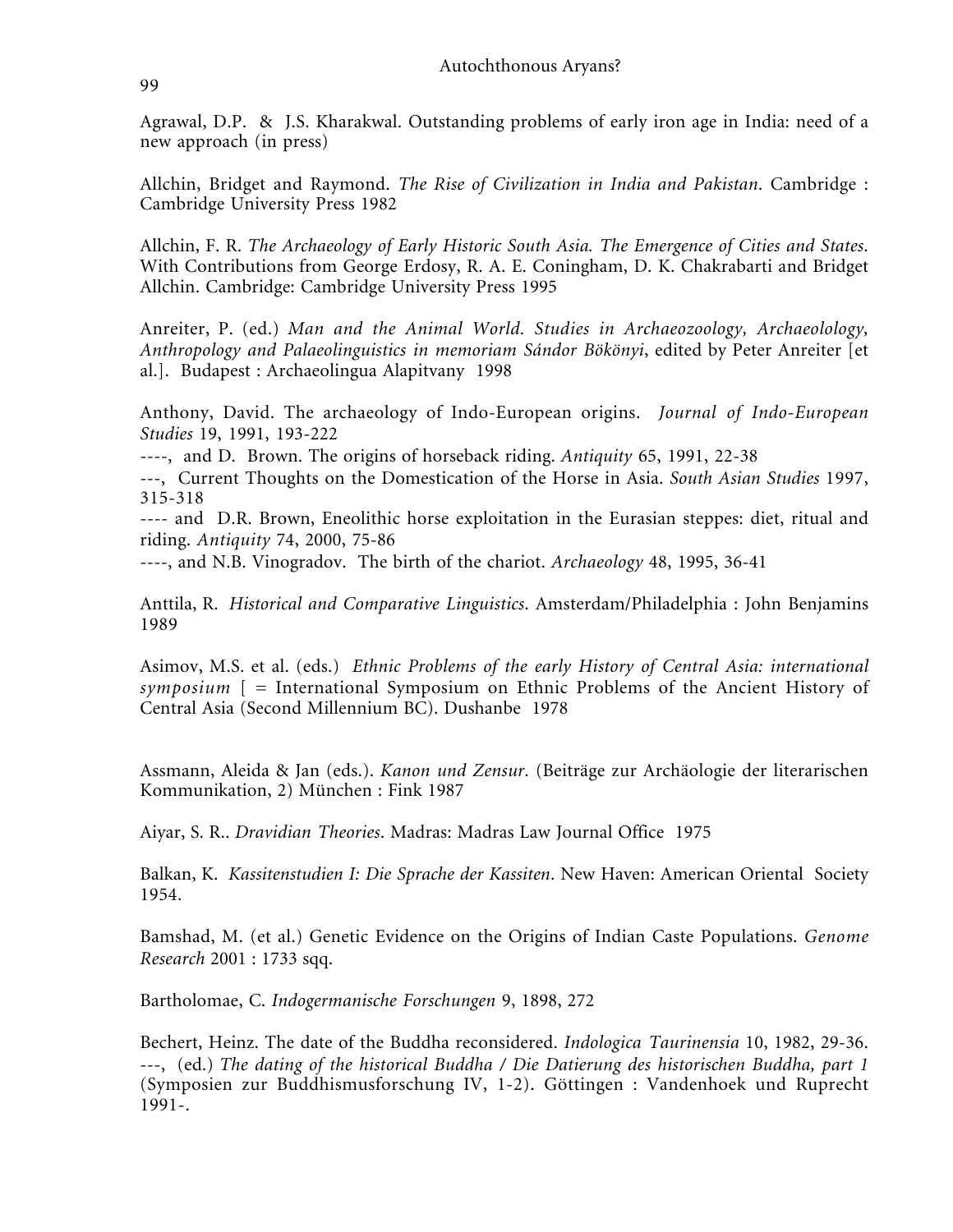Beekes, R. S. P. *Comparative Indo-European linguistics : an introduction*. Amsterdam/Philadelphia: J. Benjamins Pub. 1995.

Berger, H. Die Burušaski-Lehnwörter in der Zigeunersprache. *IIJ* 3, 1959, 17- 43

Bhagavad Datta, *Vaidika våmaya kå itihås*, New Delhi, repr. 1974

Boas, F. *Race, Language and Culture. New* York: Free Press 1966 [first publ.: New York: Macmillan 1910]

Bökönyi, Sándor. Horse Remains from the Prehistoric Site of Surkodata, Kutch, late 3rd Millennium B.C. *South Asian Studies* 13, 1997, 297-306

Bosch-Gimpera, Pedro. *Les Indo-Europeens : problemes archeologiques* [pref. et traduction de Raymond Lantier] Paris : Payot, 1961

Brockington, J*. The Sanskrit epics*. Leiden / Boston: Brill, 1998.

Brunnhofer, Hermann, *Arische urzeit, forschungen auf dem gebiete des ältesten Vorder- und Zentralasiens nebst Osteuropa*. Bern: A. Francke 1910.

Burrow, T. On the Significance of the Term *arma-, armaka-*, in Early Sanskrit Literature. *Journal of Indian History* 41, 1963, 159-166 ---, *The Sanskrit language*. London: Faber & Faber 1973

Bryant, E. F. Linguistic substrata and the indigenous Aryan debate. In: J. Bronkhorst & M. Deshpande, *Aryan and Non-Aryan in South Asia. Evidence, Interpretation and Ideology.* Harvard Oriental Series. Opera Minora, vol. 3. Cambridge 1999, 59-83

Cavalli-Sforza, L.L., P. Menozzi, A. Piazza. *The history and geography of human genes*. Princeton: Princeton University Press 1994.

--- and F. Cavalli-Sforza, *The Great Human Diasporas. The History of Diversity and Evolution*. Reading MA : Helix Books 1995

Chakrabarti, Dilip K. Early iron in India. *Journal of the Economic and Social History of the Orient* 20, 1977, 166-84 Iron in early Indian literature, *Journal of the Royal Asiatic Society* 1979, 22-30

----, *The Early Use of Iron in India*. Delhi: Oxford Univ. Press 1992

Choudhury, Paramesh. *The Aryans: A modern Myth. Part -I. (A Story of a Treacherous Theory that Concerns Every Indian) A Book that Offers Many Things to Think Anew*. New Delhi: Eastern Publishers' Distributor 1993

Chauhan, D.V. *Understanding Rgveda*. Poona: Bhandarkar Oriental Institute 1985

Clutton-Brock, J. *Horse Power. A History of the Horse and the Donkey in Human Societies*. Cambridge: Harvard University Press 1992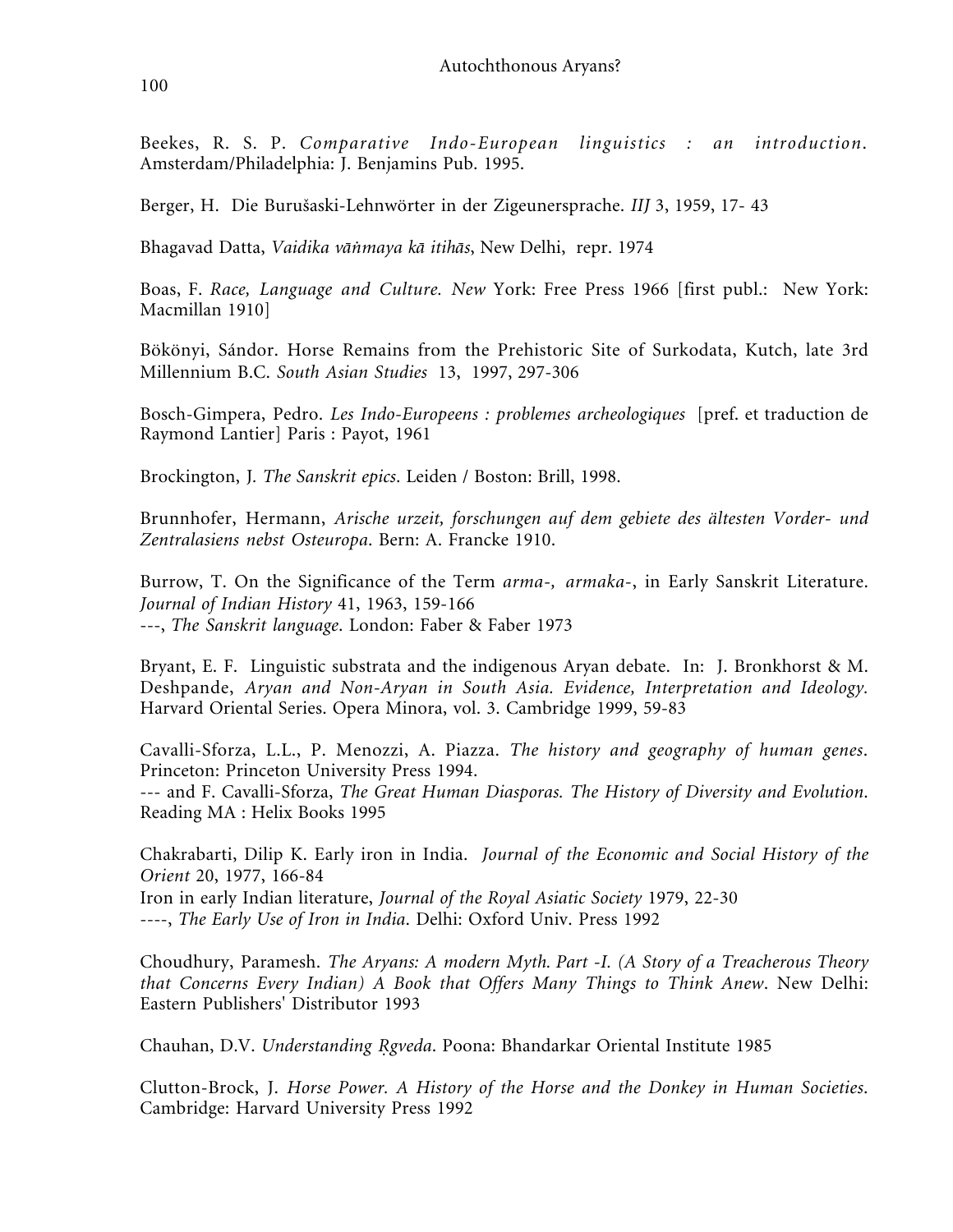Coningham, R. A. E. The rise of cities in Sri Lanka. In: Allchin 1995, 152-183

Coomaraswamy, Ananda K. Horse-riding in the gveda and Atharvaveda, *Journal of the American Oriental Society* 62, 1941, 139-140

Cowgill, W. in: J. Kurylowicz, M. Mayrhofer (*eds.) Indogermanische Grammatik. Band I. 1. Halbband: Einleitung*. Heidelberg: Winter 1986

Dani, A. H. and V. M. Masson (eds.), *History of civilisations of Central Asia*, Vol. I. *The dawn of civilisation: earliest times to 700 BCE*. Paris: Unesco Publishing 1992

Danino, Michel. *The invasion that never was / Song of humanity by* Sujata Nahar. Delhi: Mother's Institute of Research & Mira Aditi, Mysore 1996.

Deo, S. B. and S. Kamath (eds.) *The Aryan Problem*. Pune: Bharatiya Itihasa Sankalana Samiti 1993.

Diakonoff, I.M. *Hurrisch und Urartäisch*. München: Kitzinger 1971 ---, On the Original Home of the Speakers of Indo-European, *JIES* 1, 1985, 92-174.

Ehret, Ch. Language change and the material correlates of language and ethnic shift. *Antiquity* 62, 1988, 564-74

Eilers, W. & M. Mayrhofer. Kurdisch *būz* und die indogermanische "Buchen"-Sippe, *Mitteilungen der Anthropologischen Gesesellschaft in Wien* 92, 1963, 61-92

Elizarenkova, T. *Language and Style of the Vedic Rsis*. Albany : SUNY 1995

Elst, K. *Update on the Aryan Invasion Debate*. Delhi: Aditya Prakashan 1999

Emeneau, M. B. India as a linguistic area. *Language* 32, 1956, 3-16

Erdosy, George. *Urbanisation in Early Historic India.* Oxford : British Archaeological Reports. 1988

----, (ed.). *The Indo-Aryans of Ancient South Asia*. (Indian Philology and South Asian Studies, A. Wezler and M. Witzel, eds., vol. 1). Berlin/New York : de Gruyter 1995

Falk, Harry. ----, Vedisch *árma*. *Zeitschrift der deutschen morgenländischen Gesellschaft* 131, 1981, 160-171

*---, Bruderschaft und Würfelspiel*, Freiburg 1986

---, *Schrift im alten Indien : ein Forschungsbericht mit Anmerkungen*. Tübingen : G. Narr 1993 ----. Das Reitpferd im Vedischen Indien. *Die Indogermanen und das Pferd. [Akten des Internationalen interdisziplinären Kolloquiums. Freie Universität Berlin, 1.-3. Juli 1992, Bernfried Schlerath zum 70.Geburtstag gewidmet]*, ed. by B. Hänsel, Stefan Zimmer et al. Budapest 1995, pp. 91-101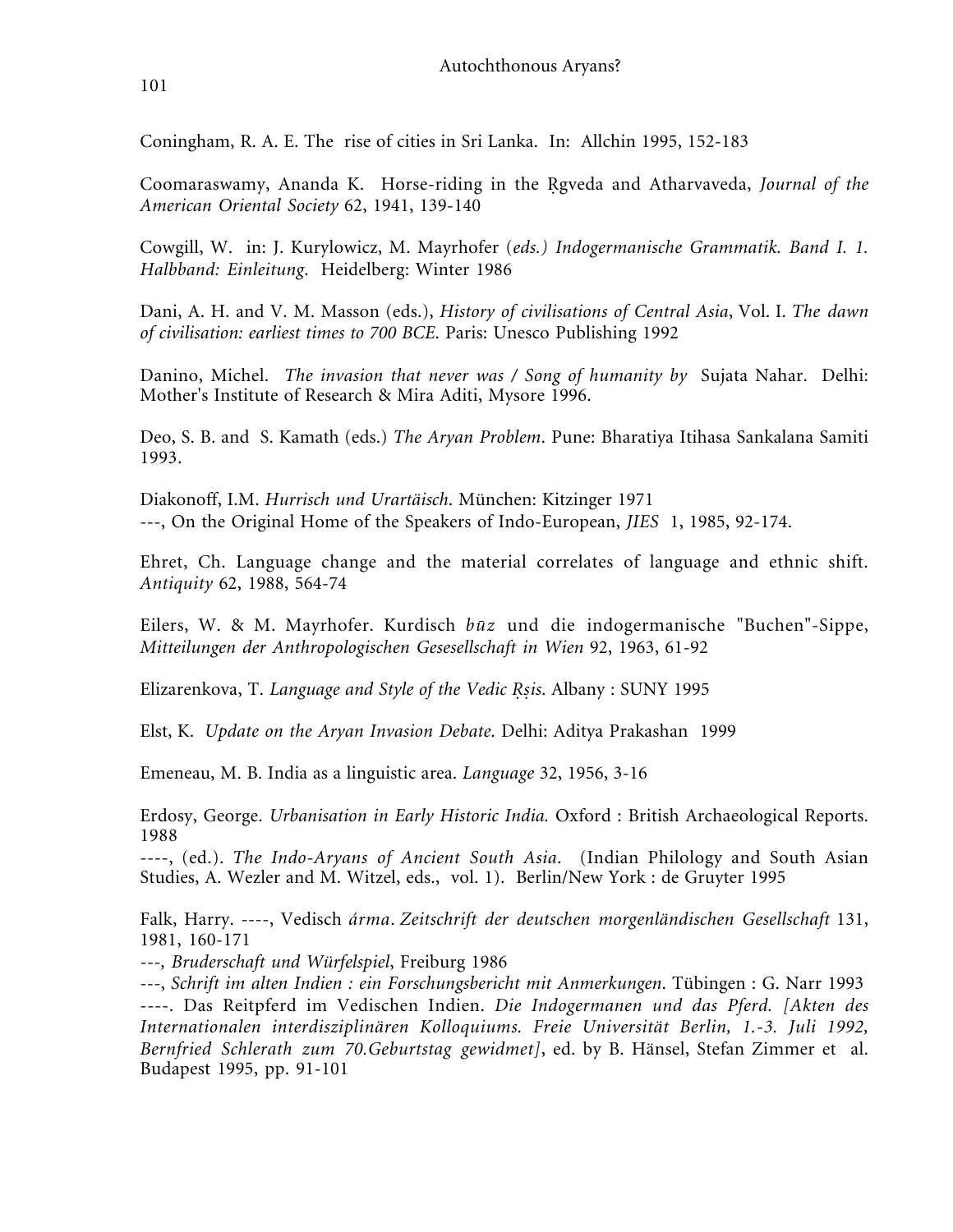Feuerstein, G., S. Kak and D. Frawley. *In search of the Cradle of Civilization.* Wheaton: Quest Books 1995

Francfort, H.-P. *Prospections archéologiques au nord-ouest de l'Inde. Rapport préliminaire 1983-1984*. Paris: Edition Recherche sur les Civilisations 1985

Frawley, David. *The myth of the Aryan invasion of India*. New Delhi : Voice of India, 1994

Friedrich, J. Aus verschiedenen Keilschriftsprachen, 3-4. *Orientalia* NS 9, 1940, 348-361

Friedrich, P. *Indo-European Trees*, Chicago 1970

Gamkrelidze, T. and V. Ivanov. *Indo-European and the Indo-Europeans*. Berlin: de Gruyter 1995.

Ganapati, S.V. *Sama Veda.* Madras : S.V. Ganapati 1982.

Geiger, Lazarus. *Zur Entwicklungsgeschichte der Menschheit*. Stuttgart, J.G. Cotta'sche Buchhandlung, 1871.

Geiger, W. *Ostiranische Kultur im Altertum*. Erlangen : A. Deichert, 1882

Gening, V.F. Mogil'nik Sintashta i problema rannikh Indoiranskikh plemen. *Sovietskaya Arkheologiya* 1977, 53-73

Gening, V.F., Zdanovich, G.B., Gening, V.V. *Sintashta*. Chelyabinsk : Iuzhno-Ural'skoe Izdatel'stvo 1992

Ghosh, Bh. *Linguistic Introduction to Sanskrit*. Calcutta: The Indian Research Institute / Sanskrit Pustak Bhandar 1937

Gimbutas, M. *The civilization of the goddess, edited by Joan Marler*. San Francisco : Harper 1991.

---, *End of old Europe. [German: Das Ende Alteuropas : der Einfall von Steppennomaden aus Südrussland und die Indogermanisierung Mitteleuropas]* Innsbruck : Verlag des Instituts für Sprachwissenschaft der Universität Innsbruck 1994.

Gnoli, Gherardo. *Zoroaster's Time and Homeland. A study of the Origins of Mazdaism and Related Problems*. Naples : Istituto Universitario Orientale 1980

Gramkrelidze, T. and I. Iwanov, *Indo-European and Indo-Europeans*. Berlin/New York: Mouton de Gruyter 1995

Gupta, S. P. *The 'Lost ' Sarasvati and the Indus Civilization*. Jodhpur : Kusumanjali Prakashan 1995

---, *The Indus-Sarasvati Civilization. Origins, Problems and Issues.* Delhi : Pratibha Prakashan 1996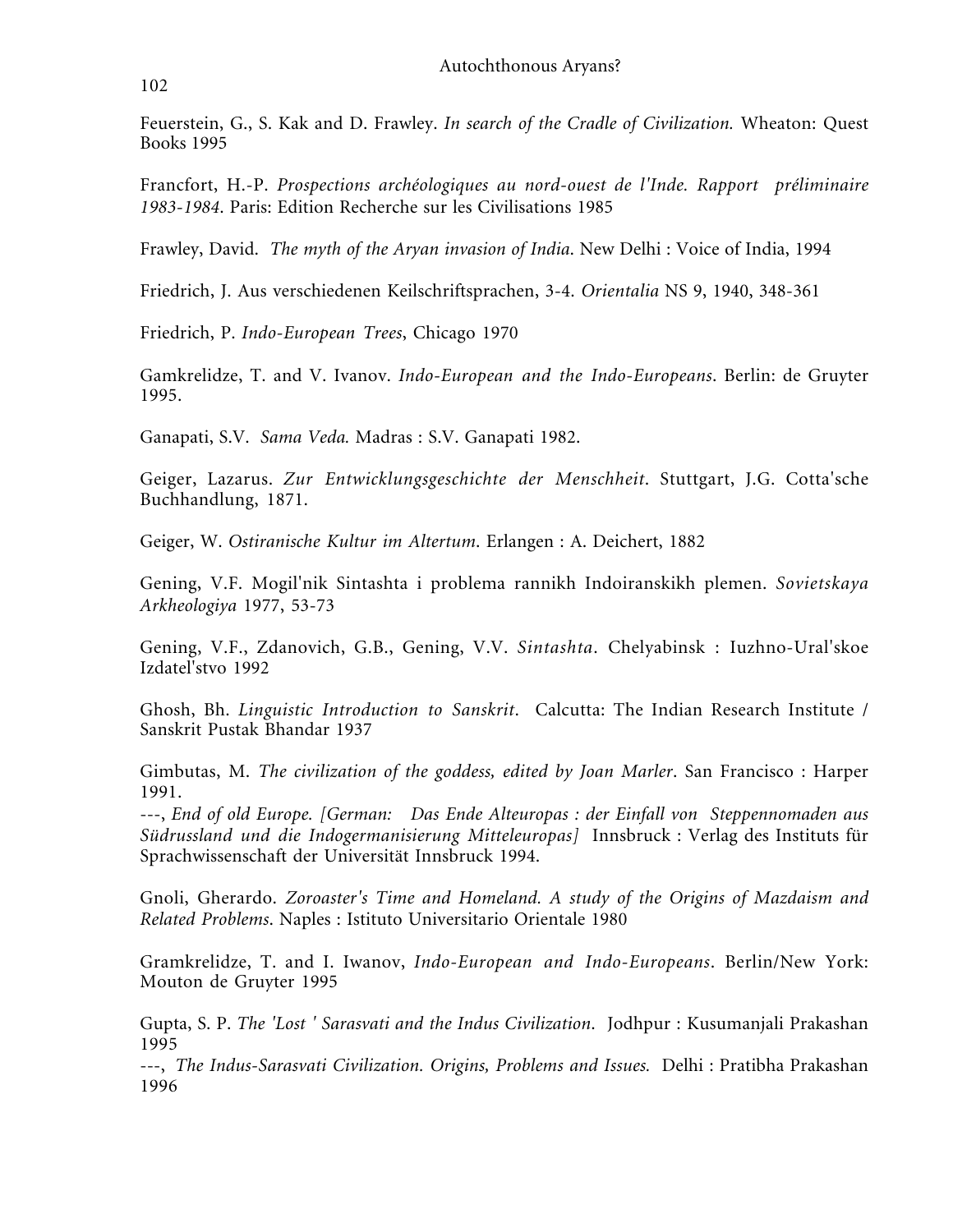Guptə, Suschiel. *A Comparative Etymologic Lexicon of Common Indo-Germanisches [sic] (Indo-European) Words*. Milton MA: Sverge Haus 1990.

----, *Etymologically common hydronyms, toponyms, personal and proper names throughout the Indo-European geographic area*. Milton MA : Sverge Haus 1990a

Hamp, Eric P. On the Indo-European Origins of the Retroflexes in Sanskrit, *Journal of the American Oriental Society* 116, 1996, 719-723

Harmatta, J. The emergence of the Indo-Iranians: The Indo-Iranian Languages. In: Dani, A. H. and V. M. Masson (eds.), *History of civilisations of Central Asia*, Vol. I. *The dawn of civilisation: earliest times to 700 BCE*. Paris: Unesco Publishing 1992, 357-378

Hemphill, Lukacs and Kennedy, Biological adaptations and affinities of the Bronze Age Harappans. In: R. Meadow (ed.) *Harappa Excavations 1986--1990*.

Henning, W.B. The Kurdish Elm. *Asia Major* (NS) 10, 1963, 68-72

Hiebert, Fredrick T. South Asia from a Central Asian perspective. G. Erdosy (ed.) *The Indo-Aryans of Ancient South Asia*. Berlin/New York : de Gruyter 1995, p. 192-205.

Hillebrandt, A. *Lieder des gveda, übersetzt von Dr. Alfred Hillebrandt*. Göttingen : Vandenhoeck & Ruprecht /Leipzig : J. C. Hinrichs 1913

Hintze, A. The Migrations of the Indo-Aryans and the Iranian Sound-Change *s> h*. W. Meid (ed.) *Akten der Fachtagung der Indogermanischen Gesellschaft in Innsbruck* 1996. Innsbruck 1998

Hinüber, O. von. *Der Beginn der Schrift und frühe Schriftlichkeit in Indien*. Akad. Mainz 1989

Hirt, H. *Die Indogermanen, ihre Verbreitung, ihre Urheimat, und ihre Kultur.* 2 vols. Strassburg 1905, 1907

Hock, Hans H., *Principles of Historical Linguistics,* Berlin/NY : Mouton de Gruyter 1986 ---, Pre-gvedic Convergence Between Indo-Aryan (Sanskrit) and Dravidian? A Survey of the Issues and Controversies. In: J.E.M. Houben (ed.) *Ideology and Status of Sanskrit: Contributions to the History of the Sanskrit Language.* Leiden: Brill 1996, 17-58

--, Out of India? The linguistic evidence. In: J. Bronkhorst & M. Deshpande, *Aryan and Non-Aryan in South Asia. Evidence, Interpretation and Ideology.* Harvard Oriental Series. Opera Minora, vol. 3. Cambridge 1999, 1-18

---, Philology and the historical interpretation of the Vedic texts. Lecture at the July 2000 meeting of the World Association for Vedic Studies in Hoboken, NJ. (forthc., to be published in the Proceedings)

Hoffmann, Karl. *Die alt-indoarischen Wörter mit -nd-, besonders im Rgveda*. Diss. München 1941

---, *Aufsätze zur Indoiranistik.* (ed. S. Glauch, R. Plath, S. Ziegler, vol. 3). Wiesbaden 1992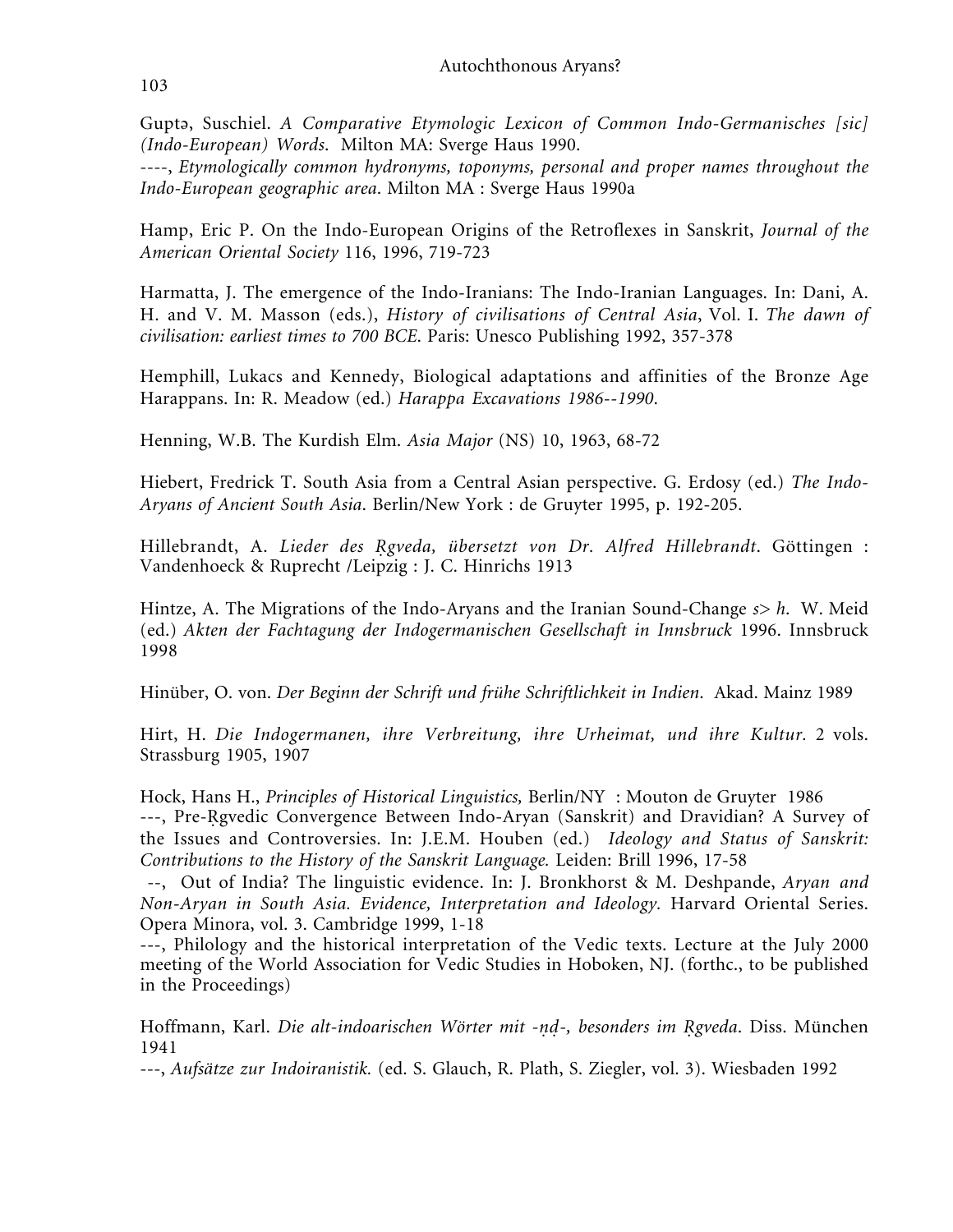Horn, P. *Grundriss der neupersischen Etymologie. Strassburg*: Trübner 1893

---, *The Gåthås of Zarathustra and the Other Old Avestan Texts*. By H. Humbach in collaboration with J. Elfenbein and P. O. Skjærvø. Part I. Heidelberg 1991

Jacobi, H. Über das Alter des gveda. *Fs. Roth*, 1893, 68 sqq.

---, Beiträge zur Kenntnis der vedischen Chronologie. *Nachrichten der Gesellschaft der Wissenschaften zu Göttingen,* 1894, 105 sqq.

---, On the antiquity of Vedic culture, *Journal of the Royal Asiatic Society* 1909, 721-726

---, Der vedische Kalender und das Alter des Veda. *ZDMG* 49, 218 sqq.

--, Nochmals über das Alter des Veda, *ZDMG* 50, 69-83

---, B. Kölver (ed.) *Kleine Schriften.* Wiesbaden : F. Steiner 1970 [= 1893, 1895, 1896]

Jamison, S. and M. Witzel: Vedic Hinduism. In: A. Sharma (ed.), *Studies on Hinduism*, University of S. Carolina Press [written in 1992, still in press].

Jarrige, Jean-François, Marielle Santoni, Jean-Francois Enault. *Fouilles de Pirak*. Paris: Diffusion de Boccard 1979

Joki, A.J. *Uralier und Indogermanen. Die älteren Berührungen zwischen den uralischen und indogermanischen Sprachen.* Helsinki 1973

Joshi, J.P. *Excavations at Surkotada 1971-72 and Exploratations in Kutch.* New Delhi: Archaeological Survey of India, Memoir 87, 1990

Kak, S. The study of the Indus script: general considerations.

*Cryptologia* 11, 1987, 182-191

---, A frequency analysis of the Indus script. *Cryptologia* 12, 1988, 129-143

*---, The Astronomical Code of the gveda*. New Delhi: Aditya Prakashan 1994

---, On the classification of Indic languages, *Annals of the Bhandarkar Oriental Research Institute* 75, 1994a, 185-195.

Kalyanaraman, S*. Rigveda and Sarasvati-Sindhu Civilization*. Aug. 1999 at: http://sarasvati.simplenet.com/html/rvssc.htm

Katz, H. *Studien zu den älteren indoiranischen Lehnwörtern in den uralischen Sprachen.* Habilschrift München 1985

Kennedy, Kenneth A.R. Have Aryans been identified in the prehistoric skeletal record from South Asia? Biological anthropology and concepts of ancient races. G. Erdosy (ed.) *The Indo-Aryans of Ancient South Asia*. Berlin/New York : de Gruyter 1995, p. 32-66 ---, *God-apes and fossil men : paleoanthropology of South Asia*. Ann Arbor : University of Michigan Press, 2000

Kenoyer, J. Mark. Interaction systems, specialised crafts and culture change: The Indus Valley Tradition and the Indo-Gangetic Tradition in South Asia. G. Erdosy (ed.) *The Indo-Aryans of Ancient South Asia*. Berlin/New York : de Gruyter 1995, p. 213-257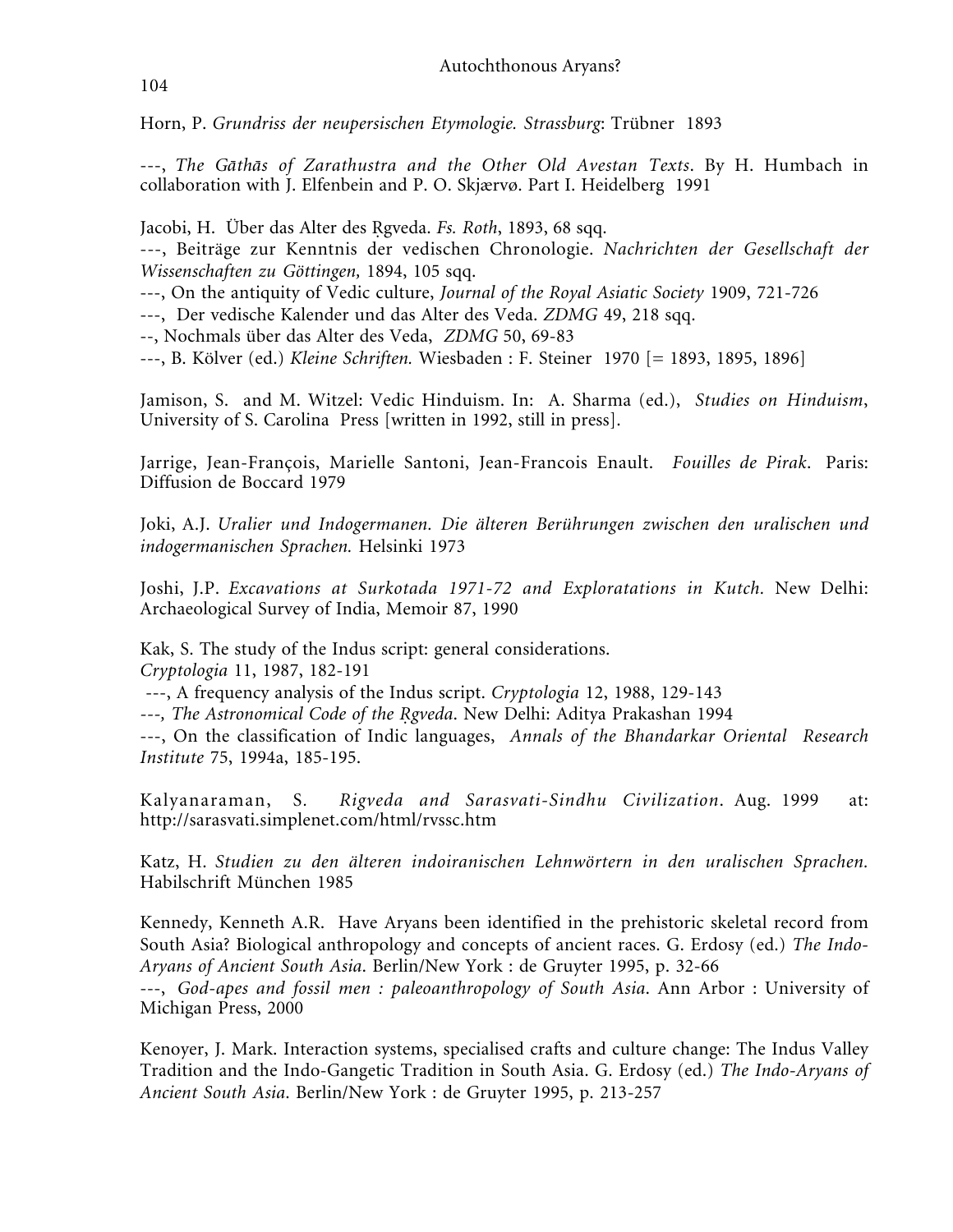---, *Ancient Cities of the Indus Valley Civilization.* Oxford: Oxford University Press/American Institute of Pakistan Studies 1998

Kirfel, W. *Das Puråa Pañcalakaa*. Bonn : K. Schroeder 1927

Kivisild, T. (et al.) Deep common ancestry of Indian and western-Eurasian mitochondrial DNA lineages. *Current Biology* 9, 1999, 1331-1334

Klaus, Konrad. *Samudra* im Veda. XIII. Deutscher Orientalistentag 1985 Würzburg. E. von Schuler (ed.) Ausgewählte Vorträge. Wiesbaden 1989, 367 sqq. ---, *Die altindische Kosmologie, nach den Bråhmaas dargestellt*. Bonn 1986

--- , Die Wasserfahrzeuge im vedischen Indien. *Akademie der Wissenschaften.* Mainz 1989a

Klostermaier, K. *A Survey of Hinduism*, Albany : SUNY 1989 ---, Questioning the Aryan Invasion Theory and Revising Ancient Indian History. *ISCON Communications Journal,* Vol. 6, No. 1 (June 1998) *---, Preface* In: Rajaram and Frawley 1997

Kochhar, Rajesh. *The Vedic People: Their History and Geography*. New Delhi: Orient Longman 1999

Krishnamurti, Bh.K. *Comparative Dravidian Linguistics. Current Perspectives.* Oxford: OUP 2001

Kuiper, F. B. J. *Proto-Munda words in Sanskrit*. Amsterdam 1948

---, *An Austro-Asiatic myth in the RV*. Amsterdam : Noord-Hollandsche Uitg. Mij. 1950

---, Rigvedic loan-words. In: O. Spies (ed.) *Studia Indologica. Festschrift für Willibald Kirfel zur Vollendung seines 70. Lebensjahres*. Bonn: Orientalisches Seminar 1955.

---, The sources of Nahali vocabulary, in: H. Zide, *Studies in comparative Austroasiatic. Linguistics,* ed. N. H. Zide, The Hague 1966, 57-81

---, The ancient Aryan verbal contest. *IIJ* 4, 1960, 217-281. [Repr. in Kuiper 1983, pp. 151- 215.]

----, *Nahali, a comparative study*. Amsterdam: Noord-Hollandse Uitgevers Maatschappij 1962

----, The genesis of a linguistic area. *Indo-Iranian Journal* 10, 1967, 81-102

----, *Ancient Indian cosmogony.* J. Irwin, (ed.). Delhi : Vikas 1983

----, *Aryans in the gveda*. Amsterdam-Atlanta : Rodopi 1991

---, Foreign words in the gveda. *IIJ* 38 (1995) 261

--- A bilingual i. *Anusantatyai. Fs. für Johanna Narten zum 70. Geburtstag*, ed. A. Hintze & E. Tichy. (Münchener Studien zur Sprachwissenschaft, Beihefte NF 19) Dettelbach: J.H. Röll 2000

Kuz'mina E.E. Horses, chariots and the Indo-Iranians: an archaeological spark in the historical dark. *South Asian Archaeology* 1993, vol. I, 403-412 Helsinki, 1994

Lal, B.B. Some Reflections on the Structural Remains at Kalibangan. In: B.B. Lal and S.P. Gupta (eds.), *Frontiers of the Indus Civilization. 55-62*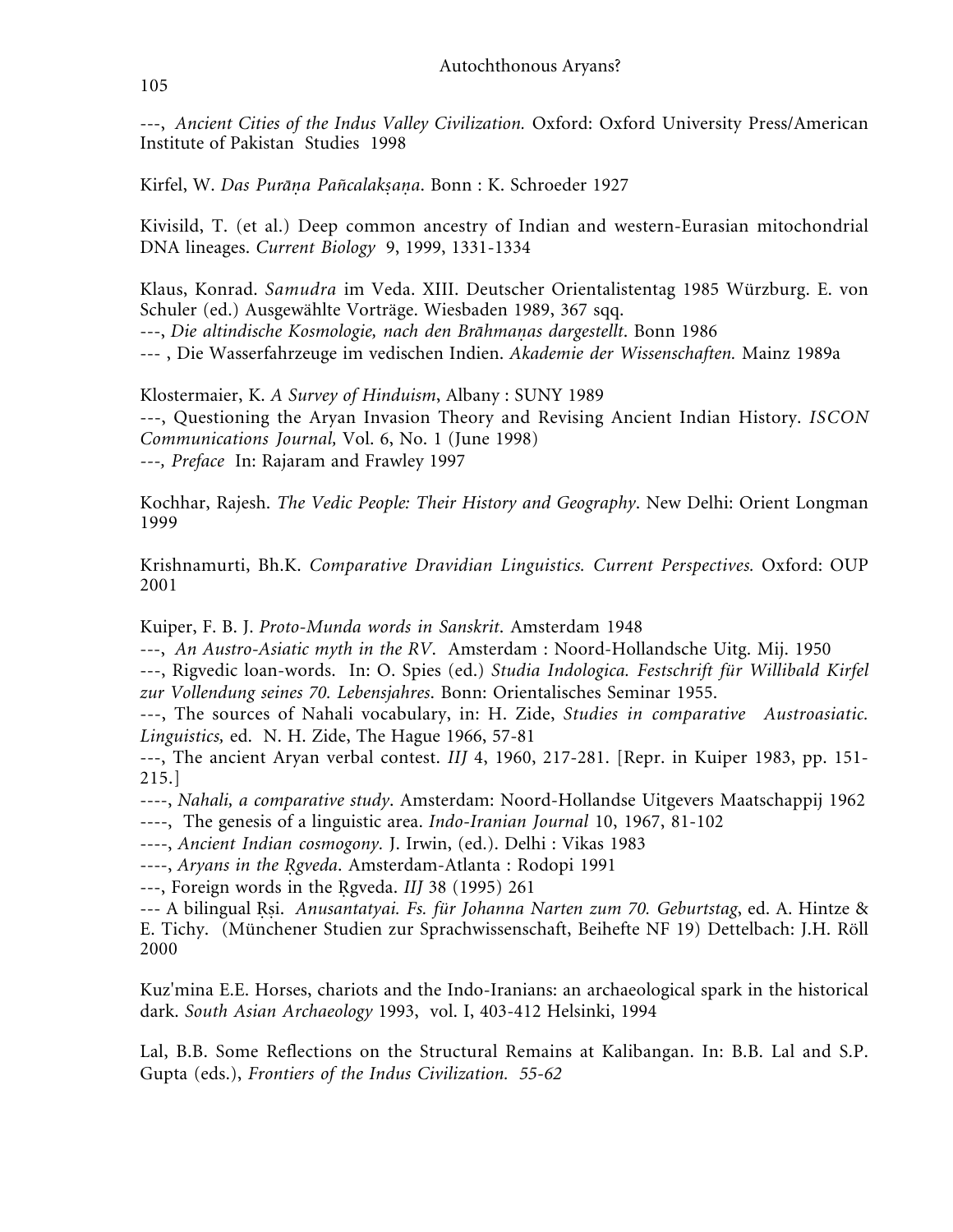----, *The Earliest Civilization of South Asia (Rise, Maturity and Decline)*. New Delhi 1997 : Aryan Books International 1997

---, and Gupta S.P. (eds.). *Frontiers of the Indus Civilization*. New Delhi: Books and Books, 1984.

Lane, G. S. The Beech Argument: A Re-Evaluation of the Linguistic Evidence. *Zeitschrift für vergleichende Sprachforschung* 81, 1967, 1970-212

Littauer, M. A. and Crouwel, J. H. The origin of the true chariot. *Antiquity* 70, 1996, 934-939

Lord, A. B. *Epic singers and oral tradition*. Ithaca : Cornell University Press 1991.

Lubotsky, A. Indo-Iranian Substratrum (paper read at a conference in Tvarminne, Finland, 1998), in press

Macdonell-Keith, *Vedic Index*. London 1912, reprint Delhi 1967.

MacFadden, B.J. *Fossil Horses. Systematics, Paleobiology, and Evolution of the Family Equidae*. Cambridge/New York: Cambridge University Press 1992.

Mallory, J. P. *In Search of the Indo-Europeans: Language, Archaeology and Myth*. London: Thames and Hudson 1989

Masica, C. P. Aryan and Non-Aryan Elements in North Indian Agriculture. In: Madhav M. Deshpande and Peter Edwin Hook (eds.), *Aryan and Non-Aryan in India*. Ann Arbor : Center for South and Southeast Asian Studies 1979, p. 55-151

---, *The Indo-Aryan Languages*. Cambridge, New York: Cambridge University Press 1991

Mathivanan, R. *Indus script among Dravidian Speakers*. Madras: International Society for the Investigation of Ancient Civilisations 1995

Mazhar, M. A. *Sanskrit traced to Arabic*. Faisalabad : Sheikh Aziz Ahmad, 1982.

Mayrhofer, M. *Die Indo-Arier im Alten Vorderasien. Mit einer analytischen Bibliographie*, Wiesbaden 1966

---, *Die Arier im vorderen Orient - ein Mythos?* Wien 1974

---, *Ausgewählte kleine Schriften* (Sigrid Deger-Jalkotzy u. Rüdiger Schmitt, eds.): Wiesbaden : Reichert 1979

---, *Lautlehre*. *Indogermanische Grammatik*. Band I, 2. Halbband: Heidelberg: C. Winter 1986

---, *Kurzgefasstes etymologisches Wörterbuch des Altindischen*. Heidelberg 1956-1976. (KEWA) ---, *Etymologisches Wörterbuch des Altindoarischen*. Heidelberg : Carl Winter 1986-

Meadow, R. H. (ed.), *Harappa Excavations 1986-1990. A Multidisciplinary Approach to Third Millennium Urbanism*. (Monographs in World Archaeology No. 3) Madison : Prehistory Press 1991: 137-182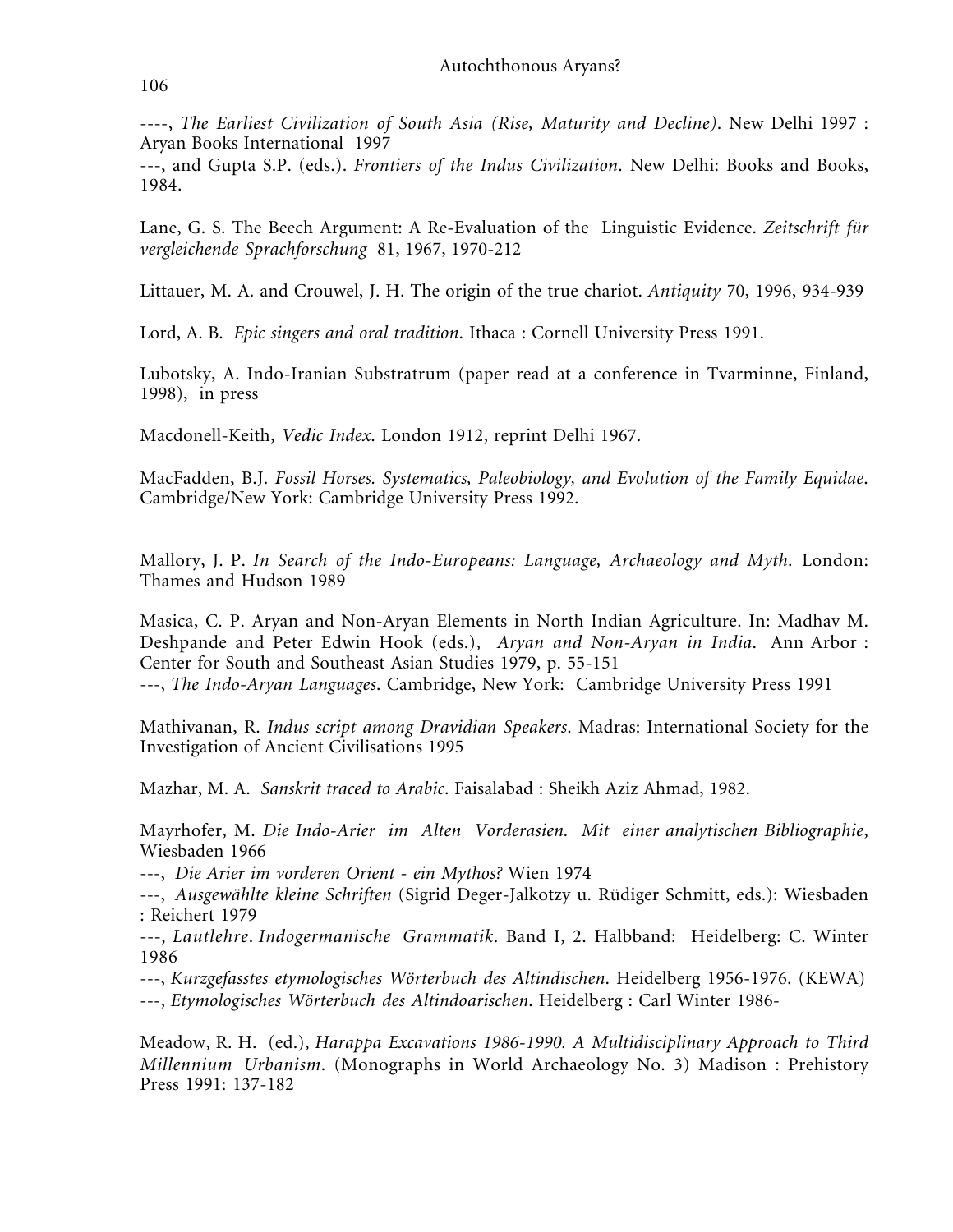---, Pre-and Proto-Historic Agricultural and Pastoral Transformations in Northwestern South Asia, in: *The Transition to Agriculture in the Old World*, *The Review of Archaeology* (Special Issue ed. by Ofer Bar-Yosef), 19, 1998, 12-21.

---, and Ajita Patel. A Comment on: Horse Remains from Surkodata by Sándor Bökönyi. *South Asian Studies,* 13, 1997, 308-315

Michaels, A. *Beweisverfahren in der vedischen Sakralgeometrie: ein Beitrag zur Entstehungsgeschichte von Wissenschaft*. Wiesbaden: Steiner 1978 ---, *A comprehensive Śulvasūtra Word Index*. Wiesbaden: Steiner 1983.

Mitchiner, John E. *The Yuga Purana*. Calcutta: The Asiatic Society, 1986

Misra, Satya Swarup. *New Lights on Indo-European Comparative Grammar*. Varanasi : Manisha Prakashan 1974

---, *The Aryan problem, a linguistic approach*. New Delhi : Munshiram Manoharlal, 1992

Müller, F. Max. *India: what can it teach us?* New York: J. W. Lovell Company 1883 *---, Biographies of Words and the Home of the Aryans.* London: Longmans Green 1888*. ---, I point to India. Selected writings of Max Mueller, edited by Nanda Mookerjee.* Bombay: Shakuntala Pub. House 1970

Mughal, Mohammad Rafique. *Ancient Cholistan. Archaeology and Architecture*. Rawalpindi-Lahore-Karachi : Ferozsons 1997

Nath, Bhola. Remains of Horse and Indian Elephant from Prehistoric site of Harappa. *Proceedings of the First All-Indian Congress of Zoology,* 2, 1962, 1-14

Nenninger, Claudius. Wie kommt die Pharaonsratte zu den vedischen Göttern? *Studien zur Indologie und Iranistik* 18, 1993, 161--168

Nichols, J. The epicentre of the Indo-European linguistic spread. In: Blench, R. and M.Spriggs (eds.), *Archaeology and Language I*. London/New York 1997, 122-148 ---, The Eurasian spread zone and the Indo-European dispersal. In: Blench, R. and M. Spriggs (eds.), *Archaeology and Language II. Correlating archaeological and linguistic hypotheses*. London/New York 1998, 220-266

Oettinger, N. Zu den Mythen von Bhujyu- und von Påuruua. *IIJ* 31, 1988, 299-300.

Oldenberg, Hermann. *Die Hymnen des Rigveda, Band I. Metrische und textgeschichtliche Prolegomena,* Berlin : Wilhelm Hertz 1888.

---, Der vedische Kalender und das Alter des Veda. *ZDMG* 48, 629 sqq.

---, Noch einmal der vedische Kalender und das Alter des Veda. *ZDMG* 49, 470 sqq.

---, *gveda. Textkritische und exegetische Noten*. (Abhandlungen der königlichen Gesellschaft der Wissenschaften zu Göttingen 11, 13.) Berlin 1909, 1912. [Repr. Göttingen 1970]

Oldham, C. E. The Sarasvati and the Lost River of the Indian Desert. 1886, repr. in: Radhakrishna and Mehr 1999, 89-93.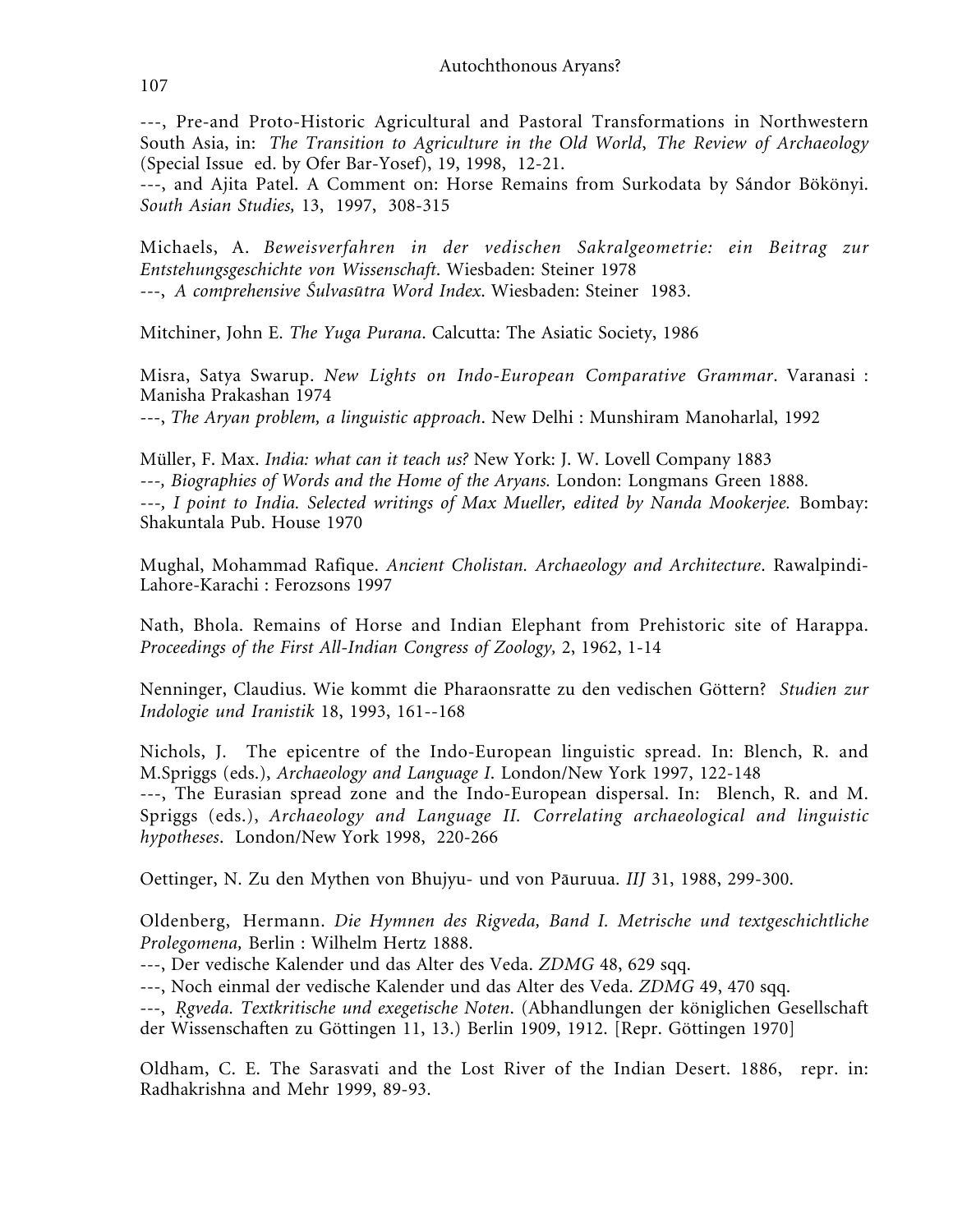---, On probable changes in the geography of the Panjab and its rivers. *JASB* 55, 332sqq

Pargiter, F. E. *The Puråa text of the Dynasties of the Kali Age*. London : Oxford University Press 1913

Parpola, Asko. The coming of the Aryans to Iran and India and the cultural and ethnic identity of the Dåsas, *Studia Orientalia (*Helsinki) 64, 1988, 195-302

---, The problem of the Aryans and the Soma: Textual-linguistic and archaeological evidence. In; Erdosy, G. (ed.). *The Indo-Aryans of Ancient South Asia*. Berlin/New York : de Gruyter 1995, 353-381

Parry, Milman. *Studies in the epic technique of oral verse-making*. [n.p., 1930-32] ---, *The making of Homeric verse: the collected papers of Milman Parry*. Oxford, Clarendon Press, 1971.

Pathak, A. and N.K. Verma, *Echoes of the Indus Valley*. New Delhi: Janaki Prakashan 1993

Piggott, S. *The earliest wheeled transport: from the Atlantic coast to the Caspian Sea*. London: Thames & Hudson 1992

Pingree, David Edwin. The Mesopotamian Origin of Early Indian Mathematical Astronomy. *JHA* 4, 1973, 1-12.

---, Jyotihśāstra : astral and mathematical literature. [J. Gonda (ed.), A history of Indian literature, vol. 6, fasc. 4]. Wiesbaden : Harrassowitz, 1981.

---, Venus Omens in India and Babylon. In: Francesca Rochberg-Halton (ed.), *Language, Literature and History: Philological and Historical Studies Presented to Erica Reiner.* American Oriental Society, 1987: 293-315.

---, Legacies in Astronomy and Celestial Omens. In: Stephanie Dalley (ed.) *The Legacy of Mesopotamia*, , Oxford University Press 1998.

Pinnow, H.J. *Versuch einer historischen Lautlehre der Kharia-Sprache*, Wiesbaden 1959

Plofker, K. Review of: S. Kak, The Astronomical Code of the Rgveda. New Delhi: Aditya Prakashan 1994. *Centaurus* 38 (1996), 362-364

Pokorny, J. *Indogermanisches Wörterbuch*. Bern: Francke 1959

Possehl, Gregory L. (ed.), *Harappan Civilization: A Recent Perspective* (2nd rev. ed.) New Delhi : American Institute of Indian Studies and Oxford & IBH Pub. Co. 1993

---, *Indus Age. The writing System*. Philadelphia : University of Pennsylvania Press 1996

---, Meluhha. in : J. Reade (ed.) *The Indian Ocean in Antiquity*. London: Kegan Paul Intl. 1996b. 133-208

---, The Transformation of the Indus Civilization. *Journal of World Prehistory* 11, 1997, 425- 72

---, *Indus Age : the Beginnings*. Philadelphia : University of Pennsylvania Press 1999.

--- and P. Gullapalli. The Early Iron Age in South Asia. In: V. Pigott (ed.), *The Archaeometallurgy of the Asian Old World*. Philadelphia: The University Museum 1999: 153- 175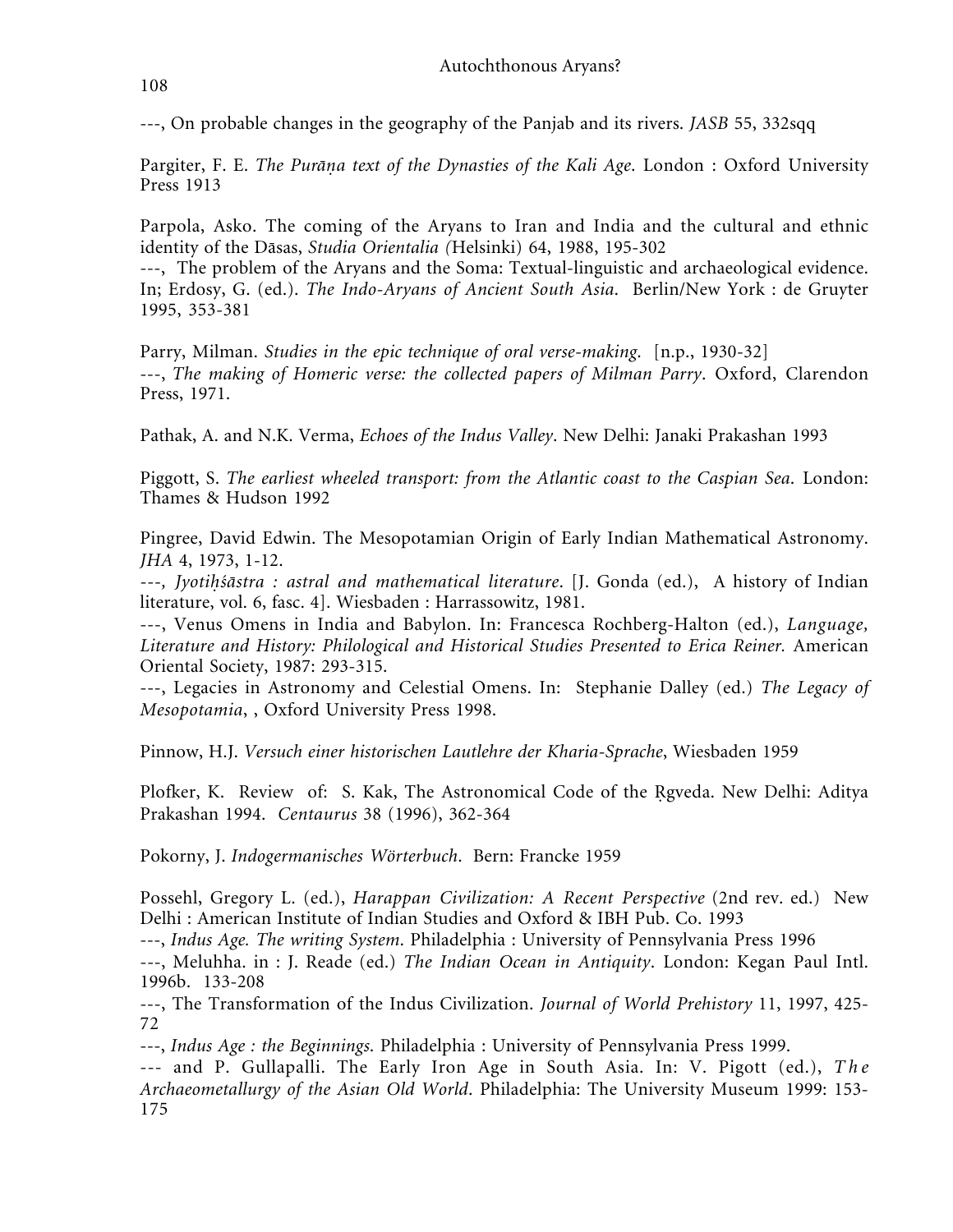Proferes, Th. *The Formation of Vedic liturgies*. Harvard Ph.D. Thesis, 1999

Puhvel, J. *Comparative Mythology*. Baltimore/London: John Hopkins Press 1987

Radhakrishna B.P. and S.S. Merh (eds.), *Vedic Sarasvati--Evolutionary History of a Lost River of Northwestern India*. Memoir 42 of the Geological Society of India, Bangalore 1999

Rajaram, N.S. *The Aryan invasion of India: The myth and the truth.* New Delhi: Voice of India 1993

---, *The politics of history*. New Delhi: Voice of India 1995

---, and D. Frawley. *Vedic Aryans and the Origins of Civilization: A Literary and Scientific Perspective.* (2nd ed.) *Foreword* by Klaus K. Klostermaier. New Delhi : Voice of India 1997 (1st ed. 1995).

---, and N. Jha, *Deciphering the Indus Script. Methodology, readings, interpretations.* Delhi : Aditya Prakashan 2000

Rau, Wilhelm. *Staat und Gesellschaft im alten Indien nach den Bråhmaa-Texten dargestellt*, Wiesbaden: O. Harrassowitz 1957

----, *Metalle und Metallgeräte im vedischen Indien.* Akademie der Wissenschaften zu Mainz, Abhandlungen der Geistes- u. sozialwissenschaftlichen Klasse 1973, No. 8, Wiesbaden : F. Steiner 1974, pp. 649-682

---, *The Meaning of pur in Vedic Literature* [Abhandlungen der Marburger Gelehrten Gesellschaft III/1] München : W. Finck 1976

-----, Ist Vedische Archäologie möglich? *ZDMG Supplement III*,1: *19. Deutscher Orientalistentag. Vorträge*. Wiesbaden 1977.

----, *Zur vedischen Altertumskunde,* Akademie der Wissenschaften zu Mainz, Abhandlungen der Geistes- u. sozialwissenschaftlichen Klasse 1983, No. 1. Wiesbaden : F. Steiner 1983

---, The Earliest Literary Evidence for Permanent Vedic Settlements. In: M. Witzel (ed.), *Inside the Texts, Beyond the Texts. New Approaches to the Study of the Vedas*. Harvard Oriental Series. Opera Minora, vol. 2. Cambridge 1997, 203-206

Raverty, H.G. The Mihran of Sind and its Tributaries: a Geographical and Historical Study. *JRASB* 61, 1892, 155-297

Rédei, K. Zu den indogermanisch-uralischen Sprachkontakten. *Sitzungsberichte der Österreichischen Akademie der Wissenschaften, Philosophisch-Historische Klasse,* 468 Band. Wien 1986

---, Die ältesten indogermanischen Lehnwörter der uralischen Sprachen, in: D. Sinor (ed.) *The Uralic Languages: Description, History and Foreign influences*. Leiden: Brill 1988: 638-664

Renfrew, C. *Archaeology and Language*. London-Jonathan Cape 1987

Rix, H. *Historische Grammatik des Griechischen : Laut- u. Formenlehre.* Darmstadt: Wissenschaftliche Buchgesellschaft 1976.

Rocher, L. *The Puranas.* Wiesbaden : O. Harrassowitz, 1986.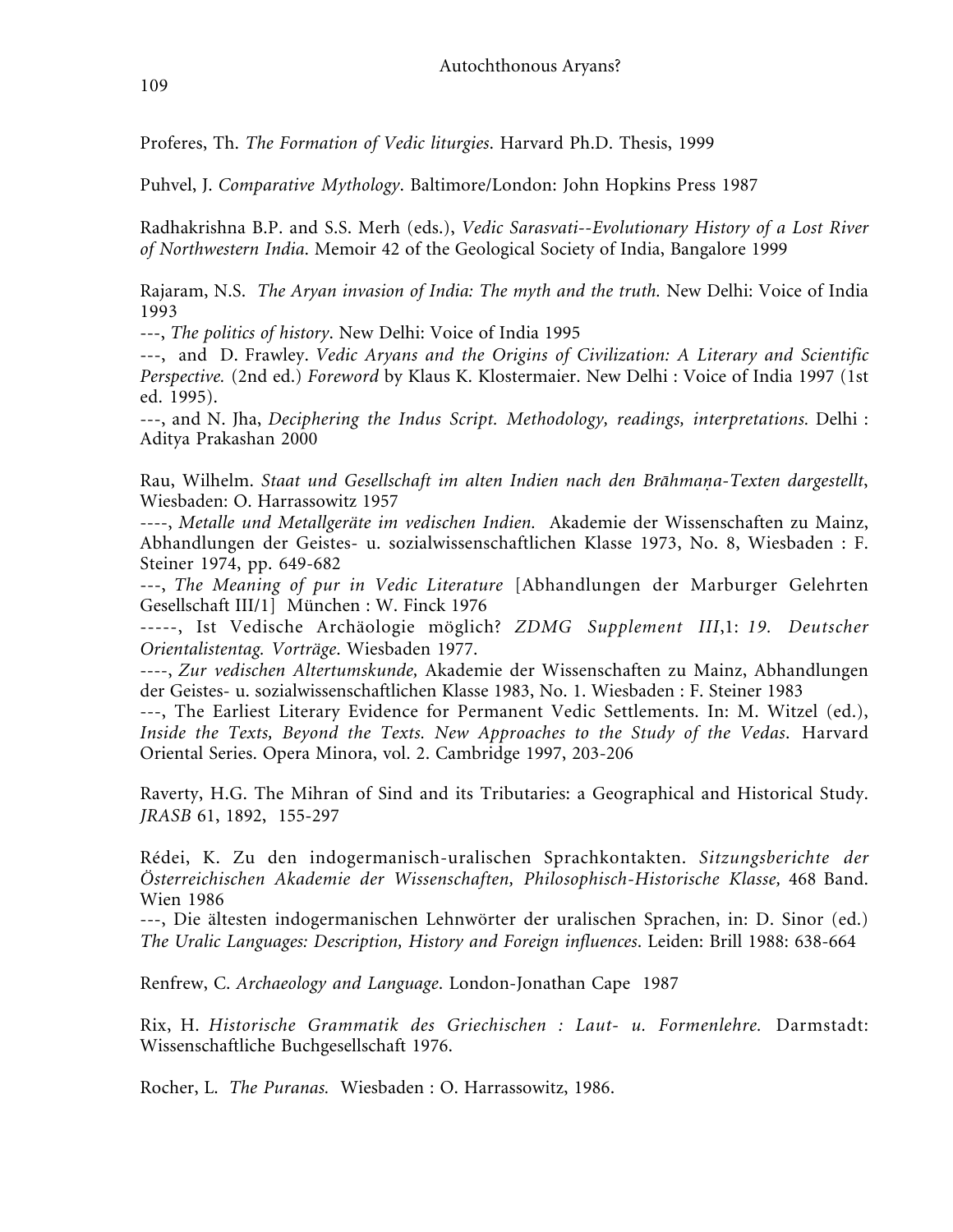Róna-Tas, A. Altaic and Indo-European: Marginal Remarks on the Book of Gamkrelidze and Ivanov. *Acta Orientalia Academiae Scientiarum Hungaricae* 42, 1988, 391-404.

Salomon, Richard. On the Origin of the Early Indian Scripts: A review article. *Journal of the American Oriental Society* 115, 1995, 271-279.

Sastry, T.S.K. *Vedanga jyotisa of Lagadha in its Rk and Yajus recensions : with the translation and notes of Prof. T.S. Kuppanna Sastry, critically edited by K.V. Sarma.* New Delhi : Published for the National Commission for the Compilation of History of Sciences in India by Indian National Science Academy, 1985.

Schmidt, Hanns-Peter. On Birds and Dogs and Bats. *Persica* IX, 1980, 1-85 and plates I-XI.

Schrader, O. *Prehistoric antiquities of the Aryan peoples: a manual of comparative philology and the earliest culture. Being "Sprachvergleichung und Urgeschichte" of Dr. O. Schrader. Transl. by Frank Byron Jevons ... from the 2d rev. & enl. German ed. with the sanction and cooperation of the author*. London, C. Griffin and Company 1890.

Seidenberg, A. The Ritual Origin of Geometry. A*rchive for History of Exact Sciences*. 1, 1962, 488-527

----, The Origin of Mathematics. A*rchive for History of Exact Sciences*. 18, 1978, 301-342

----, The geometry of the Vedic rituals. J. F. Staal (ed.), *Agni*, vol. II, Berkeley : Asian Humanities Press 1983, p. 95-126

Semino, O. (et al.), The Genetic Legacy of Paleolithic *Homo Sapiens sapiens* in Extant Europeans: A Y Chromosome Perspective. Science 290, 2000, 1155-1159

Sethna, K. D. *Karpåsa in Prehistoric India: A chronological and cultural clue*. New Delhi: Biblia Impex 1981

*---, Ancient India in a New Light*. New Delhi: Aditya Prakashan 1989

---, *The Problem of Aryan Origins From an Indian Point of View. Second extensively enlarged edition with five supplements*. New Delhi: Aditya Prakashan 1992 [first ed. Calcutta : S. & S. Publications 1980]

Sewell, R.B.S. Zoological Remains. In: J. Marshall (ed.), *Mohenjo-Daro and the Indus Civilisation*, London: A. Probsthain 1931, 649-673

Shaffer, J. G. The Indo-Aryan Invasions: Cultural Myth and Archaeological Reality. In: J. R. Lukas (ed.) *The People of South Asia: The biological Anthropology of India, Pakistan and Nepal,* New York: Plenum 1984, p. 77-90

---, and Diane A. Lichtenstein, The concepts of "cultural tradition" and "paleoethnicity" in South Asian archaeology. G. Erdosy (ed.) *The Indo-Aryans of Ancient South Asia*. Berlin/New York : de Gruyter 1995, p. 126-154

---, Migration, philology and South Asian archaeology. In: J. Bronkhorst & M. Deshpande, *Aryan and Non-Aryan in South Asia. Evidence, Interpretation and Ideology.* Harvard Oriental Series. Opera Minora, vol. 3. Cambridge 1999, 239- 260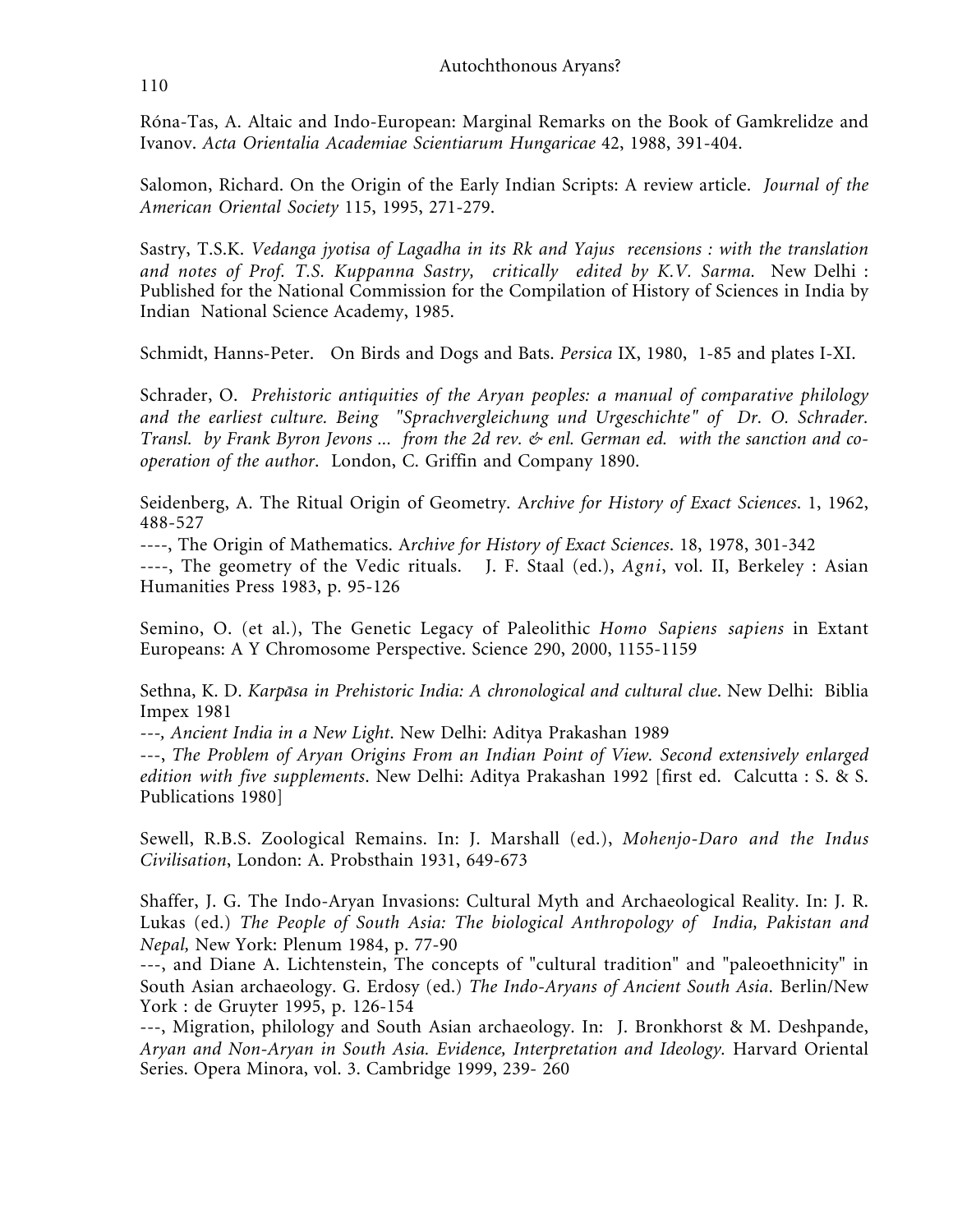Sharma, A.K. Evidence of Horse from the Harappan Settlement at Surkotada*. Puratattva 7*, 1974, 75-76

---, Animal Bone Remains. In: J. P, Joshi, *Excavations at Surkotada 1971-1972 and Explorations in Kutch.* New Delhi: Archaeological Survey of India, Memoir 87, 1990: 372-383 ---, The Harappan Horse was buried under the Dunes of... *Purattatva* 23, 1993, 30-34

Sharma, R.S. *Looking for the Aryans*. Hyderabad: Orient Longman 1995

Shendge, M. *The civilized demons : the Harappans in Rgveda.* New Delhi : Abhinav Publications 1977.

Singh, Bhagavan. *The Vedic Harappans.* New Delhi: Aditya Prakashan, 1995.

Skjærvø, P. Oktor. The Avesta as source for the early history of the Iranians. G. Erdosy (ed.) *The Indo-Aryans of Ancient South Asia*. Berlin/New York : de Gruyter 1995, p. 155-176

Smith, Jonathan Z. Sacred Persistence: Toward a Redescription of Canon, [chapter 3 of:] *Imagining Religion: From Babylon to Jonestown*. Chicago: University of Chicago Press. 1982, p. 36-52

Smith, R. Morton. *Dates and dynasties in earliest India; translation and justification of a critical text of the Puråa dynasties*. Delhi, Motilal Banarsidass 1973 ---, On the White Yajurveda Vamša. *East and West*. NS 16, 1966, 112-125

Soden, W. von. *Einführung in die Altorientalistik*, Darmstadt: Wissenschaftliche Buchgesellschaft 1985

Söhnen, R. Das Gautamīmahåtmya und seine vedischen Quellen. In: A. Etter (ed.) *o-o-pero-si, Festschrift für Ernst Risch zum 75. Geburtstag*. Berlin/New York: de Gruyter 1986, 176- 195.

Southworth, Franklin C. Lexical evidence for early contacts between Indo-Aryan and Dravidian. In: M.M. Deshpande and P.E. Hook (eds.), *Aryan and Non-Aryan in India*. Ann Arbor : Center for South and Southeast Asian Studies 1979, p. 191-233

----, Reconstructing social context from language: Indo-Aryan and Dravidian prehistory. In: G. Erdosy (ed.) *The Indo-Aryans of Ancient South Asia*. Berlin/New York : de Gruyter 1995, p. 258-277

Staal, J. F. (ed.) *Agni. The Vedic Ritual of the Fire Altar*. Berkeley : Asian Humanities Press 1983

---, The Lake of the Yaka Chief. In: ed. Tadeusz Skorupski (e.d) *Indo-Tibetan Studies. Papers in honour and appreciation of Professor David L. Snellgrove's contribution to Indo-Tibetan Studies*. Tring: The Institute of Buddhist Studies 1990, p. 275-291

---, The Fidelity of Oral Tradition and the Origins of Science. *Mededelingen KNAW*, Afd. Letterkunde Amsterdam, n.s. 49/8, 1986, 251-88;

---, The Independence of Rationality from Literacy. *European Journal of Sociology* 30, 1989, 301-10

---, Greek and Vedic Geometry, *Journal of Indian Philosophy* 27, 1999, 105-27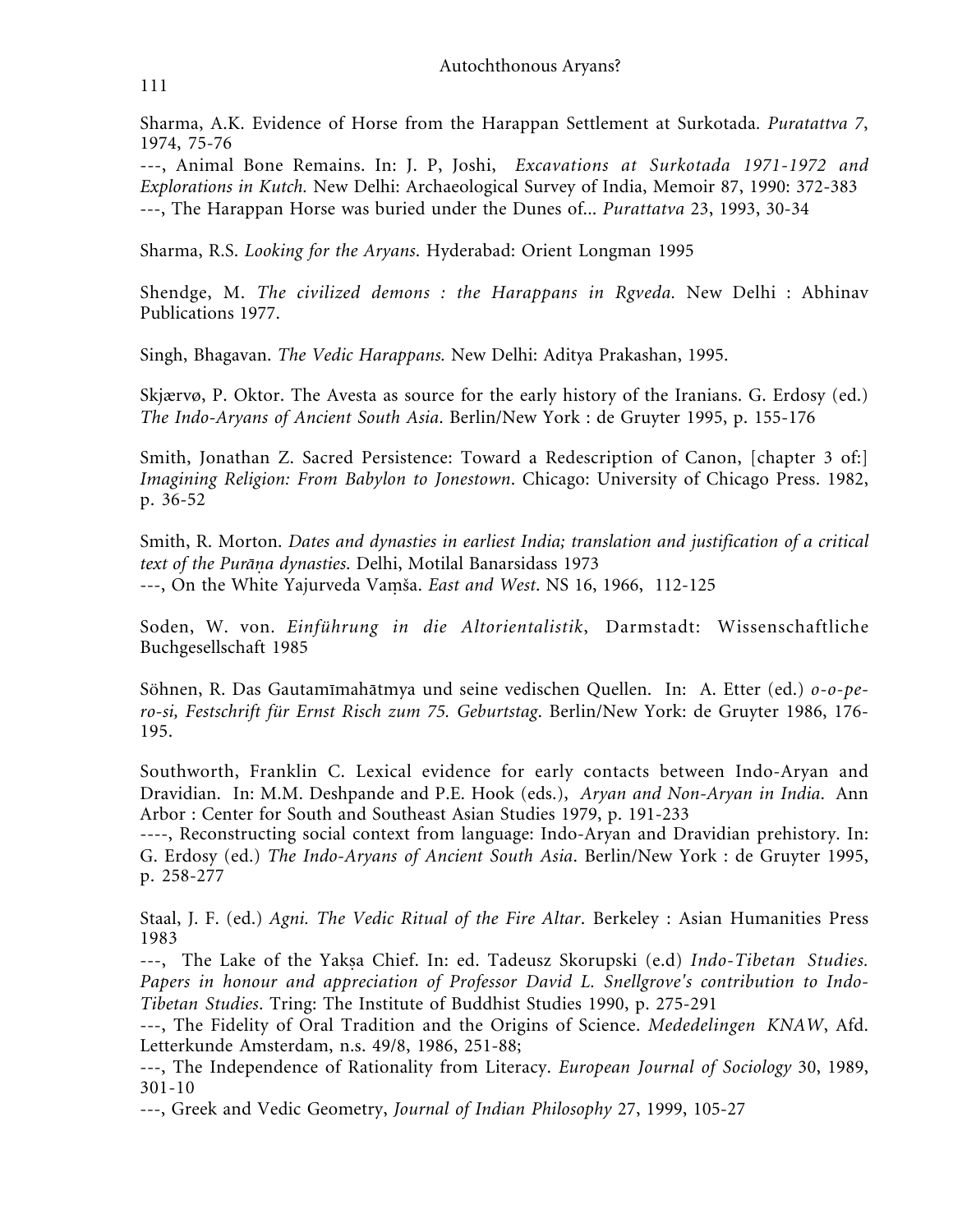Stacul, G. ---, Painted Pottery from the Swat Valley, Pakistan. H. Härtel, (ed.), *South Asian Archaeology*, Berlin 1981, 305-311

*---, Prehistoric and Protohistoric Swat, Pakistan (c. 3000-1400 B.C.)* Rome : Istituto Italiano per il Medio ed Estremo Oriente 1987

Stecher, R.M. Anatomical variations of the spine in the horse. *Journal of Mammalogy* 43, 1962, 205-219 .

Steinkeller, P. Marhasi. *Reallexikon der Assyriologie und vorderasiatischen Archäologie*, Berlin: De Gruyter 1998, 381-2

Stringer, C. and R. McKie. *African Exodus*. London: Jonathan Cape 1996

Surya Kanta, Kāthakasamkalana. Lahore 1943

Szemerényi, Oswald. *Einführung in die vergleichende Sprachwissenschaft.* Darmstadt: Wissenschaftliche Buchgesellschaft 1970; = Introduction to Indo-European linguistics [4th rev. ed.]. Oxford : Clarendon Press/ New York : Oxford University Press 1996.

Talageri, Shrikant. *Aryan Invasion Theory and Indian Nationalism.* New Delhi: Voice of India 1993. [also = New Delhi: Aditya Prakashan 1993] *---, Rigveda. A Historical Analysis.* New Delhi: Aditya Prakashan 2000

Telegin, D. About the absolute age of the settlement and cemetery of Dereivka on the Middle Dnieper. Papers presented at the conference *Early Horsekeepers of the Eurasian Steppe*s, 4500- 1500 B.C., June 19-24, 1995, Petropavlovsk, Kazakhstan.

Thapar, B.K. Kalibangan: A Harappan Metropolis beyond the Indus Valley. *Expedition* 17.2, 1975, 19-33

Thapar, R. *Proceedings of the Indian Historical Congress* 1968

Thibaut, G. On some recent attempts to determine the antiquity of Vedic civilization*. Indian Antiquary* 1885, 85 sqq.

Thieme, Paul*. Der Fremdling im Rigveda*. Leipzig 1938 ---, The 'Aryan' Gods of the Mitanni Treaties. *JAOS* 80, 1960, 301-17 ---, *Die Heimat der indogermanischen Gemeinsprache.* [Verlag der Akademie der Wissenschaften und der Literatur] Wiesbaden: Steiner 1954 ---, Der Lachs in Indien. *Zeitschrift für vergleichende Sprachforschung* 69, 1951, 209-216 = *Kleine Schriften*, Wiesbaden 1971, 64-71.

Thomas, P.K. Utilization of Domestic Animals in Pre- and Protohistoric India. In: J. Clutton-Brock (ed.), *The Walking Larder*. London; Unwin Hyman 1989, 108-112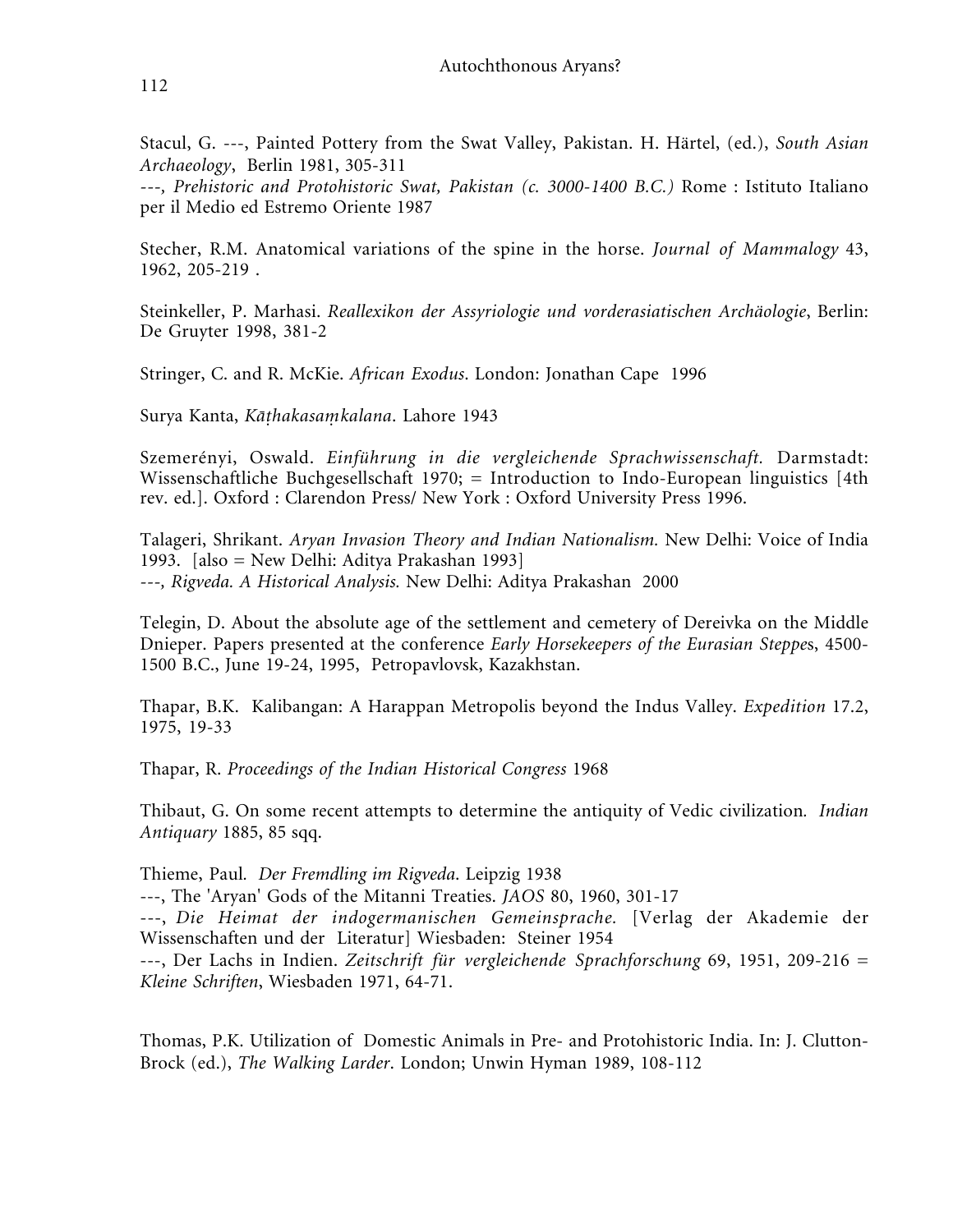113

Tikkanen, B. *The Sanskrit Gerund. A Synchronic, Diachronic and Typological Analysis*. Helsinki 1987

---, On Burushaski and other ancient substrata in northwest South Asia. *Studia Orientalia* (Helsinki), 64, 1988, 303-325

Tilak, B.G. *The Orion; or, Researches into the antiquity of the Vedas*. Poona: Tilak Bros. 1893 ---, *The Arctic home in the Vedas : being also a new key to the interpretation of many Vedic texts and legends.* Poona: Kesari / Bombay: Ramchandra Govind & Son, 1903

Trautmann, Th. Constructing the racial theory of Indian civilization. In: J. Bronkhorst & M. Deshpande, *Aryan and Non-Aryan in South Asia. Evidence, Interpretation and Ideology.* Harvard Oriental Series. Opera Minora, vol. 3. Cambridge 1999, 277-293

Underhill, P.A. Y chromosome sequence variation and the history of human populations. *Nature Genetics* 26, 2000, 358-361

Vats, M.S. *Excavations at Harappa.* Delhi: Manager of Publications, Govt. of India 1940

Vennemann, T. Linguistic reconstruction in the context of European prehistory. *Transactions of the Philological Society* 92 (1994) 215-284

Waradpande, N.R. Fact and fictions about the Aryans. In: Deo and Kamath 1993, 14-19 ---, *The Aryan Invasion, a Myth*. Nagpur: Baba Saheb Apte Smarak Samiti 1989

Weber, A. *Die vedischen Nachrichten von den Naxatra (Mondstationen).* Abhandlungen der Akad. Berlin 1860-62.

Wells, B. *An Introduction to Indus Writing*. MA. Thesis, U. of Calgary 1998 [2nd ed.: Early Sites Research Society (West) Monograph Series, 2, Independence MO 1999]

Wezler, A. Zu den sogenannten Identifikationen in den Brāhmaņas, StII 20 [Fs. Thieme] 1996, 485-522

Wheeler, R. E. M. Harappa 1946: The Defences and the Cemetery R 37. *Ancient India* 3, 1947, 58-130

---, *The Indus civilization*. (The Cambridge History of India, Supplementary volume). Cambridge : University Press 1953.

---, Civilizations of the Indus Valley and beyond. London: Thames and Hudson 1966

Whitney, W. D. On a recent attempt, by Jacobi and Tilak, to determine on astronomical evidence the date of the earliest Vedic period as 4000 B.C. *Proceed. AOS* 1894, p. lxxxii = IA 24, 361 sqq.

Wiel, C. aan de. *dy > jy*, oder Pråktismus im Rigveda? In: Forssman, B. & R. Plath, *Indoarisch, Iranisch und die Indogermanistik. Arbeitstagung der Indogermanischen Gesellschaft vom 2. bis 5. Oktober 1997 in Erlangen*. Wiesbaden: Reichert 2000, 535-542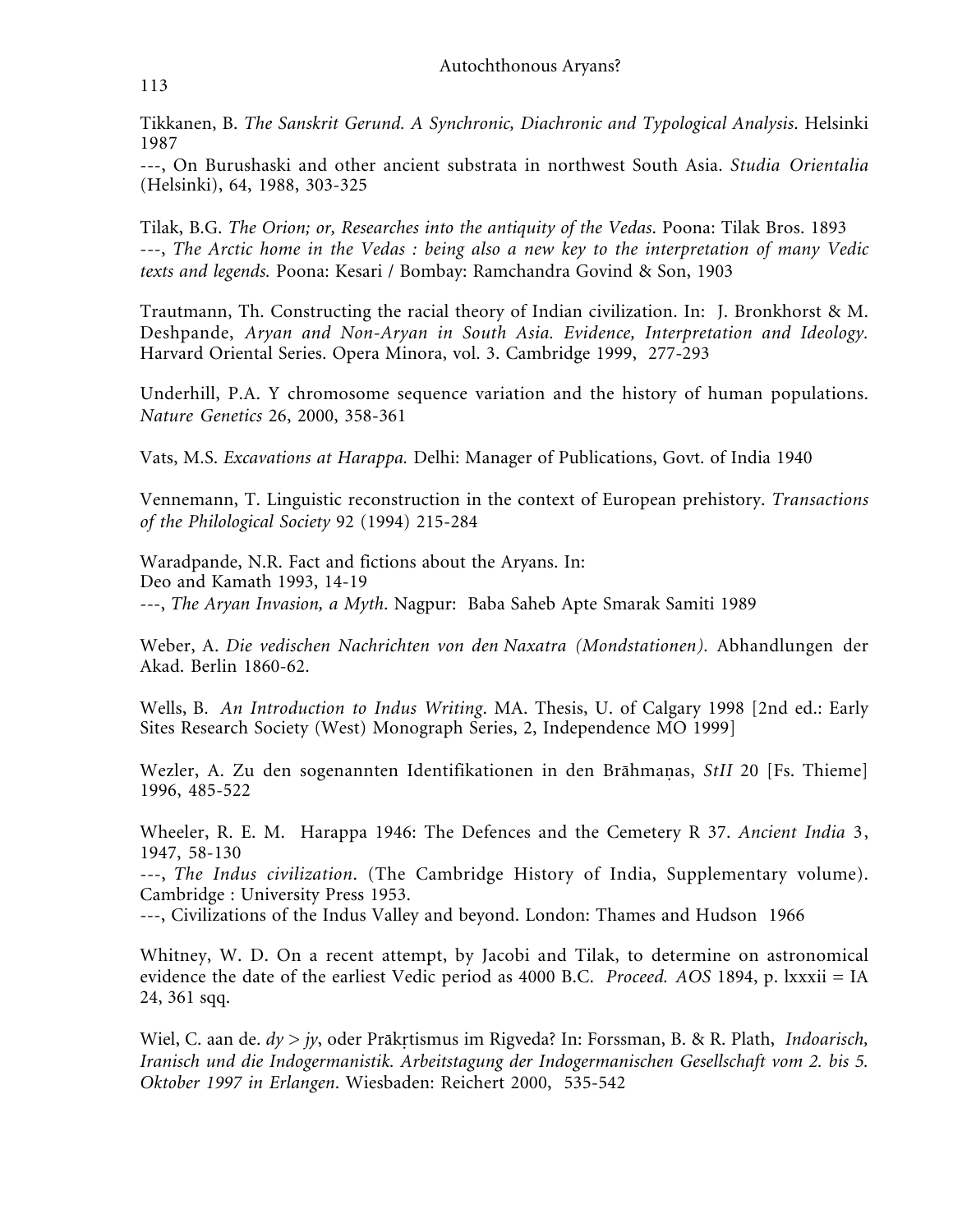Wilhelmy, H. Das Urstromtal am Ostrand der Indusebene und das Sarasvati-Problem. *Zeitschrift für Geomorphologie*, N.F. Supplementband 8, 1969, 76-93 [transl. and repr. in: Radhakrishna and Mehr 1999, 95- 111 as: The Ancient River Valley of the Eastern Border of the Indus Plain and the Sarasvati Problem]

Witzel, M. Jav. *apåxəδra. Münchener Studien zur Sprachwissenschaft* 30, 1972, 163-191 ----, *On Magical thought in the Veda*. Leiden: Universitaire Pers 1979

---, Early Eastern Iran and the Atharvaveda. *Persica* 9*,* 1980, 86-128

---, Sur le chemin du ciel. *Bulletin des études indiennes* 2, 1984, 213-279

---, JB palpūlanī. The structure of a Brāhmaṇa tale. Fel. Vol. B. R. Sharma, ed. by M. D. Balasubrahmaniam, Tirupati : Kendriya Sanskrit Vidyapeetha 1986, 189-216

---, On the localisation of Vedic texts and schools (Materials on Vedic Śåkhås, 7). G. Pollet (ed.), *India and the Ancient world. History, Trade and Culture before A.D. 650. P.H.L. Eggermont Jubilee Volume*. Leuven 1987, 173-213

---, The case of the shattered head. *Festschrift für W. Rau*, *StII* 13/14, 1987a, 363- 415

---, Tracing the Vedic dialects. In: Colette Caillat (ed.), *Dialects dans les littératures indoaryennes*. Paris : Institut de Civilisation Indienne 1989, 97-264

---, On Indian historical writing: The case of the Vamsavalis. *Journal of the Japanese Association for South Asian Studies* 2, 1990, 1-57

---, Early Indian history: Linguistic and textual parameters. In: *The Indo-Aryans of Ancient South Asia*, G. Erdosy (ed.), = Indian Philology and South Asian Studies, ed. A. Wezler and M. Witzel, vol. 1. Berlin/New York : de Gruyter 1995, 85-125

---, gvedic history: poets, chieftains and polities. In: *The Indo-Aryans of Ancient South Asia*, ed. G. Erdosy 1995, 307-352.

---, The Development of the Vedic Canon and its Schools: The Social and Political Milieu. (Materials on Vedic Śåkhås 8). In: *Inside the Texts, Beyond the Texts. New Approaches to the Study of the Vedas*. Harvard Oriental Series. Opera Minora, vol. 2. Cambridge 1997, 257-345

---, Aryan and non-Aryan Names in Vedic India . Data for the linguistic situation, c. 1900- 500 B.C. in : J. Bronkhorst & M. Deshpande (eds.), *Aryans and Non-Non-Aryans*, *Evidence, Interpretation and Ideology.* Cambridge (Harvard Oriental Series, Opera Minora 3). 1999a, 337-404

---,The Pleiades and the Bears viewed from inside the Vedic texts, *EJVS 5.2*, 1999c

---, Classical Studies and Indology. In: H. Nakatani (ed.) Reconstitution of Classical Studies. Special Issue : A Report on the First Symposium towards a Reconstitution of Classical Studies, No. 3. 3/11/Heisei 11 /[1999d]: 16-36

---, The Home of the Aryans. In: *Anusantatyai*. *Fs. für Johanna Narten zum 70. Geburtstag*, ed. A. Hintze & E. Tichy. (Münchener Studien zur Sprachwissenschaft, Beihefte NF 19) Dettelbach: J.H. Röll 2000, 283-338

---, Westward ho! The Incredible Wanderlust of the Rgvedic Tribes Exposed by S. Talageri. A Review of: Shrikant G. Talageri, The Rigveda. A historical analysis. (Såvadhånapattra no. 2) *EJVS* 7-2, 2001

---, forthc. b = Proceedings of the Harappan Congress at Madison 1998, ed. M. Kenoyer ---, forthc. c = Yajñavalkya, Fs. H.-P. Schmidt

---, and S. Farmer, Horseplay in Harappa. The Indus Valley Decipherment Hoax. *Frontline* Vol. 17 [Chennai], Oct. 13, 2000, 4-14. http://www.frontlineonline.com/fl1720/fl172000.htm, http://www.frontlineonline.com/fl1720/17200040.htm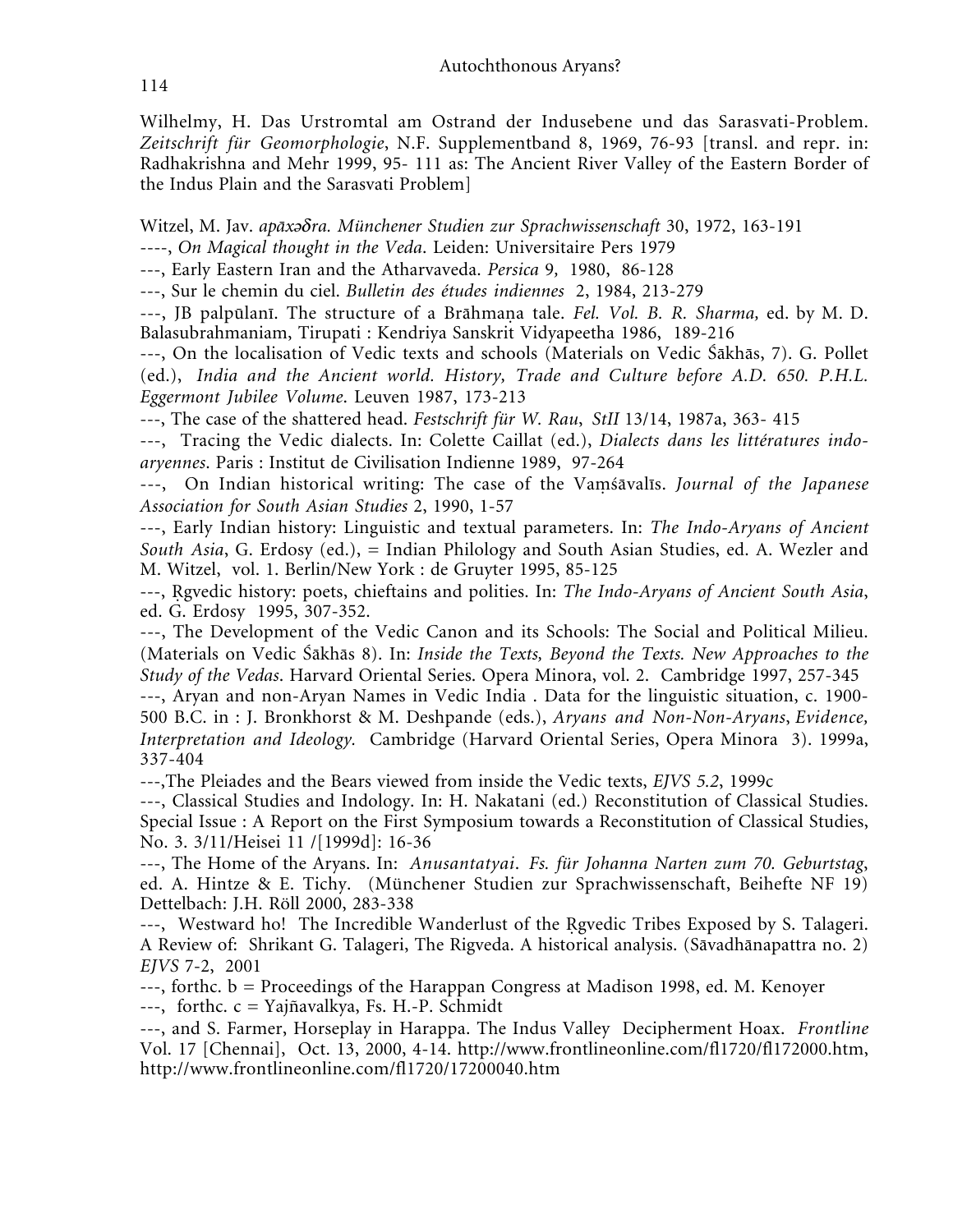--- , New Evidence on the 'Piltdown Horse' Hoax. *Frontline* Vol. 17, November 11 - 24, 2000, 126-129 http://www.frontlineonline.com/fl1723/fl172300.htm http://www.frontlineonline.com/fl1723/17231220.pdf cf. http://www.safarmer.com/frontline/

Yano, Michio. Planet Worship in the Yājñavalkyasmrti, forthc.

Yash Pal, *et al*. Remote sensing of the 'lost' Sarasvati River, B.B. Lal and S.P. Gupta. *Frontiers of the Indus Civilisation*. Delhi 1984, 491-497

Young, T. Cuyler. Early iron age Iran revisited: preliminary suggestions for the re-analysis of old constructs. In: J.-L. Huot *et al.* (eds.), *De l' Indus aux Balkans (Fs. Jean Heshayes)*. Paris 1985, 361-378

Zaibert, V. *Eneolit Uralo-Irtyshskogo Mezhdurech'ya*. Petropavlovsk: Nauka 1993

Zimmer, S. On Indo-Europeanization. *JIES* 18, 1990, 141-155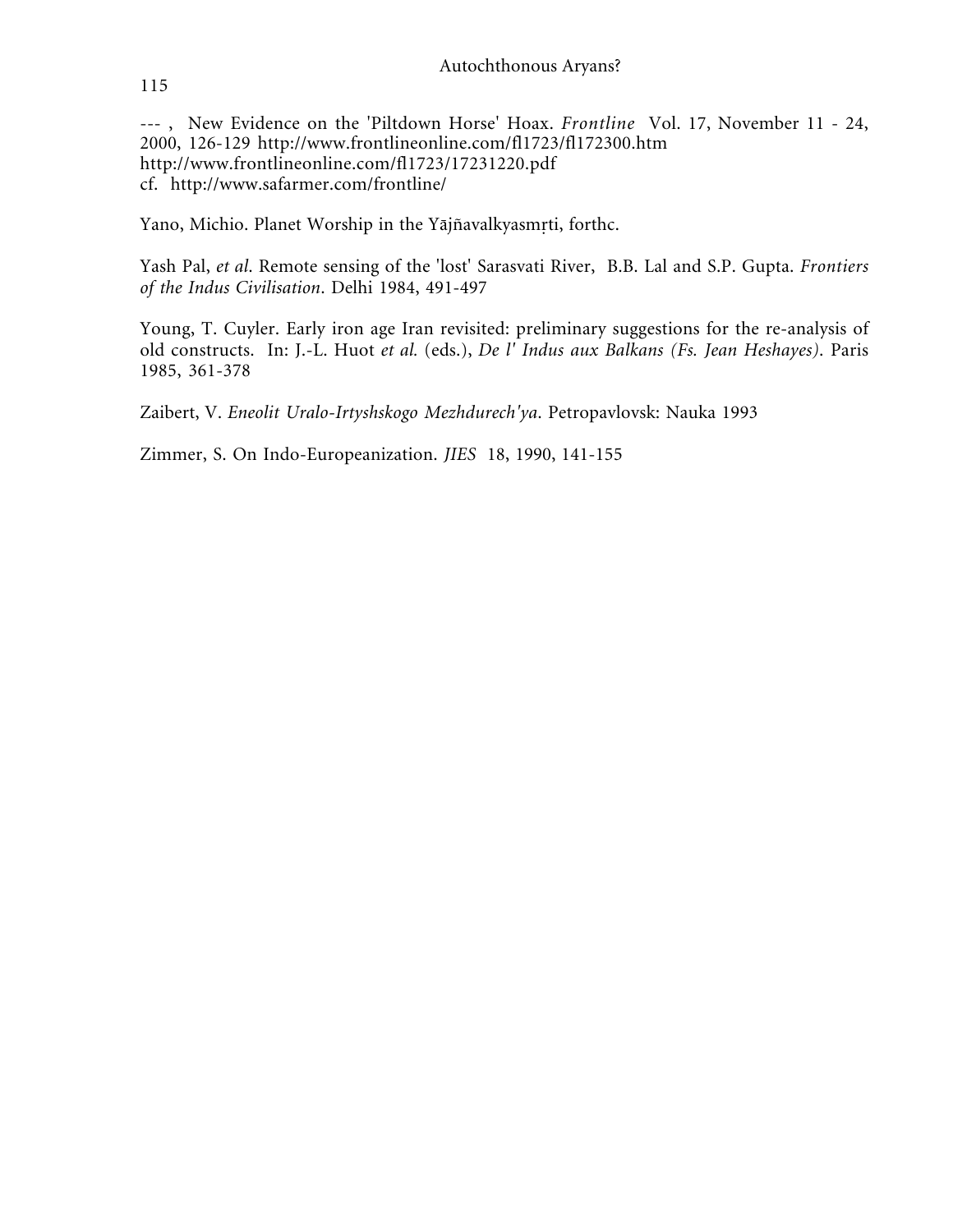COLOPHON

Electronic Journal of Vedic Studies =======================

Vo. 7-3 (2001)

Editor-in-Chief: Michael Witzel, Harvard University Managing Editor: Enrica Garzilli, University of Macerata Assistant Editor: Makoto Fushimi, Harvard University Technical Assistance: Ludovico Magnocavallo, Milano

Editorial Board:

|                                               | Madhav Deshpande University of Michigan, Ann Arbor |
|-----------------------------------------------|----------------------------------------------------|
| Harry Falk                                    | Freie Universitaet Berlin                          |
| Yasuke Ikari                                  | Kyoto University                                   |
| Boris Oguibenine                              | University of Strasbourg                           |
|                                               | Asko Parpola University of Helsinki                |
|                                               |                                                    |
| email: ejvs-list@shore.net                    |                                                    |
| witzel@fas.harvard.edu                        |                                                    |
| http://www.nautilus.shore.net/~india/ejvs     |                                                    |
| European mirror: http://www.asiatica.org      |                                                    |
| or http://www.asiatica.org/publications/ejvs/ |                                                    |

------------------------------------------------------------------------------

 $($ <sup>©</sup>) COPYRIGHT NOTICE ISSN 1084-7561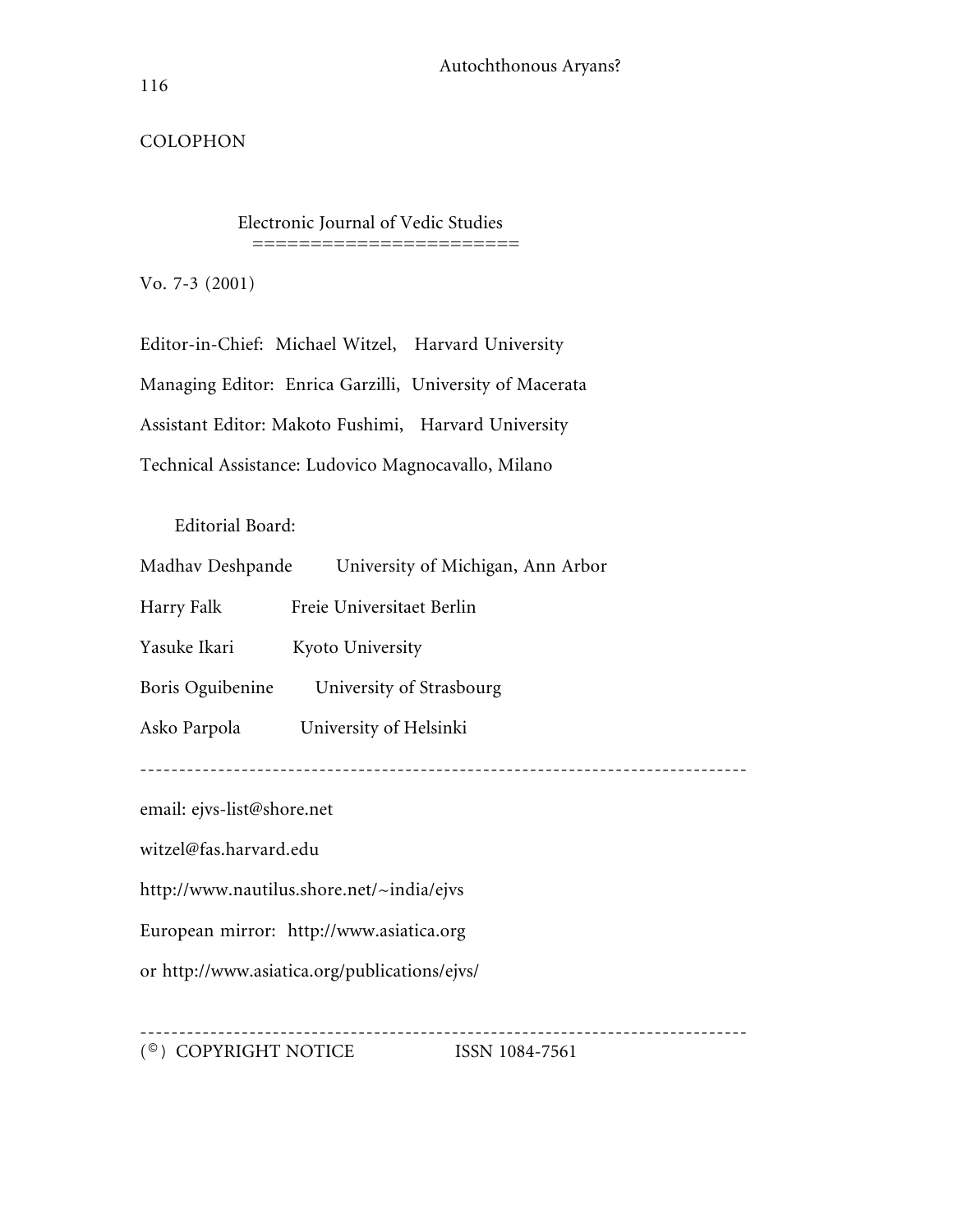## **(EJVS 7-4)**

## **ADDENDUM TO EJVS 7-3, notes 45-46**

The BŚS passage discussed in EJVS 7-3, notes 45-46, has evoked protracted discussion. A few weeks ago I came across a recent discussion by Toshifumi Gotō, Sendai University, Japan, which follows.

Toshifumi Gotō (2000) has translated and commented on BŚS 18.44: 397.9 sqq., without mentioning my 1995 paper, while I, in turn, had overlooked H. Krick's translation in her large Agnyådheya study (1982). As will be seen, both agree almost verbatim with the various possibilities I have sketched in EJVS 7-3 (notes 45-46). The only difference is that Krick takes *Amåvasu* from *amå + vasu* 'goods, wealth'. But note her last sentence (n. 90).

Krick, H. *Das Ritual der Feuergründung (Agnyådheya).* Wien 1982

Gotō, T. "Purūravas und Urvaśī" aus dem neudentdeckten Vådhūla-Anvåkhyåna (ed. IKARI). In: *Anusantatyai. Fs. für Johanna Narten zum 70. Geburtstag*, ed. A. Hintze & E. Tichy. (Münchener Studien zur Sprachwissenschaft, Beihefte NF 19) Dettelbach: J.H. Röll 2000, p. 79-110.

-------------------------------------------------------------

## GOTO: p.101sqq.:

"Nach Osten wanderte Āyu [von dort] fort. Ihm geh ören diese [Menschen, die genannt werden:] "Kurus und Pañcålas, Kåśis und Videhas."87 Sie sind die von Āyu stammende

\_\_\_\_\_\_\_\_\_\_\_\_\_\_\_\_\_\_\_

<sup>87</sup> *iti* kann hier kaum die die Aufzählung abschliessende Partikel (Fälle bei OERTEL Synt. of cases, 1926, 11) sein. In den beiden Komposita könnte der Type *ajåvá* ' [die Gattung von] Ziegen und Schafen' vorliegen: pluralisches Dvandva für die Klassifikation, vgl. GOTO Compositiones Indigermanicae, Gs. Schindler (1999) 134 n. 26.